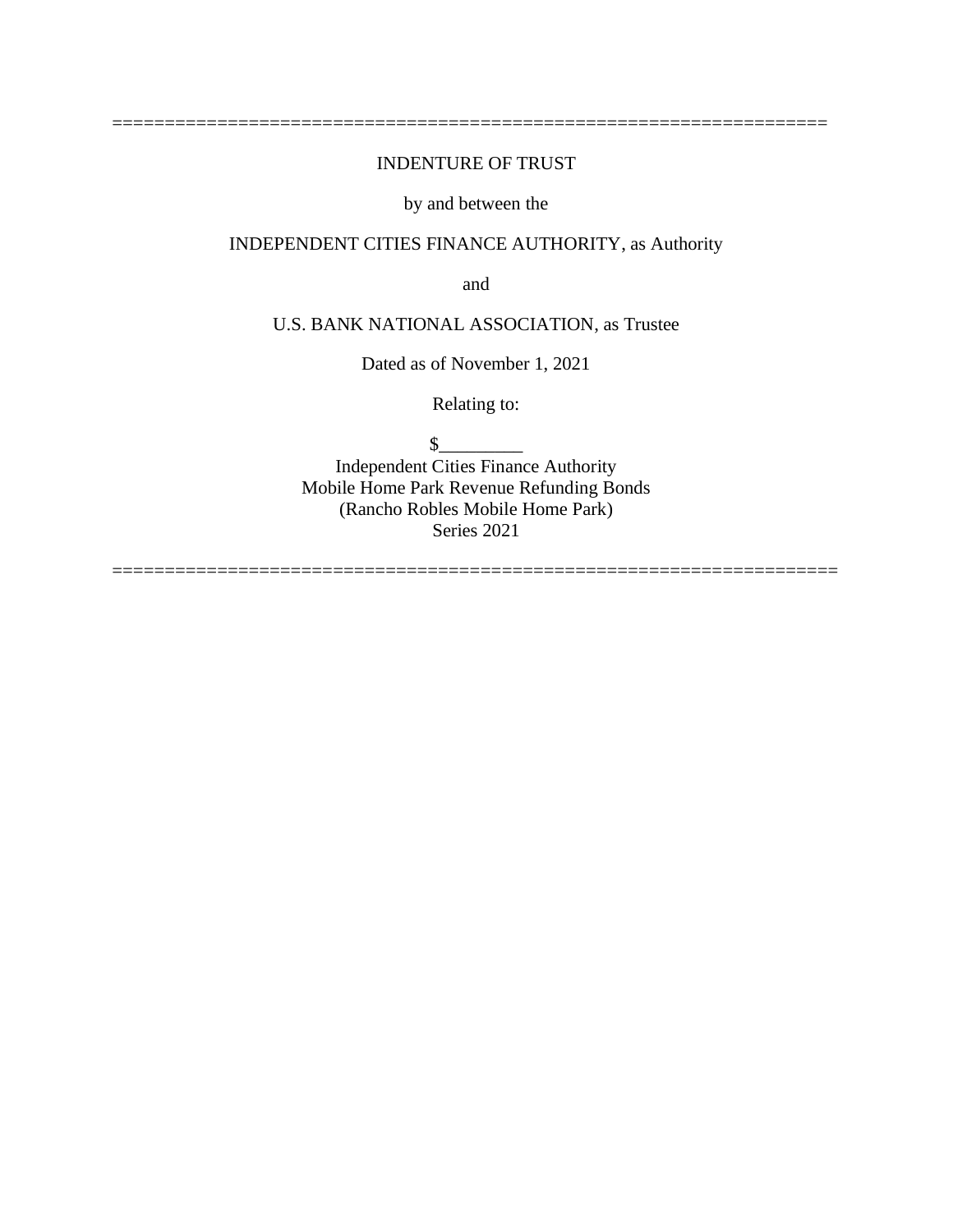# TABLE OF CONTENTS

| <b>ARTICLE I.</b>   |                                                                           |  |
|---------------------|---------------------------------------------------------------------------|--|
| Section 1.1         |                                                                           |  |
| <b>ARTICLE II.</b>  |                                                                           |  |
| Section 2.1         |                                                                           |  |
| Section 2.2         |                                                                           |  |
|                     |                                                                           |  |
| <b>ARTICLE III.</b> |                                                                           |  |
| Section 3.1         |                                                                           |  |
| Section 3.2         |                                                                           |  |
| Section 3.3         | Registration, Transfer and Exchange of Bonds; Persons Deemed Owners<br>17 |  |
| Section 3.4         |                                                                           |  |
| Section 3.5         |                                                                           |  |
| Section 3.6         |                                                                           |  |
| Section 3.7         |                                                                           |  |
| Section 3.8         |                                                                           |  |
| Section 3.9         |                                                                           |  |
| <b>ARTICLE IV.</b>  |                                                                           |  |
| Section 4.1         |                                                                           |  |
| Section 4.2         |                                                                           |  |
| Section 4.3         | Redemption Other Than at the Authority's or Borrower's Election or        |  |
|                     |                                                                           |  |
| Section 4.4         |                                                                           |  |
| Section 4.5         |                                                                           |  |
| Section 4.6         |                                                                           |  |
| Section 4.7         | Redeemed Bonds as Satisfaction of Sinking Fund Installments 24            |  |
| Section 4.8         |                                                                           |  |
| <b>ARTICLE V.</b>   | PLEDGES; ESTABLISHMENT OF FUNDS AND ACCOUNTS AND                          |  |
|                     |                                                                           |  |
| Section 5.1         |                                                                           |  |
| Section 5.2         |                                                                           |  |
| Section 5.3         |                                                                           |  |
| Section 5.4         |                                                                           |  |
| Section 5.5         |                                                                           |  |
| Section 5.6         |                                                                           |  |
| Section 5.7         |                                                                           |  |
| Section 5.8         |                                                                           |  |
| Section 5.9         |                                                                           |  |
| Section 5.10        |                                                                           |  |
| Section 5.11        |                                                                           |  |
| Section 5.12        |                                                                           |  |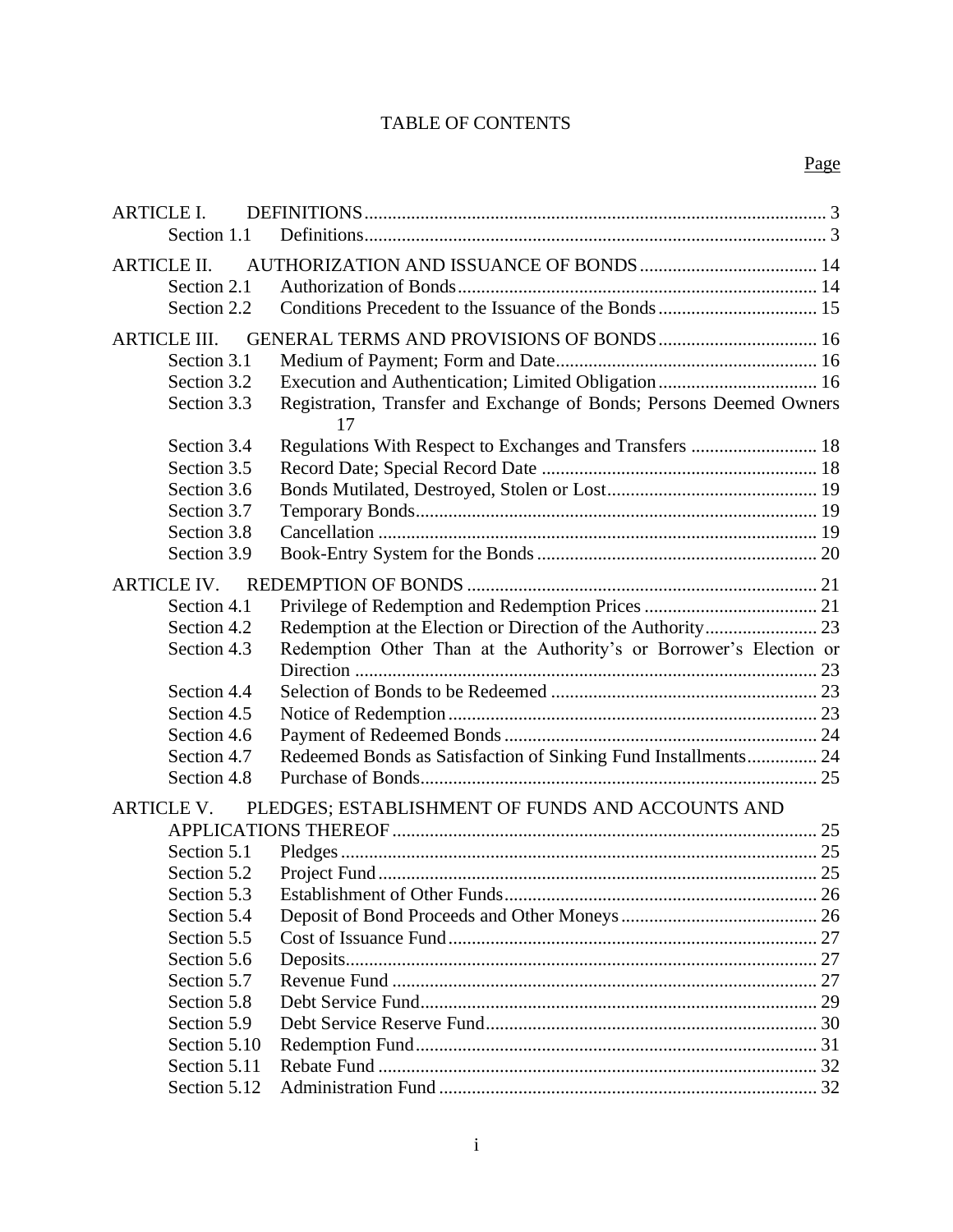| Section 5.13        |                                                                           |  |
|---------------------|---------------------------------------------------------------------------|--|
| Section 5.14        |                                                                           |  |
| Section 5.15        |                                                                           |  |
| <b>ARTICLE VI.</b>  | SECURITY FOR DEPOSITS AND INVESTMENT OF FUNDS  34                         |  |
| Section 6.1         |                                                                           |  |
| Section 6.2         |                                                                           |  |
| Section 6.3         |                                                                           |  |
| <b>ARTICLE VII.</b> |                                                                           |  |
| Section 7.1         |                                                                           |  |
| Section 7.2         |                                                                           |  |
| Section 7.3         |                                                                           |  |
| Section 7.4         |                                                                           |  |
| Section 7.5         |                                                                           |  |
| Section 7.6         |                                                                           |  |
| Section 7.7         |                                                                           |  |
| Section 7.8         |                                                                           |  |
| Section 7.9         |                                                                           |  |
| Section 7.10        |                                                                           |  |
| Section 7.11        |                                                                           |  |
| Section 7.12        |                                                                           |  |
| Section 7.13        |                                                                           |  |
| Section 7.14        |                                                                           |  |
|                     |                                                                           |  |
| Section 8.1         |                                                                           |  |
| Section 8.2         | Paying Agents; Appointment and Acceptance of Duties 45                    |  |
| Section 8.3         |                                                                           |  |
| Section 8.4         |                                                                           |  |
| Section 8.5         |                                                                           |  |
| Section 8.6         |                                                                           |  |
| Section 8.7         |                                                                           |  |
| Section 8.8         |                                                                           |  |
| Section 8.9         |                                                                           |  |
| Section 8.10        | Resignation or Removal of Paying Agents and Appointment of Successors     |  |
|                     | 48                                                                        |  |
| Section 8.11        |                                                                           |  |
| Section 8.12        |                                                                           |  |
| Section 8.13        | Representations of Trustee in Connection With Bond Closing 50             |  |
| <b>ARTICLE IX.</b>  |                                                                           |  |
| Section 9.1         | Supplemental Indentures Effective Without Consent of Bondowners  50       |  |
| Section 9.2         | Supplemental Indenture Effective with Consent of Bondowners 51            |  |
| Section 9.3         | General Provisions Relating to Indenture and Supplemental Indentures . 52 |  |
| <b>ARTICLE X.</b>   |                                                                           |  |
| Section 10.1        |                                                                           |  |
| Section 10.2        |                                                                           |  |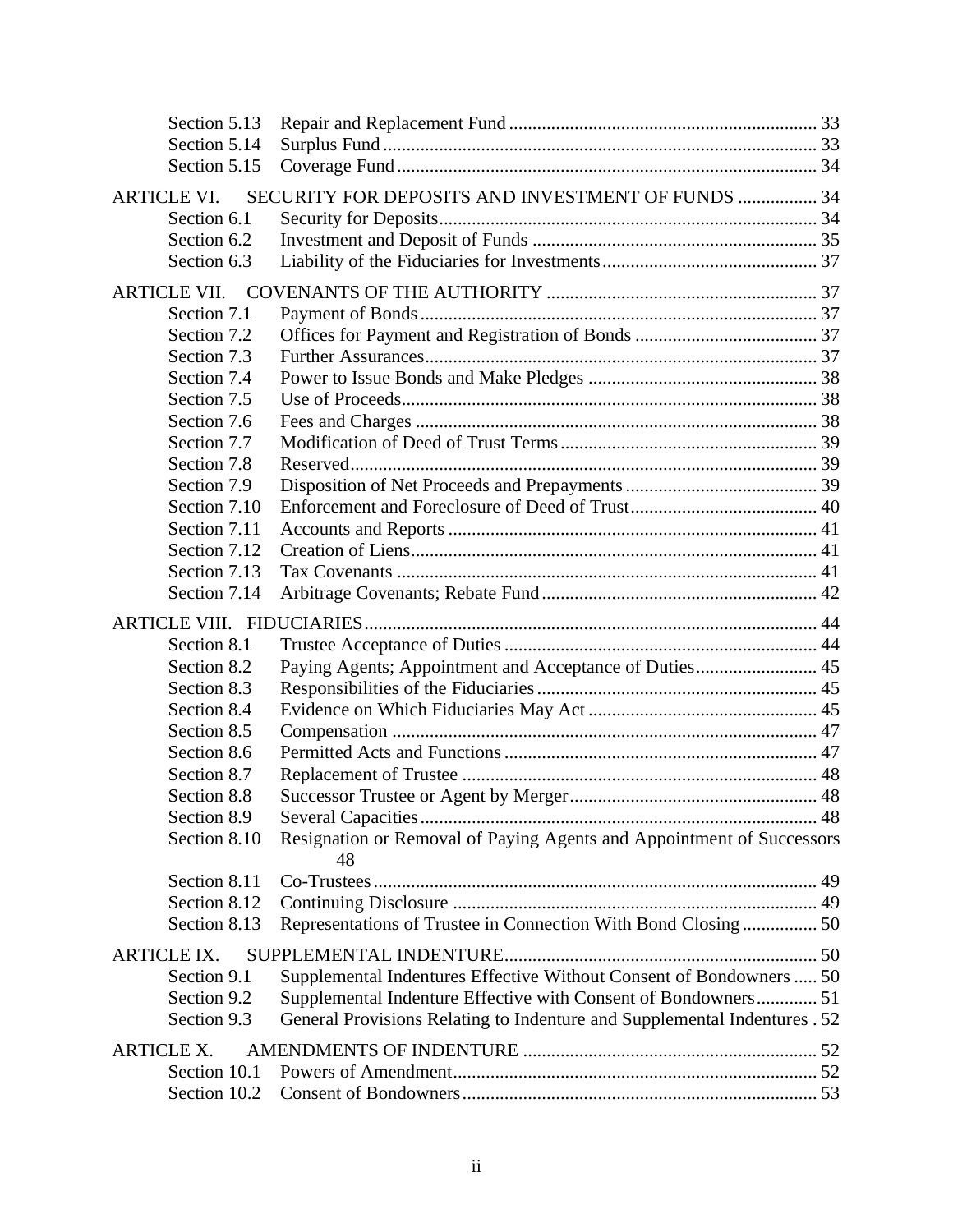| Section 10.3        |                                                                              |  |
|---------------------|------------------------------------------------------------------------------|--|
| Section 10.4        |                                                                              |  |
| Section 10.5        |                                                                              |  |
| Section 10.6        |                                                                              |  |
| <b>ARTICLE XI.</b>  |                                                                              |  |
| Section 11.1        |                                                                              |  |
| Section 11.2        |                                                                              |  |
| Section 11.3        |                                                                              |  |
| Section 11.4        |                                                                              |  |
| Section 11.5        |                                                                              |  |
| Section 11.6        |                                                                              |  |
| Section 11.7        |                                                                              |  |
| Section 11.8        |                                                                              |  |
| Section 11.9        |                                                                              |  |
|                     |                                                                              |  |
| <b>ARTICLE XII.</b> | EXECUTION OF INSTRUMENTS BY BONDOWNERS AND                                   |  |
|                     |                                                                              |  |
|                     | Section 12.1 Evidence of Signatures of Bondowners and Ownership of Bonds  59 |  |
|                     |                                                                              |  |
|                     |                                                                              |  |
|                     |                                                                              |  |
| Section 14.1        |                                                                              |  |
|                     |                                                                              |  |
| Section 14.2        |                                                                              |  |
| Section 14.3        |                                                                              |  |
| Section 14.4        |                                                                              |  |
| Section 14.5        |                                                                              |  |
| Section 14.6        |                                                                              |  |
| Section 14.7        |                                                                              |  |
| Section 14.8        |                                                                              |  |
| Section 14.9        |                                                                              |  |
|                     |                                                                              |  |
|                     |                                                                              |  |

| Exhibit A |  |
|-----------|--|
|-----------|--|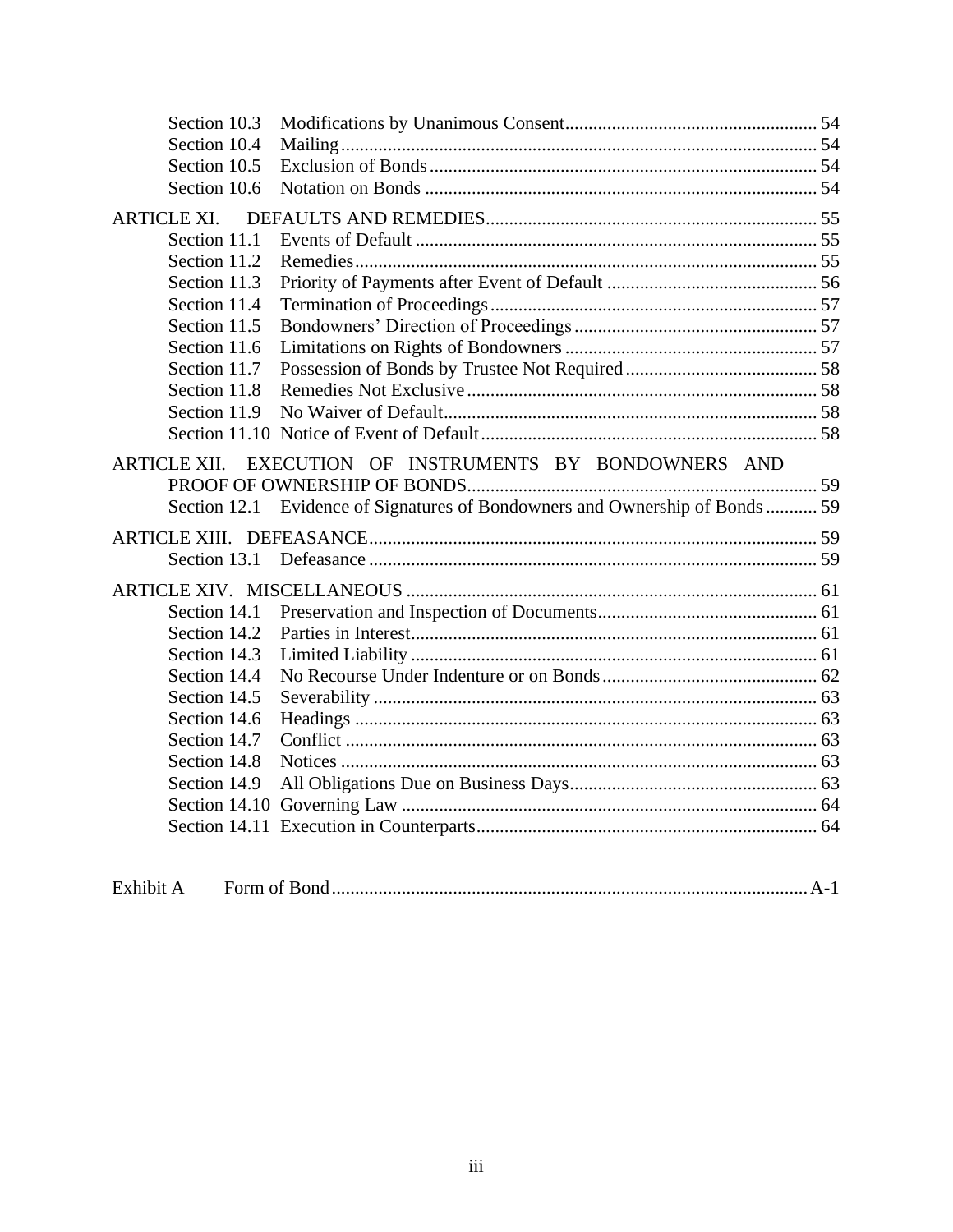#### INDENTURE OF TRUST

THIS INDENTURE OF TRUST, dated as of November 1, 2021, is by and between the Independent Cities Finance Authority, a joint powers authority organized and existing under the laws of the State of California (the "Authority"), and U.S. Bank National Association, a national banking association duly authorized to accept and execute trusts of the character herein set forth, as trustee (the "Trustee").

#### RECITALS:

WHEREAS, the Authority is authorized pursuant to Chapter 8 of Part 5 of Division 31 of the Health and Safety Code of the State of California (the "Act") to issue bonds for the purpose of making a loan to a nonprofit organization exempt from federal income taxation under Section  $501(c)(3)$  of the Internal Revenue Code of 1986, as amended (the "Code"), for use by such organization to finance the acquisition of, among other things, mobile home parks to provide housing within the territorial jurisdiction of the Authority; and

WHEREAS, the Authority previously issued its Mobile Home Park Revenue Bonds (Mooney Grove Mobile Manor) Series 2016A in the initial principal amount of \$11,330,000 (the "Prior Series A Bonds") and its Mobile Home Park Revenue Bonds (Mooney Grove Mobile Manor) Series 2016B (Federally Taxable) in the initial principal amount of \$345,000 (the "Prior Series B Bonds" and, together with the Prior Series A Bonds, the "Prior Bonds") pursuant to an Indenture of Trust, dated as of January 1, 2016 (the "Prior Indenture"), between the Authority and U.S. Bank National Association, in such capacity (the "Prior Trustee"), and loaned the proceeds of the Prior Bonds (the "Prior Loan") to Augusta Communities III LLC, a California limited liability company (formerly known as Villa del Arroyo Moorpark LLC) (the "Borrower"), in order to provide financing with respect to the acquisition and improvement of a mobile home park known as Rancho Robles Mobile Home Park (formerly known as Mooney Grove Mobile Manor) (the "Project") located within the City of Visalia, California (the "City"); and

WHEREAS, the Borrower has requested that the Authority issue its Mobile Home Park Revenue Refunding Bonds (Rancho Robles Mobile Home Park) Series 2021 in the initial principal amount of \$\_\_\_\_\_\_\_ (the "Bonds") and loan the proceeds from the sale thereof (the "Loan") to the Borrower to prepay the Prior Loan and refund the Prior Bonds, to fund the Debt Service Reserve Fund, to fund the Repair and Replacement Fund and to pay the costs of issuing the Bonds, all under and in accordance with the Constitution and laws of the State of California; and

WHEREAS, the City is a member of the Authority and has authorized the Authority's financing of the Project; and

WHEREAS, the Authority has expressly determined and hereby confirms that the issuance of the Bonds (described below) and the making of the Loan will accomplish a valid public purpose of the Authority by assisting persons of very low and low income in the City in obtaining decent, safe and sanitary housing; and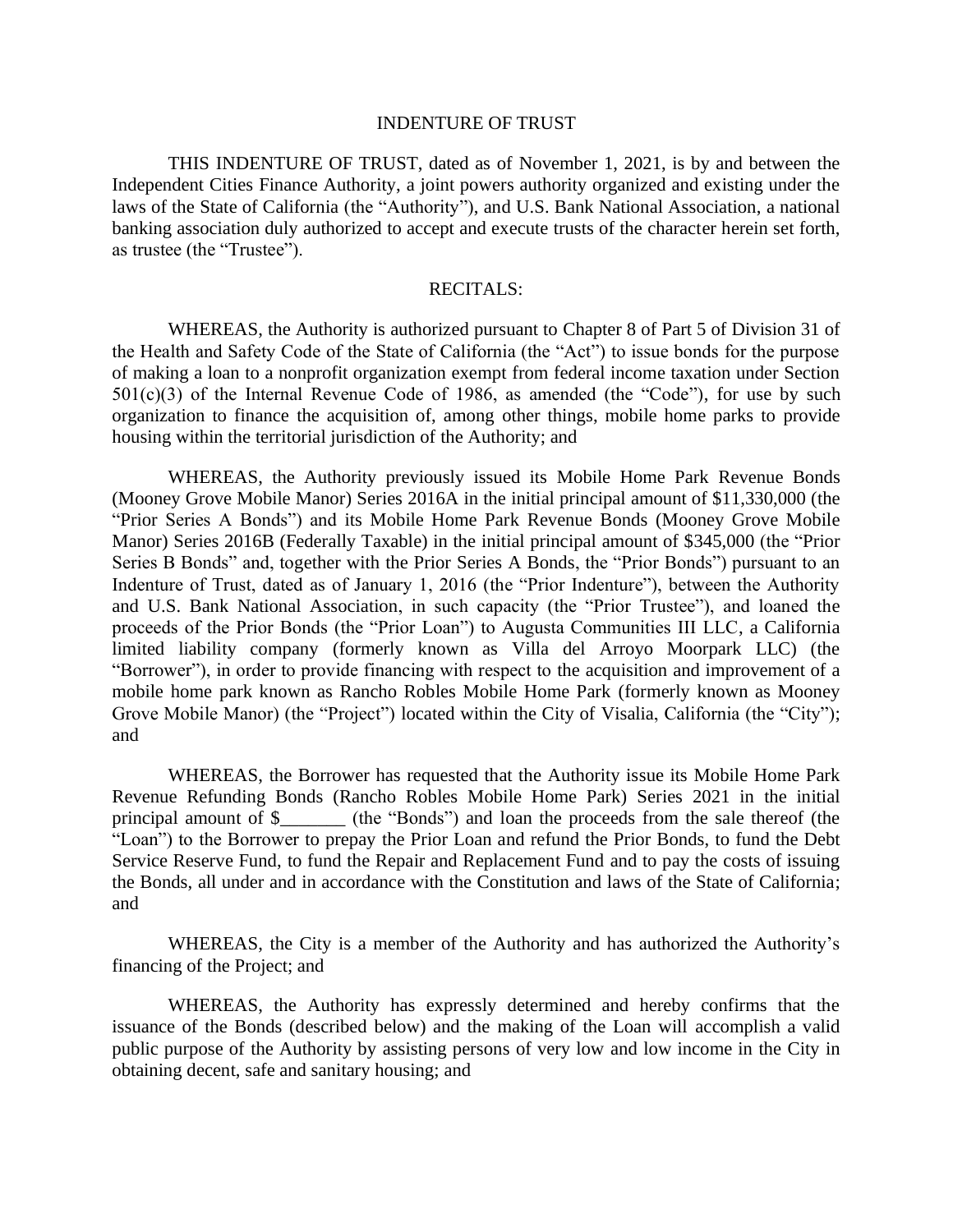WHEREAS, in order to implement the making of the Loan, the Authority has concurrently herewith entered into the Loan Agreement with the Borrower and the Trustee pursuant to which the Authority has agreed to make, and the Borrower has agreed to accept, a loan to enable the Borrower to finance the Project; and

WHEREAS, the execution and delivery of this Indenture and the issuance and sale of the Bonds have been in all respects duly and validly authorized by a written resolution duly adopted by the Authority; and

WHEREAS, the Bonds, the Trustee's certificate of authentication to be endorsed thereon and the form of assignment to be endorsed on such Bonds are to be in substantially the form attached hereto as Exhibit A with necessary and appropriate variations, omissions and insertions as permitted or required by this Indenture; and

WHEREAS, the Authority has determined that the execution and delivery of the Bonds and of this Indenture have been duly authorized and all things necessary to make the Bonds, when executed by the Authority and authenticated by the Trustee, valid and binding limited obligations of the Authority and to make this Indenture a valid and binding instrument for the security of the Bonds, have been done.

#### NOW, THEREFORE, THIS INDENTURE OF TRUST WITNESSETH:

That the Authority, in consideration of the premises, the acceptance by the Trustee of the trusts hereby created, the purchase and acceptance of the Bonds by the purchasers thereof, and of other good and valuable consideration the receipt and sufficiency of which is hereby acknowledged, and in order to secure the payment of the principal of, premium, if any, and interest on all Bonds Outstanding hereunder from time to time, according to their tenor and effect, and to secure the observance and performance by the Authority of all the covenants expressed or implied herein and in the Bonds, does hereby convey, pledge and assign unto the Trustee, and unto its successors and assigns forever and does hereby grant to it and them a security interest, together with all right, title and interest of the Authority, in:

#### GRANTING CLAUSE FIRST

For the benefit of the Bonds, the Trust Estate (as such terms are defined herein), together with all right, title and interest of the Authority therein including, but without limiting the generality of the foregoing, the present and continuing right to receive, receipt for, collect or make claim for any of the moneys, income, revenues, issues, profits and other amounts payable or receivable thereunder, to bring actions and proceedings thereunder or for the enforcement thereof, and to do any and all things which the Authority or any other person is or may become entitled to do under said documents;

#### GRANTING CLAUSE SECOND

Any and all other property of each name and nature from time to time hereafter by delivery or by writing of any kind pledged or assigned as and for additional security for the Bonds, hereunder, by anyone, to the Trustee, which is hereby authorized to receive any and all such property at any and all times and to hold and apply the same subject to the terms hereof.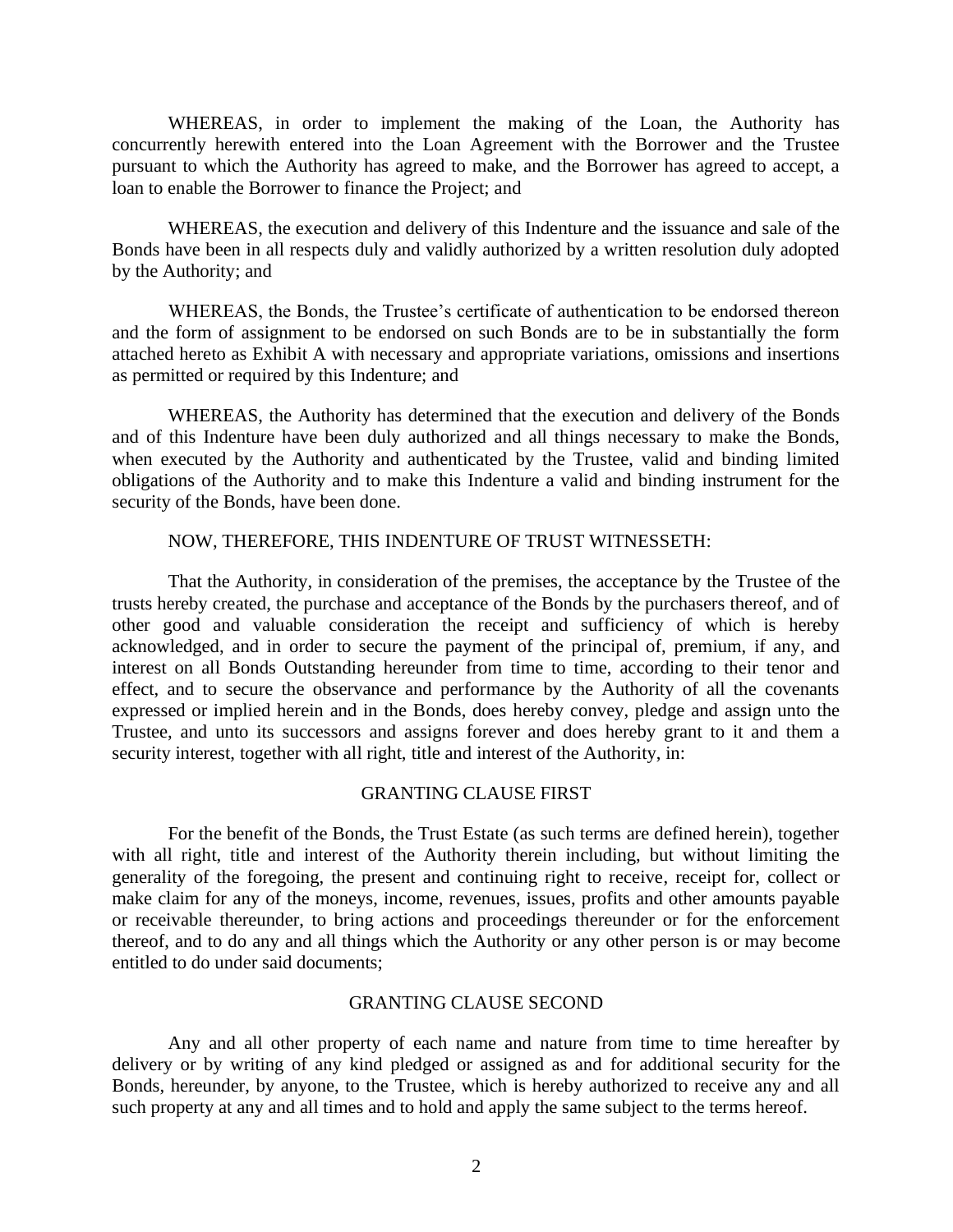TO HAVE AND TO HOLD all and singular the Trust Estate, whether now owned or hereafter acquired, unto the Trustee and its respective successors in said trusts and assigns forever.

IN TRUST NEVERTHELESS, upon the terms and trusts herein set forth for the equal and proportionate benefit, security and protection of all present and future Owners of the Bonds, as to the Trust Estate, from time to time issued under and secured by this Indenture without privilege, priority or distinction as to the lien or otherwise of any of the Bonds over any of the other Bonds.

PROVIDED, HOWEVER, that if the Authority, its successors or assigns, shall well and truly pay, or cause to be paid, the principal of the Bonds and the interest and premium, if any, due or to become due thereon, at the times and in the manner mentioned in the Bonds, according to the true intent and meaning thereof, and shall cause the payments to be made into the Funds and Accounts as required hereunder or shall provide, as permitted by Article XIII hereof, for the generality of the foregoing, the present and continuing right to receive, receipt for, collect or make claim for any of the moneys, income, revenues, issues, profits and other amounts payable or receivable thereunder, to bring actions and proceedings thereunder or for the enforcement thereof, and to do any and all things which the Authority or any other person is or may become entitled to do under said documents;

THIS INDENTURE OF TRUST FURTHER WITNESSETH, and it is expressly declared, that all Bonds issued and secured hereunder are to be issued, authenticated and delivered and the Revenues hereby assigned and pledged are to be dealt with and disposed of under, upon and subject to the terms, conditions, stipulations, covenants, agreements, trusts, uses and purposes as hereinafter expressed, and the Authority has agreed and covenanted, and does hereby agree and covenant, with the Trustee and with the respective Owners from time to time of the Bonds, as follows:

#### ARTICLE I. DEFINITIONS

Section 1.1 Definitions. The following terms shall, for all purposes of this Indenture, have the following meanings. In addition, the capitalized terms used but not defined in this Indenture shall have the meanings specified in the Loan Agreement and the Regulatory Agreement, as they may from time to time be supplemented or amended as provided herein.

"Account" shall mean an Account created and established by Article V of this Indenture.

"Accountant's Certificate" shall mean a certificate or opinion signed by an independent certified public accountant of recognized national standing or a firm of accountants of recognized national standing, selected by the Authority upon consultation with the Borrower, who may be the accountant or firm of accountants who regularly audit the books of the Authority.

"Act" shall mean Chapter 8 of Part 5 of Division 31 of the Health and Safety Code of the State of California (commencing with Section 52100), as amended and supplemented from time to time.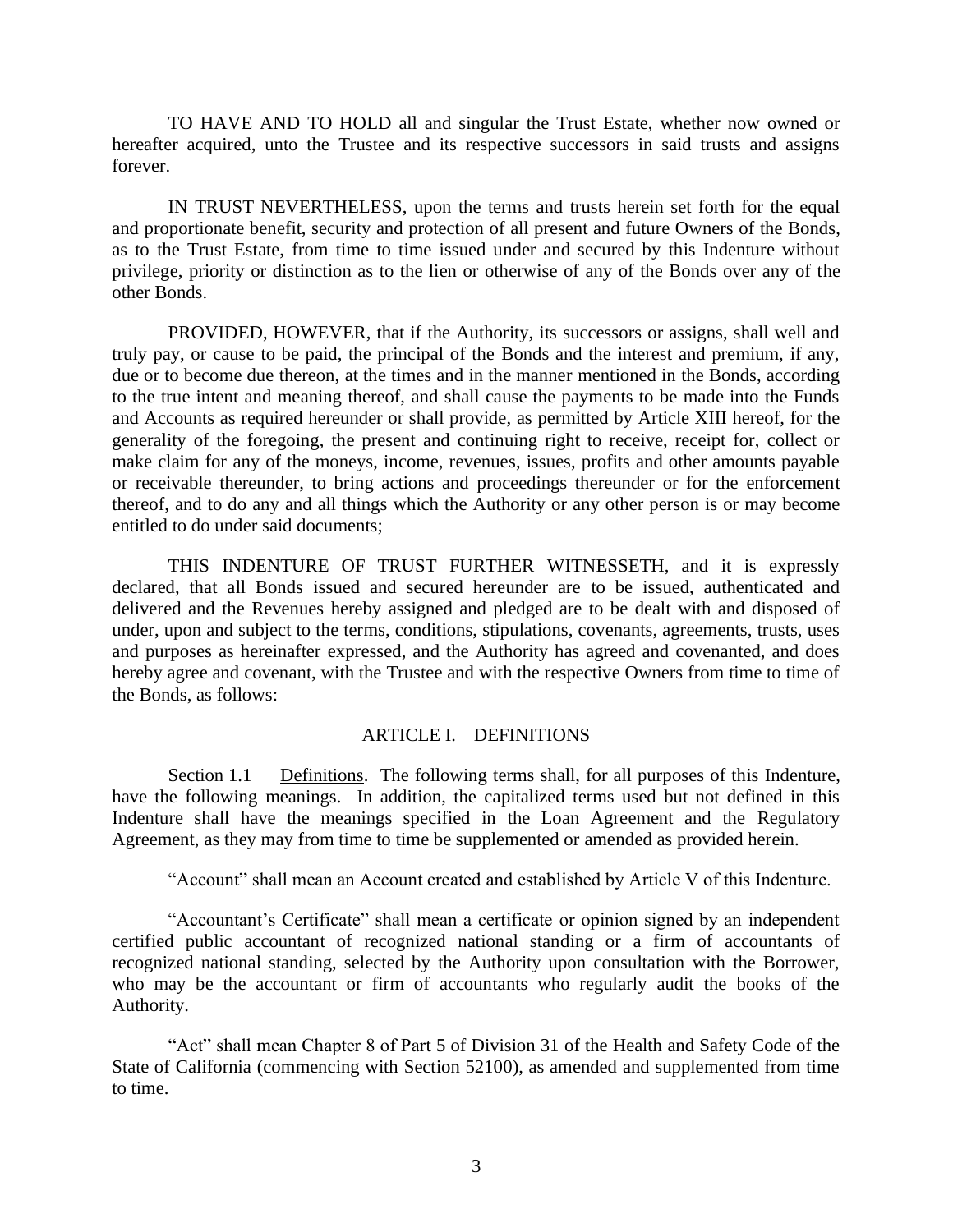"Administration Fund" shall mean the Administration Fund created and established by Section 5.3.

"Authority" shall mean the Independent Cities Finance Authority, a joint powers authority organized and existing under the laws of the State.

"Authority Annual Fee" shall have the meaning set forth in the Regulatory Agreement.

"Authorized Denominations" shall mean, with respect to the Bonds, \$5,000 or any integral multiple thereof.

"Authorized Officer" shall mean the Executive Director of the Authority or any person designated in writing by the Executive Director of the Authority to act as an Authorized Officer hereunder.

"Bond" or "Bonds" shall mean the Independent Cities Finance Authority Mobile Home Park Revenue Refunding Bonds (Rancho Robles Mobile Home Park) Series 2021, originally issued in the principal amount of \$

"Bond Counsel" shall mean (i) Gilmore & Bell, P.C., or (ii) any nationally recognized law firm specializing in the area of tax-exempt municipal finance acceptable to the Authority.

"Bondowner" or "Owner" or "Owner of Bonds" or "Holder" or "Bondholder" or any similar term (when used with respect to Bonds) shall mean the registered owner of any Outstanding Bond or Bonds.

"Bond Register" shall mean the registration books of the Trustee with respect to the Bonds.

"Bond Year" shall mean a twelve-month period ending on November 1, except that the first Bond Year shall begin on the date on which the Bonds are initially delivered and end on November 1, 2022.

"Borrower" shall mean Augusta Communities III LLC, a California limited liability company, and permitted successors and assigns.

"Borrower Administration Fee" shall mean an amount equal to \$\_\_\_\_\_\_\_ per month, such amount to be adjusted annually on December 31, commencing December 31, 2021, to reflect 100% of any increase in the Consumer Price Index All Urban Consumers for the California CMSA in which the Project is located (base year 1982-1984=100), published by the United States Department of Labor, Bureau of Labor Statistics ("BLS"). If the base is changed, the CPI used shall be converted according to the conversion factor provided by the BLS.

"Borrower Representative" shall mean the person or persons at the time designated by the Borrower to act on the behalf of the Borrower by written certificate furnished to the Oversight Agent, the Authority and the Trustee containing the specimen signatures of such person or persons and signed by the Borrower Representative. Such certificate may designate an alternate or alternates.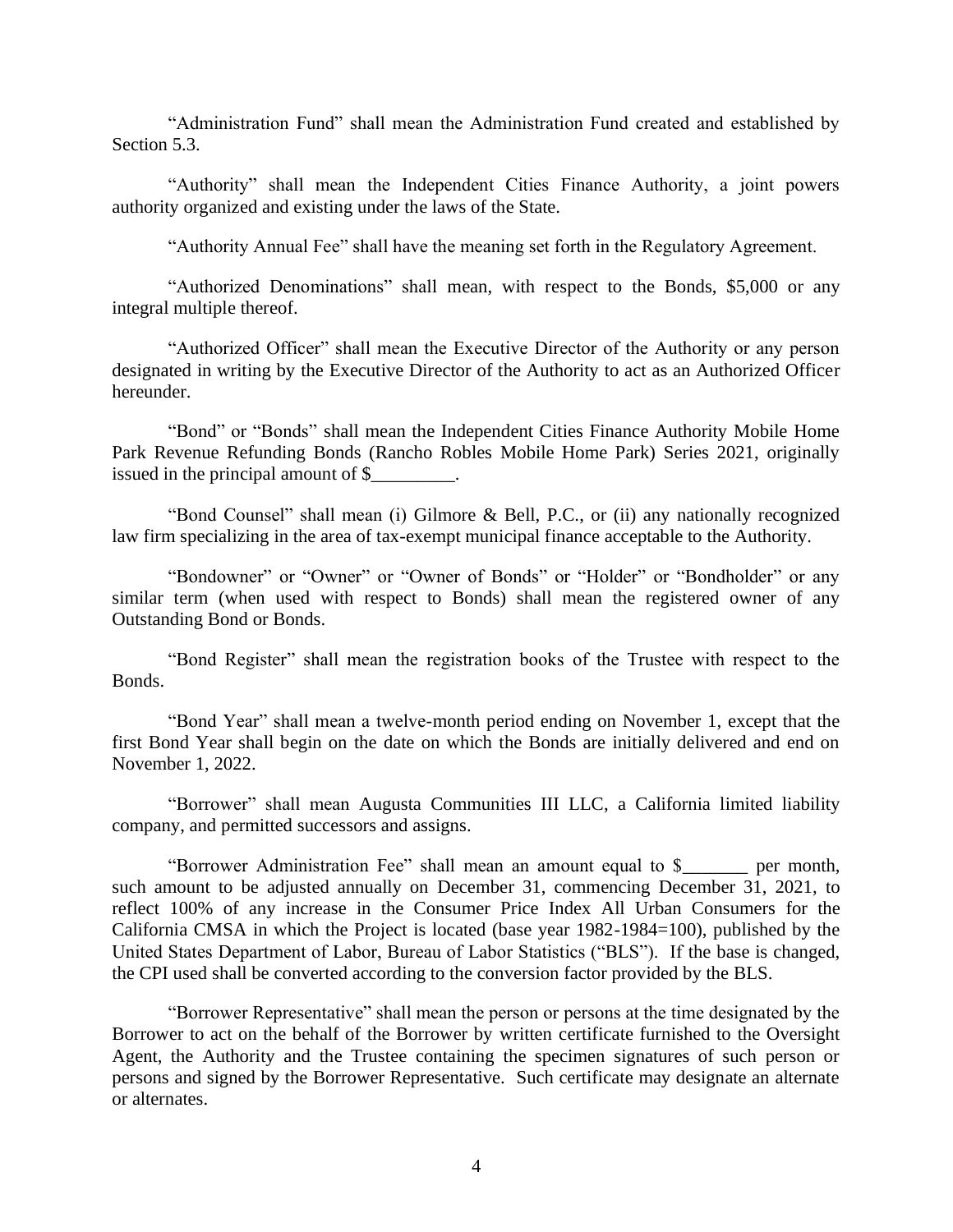"Business Day" shall mean a day, other than a Saturday, Sunday, legal holiday or day on which the New York Stock Exchange is closed, on which banking institutions are not closed in the State of California, or in any state in which the Principal Office of the Trustee is located.

"City" shall mean the City of Visalia, California.

"Closing Date" shall mean November 3, 2021, being the date when the Bonds are delivered to the Underwriter.

"Code" shall mean the Internal Revenue Code of 1986, as amended, and the regulations in effect thereunder.

"Continuing Disclosure Agreement" shall mean that certain Continuing Disclosure Agreement between the Borrower and the Dissemination Agent named therein dated the Closing Date as originally executed and as it may be amended from time to time in accordance with the terms thereof.

"Cost of Issuance" shall mean items of expense payable or reimbursable directly or indirectly by the Authority and related to the authorization, issuance and sale of Bonds, which expenses shall include, but not be limited to, printing costs, costs of reproducing documents, filing and recording fees, initial fees and charges of the Trustee and other Fiduciaries, legal fees and disbursements, professional consultants fees and disbursements, reimbursements to the Authority and its agents for administrative, travel and overhead expenses, bond discount, underwriting fees and other financing costs (if not otherwise provided for), fees and charges for execution, transportation and safekeeping of Bonds and all other costs, charges, fees and expenses in connection with the foregoing.

"Cost of Issuance Fund" shall mean the Cost of Issuance Fund established pursuant to Section 5.3.

"Cost of Project" shall mean, to the extent authorized by the Code, the Regulations and the Act, any and all costs incurred by the Borrower with respect to the acquisition and rehabilitation of the Project, including, without limitation, costs for the acquisition, repair and rehabilitation of property and all costs of financing, including, without limitation, the cost of consultant, accounting and legal services, other expenses necessary or incident to determining the feasibility of the Project, contractors' overhead and supervisors' fees and costs directly allocable to the Project, administrative and other expenses necessary or incident to the Project and the financing thereof.

"Coverage Fund" shall mean the Coverage Fund created and established by Section 5.3.

"Coverage Ratio" shall mean, for any period of time, with respect to the Bonds, the ratio derived by dividing the sum of the Net Operating Revenues received by the Borrower plus the earnings accruing to the Debt Service Reserve Fund and moneys in the Coverage Fund by the annual debt service payable on the Bonds in the applicable fiscal year.

"Coverage Requirement Certificate" shall have the meaning set forth in the Loan Agreement.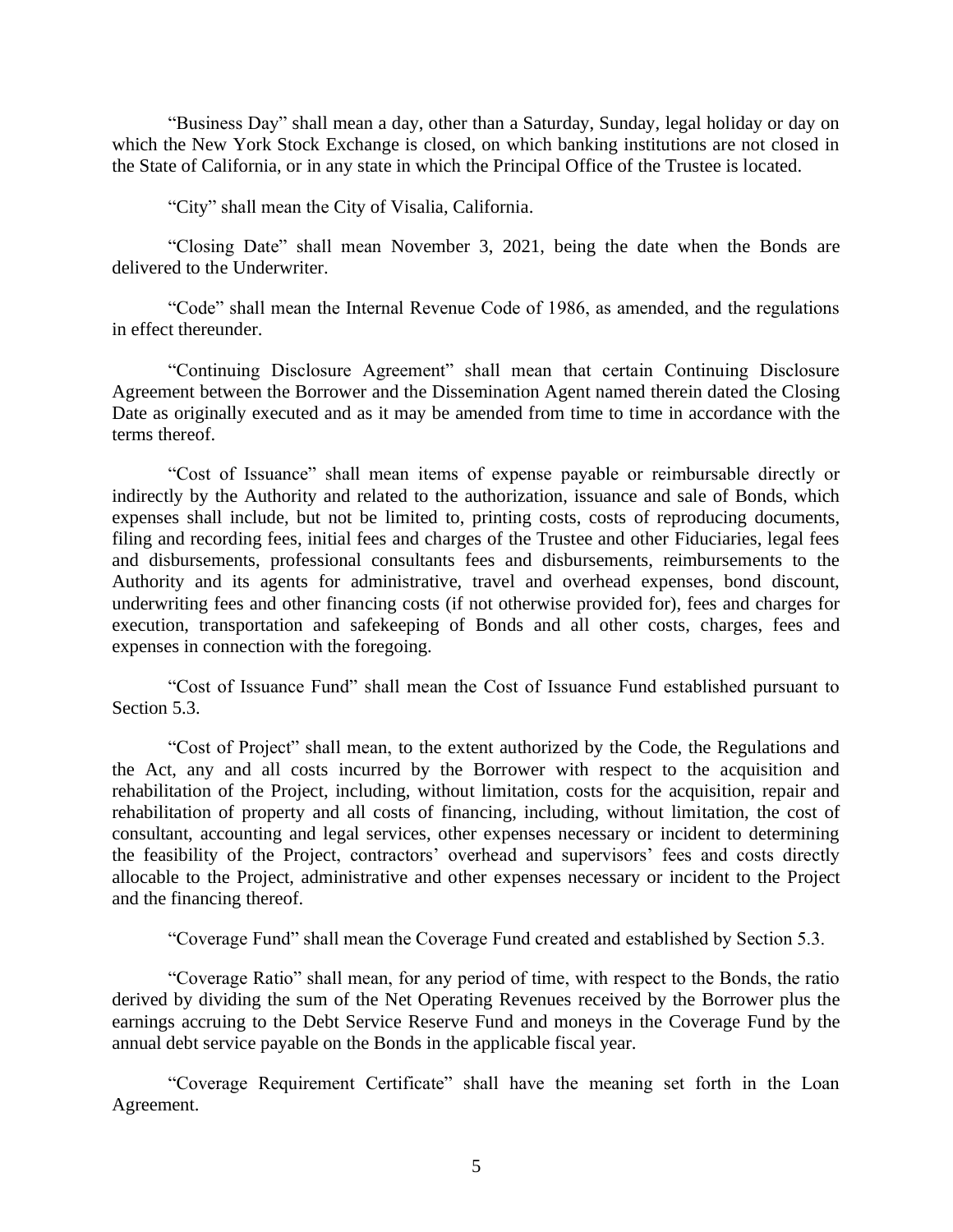"Counsel's Opinion" shall mean an opinion signed by an attorney or firm of attorneys acceptable to the Authority. Any such attorney may be in the regular employment of the Authority.

"Debt Service Fund" shall mean the Debt Service Fund created and established by Section 5.3.

"Debt Service Requirement" shall mean, as of any date of calculation with respect to the Bonds, the sum of (i) all interest due or to become due on such date on all Outstanding Bonds plus (ii) all Principal Installments due or to become due on such date on all Outstanding Bonds or, if no Principal Installment is due and payable on such date on any Outstanding Bonds, onehalf of the Principal Installments, if any, due and payable on all Outstanding Bonds on the next succeeding Interest Payment Date.

"Debt Service Reserve Fund" shall mean the Debt Service Reserve Fund created and established by Section 5.3.

"Debt Service Reserve Fund Requirement" shall mean, as of any date of determination, an amount equal to the least of: (a) Maximum Annual Debt Service with respect to the Bonds, (b) ten percent (10%) of the initial principal amount of the Bonds, or (c) one hundred twenty five percent (125%) of the average annual debt service on the Bonds in each remaining Bond Year. As of the Closing Date, the Debt Service Reserve Fund Requirement is \$

"Deed of Trust" shall mean the Deed of Trust with Absolute Assignment of Leases and Rents, Security Agreement and Fixture Filing pertaining to the Project executed as of November 1, 2021 by the Borrower, which secures the Borrower's obligation to repay the Loan and constitutes a lien on real property referenced therein.

"Depository" shall mean (a) initially, DTC, and (b) any other Securities Depository acting as Depository under this Indenture.

"Depository System Participant" shall mean any participant in the Depository's bookentry system.

"DTC" shall mean The Depository Trust Company, New York, New York, and its successors and assigns.

"Event of Default" shall have the meaning set forth in Section 11.1 hereof.

"Fees and Charges" shall mean all fees and charges authorized to be received by the Trustee from the Borrower pursuant to the terms and provisions of the Loan Agreement for the purpose of paying the Authority Annual Fee and the fees and expense of the Fiduciaries.

"Fiduciary" shall mean the Trustee, each Paying Agent, the Rebate Analyst and the Oversight Agent.

"Fiscal Year" or "fiscal year" shall mean (a) with respect to the Authority, each twelvemonth period ending June 30 or such other fiscal year of the Authority which may be adopted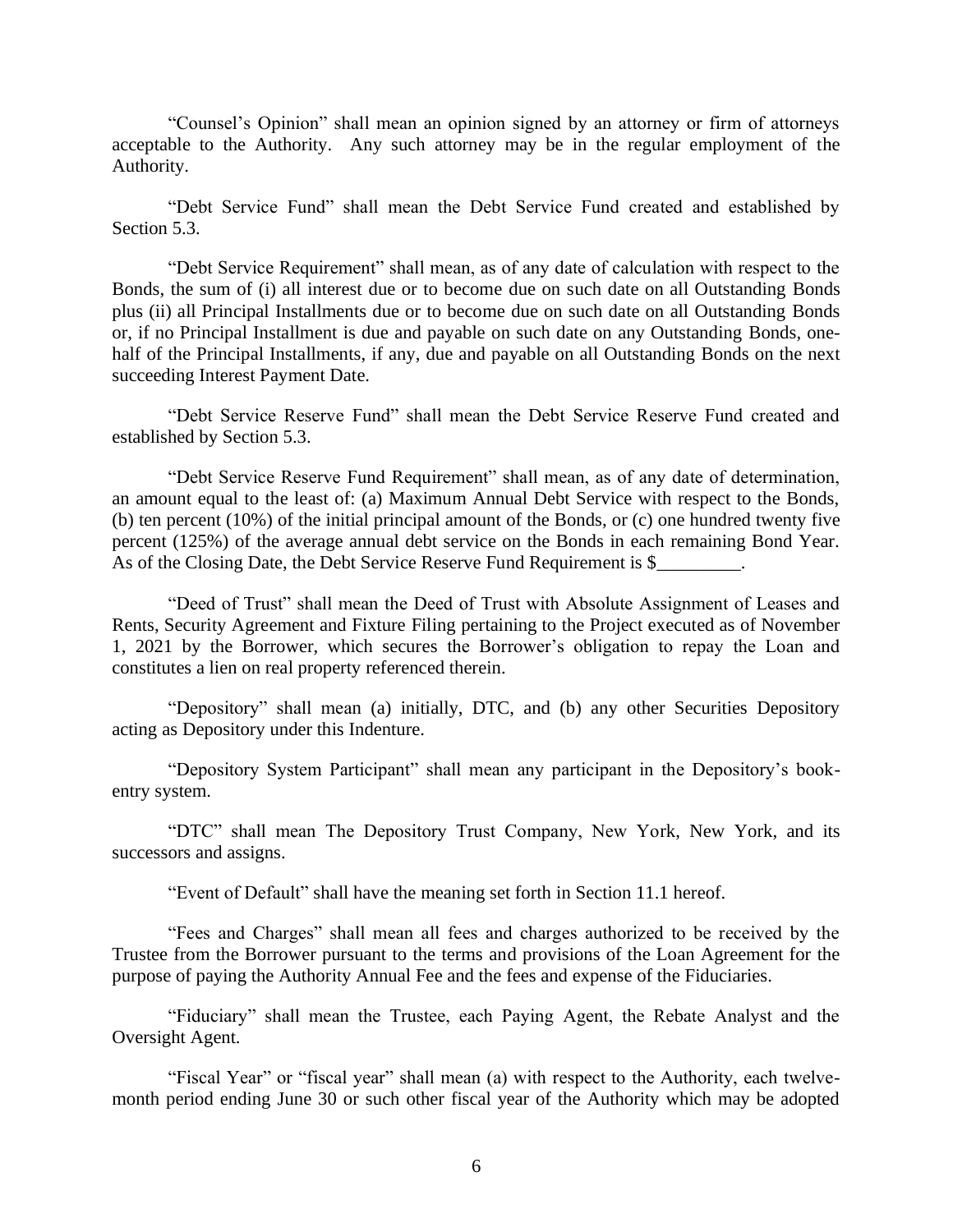and (b) with respect to the Borrower, each twelve-month period ending December 31 or such other fiscal year of the Borrower which may be adopted.

"Fund" shall mean a fund created and established by Article V hereof.

"Generally Accepted Accounting Principles" or "GAAP" shall mean the uniform accounting and reporting procedures set forth in publications of the American Institute of Certified Public Accountants or its successor and the Governmental Accounting Standards Board or its successor, or by any other generally accepted authority on such procedures, and includes, as applicable, the standards set forth by the Financial Accounting Standards Board or its successor.

"Government Obligations" shall mean bonds or other obligations which as to principal and interest constitute direct obligations of the United States of America and which are not subject to redemption prior to their maturity at the option of any person other than the holder thereof.

"Improvements" shall mean, as of the Closing Date or at any time thereafter, any structures (other than mobile homes not owned by the Borrower), site improvements, facilities and fixtures located on the Property.

"Indenture" shall mean this Indenture of Trust as from time to time amended or supplemented by Supplemental Indentures in accordance with the terms and provisions hereof.

"Interest Payment Date" shall mean May 15 and November 15 of each year, commencing May 15, 2022, on which interest on any Bonds is due and payable.

"Loan" shall mean the loan made by the Authority, pursuant to the Loan Agreement, to the Borrower to finance the Project.

"Loan Agreement" shall mean the Loan Agreement dated as of November 1, 2021, by and among the Borrower, the Authority and the Trustee.

"Loan Documents" shall mean the Loan Agreement, the Note and the Deed of Trust, as each item may be amended and supplemented from time to time.

"Maximum Annual Debt Service" shall mean at any point in time, with respect to the applicable Bonds then Outstanding, the maximum amount of principal (assuming sinking fund payments) and interest becoming due in the then current or any future Bond Year on such Bonds.

"members of the Authority" shall mean members and associate members of the Authority.

"Net Operating Revenues" shall have the meaning attributable to such term in the Loan Agreement.

"Net Proceeds" shall mean any proceeds resulting from the Authority's enforcement of its rights under the Deed of Trust, insurance or condemnation proceeds paid with respect to the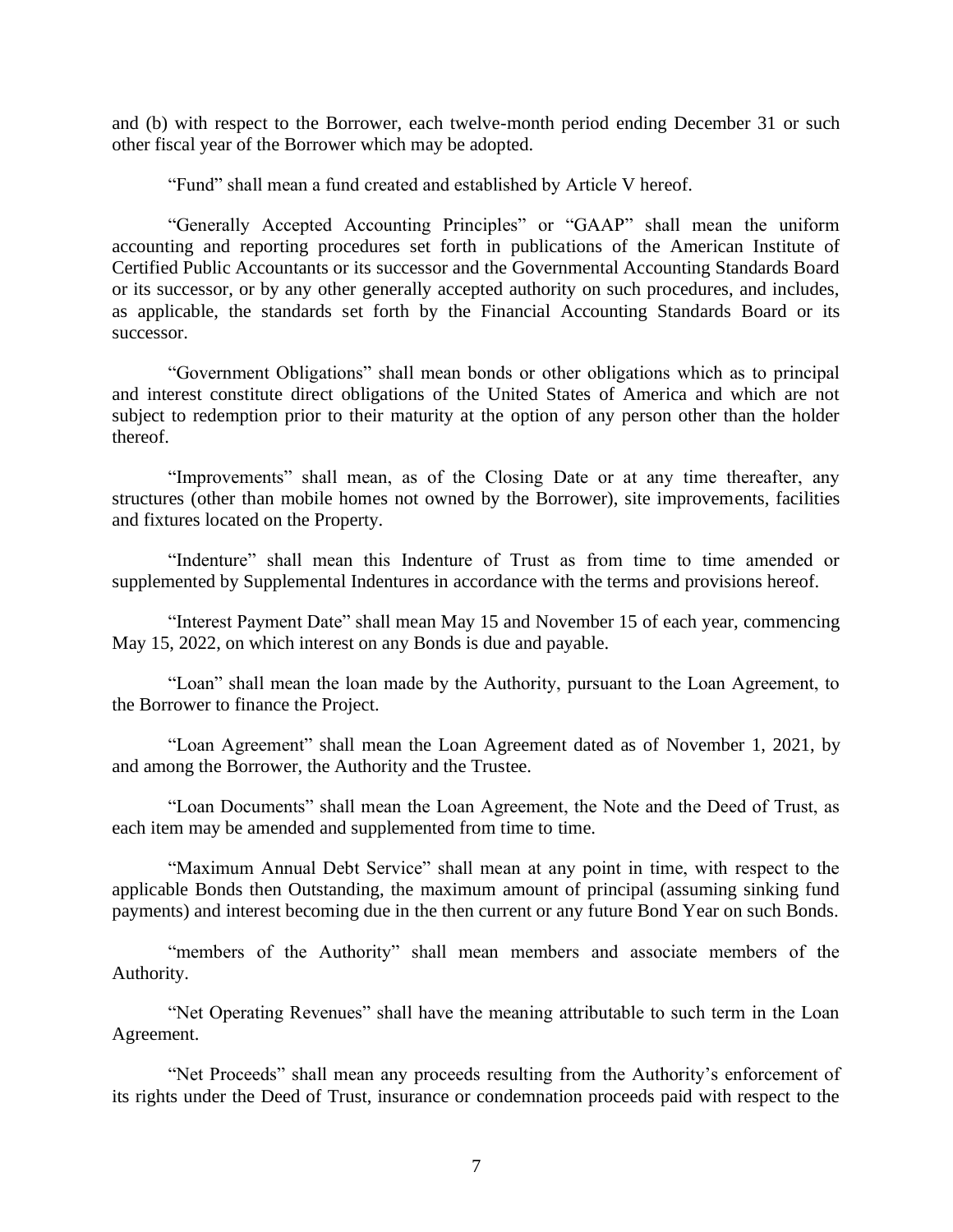Project which are available after payment therefrom of all expenses incurred in the collection thereof.

"Note" shall mean the promissory note executed by the Borrower in accordance with the Loan Agreement.

"Officer's Certificate" shall mean a certificate executed by an Authorized Officer.

"Operating Revenues" shall have the meaning attributable to such term in the Loan Agreement.

"Outstanding" when used with reference to an applicable series of Bonds, shall mean, as of any date, Bonds of such series theretofore or then being delivered under the provisions of this Indenture, except: (i) any Bonds of such series cancelled by the Trustee or any Paying Agent at or prior to such date, (ii) Bonds of such series for the payment or redemption of which moneys equal to the Principal Amount or Redemption Price thereof, as the case may be, with interest to the date of maturity or redemption date, shall be held by the Trustee or the Paying Agent in trust (whether at or prior to the date of maturity or redemption date), provided that if such Bonds are to be redeemed, notice of such redemption shall have been given as in Article IV provided or provision satisfactory to the Trustee shall have been made for the giving of such notice, (iii) Bonds of such series in lieu of or in substitution for which other Bonds shall have been delivered pursuant to Article III or Section 4.6, and (iv) Bonds deemed to have been paid as provided in Section 13.1.

"Oversight Agent" shall mean Wolf & Company Inc., and any successor thereto appointed by the Authority, which entity shall act as the initial Oversight Agent under the Oversight Agreement.

"Oversight Agent Fee" shall mean an amount equal to \$\_\_\_\_\_ per year.

"Oversight Agreement" shall mean the Administration and Oversight Agreement, dated as of November 1, 2021, among the Authority, the Borrower and the Oversight Agent.

"Participants" shall mean those broker-dealers, banks and other financial institutions from time to time for which DTC holds Bonds as securities depository.

"Participating Underwriter" shall have the meaning ascribed thereto in the Continuing Disclosure Agreement.

"Paying Agent" shall mean the Trustee, acting as paying agent, or any other bank, trust company or national banking association designated or appointed pursuant to Sections 7.2 and 8.2 to act as a paying agent for the Bonds, and each successor or successors and any other bank, trust company or national banking association at any time substituted in its place pursuant to this Indenture.

"Permitted Encumbrances" shall mean, as of any particular time: (i) liens for general ad valorem taxes and assessments, if any, not then delinquent; (ii) the Regulatory Agreement; (iii) the Deed of Trust; (iv) any right or claim of any mechanic, laborer, materialman, supplier or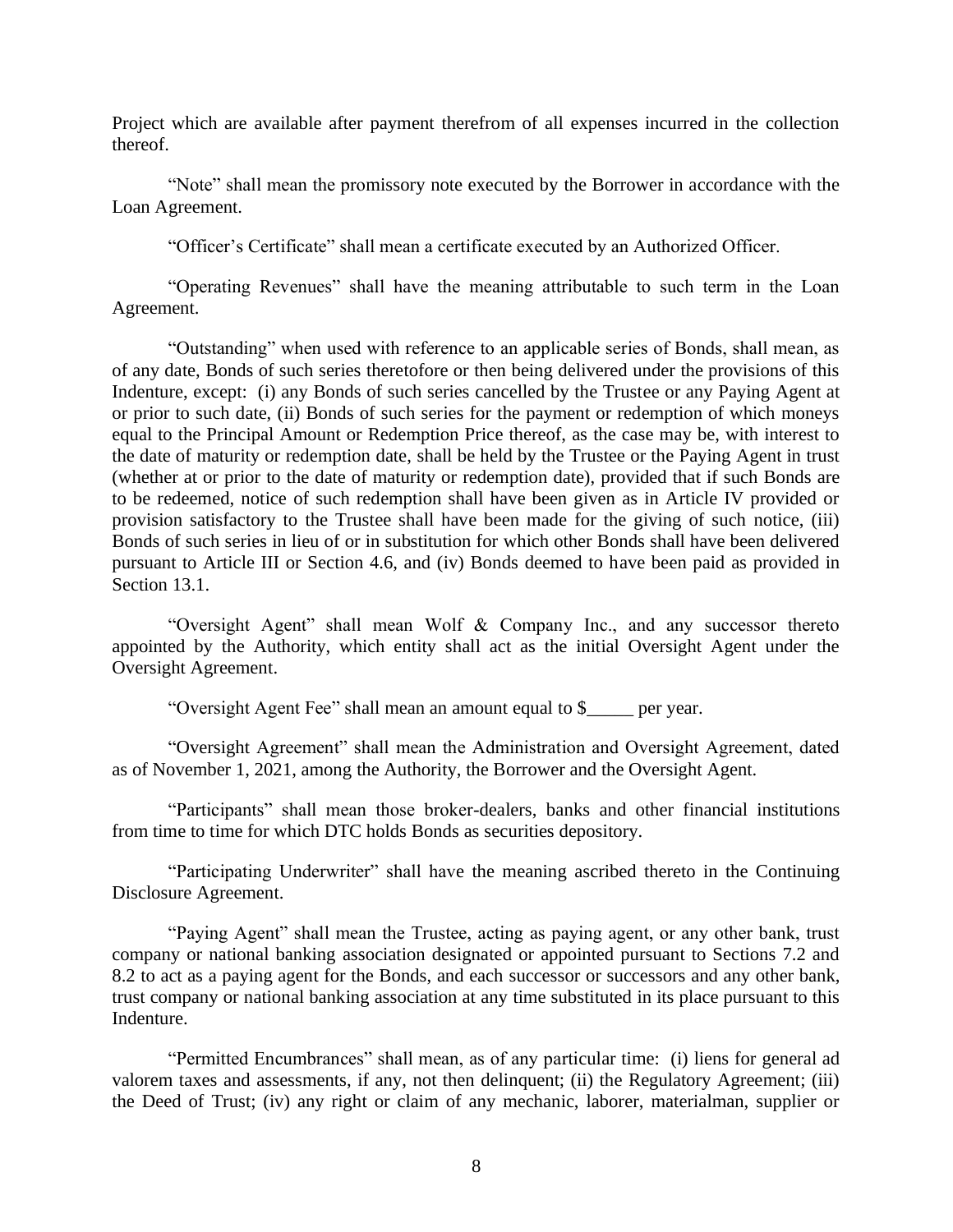vendor filed or perfected in the manner prescribed by law after the Closing Date; (v) easements, rights of way, mineral rights, drilling rights and other rights, reservations, covenants, conditions or restrictions which exist of record as of the Closing Date and which, in the opinion of the Oversight Agent, will not materially impair the use of the Project as contemplated in the Regulatory Agreement; and (vi) easements, rights of way, mineral rights, drilling rights and other rights, reservations, covenants, conditions or restrictions established following the date of recordation of the Deed of Trust and to which the Authority consents in writing.

"Pledged Revenues" shall mean the Revenues but excluding therefrom, amounts on deposit in the Unrestricted Account of the Repair and Replacement Fund, the Administration Fund and the Rebate Fund.

"Prepayment" shall mean any moneys received or recovered by the Authority representing any voluntary payment of principal of or interest (including any penalty, fee, premium, or other additional charge for Prepayment which may be provided by the terms of the Deed of Trust) on the Loan prior to the scheduled payments of principal and interest called for by such Loan.

"Principal Amount" shall mean, with respect to any Bond and at any date of computation, the stated principal amount thereof.

"Principal Installment" shall mean, as of any date of computation, the amount payable in any Bond Year on account of: (i) the Principal Amount of Bonds of a particular series maturing in such Bond Year net of the aggregate of Sinking Fund Installments, if any, established and paid for in the prior Bond Years with respect to the Bonds of such series; plus (ii) the amount of any Sinking Fund Installments due in such Bond Year with respect to Bonds of such series.

"Principal Office" shall mean with respect to the Trustee, its corporate trust office in Los Angeles, California, or such other office hereafter so designated by the Trustee.

"Principal Payment Date" shall mean November 15 in each year, commencing November 15, 2022.

"Prior Bonds" has the meaning set forth in the Recitals hereto.

"Prior Indenture" has the meaning set forth in the Recitals hereto.

"Prior Loan" has the meaning set forth in the Recitals hereto.

"Prior Trustee" has the meaning set forth in the Recitals hereto.

"Project" shall consist of the Property and the Improvements.

"Project Fund" shall mean the Project Fund established pursuant to Section 5.2 hereunder.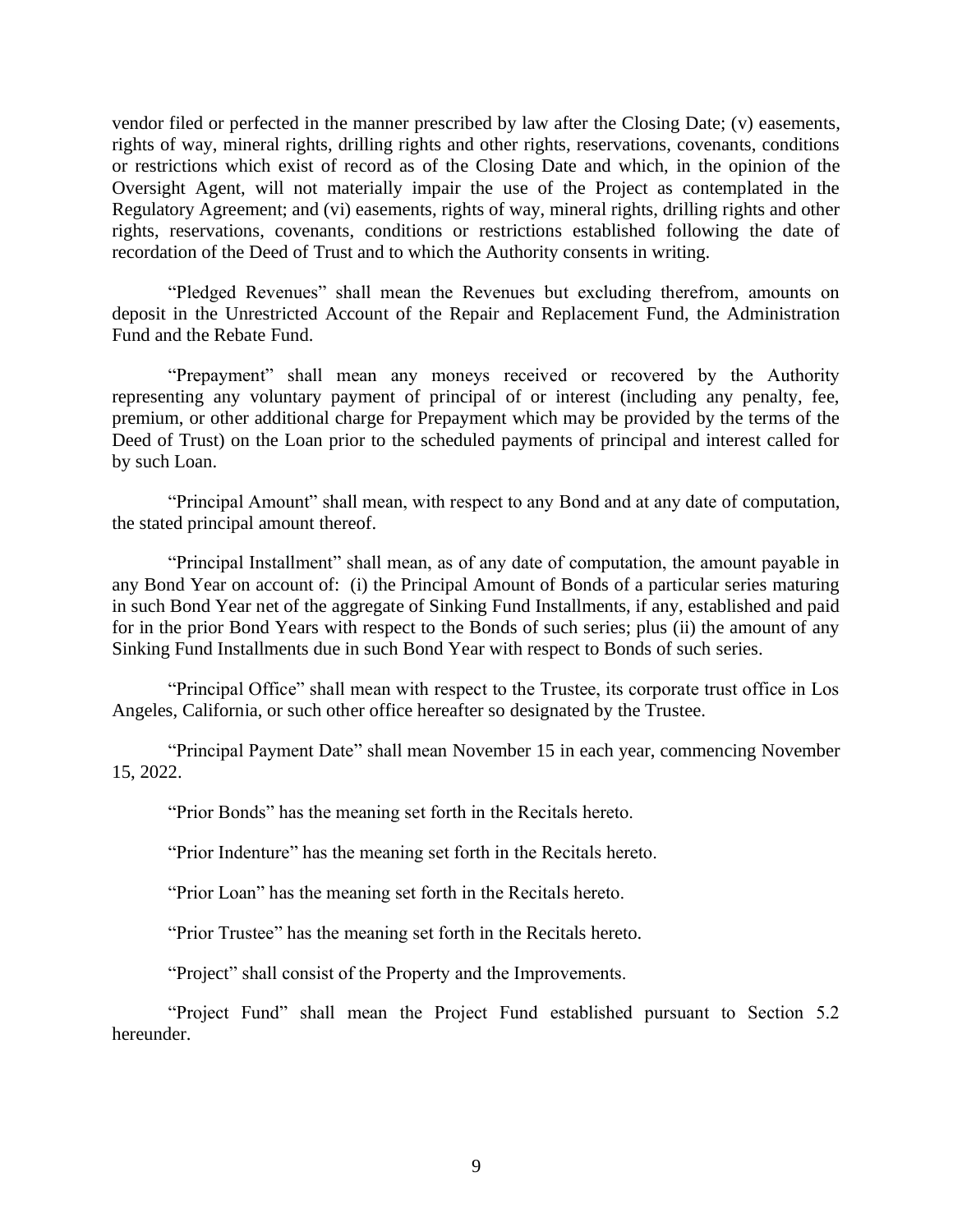"Property" shall mean the real property commonly known as the Rancho Robles Mobile Home Park, located in the City of Visalia, California, all as more particularly described in the Regulatory Agreement.

"Qualified Investments" shall mean and include any of the following (including any funds comprised of the following, which may be funds maintained or managed by the Trustee and its affiliates):

(a) Cash deposits (insured at all times by the Federal Deposit Insurance Corporation or otherwise collateralized with obligations described in the next paragraph).

(b) Direct obligations of (including obligations issued or held in book entry form on the books of the Department of Treasury) the United States of America. In the event these securities are used for defeasance, they shall be noncallable and nonprepayable.

(c) Obligations of the following federal agencies so long as such obligations are backed by the full faith and credit of the United States of America:

- (i) Resolution Funding Corporation.
- (ii) U.S. Department of Housing and Urban Development (PHAs).
- (iii) Small Business Administration.
- (iv) Government National Mortgage Association (GNMA).
- (v) Federal Housing Administration.
- (vi) Farm Credit System Financial Assistance Corporation.

(d) Direct obligations of any of the following federal agencies which obligations are not fully guaranteed by the full faith and credit of the United States of America:

(i) Senior debt obligations rated in the highest long-term rating category by at least two nationally recognized rating agencies issued by the Federal National Mortgage Association (FNMA) or Federal Home Loan Mortgage Corporation (FHLMC).

(ii) Senior debt obligations of the Federal Home Loan Bank System.

(iii) Senior debt obligations of other Government Sponsored Agencies.

(e) U.S. dollar denominated deposit accounts, federal funds and bankers' acceptances with domestic commercial banks which either (i) have a rating on their short-term certificates of deposit on the date of purchase in the highest short-term rating category of at least two nationally recognized rating agencies, (ii) are insured at all times by the Federal Deposit Insurance Corporation, or (iii) are collateralized with direct obligations of the United States of America at 100% valued daily. All such certificates must mature no more than 360 days after the date of purchase. (Ratings on holding companies are not considered as the rating of the bank).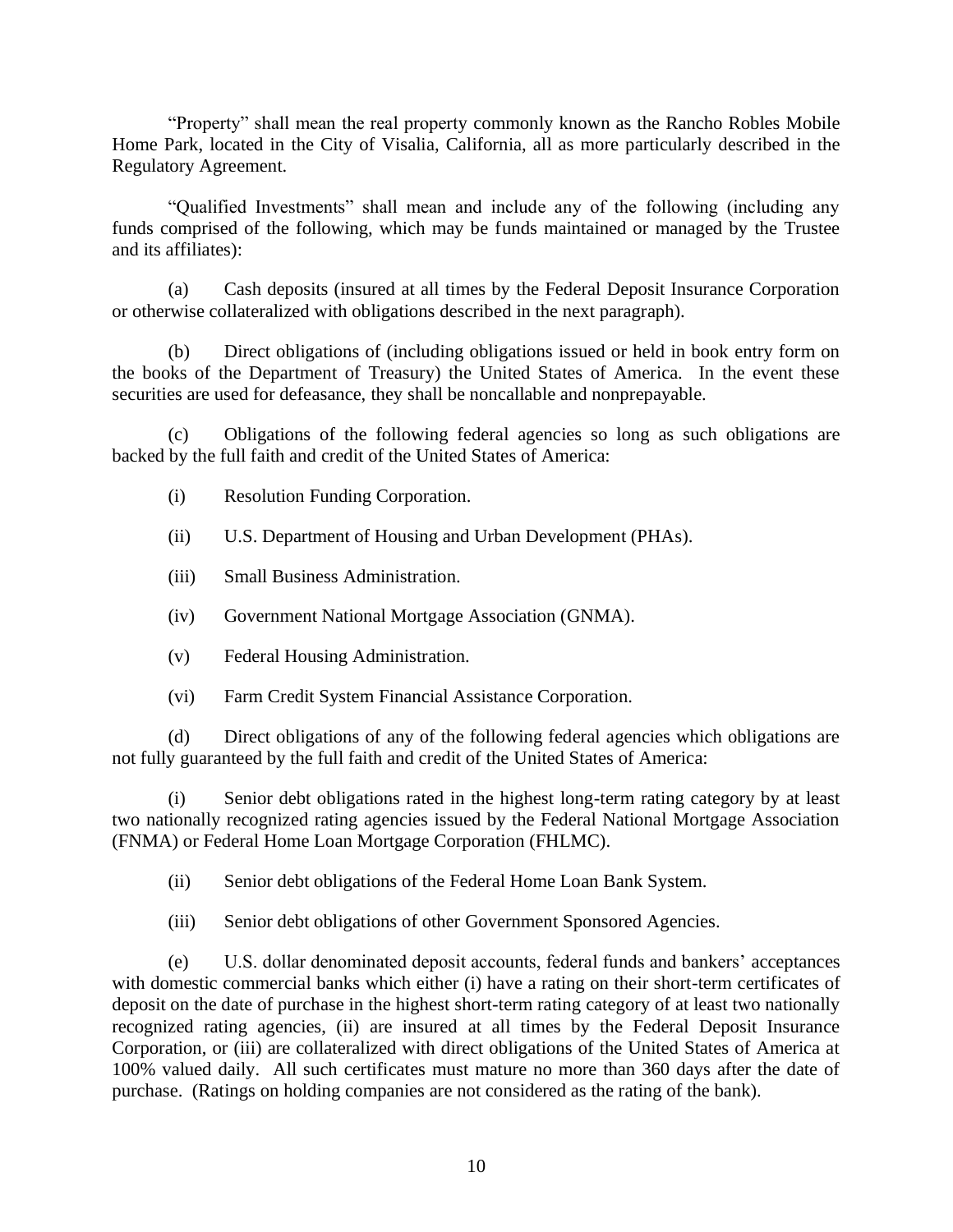(f) Commercial paper which is rated at the time of purchase in the highest short-term rating category of at least two nationally recognized rating agencies and which matures not more than 270 days after the date of purchase.

(g) Investments in (i) money market funds rated in the highest short-term rating category of at least one nationally recognized rating agencies (including any such funds for which the Trustee or an affiliate may be acting as an investment advisor or providing other services) and (ii) public sector investment pools operated pursuant to SEC Rule 2a7 in which the issuer's deposit shall not exceed 5% of the aggregate pool balance at any time and such pool is rated in one of the two highest short-term rating categories of at least two nationally recognized rating agencies.

(h) Prerefunded municipal obligations defined as follows: Any bonds or other obligations of any state of the United States of America or of any agency, instrumentality or local governmental unit of any such state which are not callable at the option of the obligor prior to maturity or as to which irrevocable instructions have been given by the obligor to call on the date specified in the notice; and,

(i) which are rated, based on an irrevocable escrow account or fund (the "escrow"), in the highest long-term rating category of at least two nationally recognized rating agencies; or

(ii) (A) which are fully secured as to principal and interest and redemption premium, if any, by an escrow consisting only of cash or direct obligations of the United States of America, which escrow may be applied only to the payment of such principal of and interest and redemption premium, if any, on such bonds or other obligations on the maturity date or dates thereof or the specified redemption date or dates pursuant to such irrevocable instructions, as appropriate, and

(B) which escrow is sufficient, as verified by a nationally recognized independent certified public accountant, to pay principal of and interest and redemption premium, if any, on the bonds or other obligations described in this paragraph on the maturity date or dates specified in the irrevocable instructions referred to above, as appropriate.

(i) General obligations of states with a short-term rating in one of the two highest rating categories and a long-term rating in one of the two highest rating categories of at least two nationally recognized rating agencies. In the event such obligations are variable rate obligations, the interest rate on such obligations must be reset not less frequently than annually.

(j) Investment agreements with a domestic or foreign bank or corporation or insurance company.

(k) Repurchase agreements with financial institutions, banks or broker dealers; provided, that (a) the over-collateralization is at least one hundred two percent (102%), computed weekly, consisting of such securities as described in this section, items (a) through (d); (b) a third-party custodian, the Trustee or the Federal Reserve Bank shall have possession of such obligations; (c) the Trustee shall have perfected a first priority security interest in such obligations; and (d) failure to maintain the requisite collateral percentage will require the Trustee to liquidate the collateral.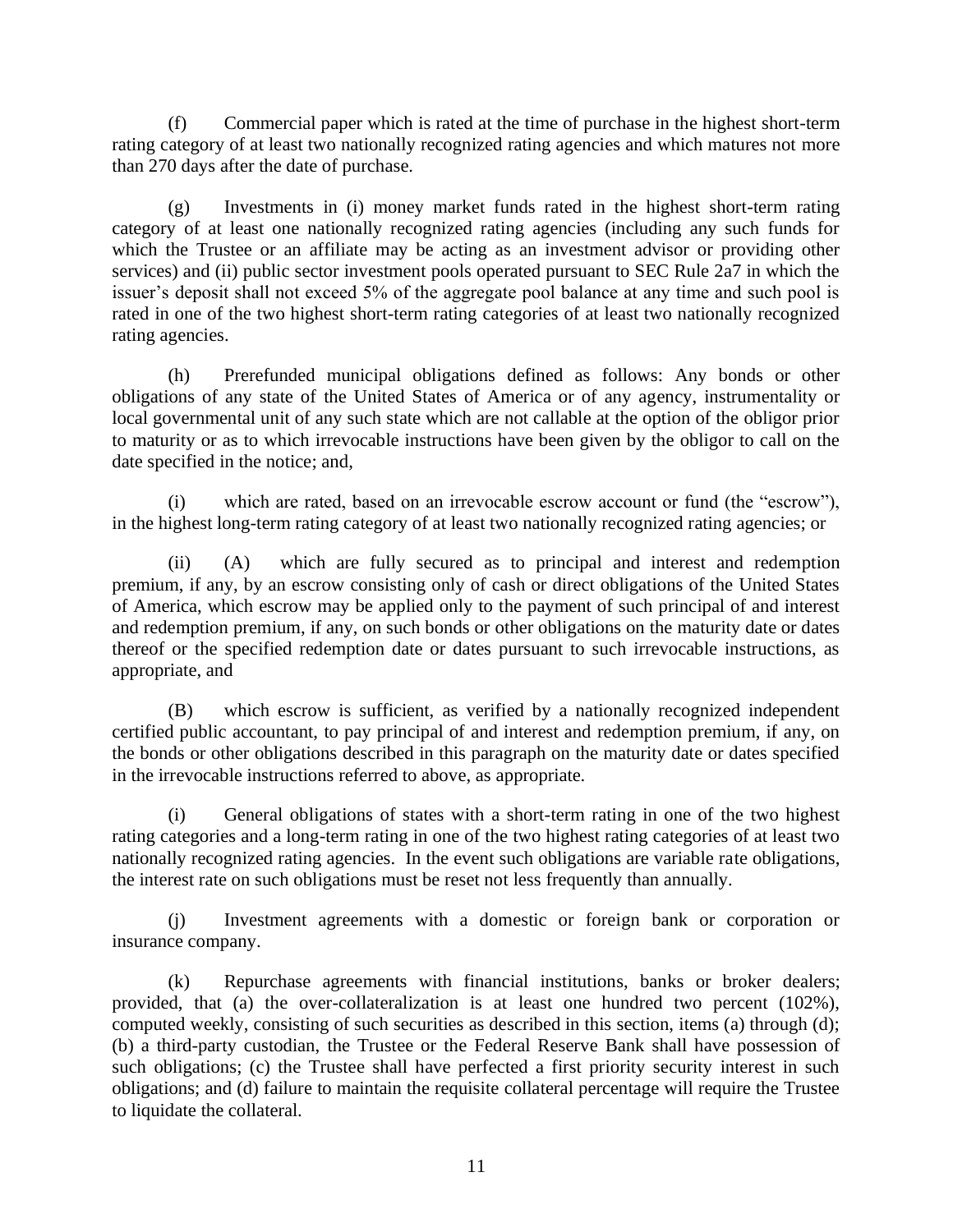(l) Forward delivery or forward purchase agreements, provided by financial institutions, banks or broker dealers, with underlying securities of the types outlined in (a), (b),  $(c)$ ,  $(d)$  and  $(f)$  above.

"Rating Agencies" shall mean any of Fitch, Inc., Standard & Poor's Ratings Services, a division of McGrawHill Companies, Inc. or Moody's Investors Service, Inc., and such others as may be designated by the Authority from time to time.

"Rebatable Arbitrage" shall mean the amount (determinable as of the last day of each fifth Bond Year and upon retirement of the last Bond Outstanding) of arbitrage profits payable to the United States at all times and in the amounts specified in Section 148(f) of the Code and any applicable Regulations.

"Rebate Analyst" shall mean the entity engaged by the Borrower or the Authority to compute the Rebatable Arbitrage annually pursuant to Section 7.14 hereof.

"Rebate Fund" shall mean the Rebate Fund created and established by Section 5.3.

"Rebate Regulations" shall mean those final, temporary, and proposed Treasury Regulations promulgated under Section 148(f) of the Code.

"Record Date" shall have the meaning set forth in Section 3.5 hereof.

"Redemption Fund" shall mean the Redemption Fund created and established by Section 5.3.

"Redemption Price" shall have the meaning attributable to such term in Article IV of this Indenture.

"Regulations" shall mean the Income Tax Regulations promulgated or proposed under the Code by the Department of the Treasury, as the same may hereafter be amended, including regulations promulgated by the Department of the Treasury to implement the requirements of Section 148 of the Code.

"Regulatory Agreement" shall mean the Regulatory Agreement and Declaration of Restrictive Covenants relating to the Project, dated as of November 1, 2021, by and among the Authority, the Trustee and the Borrower.

"Repair and Replacement Fund" shall mean the Repair and Replacement Fund established pursuant to Section 5.3 hereunder.

"Representation Letter" shall mean the representation letter from the Authority to DTC.

"Required Rebate Deposit" shall mean an amount determinable as of the end of each fifth Bond Year and as of the date of retirement of the last Bond, which when added to amounts then on deposit in the Rebate Fund, if any, equals the aggregate amount of Rebatable Arbitrage for the Bonds less the amount of Rebatable Arbitrage theretofore paid to the United States with respect to the Bonds, if any.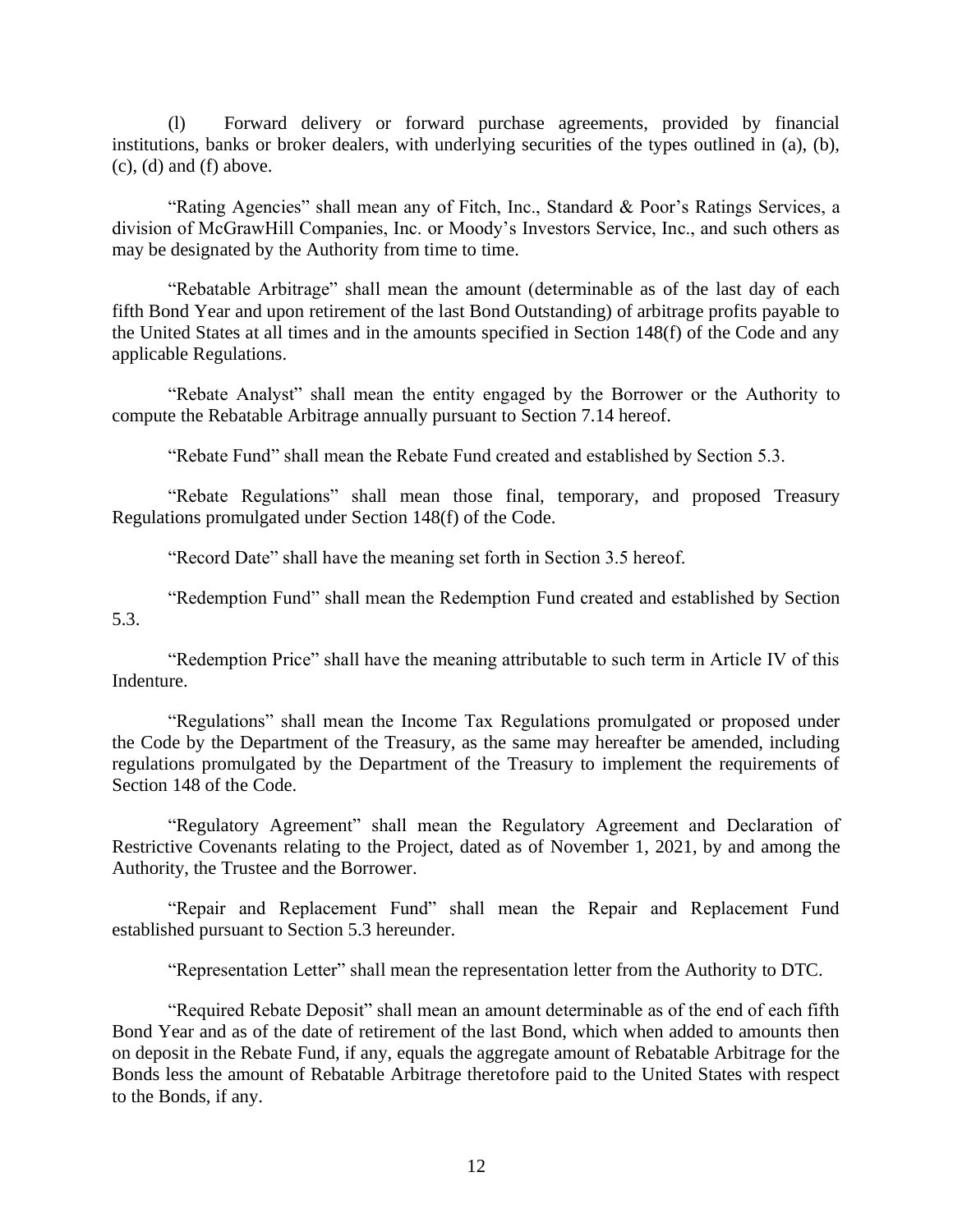"Restricted Account of the Repair and Replacement Fund" shall mean the Restricted Account established within the Repair and Replacement Fund hereunder.

"Revenue Fund" shall mean the Revenue Fund created and established by Section 5.3.

"Revenues" shall mean (i) Operating Revenues; (ii) Prepayments; (iii) the proceeds of any insurance, including the proceeds of any self-insurance covering the loss relating to the Project; provided, however, that the Net Proceeds of any public liability insurance, casualty insurance or title insurance required to be maintained pursuant to the Loan Agreement shall be applied as specified in the Loan Agreement and this Indenture; (iv) all amounts on hand from time to time in the funds and accounts established by the Trustee under this Indenture; (v) all proceeds of rental interruption insurance policies, if any, carried with respect to the Project pursuant to the Loan Agreement; (vi) any proceeds derived from the exercise of remedies under the Deed of Trust; and (vii) any additional property that may from time to time, by delivery or by writing of any kind, be subjected to the lien of this Indenture by the Authority or by anyone on its behalf, subject only to the provisions of the Indenture.

"Securities Depositories" shall mean The Depository Trust Company, 711 Stewart Avenue, Garden City, New York 11530, Fax (516) 2274039 or 4190; and, in accordance with then current guidelines of the Securities and Exchange Commission, such other addresses and/or such other securities depositories as the Authority may designate in a written request of the Authority delivered to the Trustee.

"Serial Bonds" shall mean all Bonds not constituting Term Bonds.

"Sinking Fund Installment" shall mean the amount required to be applied by the Authority to the payment of the principal portion of the Redemption Price of Term Bonds (other than at the option or election of the Authority) on any one date as specified herein.

"State" shall mean the State of California.

"Supplemental Indenture" shall mean an indenture supplemental to or amendatory of this Indenture adopted by the Authority in accordance with Article IX.

"Surplus Fund" shall mean the Surplus Fund created and established by Section 5.3.

"Tax Certificate" shall mean that certain Tax Certificate and Agreement executed on the Closing Date with respect to the Bonds.

"Tax-Exempt Bonds" means the Bonds.

"Term Bonds" shall mean the Bonds maturing on November 15 in each of the years  $\overline{\phantom{a}}$ ,  $\overline{\phantom{a}}$  and  $\overline{\phantom{a}}$ 

"Trustee" shall mean the bank or trust company or national banking association appointed pursuant to Section 8.1 to act as trustee hereunder, and its successor or successors and any other bank or trust company or national banking association at any time substituted in its place pursuant to this Indenture.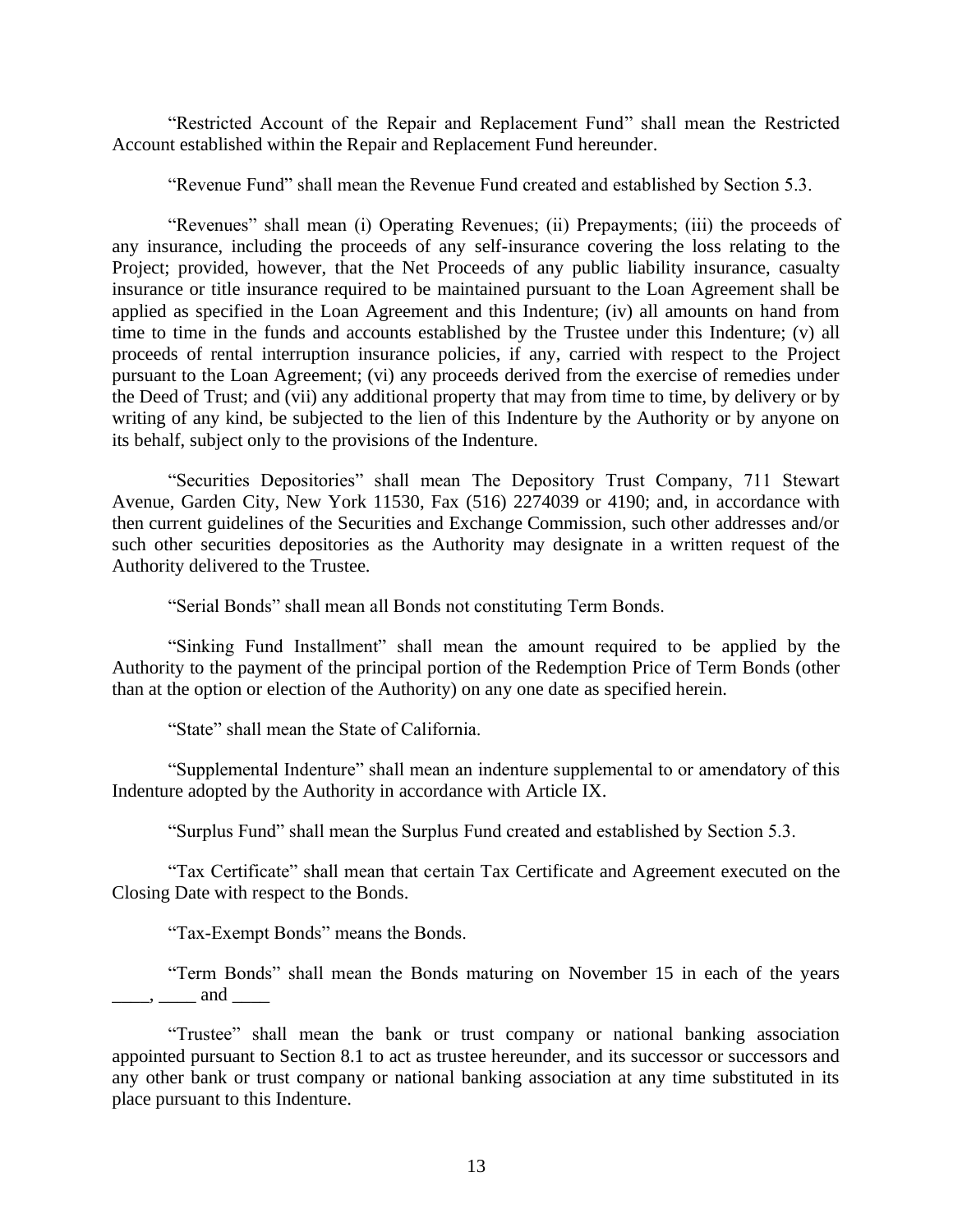"Trustee Fee" shall mean, the amount payable to the Trustee in accordance with the written agreement in effect from time to time between the Trustee and the Borrower or such other amount as may be approved by the Authority.

"Trust Estate" shall mean all proceeds, Funds, Accounts, Revenues, Prepayments, the Loan, the Loan Agreement (other than the rights of the Authority under Sections 5.2, 6.6, 6.8, 7.4 and 8.7 thereof, which are reserved by the Authority as set forth in Section 5.1(b)), the Deed of Trust, rights, interests, collections, and other property pledged to the payment of any Bonds pursuant to Section 5.1(a) hereof and in the granting clauses hereof.

"Underwriter" shall mean Newcomb Williams Financial Group, securities offered through Stinson Securities, LLC.

"Unrestricted Account of the Repair and Replacement Fund" shall mean the Unrestricted Account established within the Repair and Replacement Fund hereunder.

Words of the masculine gender shall be deemed and construed to include correlative words of the feminine and neuter genders. Unless the context shall otherwise indicate, words importing the singular number shall include the plural number and vice versa, and words importing persons shall include corporations and associations, including public bodies, as well as natural persons.

Unless the context shall clearly indicate otherwise, the words "moneys," "funds," "amounts," "proceeds," and any other words of like import, when used in relation to any Fund or Account created or maintained under this Indenture, shall be deemed to include both cash and any investments, securities or other obligations, and the earnings thereon, held as a part of the Fund or Account to which such words relate.

Unless the context shall clearly indicate otherwise, references to Articles, Sections and other subdivisions, whether by letter, number or otherwise, are to the respective Articles, Sections and subdivisions of this Indenture.

#### ARTICLE II. AUTHORIZATION AND ISSUANCE OF BONDS

Section 2.1 Authorization of Bonds.

(a) In order to provide funds for the Loan, Bonds of the Authority in the series designated "Independent Cities Finance Authority Mobile Home Park Revenue Refunding Bonds (Rancho Robles Mobile Home Park), Series 2021" to be issued in the initial principal amount of \$ (the "Bonds"), are hereby authorized. The Bonds are payable on a parity basis from the Trust Estate. There is hereby created by this Indenture, in the manner and to the extent provided herein, a continuing pledge and lien to secure the full and final payment of the principal and Redemption Price of and interest on all of the Bonds issued pursuant to this Indenture. The Bonds shall be special obligations of the Authority payable solely from the Trust Estate. No additional Bonds either on a senior, a parity or subordinate basis to either series of the Bonds shall be issued under this Indenture.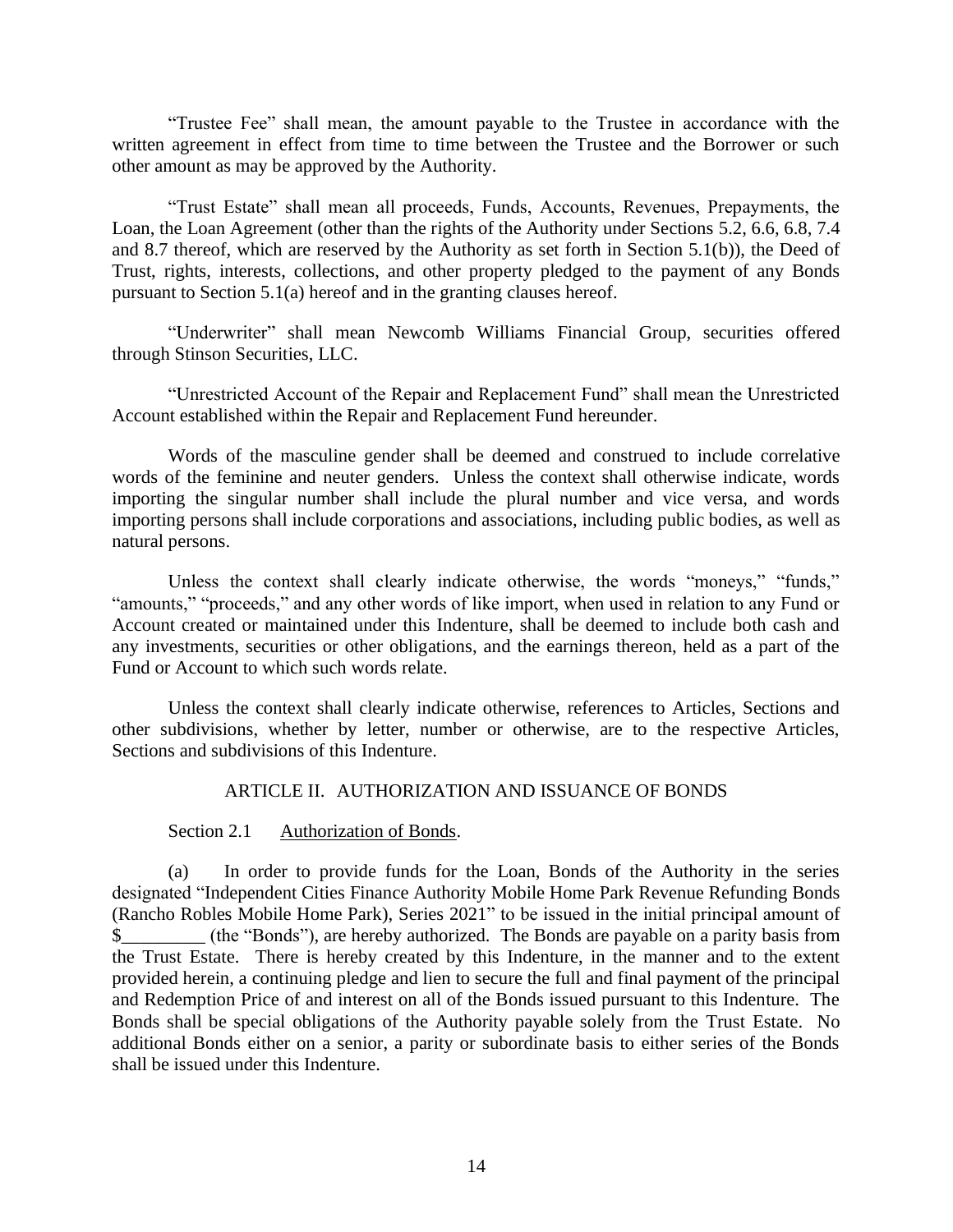(b) (i) The Bonds shall be dated as of the Closing Date. The Bonds shall bear interest at the rates set forth herein, shall be numbered in such manner as the Trustee may deem appropriate so long as each Bond of each series receives a distinctive number and shall mature, subject to the right of prior redemption as described herein, and become payable as provided herein.

(ii) Interest on the Bonds shall be computed on the basis of a 360-day year consisting of twelve 30-day months, payable on November 15 and May 15 of each year, commencing May 15, 2022.

The Bonds shall be issued in the principal amounts, shall bear interest at the rates per annum, and shall mature on the dates set forth below:

| Principal | Maturity | Interest |
|-----------|----------|----------|
| Amount    | Date     | Rate     |

Section 2.2 Conditions Precedent to the Issuance of the Bonds. The Bonds shall be executed on behalf of the Authority, authenticated by the Trustee, and delivered to the purchasers thereof, but only upon receipt by the Trustee of the following:

(a) A copy of this Indenture executed by an Authorized Officer;

(b) A written order of the Authority as to the authentication and delivery of the Bonds signed by an Authorized Officer describing the Bonds to be authenticated and delivered, designating the purchaser or purchasers to whom the Bonds are to be delivered, and stating the purchase price of the Bonds; and

(c) Counsels' Opinions to the effect that this Indenture has been duly executed and delivered by the Authority; that this Indenture is valid and binding upon the Authority and enforceable in accordance with its terms, except as to enforcement of remedies which may be limited by bankruptcy, insolvency, fraudulent conveyance or other laws or equitable principles affecting the enforcement of creditors' rights generally; and that the interest on the Tax-Exempt Bonds is excludable from gross income for federal tax purposes subject to customary exceptions and qualifications.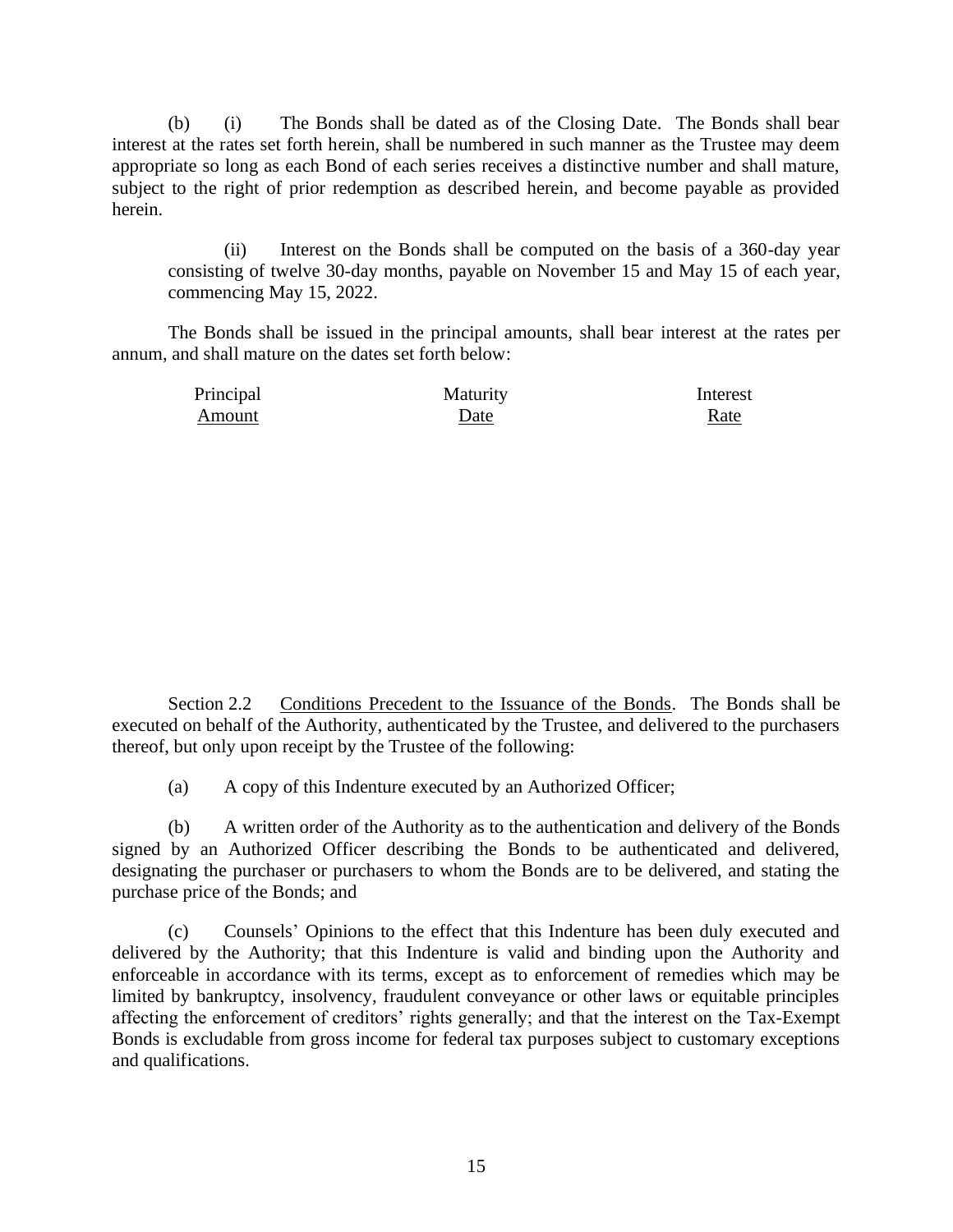#### ARTICLE III. GENERAL TERMS AND PROVISIONS OF BONDS

Section 3.1 Medium of Payment; Form and Date. The Bonds shall be issuable only as fully registered Bonds without coupons in Authorized Denominations. Unless the Authority shall otherwise direct, the Bonds shall be numbered as determined by the Trustee.

The Bonds, the designation of such Bonds, the forms of Bonds, the certificate of authentication to be endorsed on the Bonds and the form of assignment to be endorsed on the Bonds are to be in substantially the form set forth in Exhibit A attached hereto and hereby made a part of this Indenture, with necessary and appropriate variations, omissions and insertions as permitted or required by this Indenture.

The Bonds shall initially be dated as of the Closing Date. Regularly scheduled interest on the Bonds shall be payable on the applicable Interest Payment Date. Each Bond will bear interest from the Interest Payment Date next preceding the date of authentication thereof to which interest has been duly paid or provided for, unless a Bond is authenticated on or before the first Record Date, in which case interest will accrue from the Closing Date, or unless authenticated as of a date during the period from the Record Date to and including the next Interest Payment Date, in which case it shall bear interest from such Interest Payment Date. The Trustee shall insert the date of authentication of each Bond in the place provided for such purpose in the form of certificate of authentication to be printed on each Bond. Each Bond shall bear interest on overdue principal at the rate then in effect on such Bond.

The principal of, premium, if any, and interest on the Bonds shall be payable in lawful money of the United States of America, being any coin or currency of the United States of America which, at the respective dates of payment thereof, is legal tender for the payment of public and private debts. Interest on each Bond shall be paid on each Interest Payment Date to the Bondowner of such Bond at the close of business on the Record Date with respect to such interest payment and shall be paid by check or draft mailed on such Interest Payment Date to such Bondowner at his address as it appears on the registration books of the Trustee or, upon the written request of a Bondowner of at least \$1,000,000 in principal amount of Bonds received by the Trustee not later than fifteen days prior to the Record Date for such payment, by wire transfer to an account in the United States designated by such Bondowner, irrespective of the cancellation of such Bond upon any transfer or exchange thereof subsequent to such Record Date and prior to such Interest Payment Date, unless the Authority shall default in the payment of interest due on such Interest Payment Date. Payment of principal and premium, if any, due on any Bond shall be paid only upon surrender of such Bond at the office designated by the Trustee in writing, or its successor in interest. In the event of any default in the payment of interest, such defaulted interest shall be payable to the Bondowner of such Bond on a special Record Date for the payment of such defaulted interest, which date shall be established by the Trustee by notice mailed by or on behalf of the Authority to the Owners of Bonds not less than fifteen (15) days preceding such special Record Date.

Section 3.2 Execution and Authentication; Limited Obligation. The Bonds shall be executed in the name of the Authority by the manual or facsimile signature of the President thereunto affixed, imprinted, engraved or otherwise reproduced, and attested by the manual or facsimile signature of an Authorized Officer or the Secretary of the Authority. In case any one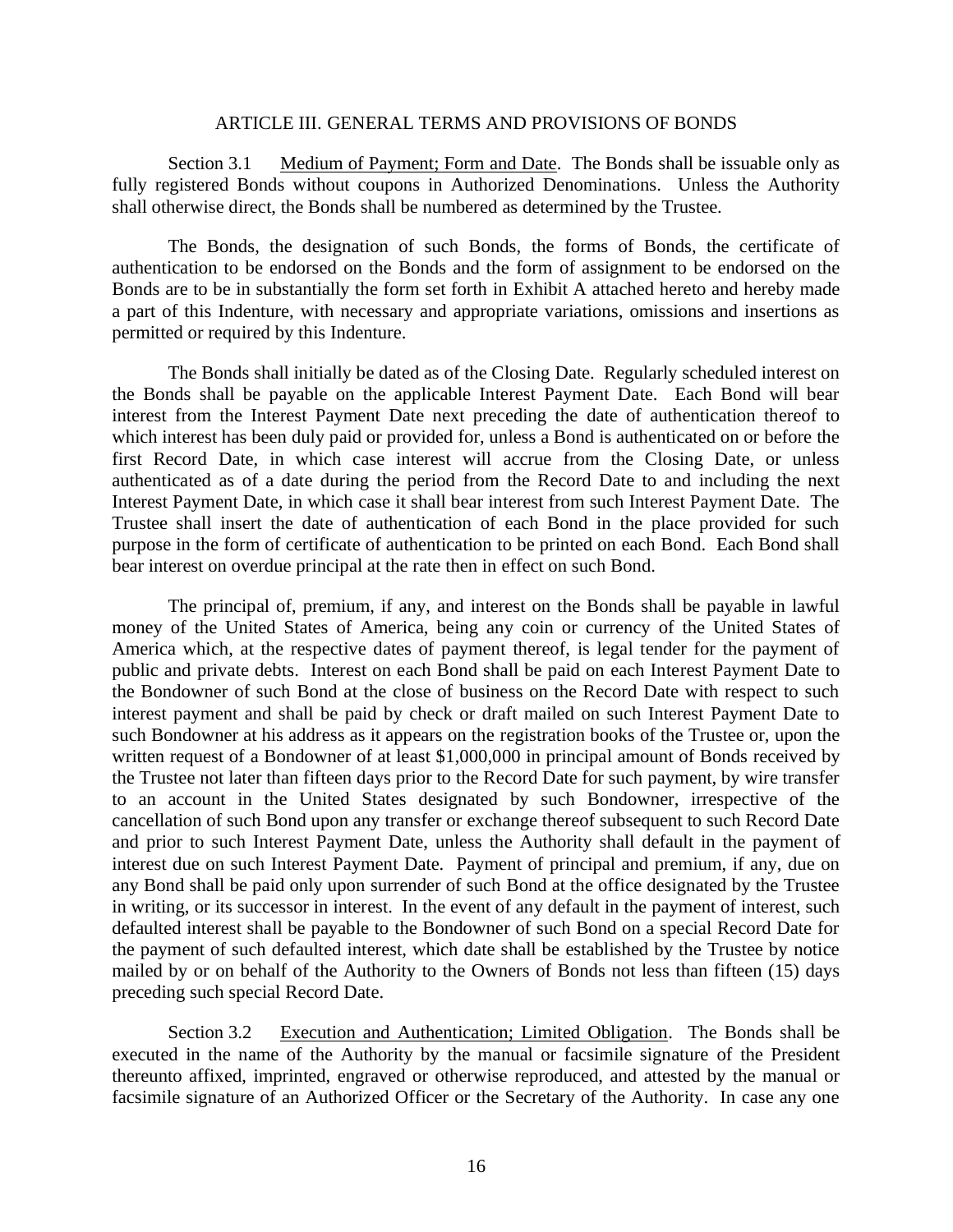or more of the officers or employees who shall have signed or sealed any of the Bonds shall cease to be such officer or employee before the Bonds so signed and sealed shall have been authenticated and delivered, such Bonds may, nevertheless, be authenticated and delivered as herein provided, and may be issued as if the persons who signed or sealed such Bonds had not ceased to hold such offices or be so employed. Any Bond may be signed and sealed on behalf of the Authority by such persons as at the actual time of the execution of such Bond shall be duly authorized or hold the proper office in or employment by the Authority although at the date of the Bonds such persons may not have been so authorized or have held such office or employment.

Each of the Bonds shall bear thereon a certificate of authentication, in the forms set forth in the form of Bonds set forth in Exhibit A, executed manually by the Trustee. Only such Bonds as shall bear thereon such certificate of authentication shall be entitled to any right or benefit under this Indenture and no Bond shall be valid or obligatory for any purpose until such certificate of authentication shall have been duly executed by the Trustee. Such certificate of the Trustee upon any Bond executed on behalf of the Authority shall be conclusive evidence that the Bond so authenticated has been duly authenticated and delivered under this Indenture and that the Owner thereof is entitled to the benefits of this Indenture.

The Bonds, together with interest thereon, shall be limited obligations of the Authority, giving rise to no pecuniary liability of the Authority, members of the Authority, the State of California or any political subdivision thereof, nor any charge against its general credit, shall be payable solely from and shall be a valid claim of the respective Owners thereof only against the Trust Estate. The Bonds shall not constitute an indebtedness or loan of the credit of the Authority, members of the Authority or the State of California or any political subdivision thereof within the meaning of any constitutional or statutory provisions. Neither the faith and credit nor the taxing power of the Authority, members of the Authority or the State or any political subdivision thereof is pledged to the payment of the principal of, premium, if any, or interest on the Bonds or any other costs incident thereto.

No recourse shall be had for the payment of the principal of, or premium, if any, or interest on any of the Bonds or for any claim based thereon or upon any obligation, covenant or agreement contained herein, against any past, present or future member of the Board of Directors of the Authority, officer, employee or agent of the Authority, any member of the Authority or any officer, employee or agent of any member of the Authority, under any rule of law or equity, or statutory or constitutional provision or by the enforcement of any assessment or penalty or otherwise, and all such liability of any such member of the Board of Directors of the Authority, officer, employee, agent, member or officer, employee or agent of any member of the Authority, as such is hereby expressly waived and released as a condition of and in consideration for the execution of this Indenture and the issuance of the Bonds.

#### Section 3.3 Registration, Transfer and Exchange of Bonds; Persons Deemed Owners.

The Trustee shall cause to be maintained and kept, at the Principal Office of the Trustee, books for the registration and transfer of Bonds; and, upon presentation thereof for such purpose at such office, the Trustee shall register or cause to be registered therein, and permit to be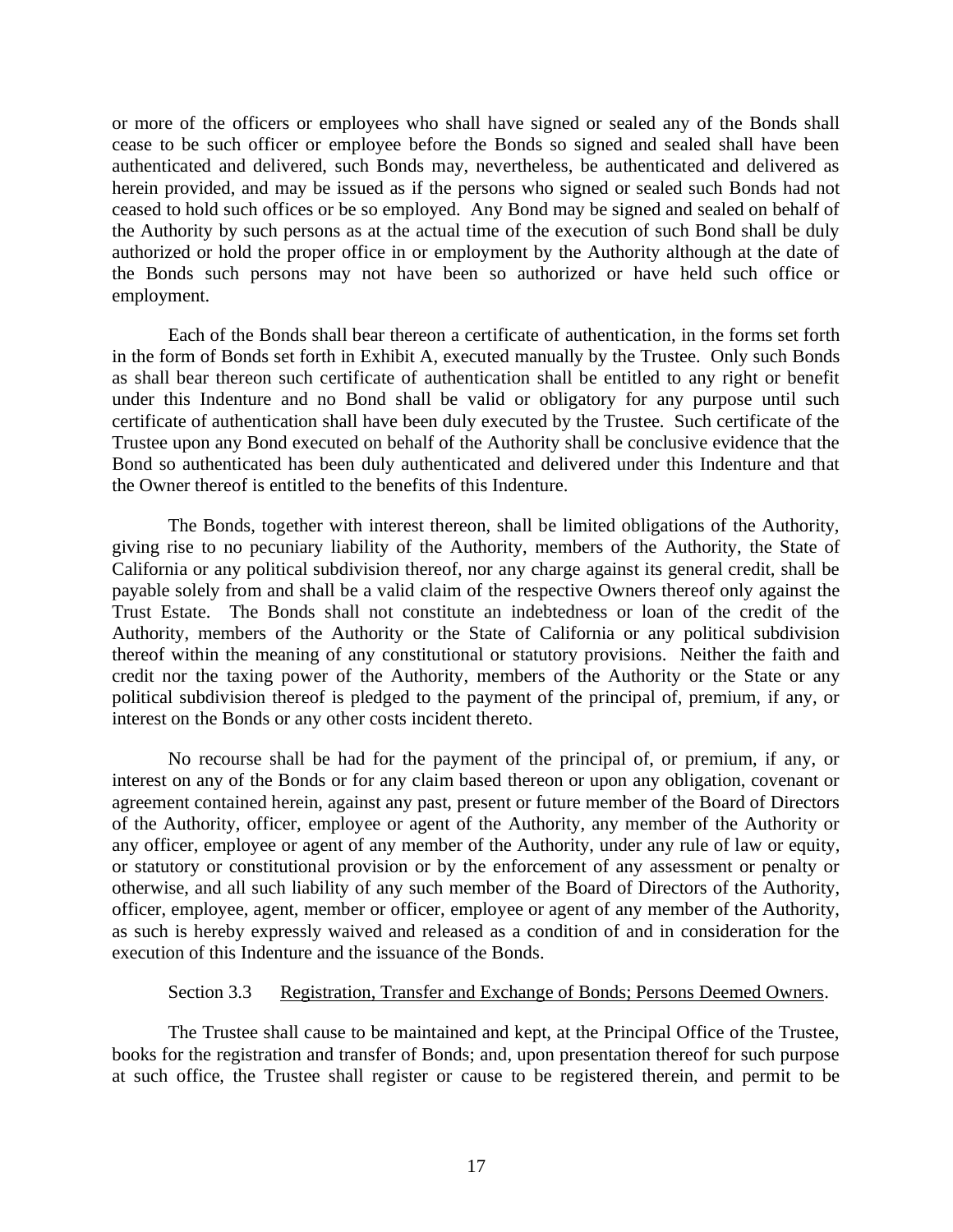transferred thereon, under such reasonable regulations as it or the Trustee may prescribe, any Bond entitled to registration of transfer.

Each Bond shall be transferable only upon the books of the Trustee, at the request of the Owner thereof in person or by his attorney duly authorized in writing, upon surrender thereof together with a written instrument of transfer satisfactory to the Trustee duly executed by the Owner or his duly authorized attorney. Upon the transfer of any such Bond, the Trustee shall issue in the name of the transferee a new registered Bond or Bonds of the same series, aggregate Principal Amount and maturity as the surrendered Bond.

Bonds may be exchanged at the Principal Office of the Trustee for an equal aggregate Principal Amount of Bonds of the same series and maturity of other authorized denominations. In each case in which Bonds are transferred or exchanged, the Authority shall execute and the Trustee shall authenticate, as required, and deliver Bonds to the transferee or the Bondowner making the exchange. The Authority and the Trustee may deem and treat the person in whose name any outstanding Bond shall be registered upon the books of the Trustee as the absolute Owner of such Bond, whether such Bonds shall be overdue or not, for the purpose of receiving payment of, or on account of, the principal or premium, if any, and interest on such Bond and for all other purposes, and all such payments so made to any such Owner or upon his written order or to his legal representative shall be valid and effectual to satisfy and discharge the liability upon such Bond to the extent of the sum or sums so paid, and neither the Authority nor the Trustee shall be affected by any notice to the contrary.

Section 3.4 Regulations With Respect to Exchanges and Transfers. In all cases in which the privilege of exchanging Bonds or transferring Bonds is exercised, the Authority shall execute and the Trustee shall authenticate and deliver Bonds in accordance with the provisions of this Indenture. All Bonds surrendered in any such exchanges or transfers shall forthwith be cancelled and destroyed by the Trustee. For every such exchange or transfer of Bonds, whether temporary or definitive, the Authority or the Trustee may make a charge sufficient to reimburse it for any tax, fee or other governmental charge, other than one imposed by the Authority, required to be paid with respect to such exchange or transfer, which sum or sums shall be paid by the person requesting such exchange or transfer as a condition precedent to the exercise of the privilege of making such exchange or transfer. The cost of printing the Bonds required for any such exchange or transfer shall be paid by the Authority subject to reimbursement from the Administration Fund or the Surplus Fund.

Section 3.5 Record Date; Special Record Date. Interest on each Bond shall be payable to the Owner in whose name such Bond is registered at the close of business on the first (1st) day (whether or not a Business Day) of the calendar month in which such Interest Payment Date occurs (the "Record Date"), without regard to any transfer or exchange of such Bond after such day, unless the Authority shall default in the payment of interest due on such Bond on such Interest Payment Date. If the Authority shall default in the payment of interest due on any Bond, such defaulted interest shall be payable to the Owner in whose name such Bond is registered at the close of business on a special record date for the payment of such defaulted interest established by notice mailed by the Trustee to the Owners of such Bonds not less than fifteen (15) days preceding such special record date. Such notice shall be mailed to the Owners in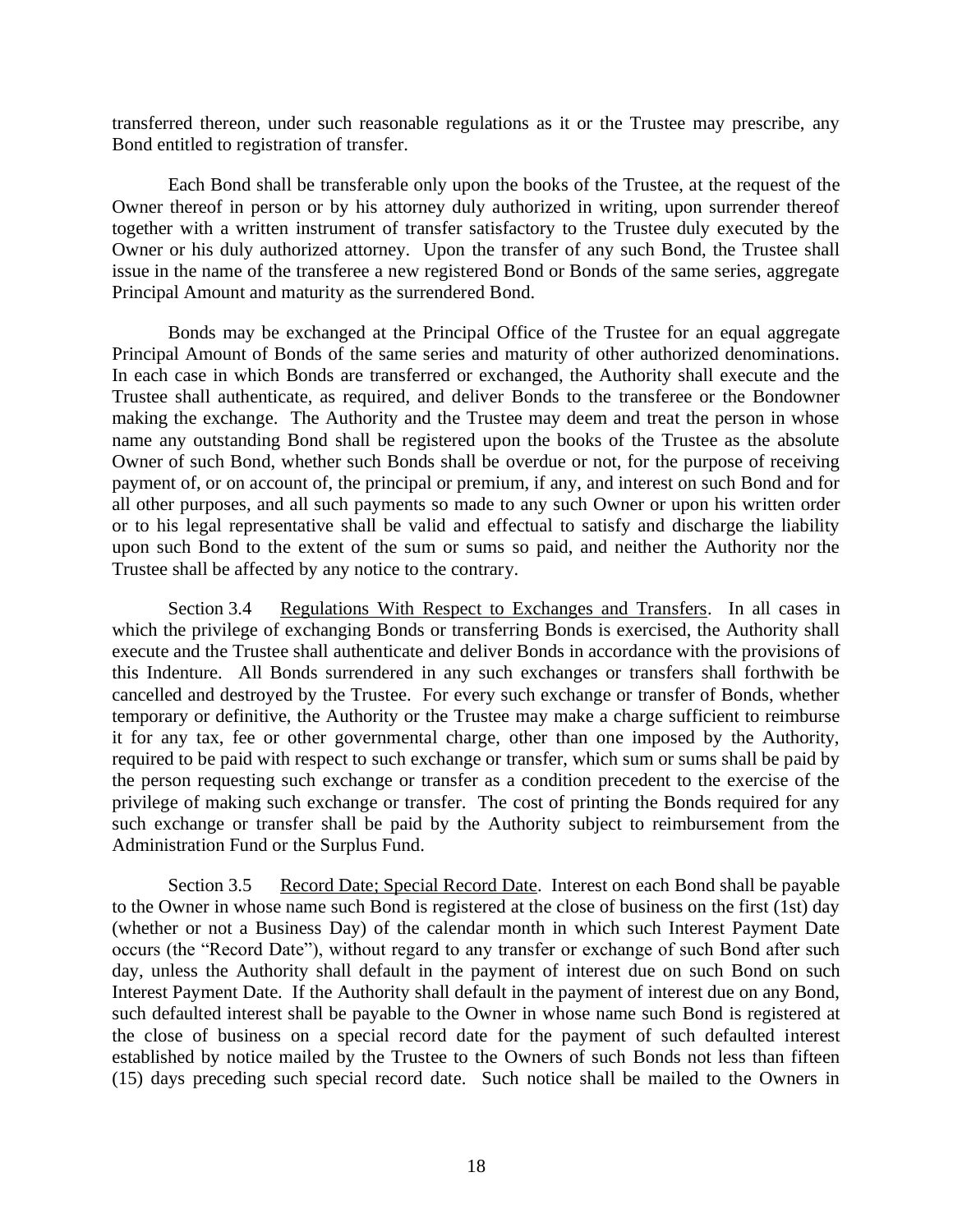whose names such Bonds are registered at the close of business on the fifth day (whether or not a Business Day) preceding the date of mailing.

Section 3.6 Bonds Mutilated, Destroyed, Stolen or Lost. In case any Bond shall become mutilated or be destroyed, stolen or lost, the Authority shall execute, and the Trustee shall authenticate and deliver, a new Bond of like series, maturity and Principal Amount as the Bonds so mutilated, destroyed, stolen or lost, in exchange and substitution for such mutilated Bond, upon surrender and cancellation of such mutilated Bond or in lieu of and substitution for the Bond destroyed, stolen or lost, upon filing with the Trustee evidence satisfactory to the Trustee that such Bond has been destroyed, stolen or lost and proof of ownership thereof, and upon furnishing the Trustee with indemnity for the Authority and the Trustee satisfactory to the Trustee and complying with such other reasonable regulations as the Trustee may prescribe and paying such expenses as the Authority and the Trustee may incur and any expenses related to any such indemnification required to be provided herein.

Section 3.7 Temporary Bonds. Until the definitive Bonds are prepared, the Authority may execute, in the same manner as is provided in Section 3.2 and, upon the request of the Authority, the Trustee shall authenticate and deliver, in lieu of definitive Bonds, but subject to the same provisions, limitations and conditions as the definitive Bonds, except as to the denominations thereof and as to exchangeability for Bonds, one or more temporary Bonds which shall be registered as to principal and interest. Such temporary Bonds shall be substantially of the tenor of the definitive Bonds in lieu of which such temporary Bond or Bonds are issued, in Authorized Denominations, and with such omissions, insertions and variations as may be appropriate to temporary Bonds. The installments of interest payable on such temporary Bonds shall be payable only upon presentation of such temporary Bonds for notation thereon of the payment of such interest. The Authority at its own expense shall prepare and execute and, upon the surrender of such temporary Bonds, for exchange and cancellation, the Trustee shall authenticate and, without charge to the Owner thereof, deliver in exchange therefor, at the principal or corporate trust office of the Trustee, definitive Bonds, of the same aggregate Principal Amount, series and maturity as the temporary Bonds surrendered. Until so exchanged, the temporary Bonds shall in all respects be entitled to the same benefits and security as definitive Bonds authenticated and issued pursuant to this Indenture.

All temporary Bonds surrendered in exchange for a definitive Bond or Bonds shall be forthwith canceled and destroyed by the Trustee.

Section 3.8 Cancellation. All Bonds surrendered for redemption, payment, replacement or exchange, if surrendered to the Trustee, shall be promptly canceled by it, and, if surrendered to any person other than the Trustee, shall be delivered to the Trustee and, if not already canceled, shall be promptly canceled by it. The Authority may at any time deliver to the Trustee for cancellation any Bonds previously authenticated and delivered hereunder, which Bonds so delivered shall be promptly canceled by the Trustee. All canceled Bonds held by the Trustee shall be destroyed by a method selected by the Trustee. The Trustee shall execute a certificate of destruction in duplicate by the signature of one of its authorized officers describing the Bonds so destroyed and one such executed certificate shall be filed with the Authority and the other such executed certificate shall be retained by the Trustee.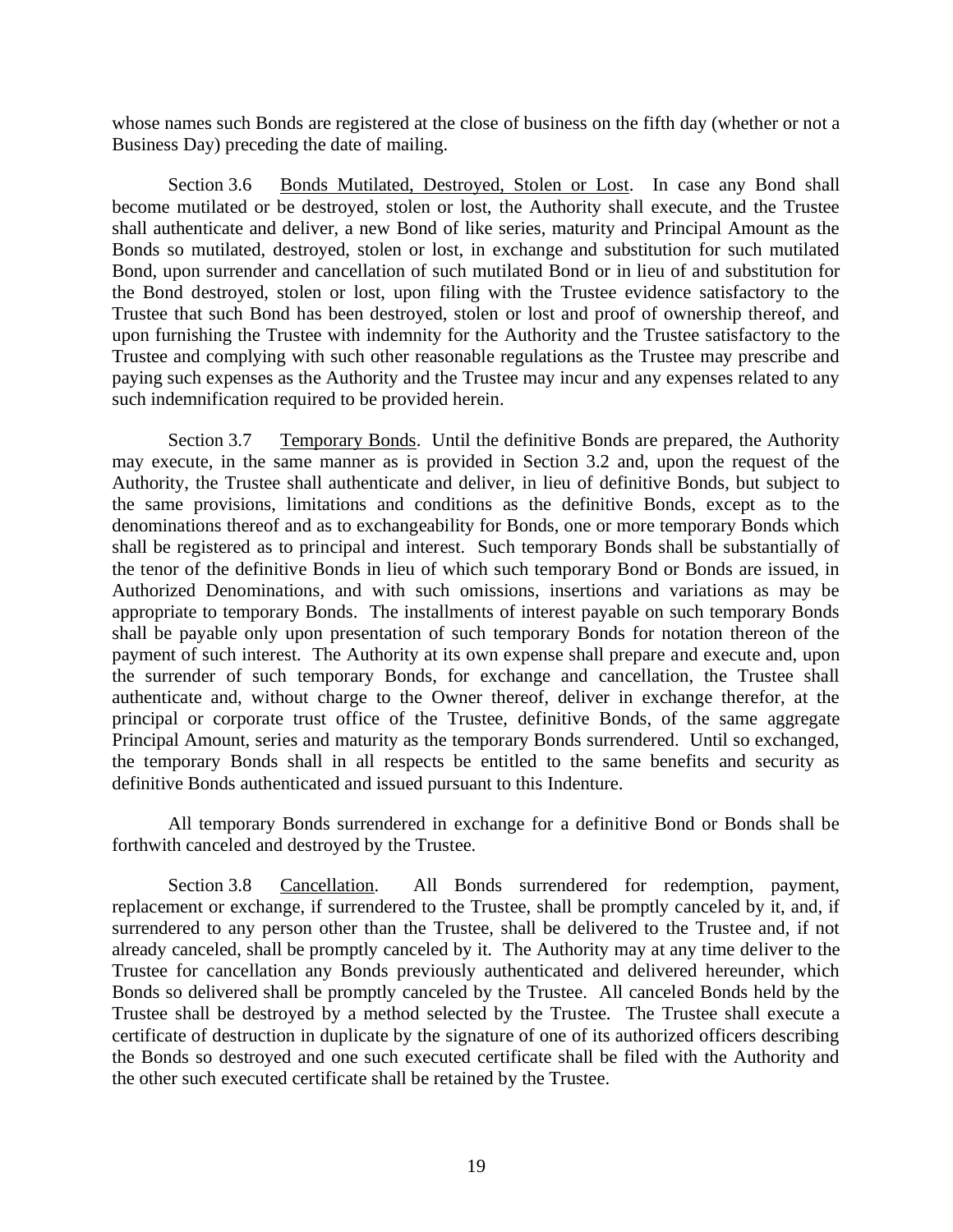#### Section 3.9 Book-Entry System for the Bonds.

(a) Unless the Authority otherwise directs the Trustee the Bonds shall be initially issued in the form of a separate single certificate fully registered Bond for each maturity of each such series of the Bonds. Upon initial issuance, the ownership of the Bonds shall be registered in the Bond Register in the name of Cede & Co., as nominee of DTC. Except as provided in Section 3.9(d) hereof, all Outstanding Bonds shall be registered in the Bond Register in the name of Cede & Co., as nominee of DTC.

(b) With respect to Bonds registered in the Bond Register in the name of Cede & Co., as nominee of DTC, the Authority and the Trustee shall have no responsibility or obligation with respect to (i) the accuracy of the records of DTC, Cede & Co. or any Participant with respect to any ownership interest in the Bonds, (ii) the delivery to any Participant or any other person, other than a Owner, as shown in the Bond Register, of any notice with respect to the Bonds, including any notice of redemption, (iii) the payment to any Participant or any other person, other than an Owner, as shown in the Bond Register, of any amount with respect to principal of and interest on the Bonds, or (iv) any consent given or other action taken by DTC as Bondholder. The Authority and the Trustee may treat and consider the person in whose name each Bond is registered in the Bond Register as the holder and absolute owner of such Bond for the purpose of payment of principal of and interest on such Bond, for the purpose of giving notices of redemption and other matters with respect to such Bond, for the purpose of registering transfers with respect to such Bond, and for all other purposes whatsoever. The Trustee shall pay all principal of and interest on the Bonds only to or upon the order of the respective Owners, as shown in the Bond Register, as provided in Section 3.3 hereof, or their respective attorneys duly authorized in writing, and all such payments shall be valid and effective to fully satisfy and discharge the Authority's obligations with respect to payment of principal of and interest on the Bonds to the extent of the sum or sums so paid. No person other than an Owner, as shown in the Bond Register, shall receive a certificated Bond evidencing the obligation of the Authority to make payments of principal of and interest on the Bonds, pursuant to this Indenture. Upon delivery by DTC to the Trustee of written notice to the effect that DTC has determined to substitute a new nominee in place of Cede  $\&$  Co., and subject to the provisions herein with respect to record dates, the word "Cede & Co." in this Indenture shall refer to such new nominee of DTC.

(c) The delivery of the Representation Letter by the Authority shall not in any way limit the provisions of Section 3.9(b) hereof or in any other way impose upon the Authority or the Trustee any obligation whatsoever with respect to persons having interests in the Bonds other than the Owners, as shown on the Bond Register. The Trustee shall take all action necessary for all representations in the Representation Letter with respect to the Trustee to at all times be complied with.

(d) (i) DTC may determine to discontinue providing its services with respect to the Bonds at any time by giving written notice to the Authority and the Trustee and discharging its responsibilities with respect thereto under applicable law.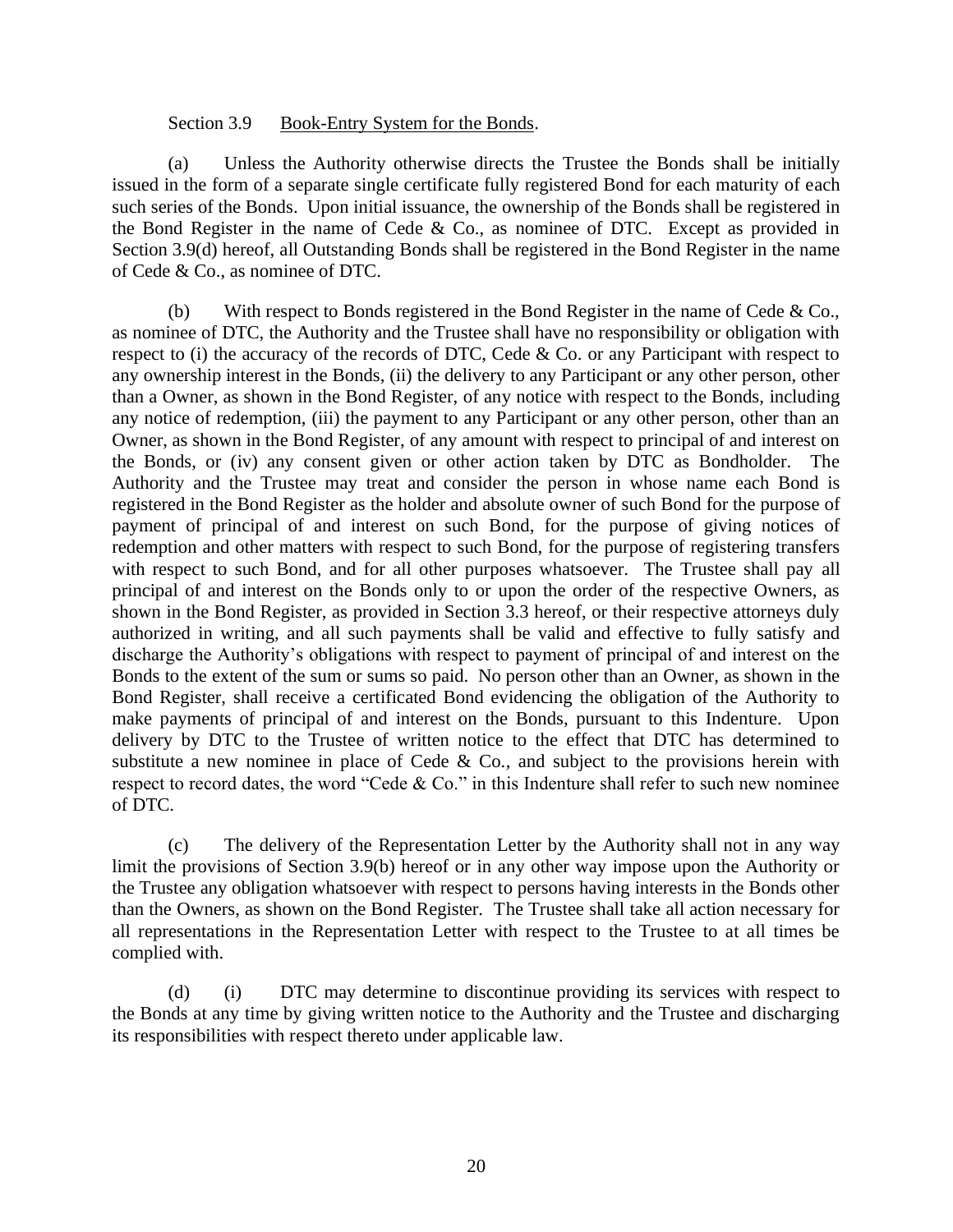(ii) The Authority, in its sole discretion and without the consent of any other person, may terminate the services of DTC with respect to the Bonds if the Authority determines that:

(A) DTC is unable to discharge its responsibilities with respect to the Bonds, or

(B) a continuation of the requirement that all Outstanding Bonds be registered in the Bond Register in the name of Cede & Co., or any other nominee of DTC, is not in the best interest of the beneficial owners of such Bonds.

(C) Upon the termination of the services of DTC with respect to the Bonds pursuant to subsection  $3.9(d)(ii)(B)$  hereof, or upon the discontinuance or termination of the services of DTC with respect to the Bonds pursuant to subsection 3.9(d)(i) or subsection 3.9(d)(ii)(A) hereof after which no substitute securities depository willing to undertake the functions of DTC hereunder can be found which, in the opinion of the Authority, is willing and able to undertake such functions upon reasonable and customary terms, the Authority is obligated to deliver bond certificates, as described in this Indenture and the Bonds shall no longer be restricted to being registered in the Bond Register in the name of Cede & Co. as nominee of DTC, but may be registered in whatever name or names Owners transferring or exchanging Bonds shall designate to the Trustee in writing, in accordance with the provisions of this Indenture.

(e) Notwithstanding any other provisions of this Indenture to the contrary, as long as any Bond is registered in the name of Cede & Co., as nominee of DTC, all payments with respect to principal of and interest on such Bond and all notices with respect to such Bond shall be made and given, respectively, in the manner provided in the Representation Letter.

### ARTICLE IV. REDEMPTION OF BONDS

Section 4.1 Privilege of Redemption and Redemption Prices. Bonds subject to redemption prior to maturity pursuant to the provisions of this Section shall be redeemable, upon notice as provided in this Article IV, at such times, at such Redemption Prices and upon such terms as are specified herein.

#### (a) *Mandatory Sinking Fund Redemption*.

(i) The Bonds maturing on November 15 in each of the years \_\_\_\_, \_\_\_\_ and \_\_\_\_, are subject to mandatory sinking fund redemption by application of the Sinking Fund Installments as provided herein on each November 15, commencing on the respective dates set forth below, at a Redemption Price equal to 100% of the Principal Amount of each such Bond or portion thereof to be redeemed, plus accrued interest to the date of redemption thereof, without premium, on the respective dates and in the amounts set forth in the following tables: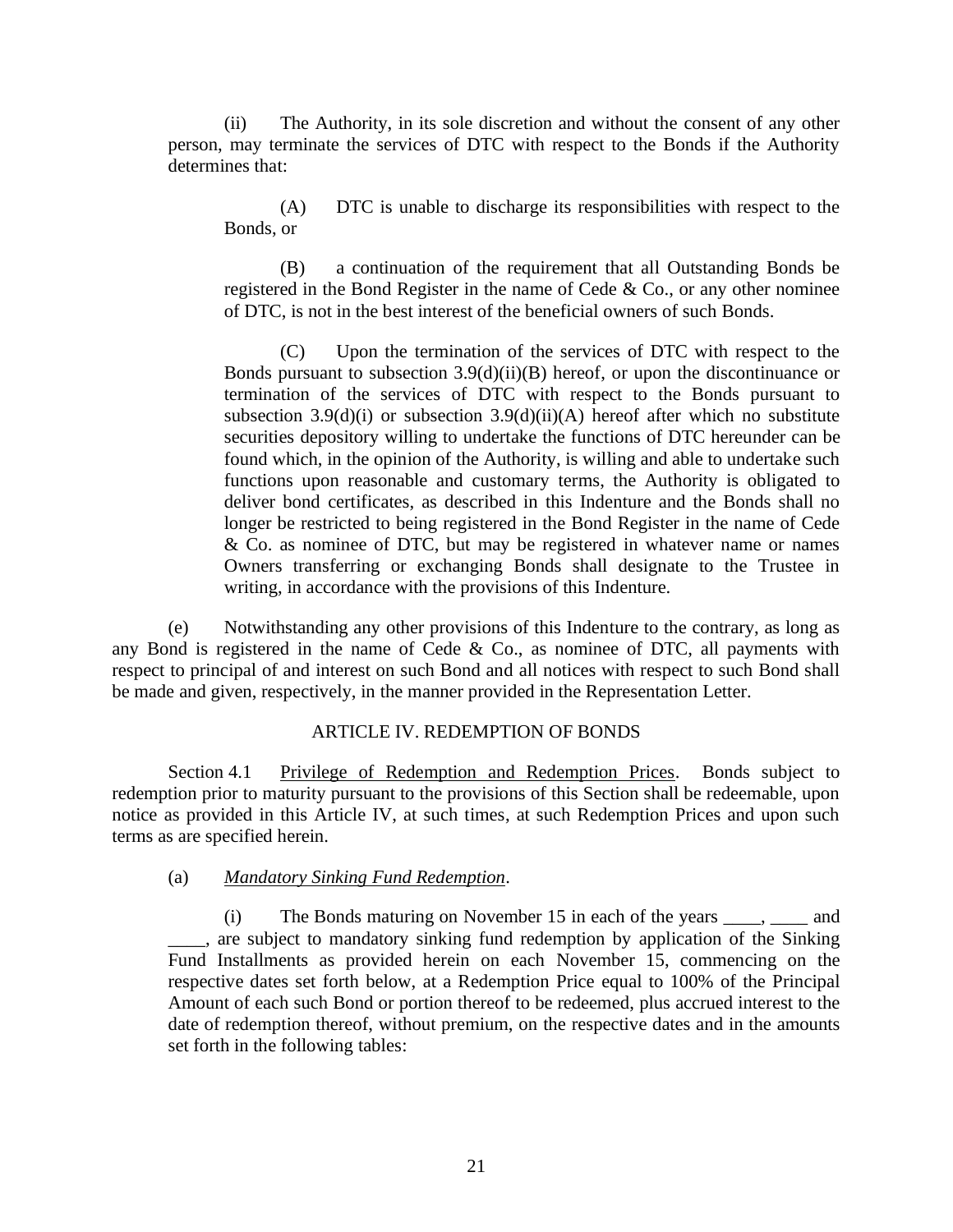#### **Bonds Maturing on November 15, \_\_\_\_**

Sinking Fund Redemption Date Principal Amount (November 15) To Be Redeemed

### (b) *Optional Redemption.*

(i) The Bonds maturing on or after November 15, 20\_\_ are subject to optional redemption at the option of the Authority at the request of the Borrower, prior to the stated maturities thereof as may be directed by the Authority, at the request of the Borrower, in whole or in part, on any date on or after November 15, 20 at a Redemption Price equal to the principal amount of each Bonds or portion thereof to be redeemed, subject to the availability of funds for such purpose on the redemption date, plus accrued interest thereon to the date fixed for redemption, without premium.

### (c) *Mandatory Redemption of Bonds Based on the Occurrence of Certain Events.*

(i) Special Redemption Generally. In accordance with and for the purpose of Section 7.9 hereof, the Bonds shall be subject to mandatory redemption, at the option of the Authority, at the request of the Borrower, prior to the stated maturities thereof on a pro rata basis, in whole or in part at any time, on the earliest practicable date for which notice of redemption can be given as provided in Section 4.5 hereof at a Redemption Price equal to 100% of the Principal Amount of such Bonds or portions thereof to be redeemed, together with accrued interest thereon to the date of redemption, without premium, in a Principal Amount having an aggregate Redemption Price equal to the amount of moneys which are deposited in or transferred to the Redemption Fund, (x) from any Net Proceeds or any Prepayment made by the Borrower in order to fully retire the Loan in connection with a condemnation or casualty loss which results in Net Proceeds, and (y) from excess amounts in the Debt Service Reserve Fund resulting from a reduction in the Debt Service Reserve Fund Requirement after giving effect to any special redemption under this subsection (c). The Trustee shall apply any such amounts described above in accordance with applicable provisions hereof from time to time as directed by a certificate of a Borrower's Representative, with notice to the Authority; provided, however, that (i) such amount to be applied to such redemption shall be rounded to the next lower Authorized Denomination, and (ii) unless otherwise directed by a certificate of a Borrower's Representative, with notice to the Authority, no such redemption of Bonds shall be effected unless the total amount to be applied to redeem Bonds on such date shall be at least \$25,000. Bonds to be redeemed pursuant to this Section 4.1 shall be redeemed or purchased in accordance with Section 7.8 hereof.

(ii) Selection of Bonds to be Redeemed. The Bonds to be redeemed in accordance with this subsection (c) shall be selected by the Borrower, with notice to the Authority and the Trustee pursuant to a certificate of a Borrower's Representative, with a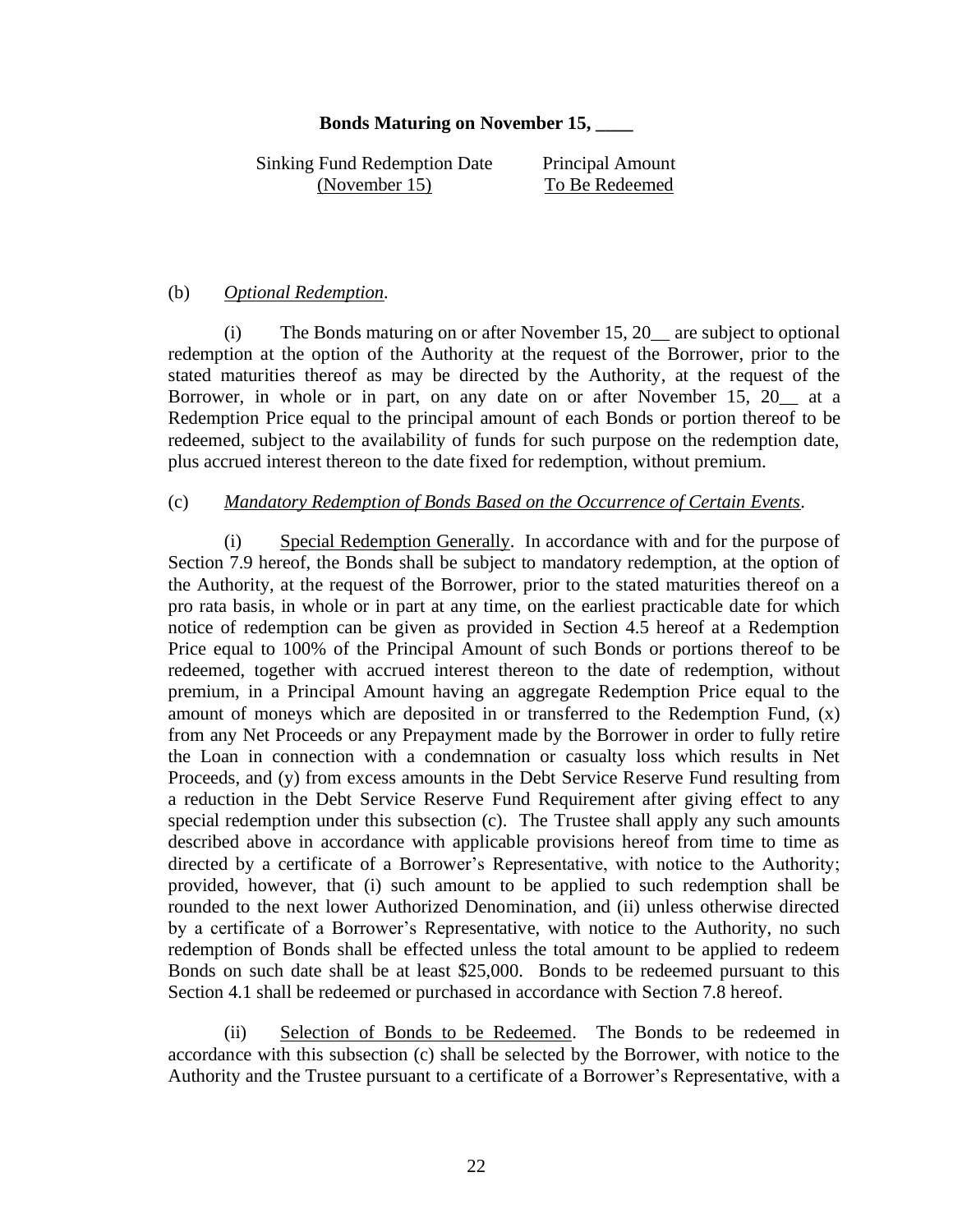copy to the Authority and the Trustee, in accordance with applicable provisions of the Indenture, including subsection (iii) of Section 4.1(c).

(iii) Mandatory Application of Certain Amounts in Redemption Fund to Redemption of Bonds. In accordance with and for purposes of subsection (ii) of this Section 4.1(c), if and to the extent that Bonds are redeemed pursuant to subsection  $(c)(i)$ hereof, the Bonds to be redeemed shall be selected from all maturities, including Sinking Fund Installments on the Term Bonds, on a pro rata basis.

Section 4.2 Redemption at the Election or Direction of the Authority. In the case of any redemption of Bonds other than as provided in Section 4.3, the Authority, at the request of the Borrower, shall give written notice to the Trustee of its election or direction so to redeem, of the redemption date, of the Principal Amounts of the Bonds of each maturity and series to be redeemed (which maturities, Principal Amounts thereof to be redeemed shall be determined by the Authority in its sole discretion, at the request of the Borrower, subject to any limitation with respect thereto contained in this Indenture) and of the moneys to be applied to the payment of the Redemption Price. Such notice shall be given at least forty-five (45) days prior to the redemption date or such shorter period as shall be acceptable to the Trustee in the sole determination of the Trustee. In the event notice of redemption shall have been given as provided in Section 4.5, such redemption shall be effective only if, on the date of redemption, the Trustee shall hold an amount in immediately available funds which, in addition to other moneys, if any, available therefor held by the Trustee, will be sufficient to redeem all of the Bonds to be redeemed and to pay the accrued interest on such Bonds to the redemption date.

Section 4.3 Redemption Other Than at the Authority's or Borrower's Election or Direction. Whenever by the terms of this Indenture the Trustee is required to redeem Bonds other than at the election or direction of the Authority or the Borrower, the Trustee shall select the Bonds to be redeemed and give the notice of such redemption in accordance with the terms of this Article IV.

Section 4.4 Selection of Bonds to be Redeemed. Except as may be otherwise provided in this Indenture, in the event of redemption of less than all of the Outstanding Bonds of a like maturity, the Trustee shall assign to each such Outstanding registered Bond of the maturity to be redeemed a distinctive number for each \$5,000 of the Principal Amount of such Bond and shall select by lot, using such method of selection as it shall deem proper in its discretion, from the numbers assigned to such Bonds as many numbers as, at \$5,000 for each number, shall equal the Principal Amount of such Bonds to be redeemed. The Bonds to be redeemed shall be the Bonds to which were assigned numbers so selected; provided, however, that only so much of the Principal Amount of each such registered Bond of a denomination of more than \$5,000 shall be redeemed as shall equal \$5,000 for each number assigned to it and so selected. For purposes of this Section, Bonds which have theretofore been selected by lot for redemption shall not be deemed Outstanding.

Section 4.5 Notice of Redemption. When the Trustee shall receive notice from the Authority of its election or direction to redeem Bonds pursuant to Section 4.2 (including redemption pursuant to Sections 4.1(b) and 4.1(c)), and when redemption of Bonds is required pursuant to Section 4.3 (including redemption pursuant to Section 4.1(a)), the Trustee shall give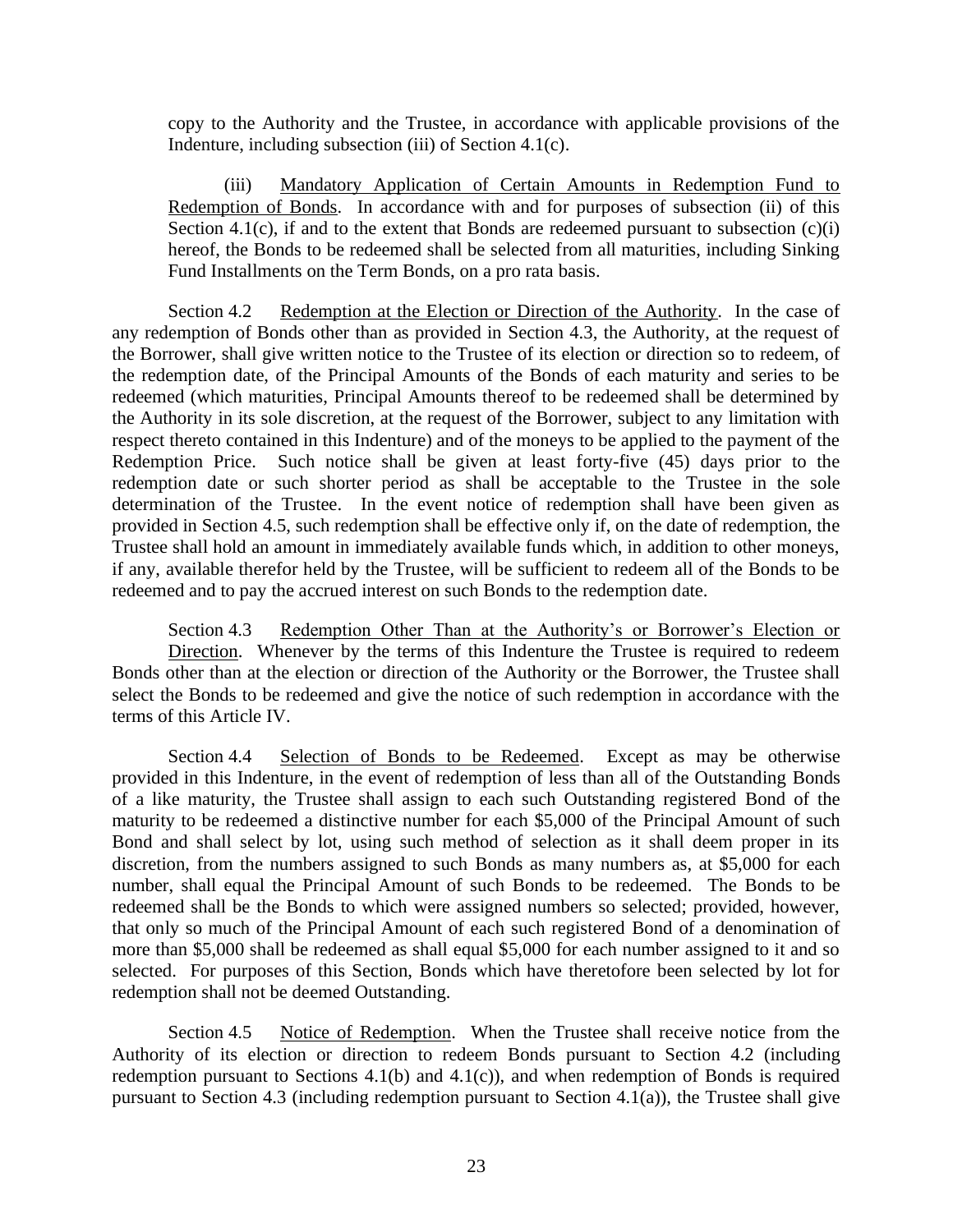notice, which notice shall specify the series and maturities of the Bonds to be redeemed, the redemption date and the place or places where amounts due upon such redemption will be payable, whether such redemption is conditioned upon the availability of funds for such purpose on the redemption date (in the case of redemption pursuant to Section 4.1(b) and 4.1(c)(i)) and, if less than all of the Bonds of any maturity are to be redeemed, the letters and numbers or other distinguishing marks of such Bonds so to be redeemed, and, in the case of Bonds to be redeemed in part only, such notice shall also specify the respective portions of the Principal Amount thereof to be redeemed. Such notice shall further state that on such date there shall become due and payable upon each Bond to be redeemed the Redemption Price thereof, or the Redemption Price of the specified portions of the Principal Amount thereof in the case of Bonds to be redeemed in part only, together with interest accrued on such Bonds to the redemption date, and that from and after such date interest on such Bonds shall cease to accrue and be payable; provided that, if the redemption is conditioned upon funds being available therefor no later than the opening of business on the Business Day prior to the redemption date, the notice shall so state. The Trustee shall mail a copy of such notice, by first class mail, postage prepaid, not less than thirty (30) days nor more than forty-five (45) days before the redemption date, to the Owners of any Bonds or portions of Bonds which are to be redeemed, at their last addresses, if any, appearing upon the registration book. Failure to give such notice with respect to any Bonds, or any defect therein, shall not affect the validity of the proceedings for redemption of any other Bonds.

Section 4.6 Payment of Redeemed Bonds. Notice having been given in the manner provided in Section 4.5 (and if said notice shall have been conditioned on the availability of funds on the redemption date, then to the extent such funds are so available), the Bonds or portions thereof so called for redemption shall become due and payable on the redemption date so designated at the Redemption Price, plus interest accrued and unpaid on such Bonds to the redemption date, and, upon presentation and surrender thereof at the offices specified in such notice, together with, in the case of Bonds presented by other than the Owner, a written instrument of transfer duly executed by the Owner or his attorney duly authorized in writing, such Bonds, or portions thereof, shall be paid at the Redemption Price plus interest accrued and unpaid on such Bonds to the redemption date. If there shall be called for redemption less than all of a registered Bond, the Authority shall execute and deliver, upon the surrender of such Bond, without charge to the Owner thereof, for the unredeemed balance of the Principal Amount of the registered Bond so surrendered, registered Bonds of like maturity in any of the authorized denominations. If, on the redemption date, moneys for the redemption of all the Bonds or portions thereof of any like maturity to be redeemed, together with interest to the redemption date, shall be held by the Trustee and Paying Agent so as to be available therefor on said date and if notice of redemption shall have been given as aforesaid, then, from and after the redemption date, interest on the Bonds or portions thereof of such maturity so called for redemption shall cease to accrue and become payable. If said moneys shall not be so available on the redemption date, such Bonds or portions thereof shall continue to bear interest until paid at the same rate they would have borne had they not been called for redemption.

Section 4.7 Redeemed Bonds as Satisfaction of Sinking Fund Installments. Upon any purchase or redemption of Term Bonds (other than by application of Sinking Fund Installments) an amount equal to the applicable Redemption Prices thereof (as specified below) shall be credited towards a part or all of any one or more of such Sinking Fund Installments, as directed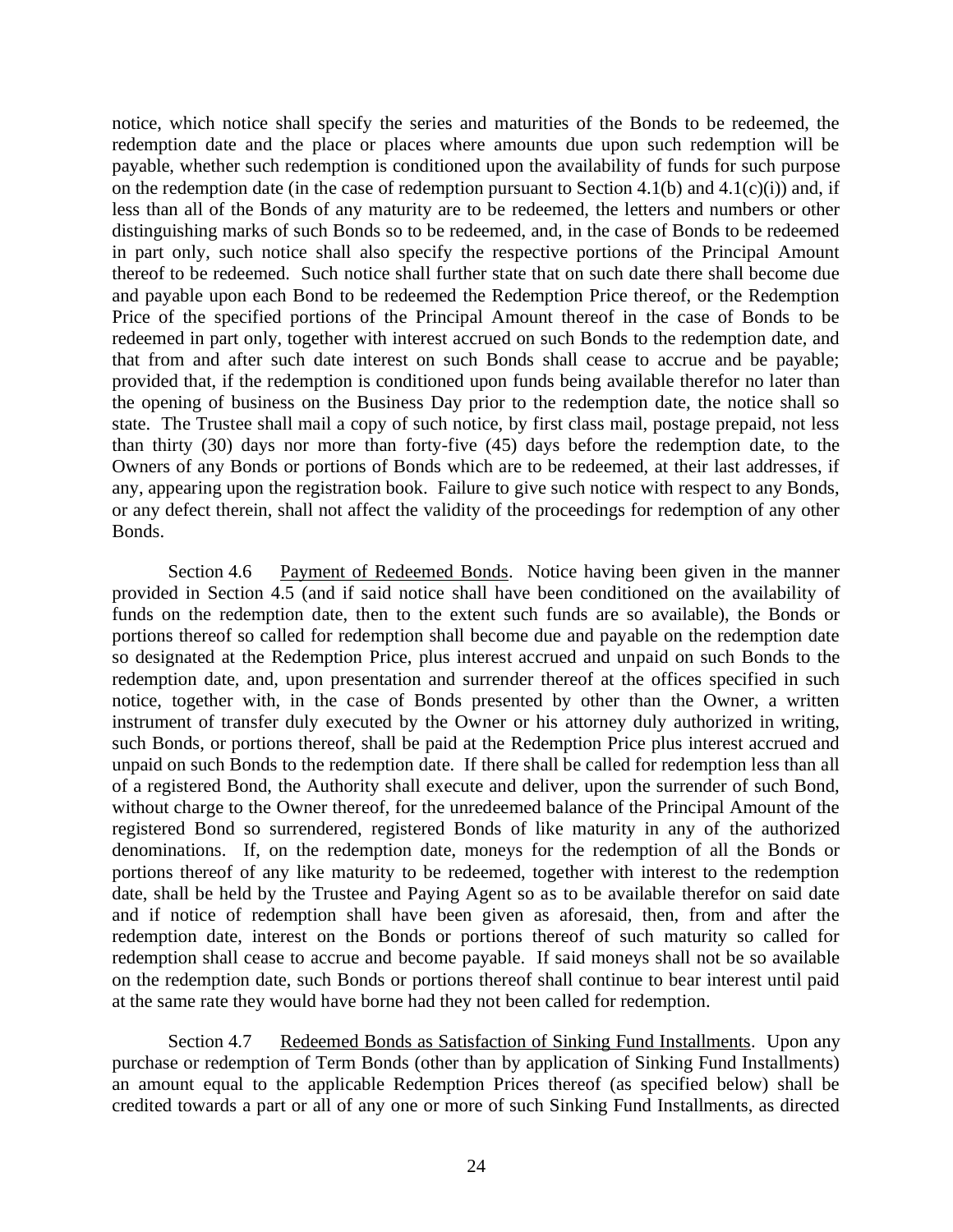by a certificate of a Borrower Representative, with a copy to the Authority or, failing such direction by November 1 of each year, toward such Sinking Fund Installments pro rata. Such applicable Redemption Prices shall be the respective Redemption Prices which would be applicable upon the redemption of such Bonds from the respective Sinking Fund Installments on the due dates thereof. The portion of any such Sinking Fund Installment remaining after the deduction of any such amounts credited toward the same (or the original amount of any such Sinking Fund Installment if no such amounts shall have been credited toward the same) shall constitute the unsatisfied balance of such Sinking Fund Installment for the purpose of the calculation of Principal Installments due on a future date.

Section 4.8 Purchase of Bonds. In lieu of redemption of Bonds of a series as provided in the Indenture, amounts held by the Trustee for such redemption will, at the written request of the Borrower set forth in a certificate of a Borrower Representative, with a copy to the Authority, received by the Trustee prior to the selection of Bonds of such series for redemption, be applied by the Trustee to the purchase of Bonds of such series at public or private sale as and when and at such prices (including brokerage, accrued interest and other charges) as the Borrower may in its discretion direct, but not to exceed the redemption price which would be payable if such Bonds of such series were redeemed. The aggregate principal amount of Bonds of such series of the same maturity purchased in lieu of redemption may not exceed the aggregate principal amount of Bonds of such series of such maturity which would otherwise be subject to such redemption.

# ARTICLE V. PLEDGES; ESTABLISHMENT OF FUNDS AND ACCOUNTS AND APPLICATIONS THEREOF

### Section 5.1 Pledges.

(a) With respect to the Bonds, (i) the Pledged Revenues and (ii) all the rights, title and interest of the Authority in and to the Loan, the Loan Agreement and the Deed of Trust, the proceeds and collections of the Authority therefrom and all Funds and Accounts created or established by or maintained pursuant to this Indenture for the benefit of the Bonds and any other property pledged to the payment of any Bonds in the granting clauses hereof, are hereby pledged to the payment of the principal, Redemption Price, if any, and interest on the Bonds in accordance with the terms and provisions of this Indenture, and the Trustee is hereby granted a security interest therein, subject only to the provisions of this Indenture permitting the application thereof for the purposes and on the terms and conditions set forth in this Indenture.

(b) Notwithstanding the foregoing Section 5.1(a), there are hereby reserved to the Authority, and not in any way pledged to the Bondowners, the Authority's rights under Sections 5.2, 6.6, 6.8, 7.4 and 8.7 of the Loan Agreement.

(c) In the event that the Borrower acquires or has acquired additional assets not subject to the liens and pledges described in Section 5.1(a) above ("Other Assets"), such Other Assets shall not be pledged to the payment of the Bonds.

Section 5.2 Project Fund. The Authority hereby establishes and creates a special trust fund designated as the Independent Cities Finance Authority Rancho Robles Mobile Home Park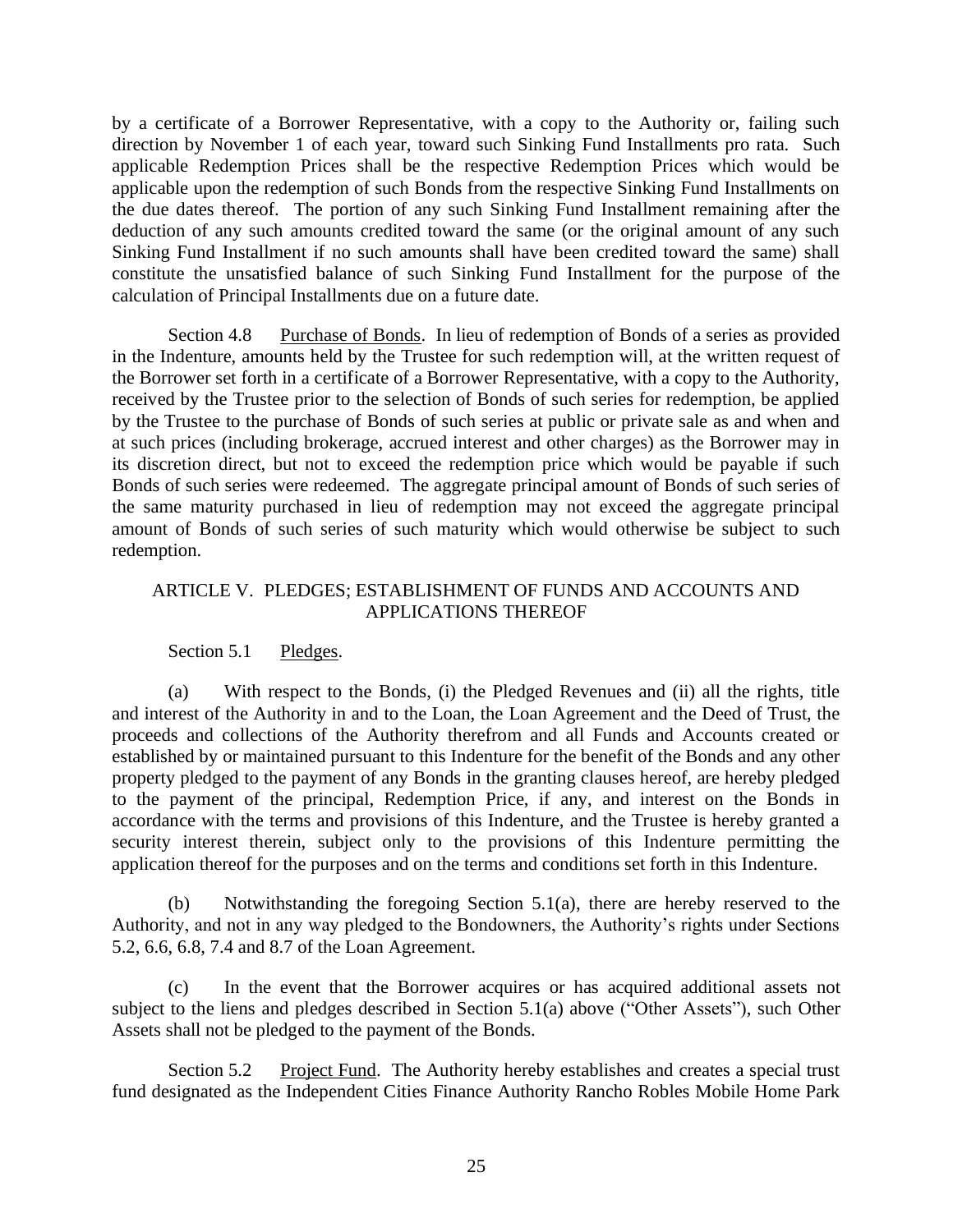Project Fund (the "Project Fund"), which shall be held by the Trustee. Except as set forth in Section 5.4 hereof, amounts in the Project Fund shall be expended and applied only for making the Loan. On the Closing Date, the Trustee shall pay out moneys in the Project Fund for the purpose of making the Loan upon receipt by the Trustee of a written direction of the Authority signed by an Authorized Officer. Upon receipt of such written direction, the Trustee shall make the payments as directed by such direction from the Project Fund. When all monies in the Project Fund have been disbursed, the Trustee shall close the Project Fund.

### Section 5.3 Establishment of Other Funds.

(a) The Authority hereby establishes and creates with the Trustee a series of special trust funds to be held as hereinafter set forth in this Article V and designated as follows:

- (1) Revenue Fund;
- (2) Debt Service Fund;
- (3) Debt Service Reserve Fund;
- (4) Redemption Fund;
- (5) Rebate Fund (to be established by the Trustee when needed);

(6) Administration Fund with the General Account, and Borrower Administration Fee Account therein;

(7) Repair and Replacement Fund (and within such Fund, the Restricted Account and the Unrestricted Account);

- (8) Cost of Issuance Fund;
- (9) Surplus Fund; and
- (10) Coverage Fund.

### Section 5.4 Deposit of Bond Proceeds and Other Moneys.

(a) *Bonds*. The proceeds of the sale of the Bonds in the amount of \$\_\_\_\_\_\_\_\_\_\_\_\_ (representing \$\_\_\_\_\_\_\_\_\_ in aggregate principal amount, less net original issue discount of \$\_\_\_\_\_\_\_\_\_, less an Underwriter's discount of \$\_\_\_\_\_\_\_\_\_, less proceeds of the Bonds in the amount of \$\_\_\_\_\_\_\_\_\_ being delivered by the Underwriter directly to the title company on the Closing Date) shall be deposited with the Trustee on the Closing Date and credited to the Project Fund. The proceeds of the Bonds on deposit in the Project Fund shall be disbursed in accordance with the provisions of Section 5.2 hereof and the terms of the Loan Agreement as follows:

(1) to the Restricted Account of the Repair and Replacement Fund,  $\frac{\S_{\text{max}}}{\S_{\text{max}}}$ 

(2) to the Debt Service Reserve Fund, \$\_\_\_\_\_\_\_\_\_;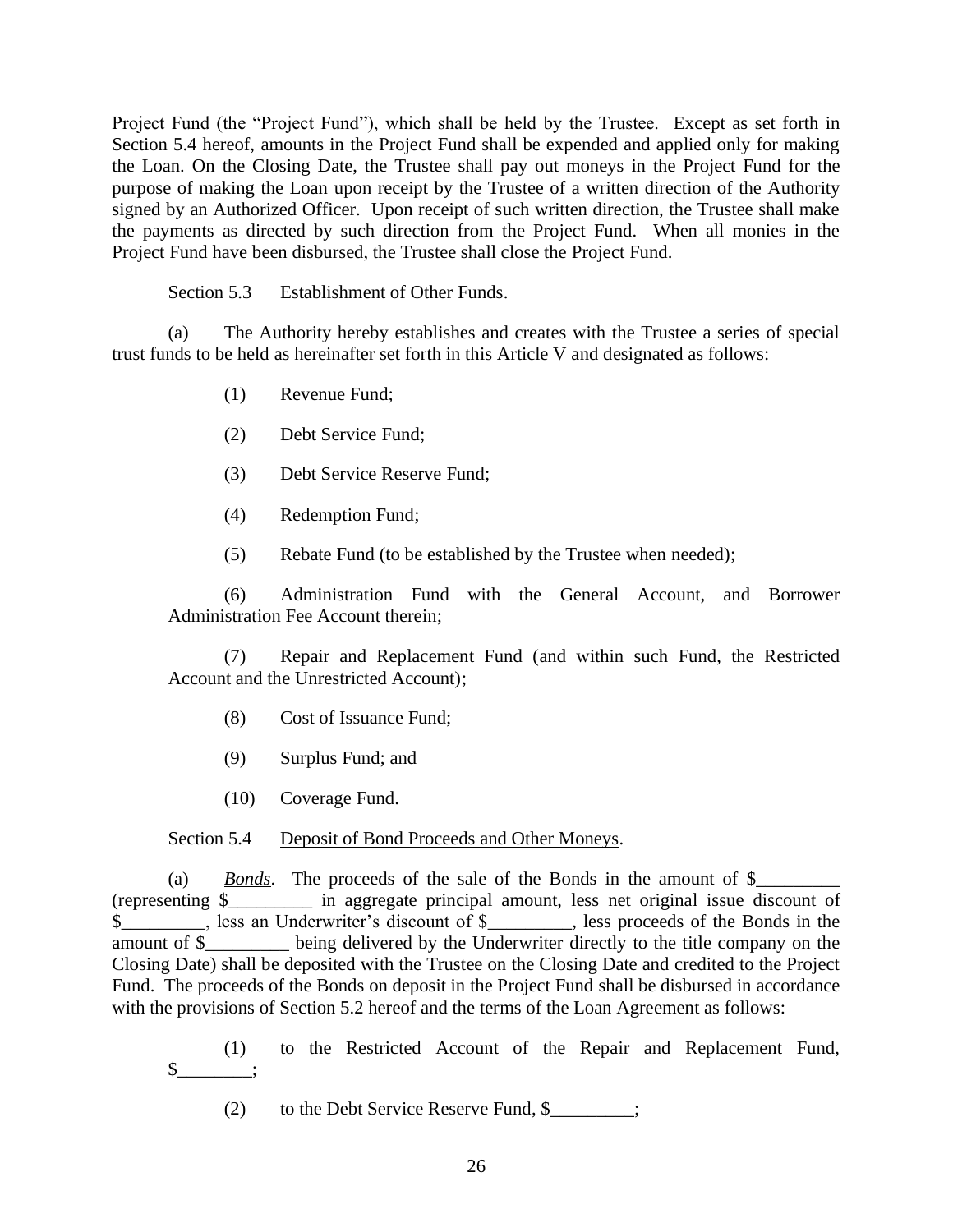(3) to the Cost of Issuance Fund, \$\_\_\_\_\_\_\_\_\_; and

(4) retained in the Project Fund, \$ until disbursed in accordance with instructions from the Authority.

(b) *Borrower Funds*. As directed by the Borrower, funds available to the Borrower shall be transferred from the Prior Indenture and deposited with the Trustee on the Closing Date as follows:

(1) to the Coverage Fund,  $\frac{1}{2}$ ;

(2) to the Unrestricted Account of the Repair and Replacement Fund,  $\frac{\sqrt{2}}{2}$  and

(3) to the Cost of Issuance Fund,  $\frac{1}{2}$ .

Section 5.5 Cost of Issuance Fund. Moneys in the Cost of Issuance Fund shall be applied to the payment of Costs of Issuance, upon receipt of an Officer's Certificate stating the person to whom and the purpose for which each payment is to be made, and the amount of such payment. Upon receipt of an Officer's Certificate stating that the Costs of Issuance have been fully paid and in any event within six months of the Closing Date, the Trustee shall transfer any remaining balance to the Project Fund or to the Revenue Fund, as directed by such Officer's Certificate, and such Cost of Issuance Fund shall be closed.

Section 5.6 Deposits. By its execution of the Loan Agreement, the Authority has caused the Borrower to collect and deposit or cause to be collected and deposited with the Trustee, on the date of receipt so far as practicable, all Net Operating Revenues, and to forward promptly to the Trustee statements of each amount deposited. The Trustee shall notify the Authority and the Oversight Agent in the event that Net Operating Revenues have not been deposited with the Trustee by the thirteenth (13th) day of each month. The Trustee shall be accountable only for moneys actually so deposited or held. All Net Operating Revenues shall be deposited for credit to the Revenue Fund to be held by the Trustee. All Prepayments and Net Proceeds with respect to the Loan shall be separately identified by the Borrower to the Trustee and shall be deposited in the Redemption Fund for the benefit of the Owners of Bonds.

Section 5.7 Revenue Fund. The Revenue Fund shall be held by the Trustee for the benefit of the Owners of the Bonds.

All interest and other income from time to time received from the deposit of moneys in the Revenue Fund shall be retained in such fund and applied pursuant to this Section 5.7. On or before the third Business Day preceding the fifteenth  $(15<sup>th</sup>)$  day of each month, the Trustee shall provide a written notice or electronic notice to the Authority and the Oversight Agent of the amount deposited in the Revenue Fund. Except as otherwise set forth below, on the Business Day preceding the fifteenth  $(15<sup>th</sup>)$  day of each month, the Trustee shall withdraw from the Revenue Fund and transfer to the following funds the amounts indicated in the following tabulation, in the following order of priority, or so much thereof as remains after first making all prior transfers: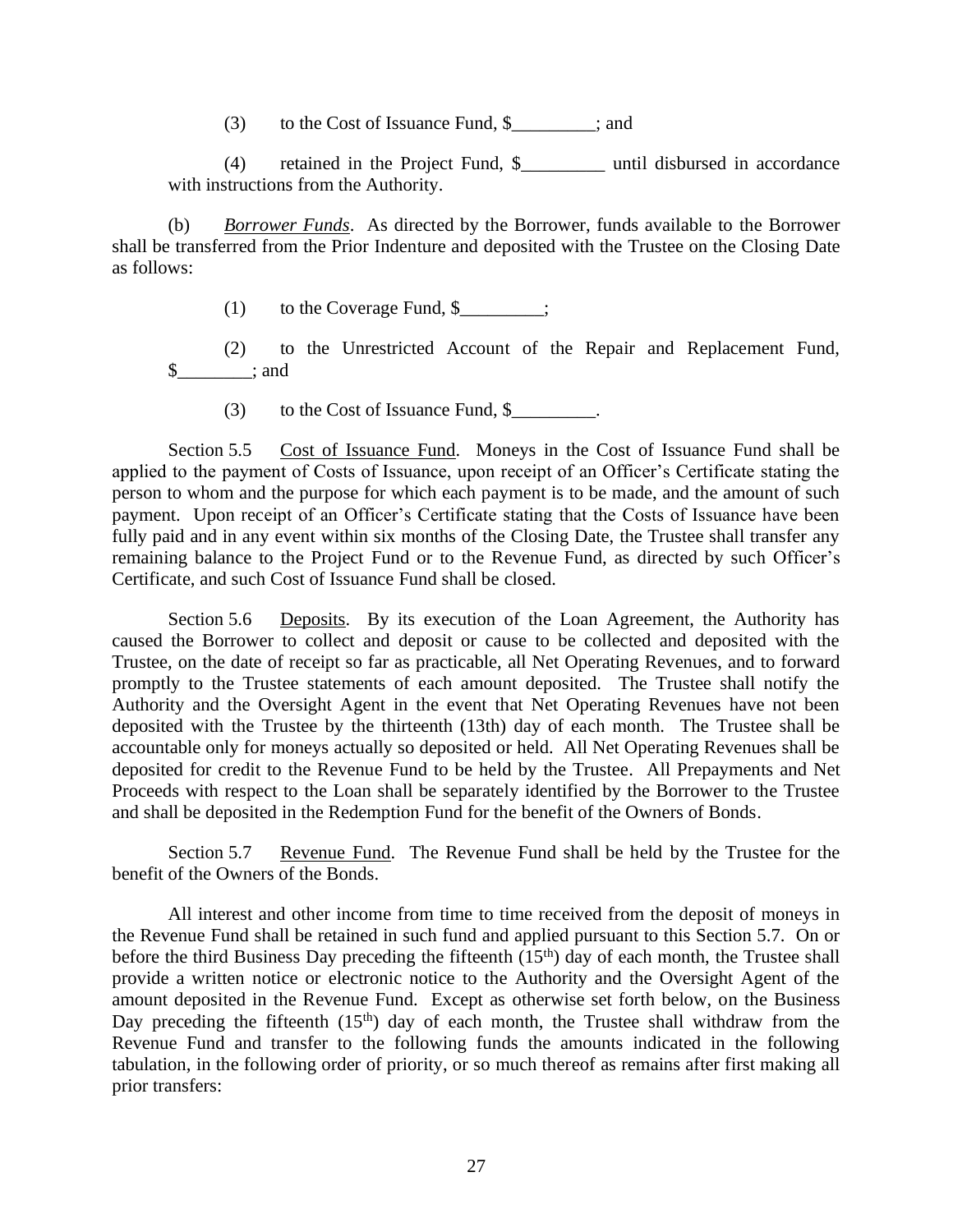(a) into the Debt Service Fund, (i) commencing on the Business Day preceding 15, 2021, an amount equal to one-sixth of the interest due on the Bonds on the next Interest Payment Date, (ii) commencing on the Business Day preceding \_\_\_\_\_\_\_\_ 15, 2021, an amount equal to one-twelfth of the principal coming due, if any, on the Bonds on the next Principal Payment Date, (iii) commencing on the Business Day preceding \_\_\_\_\_\_\_\_\_ 15, 2021, an amount equal to one-twelfth of the mandatory sinking fund payment due on the Bonds on the next Principal Payment Date and (iv) an amount due on the next redemption date on the Bonds to be redeemed (other than pursuant to mandatory sinking fund redemption), provided that such payments may be net of accrued interest on investments of funds held under this Indenture;

(b) into the Debt Service Reserve Fund, the amount, if any, needed to increase the balance therein to the Debt Service Reserve Fund Requirement;

(c) into the Rebate Fund, the amount, if any, required to be deposited therein pursuant to Section 5.11 hereof;

(d) into the General Account of the Administration Fund, (i) commencing on the Business Day preceding 15, 2021, the amount, if any, necessary to pay or provide for one-twelfth of the Trustee Fee, including expenses in connection with the purchase or redemption of any Bonds, all as provided and contemplated in the annual budget filed by the Borrower pursuant to the Loan Agreement and specified by the Borrower in writing to the Trustee, (ii) commencing on the Business Day preceding \_\_\_\_\_\_\_\_\_\_ 15, 2021, an amount equal to one-twelfth of the Oversight Agent Fee, and (iii) commencing on the Business Day preceding

15, 2021, an amount equal to one-twelfth of the other Fees and Charges, if any, all as provided and contemplated in the annual budget filed by the Borrower pursuant to the Loan Agreement and specified by the Borrower in writing to the Trustee (any fees and expenses of the Fiduciaries above and beyond the amount contemplated in the annual budget filed by the Borrower pursuant to the Loan Agreement shall be paid from the Surplus Fund);

(e) commencing on the Business Day preceding \_\_\_\_\_\_\_\_\_ 15, 2021, into the General Account of the Administration Fund, an amount equal to one-twelfth of the Authority Annual Fee;

(f) into the Borrower Administration Fee Account of the Administration Fund an amount equal to the Borrower Administration Fee as such amount is set forth in writing from the Borrower to the Trustee, which Borrower Administration Fee is authorized hereunder, plus any amounts for previous periods not paid to the Borrower. Any such amounts so deposited to be paid to the Borrower, on the last day of each month;

(g) annually, into the Unrestricted Account of the Repair and Replacement Fund, the amount, if any, necessary to bring the aggregate amount on deposit in the Repair and Replacement Fund (including the Restricted Account and the Unrestricted Account therein) to \$150,000; and

(h) only on the 15th day of the last calendar month of each Bond Year, after making all of the foregoing transfers, into the Surplus Fund, the amount, if any, remaining in the Revenue Fund.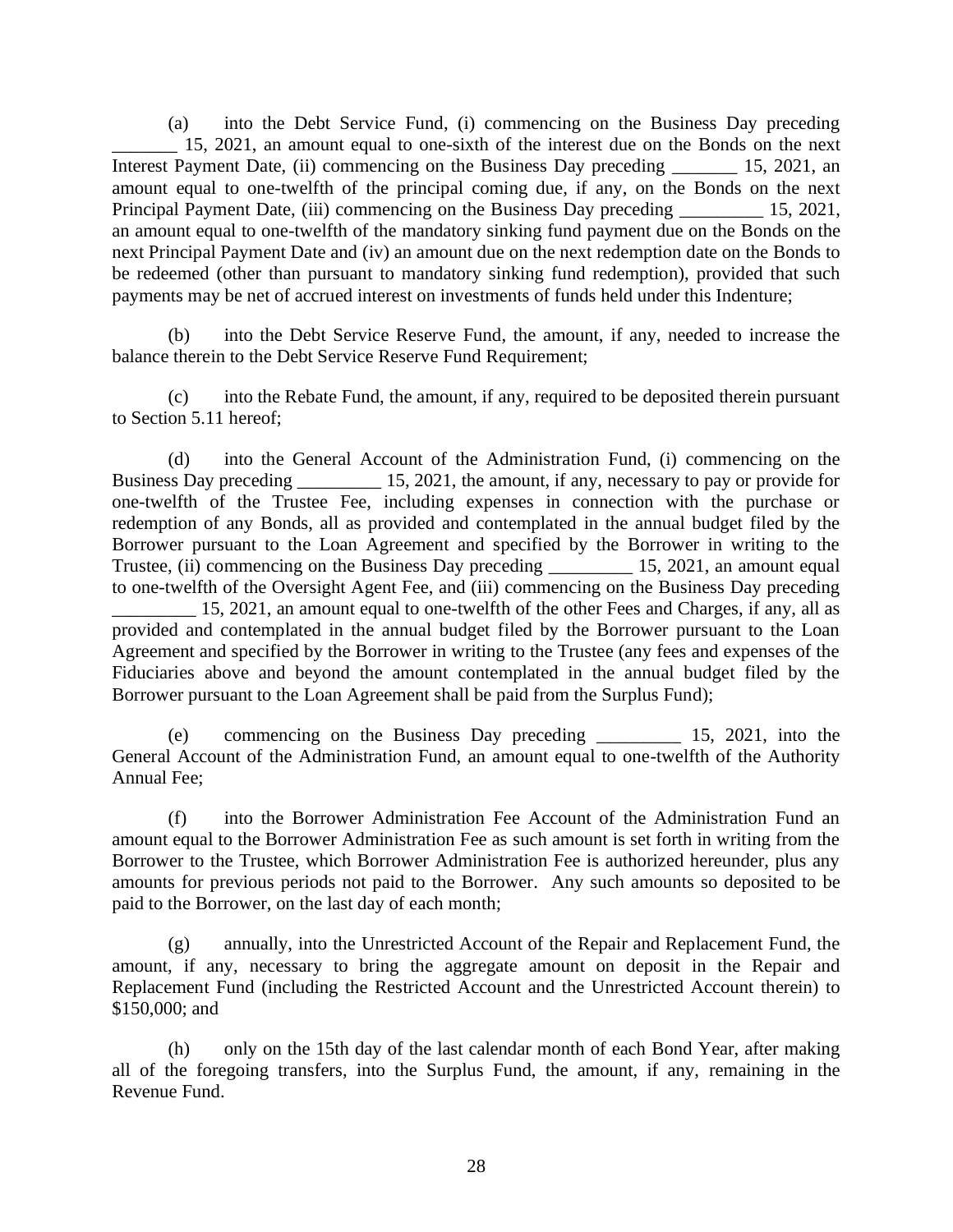Notwithstanding the foregoing, so long as the Borrower has monthly Net Operating Revenues that are at least equal to said month's portion of items (a) through (e) of this Section 5.7, then the Borrower may retain from Net Operating Revenues for such month the Borrower Administration Fee for such month and shall notify the Trustee in writing of the amount so retained.

Section 5.8 Debt Service Fund.

(a) The Debt Service Fund shall be held by the Trustee for the benefit of the Owners of the Bonds. The Trustee shall withdraw from the Debt Service Fund, on or prior to each Interest Payment Date, an amount equal to the unpaid interest due on the Bonds on that date and shall cause it to be applied to the payment of such interest when due.

(b) If the withdrawals required under subsection (a) of this Section on the same and every prior Interest Payment Date have been made, the Trustee shall withdraw from the Debt Service Fund, on or prior to each Principal Payment Date, an amount equal to the Principal Amount of the Outstanding Bonds, if any, maturing on that date and shall cause it to be applied to the payment of the principal of the Bonds when due.

(c) Each withdrawal from the Debt Service Fund under subsections (a) and (b) of this Section shall be made on or immediately prior to the Interest Payment Date or Principal Payment Date to which it relates, and the amount so withdrawn shall be deemed to be part of the Debt Service Fund until such Interest Payment Date or Principal Payment Date. In the event that amounts on deposit in the Debt Service Fund are insufficient to make the transfers under subsections (a) and (b) when required thereunder, the Trustee shall transfer to the Debt Service Fund the amount of such insufficiency first from the Surplus Fund, then from the Coverage Fund and then from the Debt Service Reserve Fund.

(d) The Trustee shall apply money in the Debt Service Fund to the purchase or the redemption of the Term Bonds in the manner provided in this Section and Article IV, provided that no such Bonds shall be so purchased in lieu of redemption during the period of 45 days next preceding each Sinking Fund Installment due date established for such Term Bonds. The price paid by the Trustee (including any brokerage and other charges) for any Term Bond purchased pursuant to this subsection (d) shall not exceed the Redemption Price applicable on the next date on which such Term Bond could be redeemed in accordance with its terms as part of a Sinking Fund Installment. Subject to the limitations set forth and referred to in this Section, the Trustee shall purchase Term Bonds at such times, for such prices, in such manner (whether after advertisement for tenders or otherwise) as the Trustee shall be directed by a certificate of a Borrower Representative, with a copy to the Authority, and as may be possible with the amount of money available in the Debt Service Fund therefor.

(e) As soon as practicable after the  $45<sup>th</sup>$  day but not later than the  $30<sup>th</sup>$  day prior to the due date of any Sinking Fund Installment, the Trustee shall proceed pursuant to Section 4.3 to call for redemption on that date a Principal Amount of Term Bonds subject to such Sinking Fund Installment in such amount as shall be necessary to complete the retirement of the Principal Amount of the Term Bonds of such maturity specified for such Sinking Fund Installment. The Trustee shall withdraw from the Debt Service Fund, on or prior to the due date of the next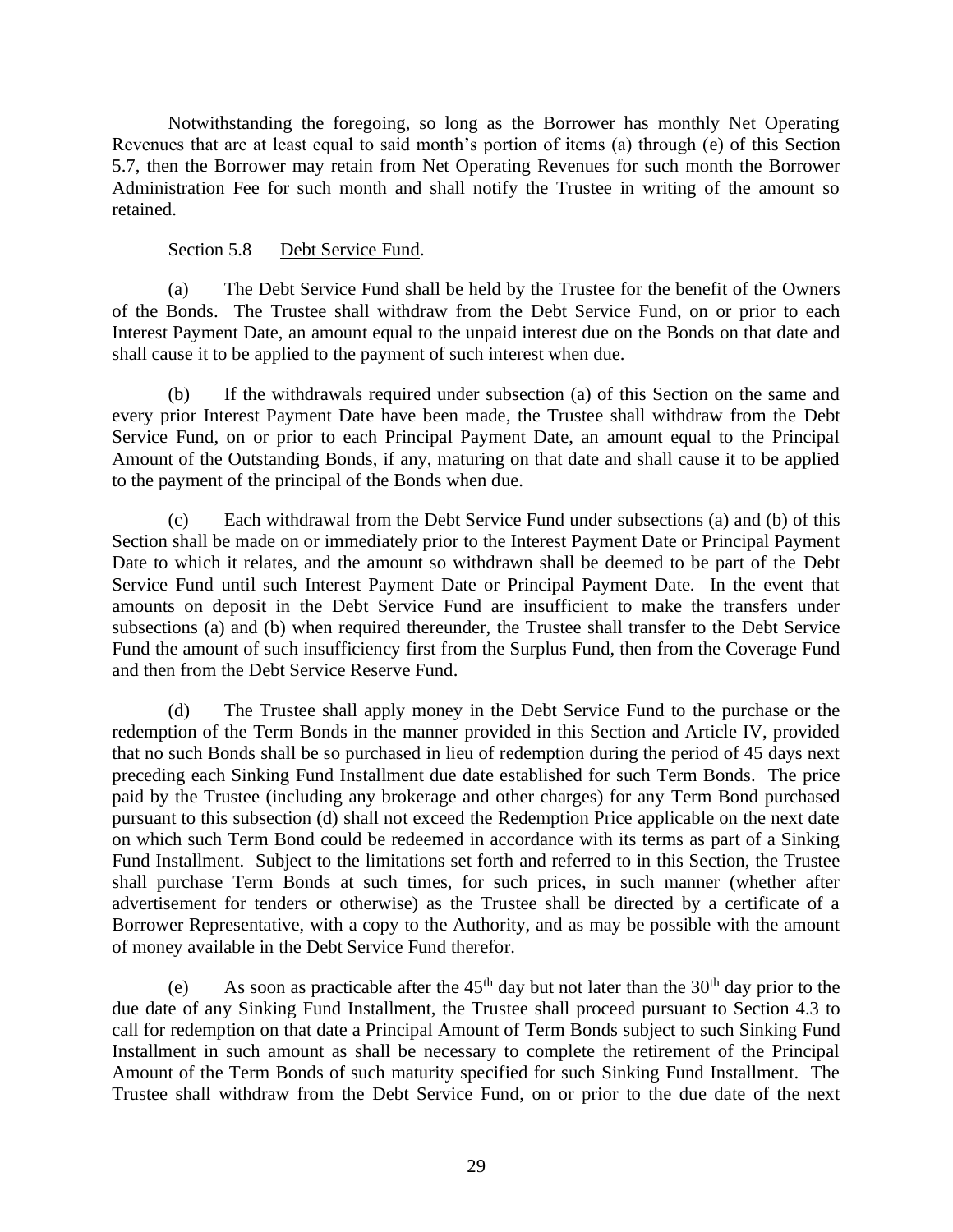Sinking Fund Installment, an amount equal to the Principal Amount of the Term Bonds called for redemption on such date pursuant to this subsection; and shall cause it to be applied to the payment of the Redemption Price thereof on such date.

If, by application of moneys in the Debt Service Fund, the Trustee shall purchase in any Bond Year Term Bonds subject to redemption from moneys in the Debt Service Fund in excess of the aggregate Sinking Fund Installment in respect of such Term Bonds for such Bond Year, the Trustee shall file with the Authority and the Borrower not later than the 20th day preceding the close of such Bond Year, a statement identifying such Term Bonds purchased and called for redemption during such Bond Year. The Borrower shall thereafter cause a certificate of a Borrower Representative, with a copy to the Authority, to be filed with the Trustee not later than the 10th day preceding the close of such Bond Year setting forth with respect to the amount of such excess the years in which Sinking Fund Installments are to be reduced and the respective amounts by which such Sinking Fund Installments are to be reduced; provided that such reduction shall be as nearly as practicable allocated pro rata among remaining Sinking Fund Installments so as to be in increments of \$5,000.

Upon the retirement of any Term Bonds by purchase or redemption pursuant to this Section, the Trustee shall file with the Authority and the Borrower a statement identifying such Bonds and setting forth the date of their purchase or redemption, the amount of the purchase price or the Redemption Price of such Term Bonds and the amount paid as interest thereon.

(f) All interest and other income from time to time received from the deposit and investment of moneys in the Debt Service Fund shall be transferred upon receipt to the Revenue Fund.

(g) No amount shall be withdrawn or transferred from or paid out of the Debt Service Fund except as provided in this Section.

Section 5.9 Debt Service Reserve Fund.

(a) The Debt Service Reserve Fund shall be held by the Trustee for the benefit of the Owners of the Bonds. If available moneys in the Debt Service Fund shall be insufficient to pay in full the interest on and principal of any Bonds becoming due on any Interest Payment Date, Principal Payment Date or any date on which Bonds have been called for redemption, the Trustee shall transfer an amount equal to the deficiency from the Debt Service Reserve Fund to the Debt Service Fund for such purpose unless the Authority shall, by an Officer's Certificate delivered to the Trustee prior to the Interest Payment Date, designate one or more Funds or Accounts from which an amount equal to the deficiency in the Debt Service Fund is required to be transferred to the Debt Service Fund.

(b) All interest and other income from time to time received from the deposit and investment of moneys in the Debt Service Reserve Fund shall be transferred upon receipt to the Revenue Fund.

(c) If, on or before an Interest Payment Date, the amount in the Debt Service Reserve Fund exceeds the Debt Service Reserve Fund Requirement, the Trustee shall withdraw the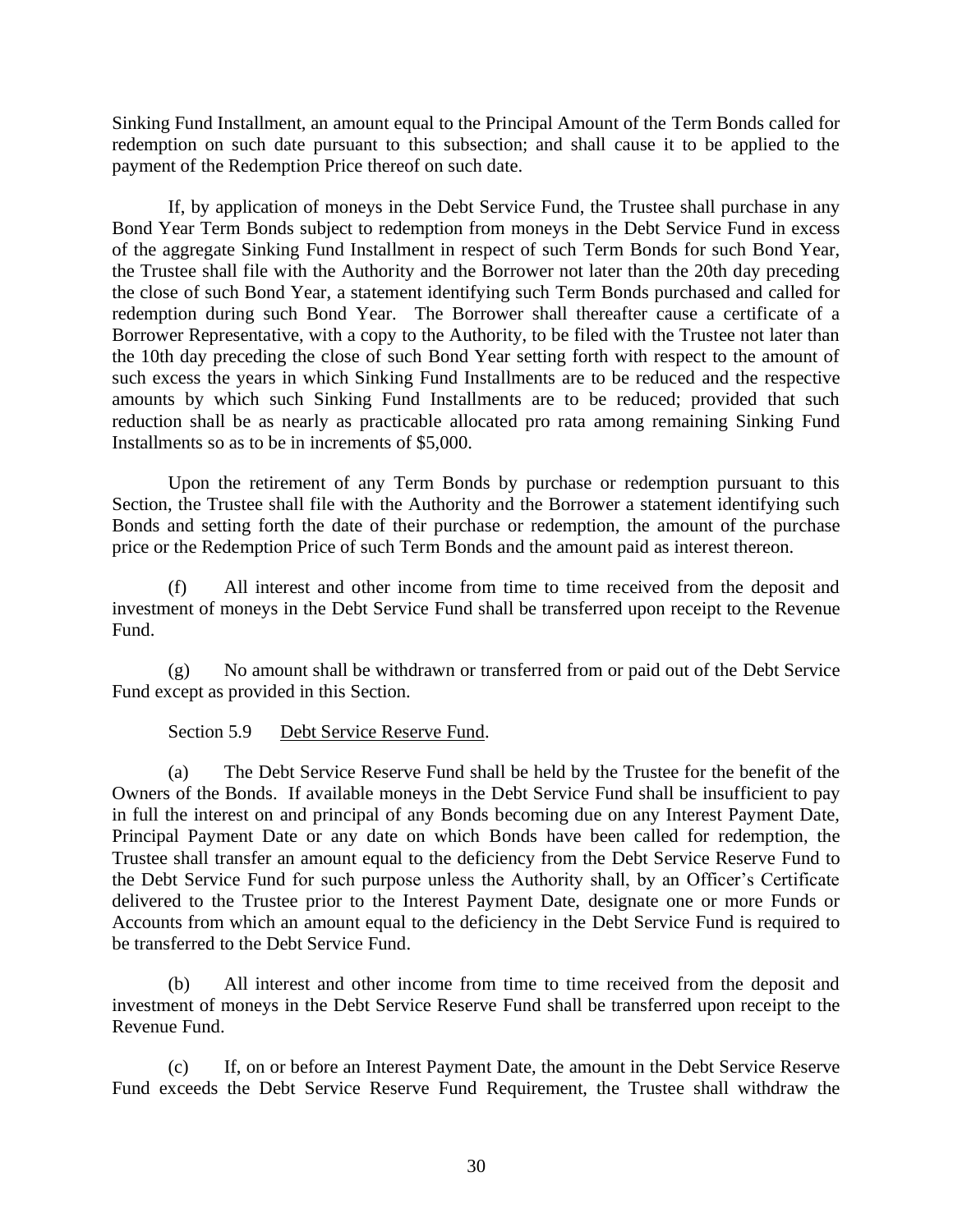amount therein in excess of the Debt Service Reserve Fund Requirement and transfer such amount to the Revenue Fund.

(d) Whenever the Authority shall receive a Prepayment or Net Proceeds and shall transfer the proceeds thereof to the Redemption Fund, which in any such case would result in the reduction of the Debt Service Reserve Fund Requirement upon application of the moneys so transferred to the purchase or redemption of Bonds, the Trustee shall, immediately prior to and in connection with each such purchase or redemption, withdraw from the Debt Service Reserve Fund and deposit in the Redemption Fund an amount of moneys equal to the reduction of the Debt Service Reserve Fund Requirement which would result upon the purchase or redemption of such Bonds (including the purchase or redemption of such Bonds utilizing the moneys being transferred from the Debt Service Reserve Fund and deposited in the Redemption Fund pursuant to the provisions of this paragraph), but only to the extent that any such withdrawal would not reduce the amount of the Debt Service Reserve Fund below the Debt Service Reserve Fund Requirement. The amount of moneys to be withdrawn from the Debt Service Reserve Fund in each instance pursuant to the provisions of this paragraph shall be as determined by a certificate of a Borrower Representative filed with the Trustee, with a copy to the Authority.

Section 5.10 Redemption Fund.

(a) The Redemption Fund shall be held by the Trustee for the benefit of the Owners of the Bonds. The Trustee shall deposit into the Redemption Fund any Prepayments or Net Proceeds pursuant to Section 5.6. Any moneys on deposit in the Redemption Fund shall be used and applied, as soon as practicable following the receipt thereof, but not later than twelve months after such receipt, for either or both of the following purposes:

(1) to the redemption of Bonds as may be designated in an Officer's Certificate; or

(2) to the purchase of Bonds at the price specified by the Borrower, but only upon receipt of a certificate of a Borrower Representative, with a copy to the Authority, stating the Principal Amounts and maturities of the Bonds to be purchased; provided that no such purchase shall be made at a price in excess of the Redemption Price applicable on the next ensuing redemption date, and that no such purchase shall be made during the period of 45 days next preceding a redemption date from moneys to be applied pursuant to paragraph (1) above to the redemption of Bonds on such date.

(b) Accrued interest on purchased Bonds shall be paid from the Debt Service Fund.

(c) All interest and other income from time to time received from the deposit and investment of moneys in the Redemption Fund shall be transferred upon receipt to the Revenue Fund.

(d) No amount shall be withdrawn or transferred from or paid out of the Redemption Fund except as provided in this Section.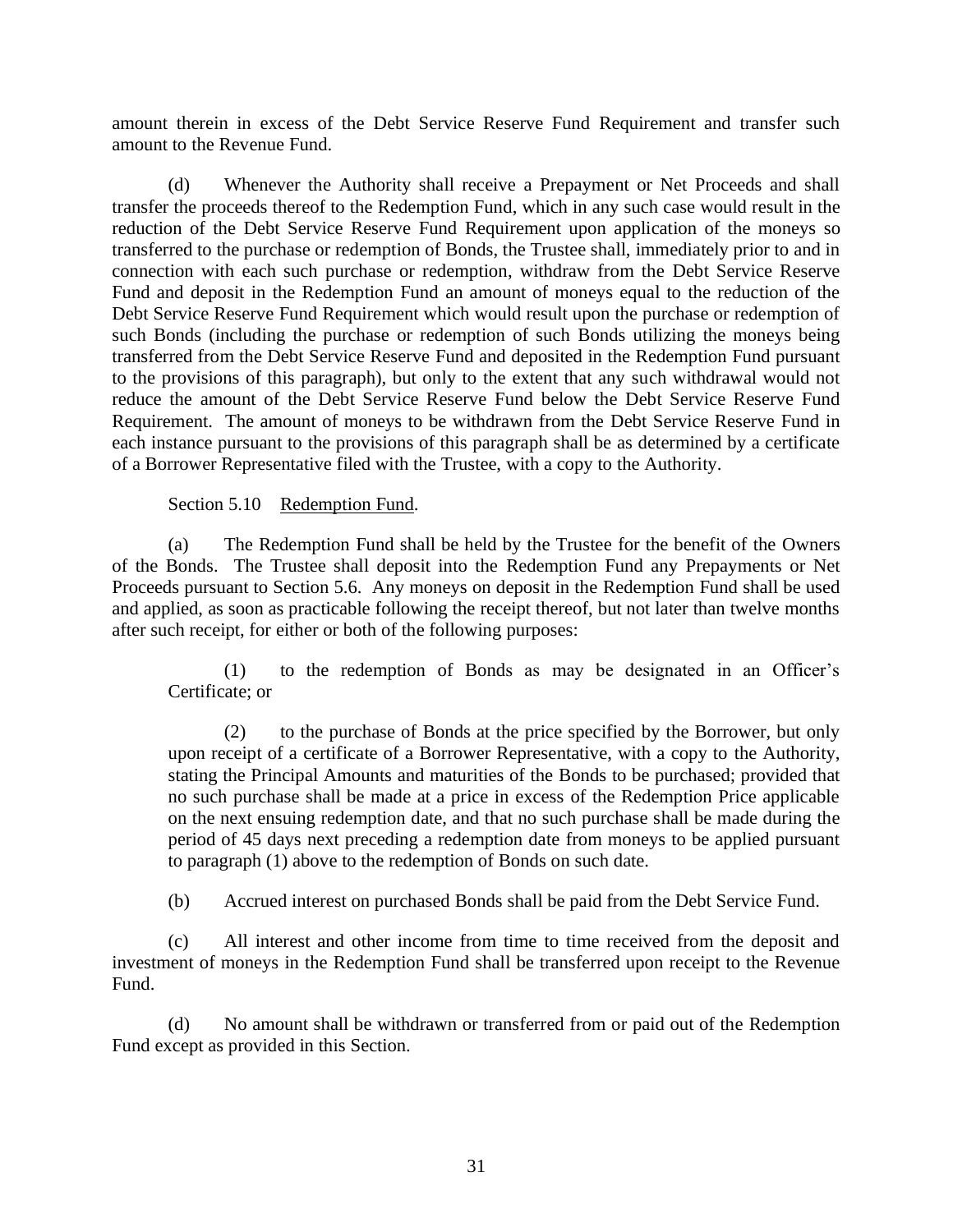#### Section 5.11 Rebate Fund.

(a) The Rebate Fund shall be administered in accordance with the provision of Section 7.14 hereof. The Rebate Fund shall not be subject to the lien or encumbrance of this Indenture and shall be held in trust by the Trustee for the benefit of the United States of America. The amounts deposited in the Rebate Fund shall be subject to the claim of no other person, including that of the Trustee and Bondowners. Moneys transferred to the Rebate Fund pursuant to Section 7.14 hereof shall be used for no other purpose than to make payments to the United States Treasury, at the time and manner and in the amount and as more fully provided in Section 7.14 hereof.

(b) The Trustee shall be deemed conclusively to have complied with the provisions of this Indenture and the Tax Certificate with respect to Rebatable Arbitrage if it follows the directions of the Borrower, and the Trustee shall have no independent responsibility to, or liability resulting from its failure to, enforce compliance by the Borrower or the Authority with the Tax Certificate or the provisions of this Indenture and the Tax Certificate with respect to Rebatable Arbitrage.

#### Section 5.12 Administration Fund.

(a) The Trustee shall establish the Administration Fund and establish therein the General Account and the Borrower Administration Fee Account to be administered as provided in this Indenture. Moneys deposited in the Accounts of the Administration Fund pursuant to Section 5.7, shall be held therein in segregated Accounts as provided below until disbursed for the purposes hereafter provided.

(b) \$0 shall be deposited into the General Account of the Administration Fund on the Closing Date. Moneys deposited in the General Account of the Administration Fund shall be applied by the Trustee to the payment of the (i) Oversight Agent Fee which is payable on a quarterly basis in advance beginning November 15, 2023 and (ii) the Authority Annual Fee which is payable on a quarterly basis in advance beginning November 15, 2023. Moneys deposited in the General Account of the Administration Fund shall be applied by the Trustee to the payment of the Trustee Fee which is payable annually in advance beginning November 15, 2023. Moneys deposited in the General Account of the Administration Fund shall be applied by the Trustee to the payment of ordinary fees and expenses of other Fiduciaries as directed by a certificate of a Borrower Representative, with a copy to the Authority. Any fees and expenses of the Fiduciaries and amounts payable to the Authority above and beyond the amount contemplated in the final annual budget prepared by the Borrower shall be paid from the Surplus Fund, or if the Surplus Fund is insufficient, shall be paid by the Borrower.

(c) Moneys deposited in the Borrower Administration Fee Account of the Administration Fund shall be applied by the Trustee, on a monthly basis, to the payment of the Borrower Administration Fee.

(d) All interest and other income from time to time received from the deposit and investment of moneys in the Accounts of the Administration Fund shall be transferred upon receipt to the Revenue Fund.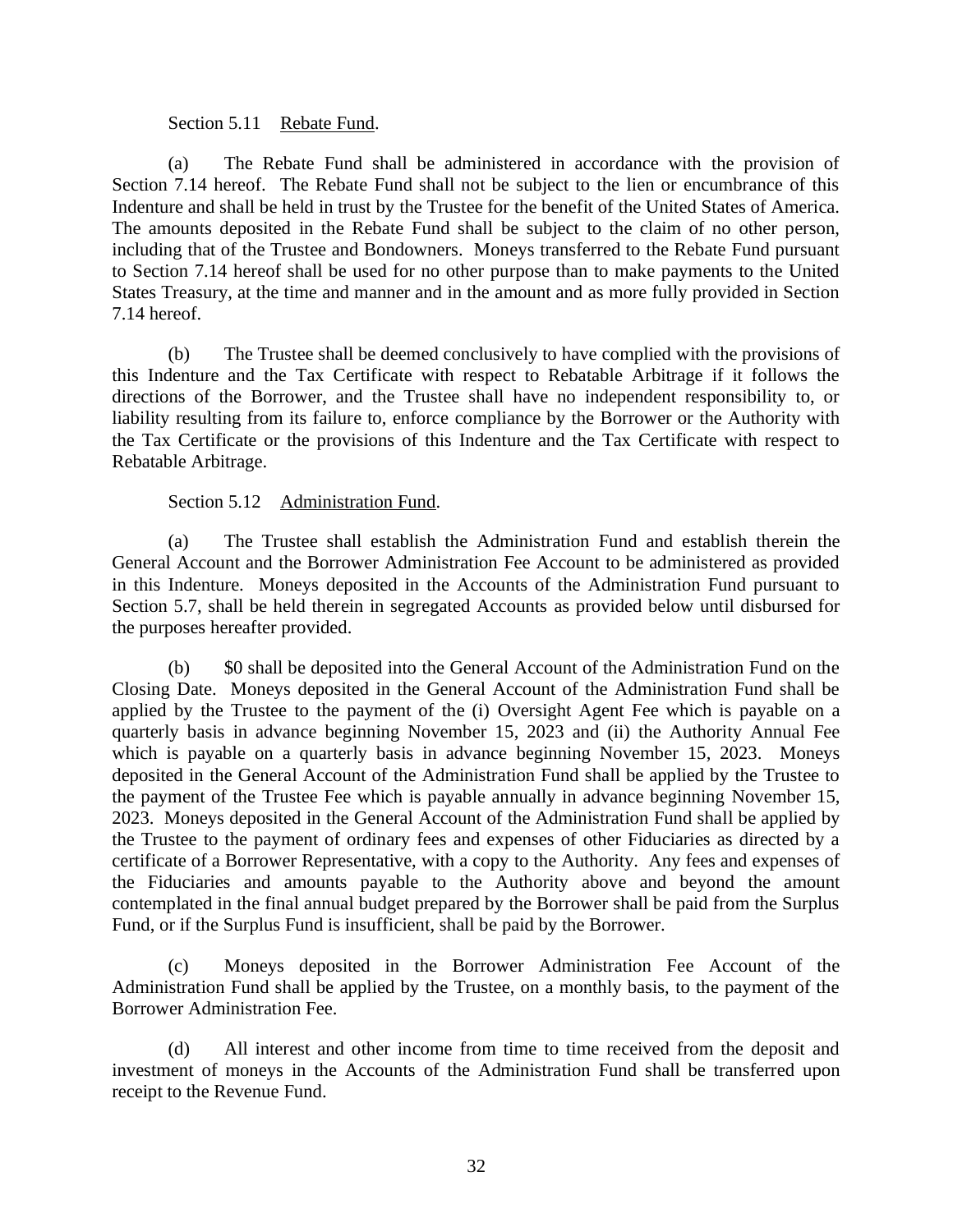(e) No amount shall be withdrawn or transferred from or paid out of the Administration Fund except as provided in this Section 5.12.

Section 5.13 Repair and Replacement Fund. The Trustee shall establish and hold the Repair and Replacement Fund for the financial benefit of the Project and shall deposit into the accounts therein such amounts as specified in Section 5.4 on the Closing Date. The Trustee shall deposit into the Unrestricted Account therein the amounts specified in Section 5.7(g) hereof. The Trustee shall also accept for deposit into the Unrestricted Account of the Repair and Replacement Fund any other moneys delivered from time to time by the Borrower with directions for deposit to such account of the Repair and Replacement Fund.

Moneys deposited in the Repair and Replacement Fund shall be held therein segregated from other funds held by the Trustee until disbursed for the purposes hereafter provided. Moneys in the Repair and Replacement Fund shall be disbursed in accordance with the provisions of Section 6.22 of the Loan Agreement and in accordance with the terms of the Tax Certificate.

Disbursements from the Restricted Account of the Repair and Replacement Fund shall be made upon the written request of the Borrower and approved in writing by the Oversight Agent solely for the purpose of funding the design, approval, development, repair and construction of capital improvements to the Project, including certain of the items set forth in Exhibit C to the Loan Agreement and in the annual budget filed by the Borrower pursuant to the Loan Agreement, or to redeem Bonds.

Disbursements from the Unrestricted Account of the Repair and Replacement Fund shall be made upon the written request of the Borrower, with a copy of such request to the Oversight Agency, for the purpose of effecting the remaining items set forth in Exhibit C to the Loan Agreement or for any other purpose for the benefit of the Project in accordance with the annual budget filed by the Borrower pursuant to the Loan Agreement or for such other similar purposes, including the design, approval, development repair and construction of capital improvements, maintenance costs, replacement of machinery and appliances and including, if necessary, making payments for debt service on the Bonds.

Interest earnings on moneys in the Repair and Replacement Fund shall be deposited to the Revenue Fund.

### Section 5.14 Surplus Fund.

(a) The Surplus Fund shall be held by the Trustee. The Trustee shall deposit into the Surplus Fund the amounts specified in Section 5.7(h) hereof. Annually, following computation and deposit of the Rebatable Arbitrage for the preceding Bond Year (if required for such Bond Year by Section 7.14 hereof) in the Rebate Fund in accordance with Section 7.14 hereof and provided there is no deficiency in the Debt Service Fund, the Debt Service Reserve Fund, the Rebate Fund, the Administration Fund or the Repair and Replacement Fund, any moneys in the Surplus Fund shall be released from the lien hereof, not less frequently than annually, upon delivery to the Trustee of the semi-annual Coverage Requirement Certificate approved by the Oversight Agent in accordance with the terms of the Oversight Agreement and provided no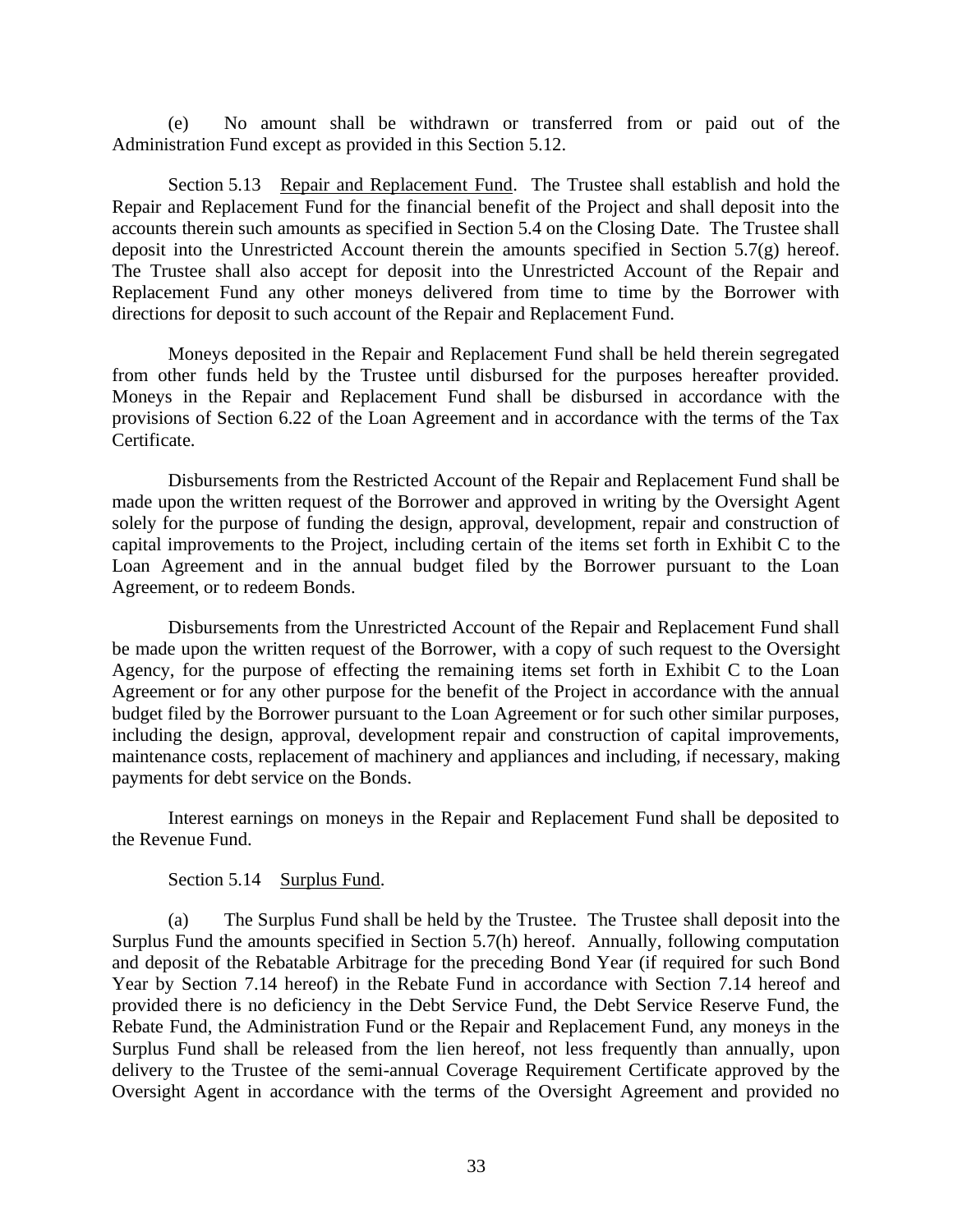Event of Default has been declared hereunder or pursuant to the Loan Agreement, the amounts on deposit in the Surplus Fund as of the conclusion of the immediately preceding Bond Year shall be released to the Borrower for use for any lawful purpose.

(b) If at any time there is a deficiency in the Debt Service Fund, the Debt Service Reserve Fund, the Rebate Fund, the Administration Fund or the Repair and Replacement Fund the Trustee shall withdraw from the Surplus Fund, to the extent there are any moneys therein and deposit in such Fund in the order described in Section 5.7 hereof, the amount necessary to remedy such deficiency and shall give written notice to the Authority of such withdrawal.

(c) All interest and other income from time to time received from the deposit and investment of moneys in the Surplus Fund shall be transferred upon receipt to the Revenue Fund.

# Section 5.15 Coverage Fund.

(a) The Trustee shall establish the Coverage Fund into which there shall be deposited on the Closing Date the amount of \$\_\_\_\_\_\_\_\_.

(b) Moneys the Coverage Fund shall be transferred, if required, to the Debt Service Fund as provided in Section 5.8(c) hereof.

(c) Moneys on deposit in the Coverage Fund are subject to release from the pledge and lien of the Indenture at the direction of the Borrower on any date after the Borrower has delivered to the Oversight Agent, for two consecutive fiscal years, Coverage Requirement Certificates showing a Coverage Ratio of at least 1.30. Moneys in the Coverage Fund shall be excluded from such Coverage Ratio calculation for purposes of releasing moneys from the Coverage Fund.

(d) Upon redemption or defeasance of all of the Bonds, or if the Bonds are otherwise paid off pursuant to the terms of this Indenture, all moneys in the Coverage Fund shall be remitted to the Borrower.

(e) Moneys in the Coverage Fund shall not be invested at a yield in excess of the yield on the Bonds.

# ARTICLE VI. SECURITY FOR DEPOSITS AND INVESTMENT OF FUNDS

Section 6.1 Security for Deposits. All moneys held hereunder by any Fiduciary shall be held in trust and continuously and fully secured for the benefit of the Authority and the Owners of the Bonds in the manner required by this Article; provided, however, that it shall not be necessary for any Fiduciary to give security for the deposit of any moneys with them held in trust for the payment of the principal or Redemption Price of or interest on the Bonds, or for the Fiduciaries to give security for any moneys which shall be represented by obligations purchased under the provisions of this Indenture as an investment of such moneys.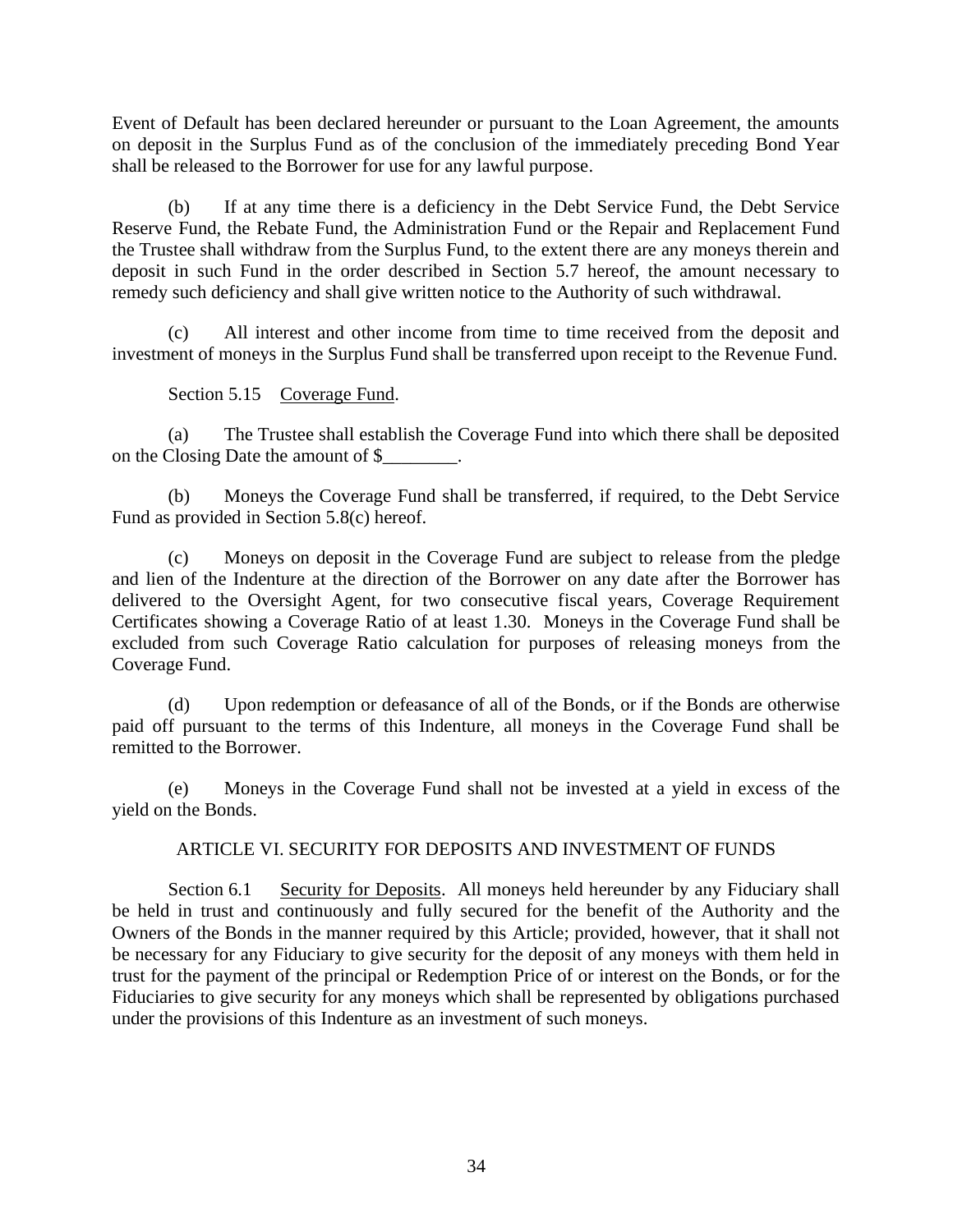### Section 6.2 Investment and Deposit of Funds.

(a) The Trustee shall keep all money held by it, as continuously as reasonably possible, invested and reinvested in Qualified Investments maturing at the times and in the amounts specified below for the Fund or Account to which it pertains, all as instructed in writing by a Borrower Representative. In determining the appropriate Qualified Investments, the Borrower Representative, with a copy to the Authority of any written directions given to the Trustee, shall review and comply with the following investment restrictions with respect to each Fund:

(1) for the Project Fund, at the times and in the amounts necessary to provide funds for the making or acquiring of the Loan and for the other purposes described in Section 5.2 pursuant to a certificate of a Borrower Representative, with a copy to the Authority;

(2) for the Revenue Fund, at the times and in the amounts necessary to provide funds for the disbursements therefrom pursuant to a certificate of a Borrower Representative, with a copy to the Authority;

(3) for the Debt Service Fund, at the times and in the amounts necessary to provide funds for payment when due of Interest and Principal Installments on the appropriate series of Bonds pursuant to a certificate of a Borrower Representative, with a copy to the Authority;

(4) for the Redemption Fund, at the times and in the amounts necessary to provide funds for the purposes described in Section 5.10, pursuant to a certificate of a Borrower Representative, with a copy to the Authority;

(5) for the Debt Service Reserve Fund, at the times and in the amounts necessary to provide funds for the disbursements therefrom pursuant to a certificate of a Borrower Representative, with a copy to the Authority, provided that such Qualified Investments shall mature, or shall be subject to redemption by the holder thereof at the option of such holder, not later than the final scheduled maturity date of any Bonds Outstanding at the date of calculation;

(6) for the Rebate Fund, at the times and in the amounts necessary to provide funds for disbursements therefrom in accordance with the Indenture, pursuant to a certificate of a Borrower Representative, with a copy to the Authority;

(7) for the Administration Fund, at the times and in the amounts necessary to provide funds for the purposes described in Section 5.12 pursuant to a certificate of a Borrower Representative, with a copy to the Authority;

(8) for the Surplus Fund, at the times and in the amounts necessary to provide funds for the purposes described in Section 5.14, pursuant to a certificate of a Borrower Representative, with a copy to the Authority;

(9) for the Cost of Issuance Fund, at the times and in the manner specified in a certificate of a Borrower Representative, with a copy to the Authority;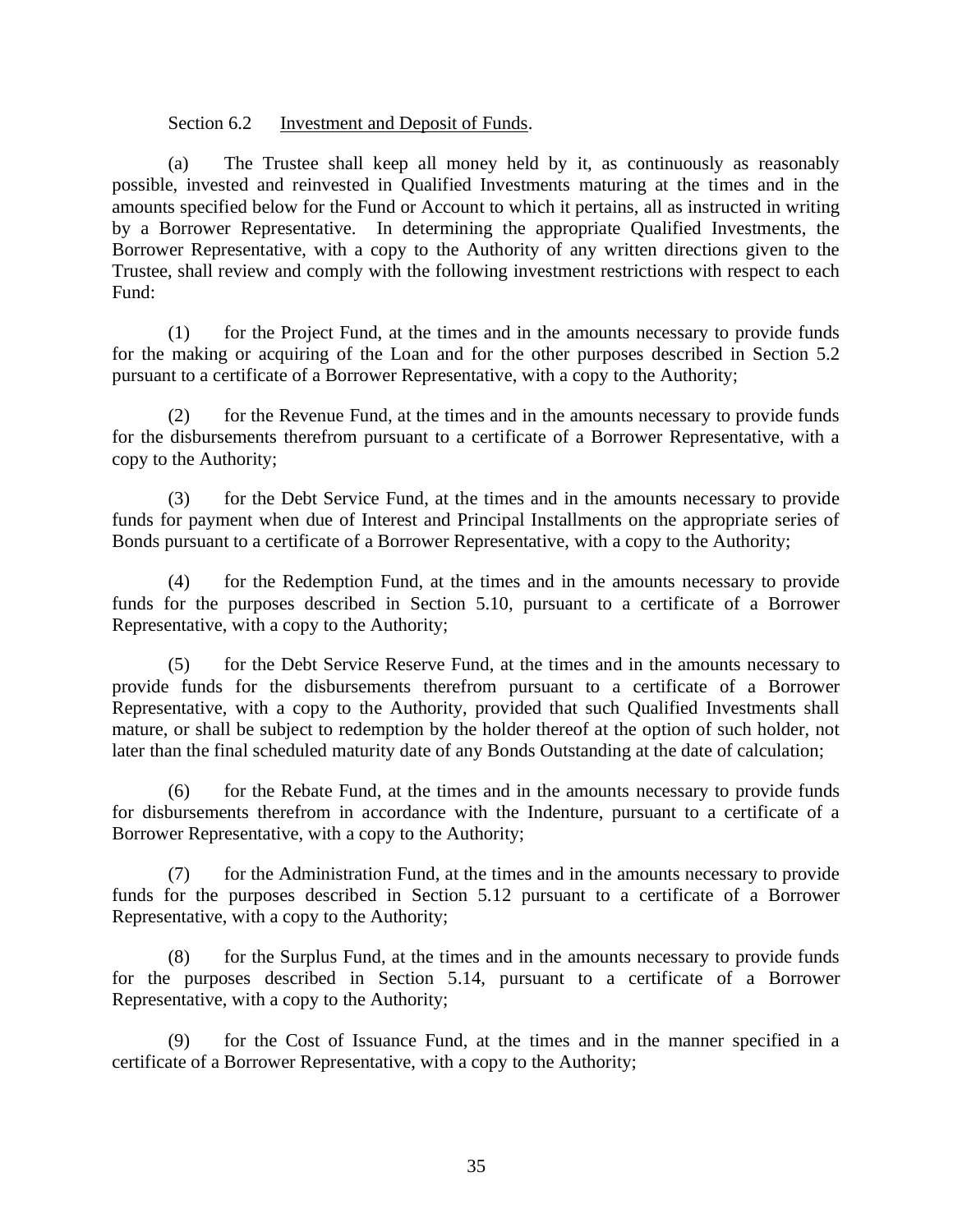(10) for the Repair and Replacement Fund, at the times and in the manner specified in a certificate of a Borrower Representative, with a copy to the Authority; and

(11) for the Coverage Fund, at the times and in the manner specified in a certificate of a Borrower Representative, with a copy to the Authority.

In the event that written instructions of a Borrower Representative are not received by the Trustee in a timely manner, the Trustee shall invest the amounts deposited in the Funds and Accounts in those investments defined in clause (g) of the definition of "Qualified Investments." Except for Qualified Investments described in clauses (e), (j), (k) and (l) of the definition of "Qualified Investments," all investments made by the Trustee shall provide for payment of principal and interest which will be payable no later than the earlier to occur of six (6) months from the date of investment or the date on which it is estimated that such moneys will be required by the Trustee.

(b) Moneys in any Fund or Account created and established by, or maintained pursuant to, this Indenture and held by a Fiduciary may be invested in common with moneys held in any other such Fund or Account; provided, however, that the common investments with such other moneys constitute Qualified Investments and provided, further, that such investments are held by the same Fiduciary acting in the same capacity.

(c) Obligations purchased as an investment of moneys in any Fund or Account held by a Fiduciary hereunder shall be deemed at all times to be a part of such Fund or Account and the income or interest earned by, or incremented to, any such Fund or Account due to the investment and reinvestment thereof shall be retained in such Fund or Account as part thereof, except as otherwise provided in this Indenture and subject to the required transfer thereof from such Fund or Account pursuant to this Section. A Fiduciary shall sell in any commercially reasonable name, or present for redemption, any obligation purchased by it as an investment whenever it shall be necessary in order to provide moneys to meet any payment or transfer from the Fund or Account for which such investment was made; provided, however, that in lieu of liquidating any such investment obligations and transferring the proceeds thereof, the Trustee may transfer investment obligations which will mature and the proceeds of which will be available on or before the date such proceeds are required for the purposes of this Indenture. The Authority and the Borrower acknowledge that to the extent that regulations of the Comptroller of the Currency or other applicable regulatory agency grant the Authority or the Borrower the right to receive brokerage confirmations of security transactions, the Authority and the Borrower waive receipt of such confirmations. The Trustee shall furnish to the Authority, the Oversight Agent and the Borrower periodic statements which include detail of all investment transactions made by the Trustee. Each Fiduciary shall advise the Authority and the Borrower in writing, on or before the fifteenth (15th) day of each calendar month, of the details of all investments held for the credit of each Account in its custody under the provisions of this Indenture as of the end of the preceding month. The Trustee or an affiliate may act as principal or agent in the acquisition or disposition of investments and purchase and sell investments through its investment department or that of its affiliates, each of which shall be entitled to its customary fee therefor.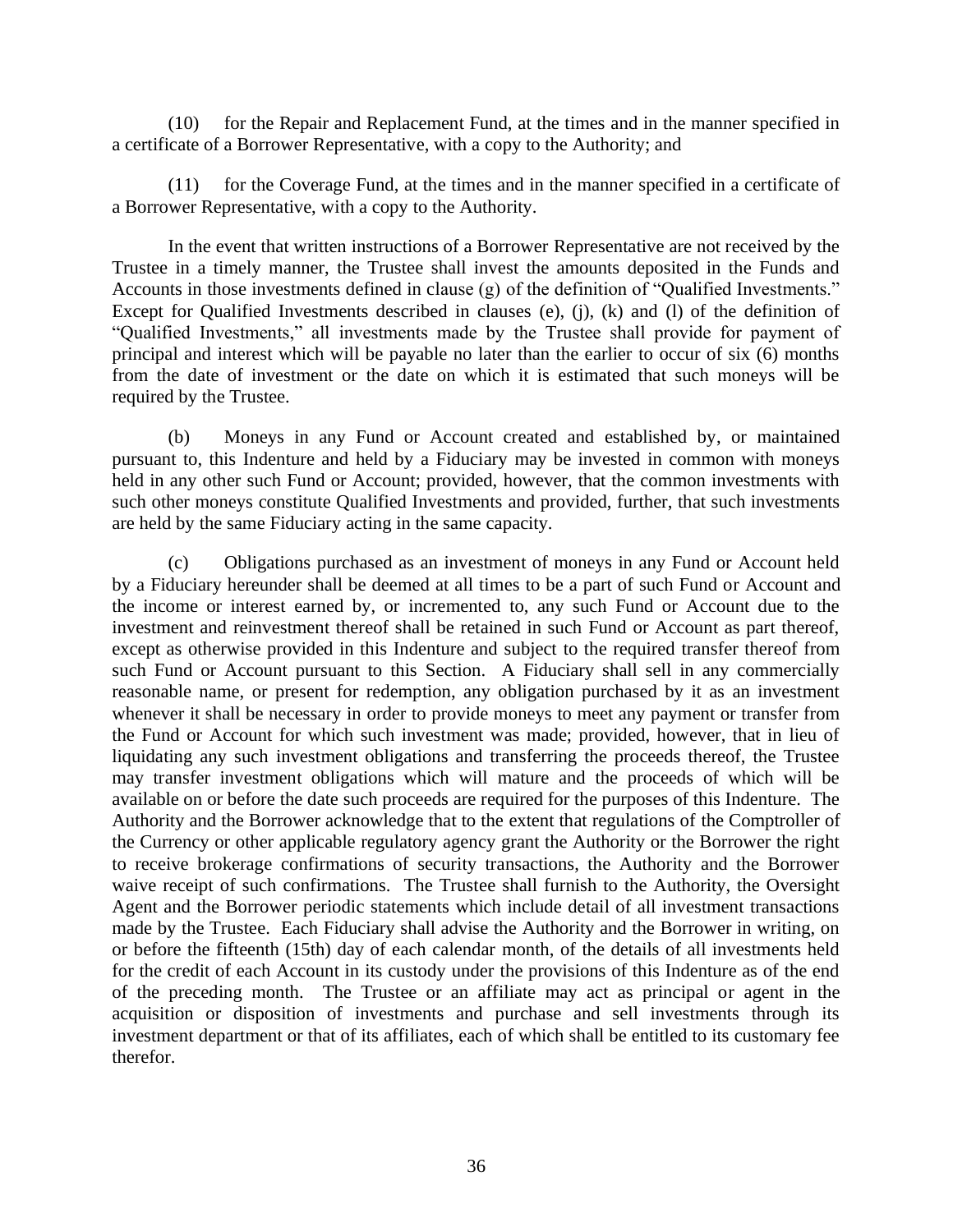(d) In computing the amount in any Fund or Account held by a Fiduciary or the Trustee under the provisions of this Indenture, the Trustee shall value (or cause to be valued at the Borrower's expense) obligations purchased as an investment of moneys therein as of the end of each month, calculated as follows: (a) as to investments the bid and asked prices of which are published on a regular basis in The Wall Street Journal (or, if not there, then in The New York Times), the average of the bid and asked prices for such investments so published on or most recently prior to such time of determination; (b) as to investments the bid and asked prices of which are not published on a regular basis in The Wall Street Journal or The New York Times, the average bid price at such price at such time of determination for such investments by any two nationally recognized government securities dealers (selected by the Trustee in its absolute discretion) at the time making a market in such investments or the bid price published by a nationally recognized pricing service; (c) as to certificates of deposit and bankers acceptances, the face amount thereof, plus accrued interest; and (d) as to any investment not specified above, the value thereof established by prior agreement among the Borrower and Trustee. As an alternative to any of the foregoing, the value of any investment may be determined as of the end of each month by the manner currently employed by the Trustee or any other manner consistent with industry standard, including, without limitation, use of any computer pricing service selected by the Trustee. Notwithstanding the foregoing, the Trustee shall determine the value of the Debt Service Reserve Fund, and the Coverage Fund investments no less frequently than semiannually (and monthly from the date of any deficiency until such deficiency is cured).

Section 6.3 Liability of the Fiduciaries for Investments. No Fiduciary shall be liable or responsible for making or failing to make any investment authorized by the provisions of this Article, in the manner provided in this Article, or for any loss resulting from any such investment so made or failure to so make, except for its own negligence. The Trustee may deem investments directed by a Borrower Representative as Qualified Investments without independent investigation thereof.

#### ARTICLE VII. COVENANTS OF THE AUTHORITY

The Authority covenants and agrees with the Owners of the Bonds as follows:

Section 7.1 Payment of Bonds. The Authority shall duly and punctually pay or cause to be paid, but solely from the Trust Estate, the principal or Redemption Price, if any, of every Bond and the interest thereon, at the dates and places and in the manner provided in the Bonds according to the true intent and meaning thereof.

Section 7.2 Offices for Payment and Registration of Bonds. The Authority may designate an additional Paying Agent located within or without the State where Bonds may be presented for payment.

Section 7.3 Further Assurances. At any and all times the Authority shall, so far as it may be authorized or permitted by law, pass, make, do, execute, acknowledge and deliver, all and every such further resolution, acts, deeds, conveyances, assignments, transfers and assurances as may be necessary or desirable for the better assuring, conveying, granting, assigning, confirming and effecting all and singular the proceeds, moneys, rights, interests and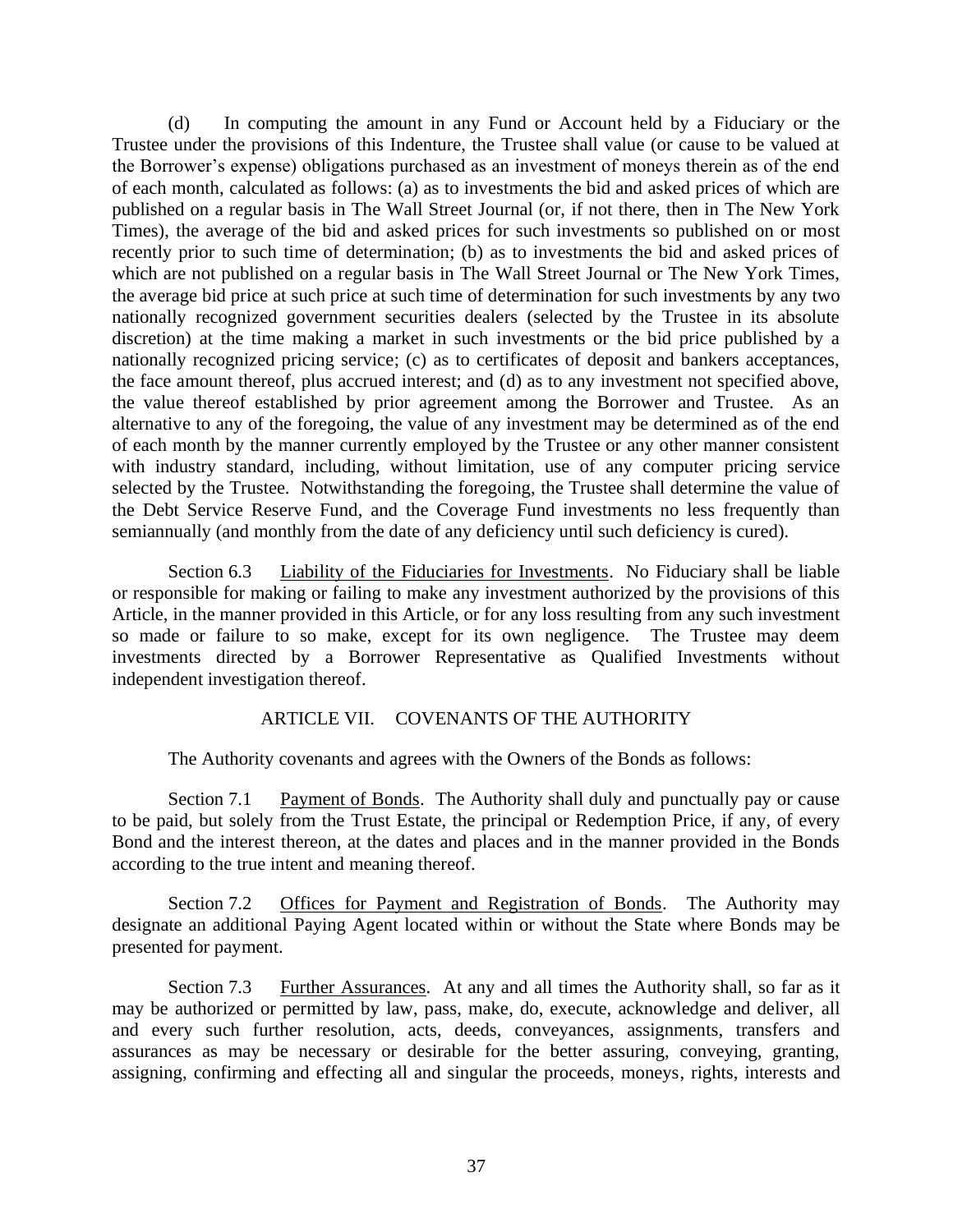collections hereby pledged or assigned or intended so to be, or which the Authority may hereafter become bound to pledge or assign.

Section 7.4 Power to Issue Bonds and Make Pledges. The Authority is duly authorized pursuant to law to authorize and issue the Bonds and to adopt this Indenture and to pledge the Trust Estate in the manner and to the extent provided in this Indenture. The Trust Estate is and will remain free and clear of any pledge, lien, charge or encumbrance thereon or with respect thereto prior to, or of equal rank with, the pledge created by Section 5.1 hereof. The Bonds and the provisions of this Indenture are and will be the valid and legally enforceable obligations of the Authority in accordance with their terms and the terms of this Indenture. The Authority shall at all times, to the extent permitted by law, defend, preserve and protect the pledge of the Trust Estate, and all the rights of the Bondowners under this Indenture against all claims and demands of all persons whomsoever.

# Section 7.5 Use of Proceeds.

(a) The Authority shall use and apply the proceeds of Bonds, to the extent not otherwise required by this Indenture to make the Loan for the purposes specified in the Act and pursuant to this Indenture, and shall do all such acts and things necessary to receive and collect when due all Revenues, and shall diligently enforce, and take all steps, actions and proceedings reasonably necessary in the judgment of the Authority for the enforcement of all terms, covenants and conditions of the Loan.

(b) The Loan shall be made by the Authority from the proceeds of the Bonds concurrently with the issuance of the Bonds and the Deed of Trust securing the Loan shall have been executed and recorded either concurrently or prior to the issuance and delivery of the Bonds; provided that:

(1) the Deed of Trust shall constitute and create a mortgage lien on the Project subject only to Permitted Encumbrances, which further provides a valid security interest in the personal property acquired with proceeds of the Loan and attached to or used or to be used in connection with the operation of the Project, and in all rents, revenues, receipts, income and other moneys received by or payable to the Borrower; and

(2) the Borrower shall have marketable title in fee simple to the Property, free and clear of all liens and encumbrances, other than Permitted Encumbrances, which would materially affect the value or usefulness of such Property, as set forth in the policy of title insurance delivered in connection therewith and in a form which is satisfactory to the Authority.

Section 7.6 Fees and Charges. The Authority shall review and approve such Fees and Charges as it shall deem appropriate to pay each Fiduciary acting in connection with this Indenture and the Bonds. Subject to prior review by the Authority or its Oversight Agent on the Authority's behalf, the Borrower shall provide the Trustee with a schedule of the Fees and Charges to be paid by the Borrower and of each revision of such schedule, and shall require the Borrower to make payment of such Fees and Charges directly to the Trustee. The Trustee shall promptly deposit all such Fees and Charges so collected in the Administration Fund. The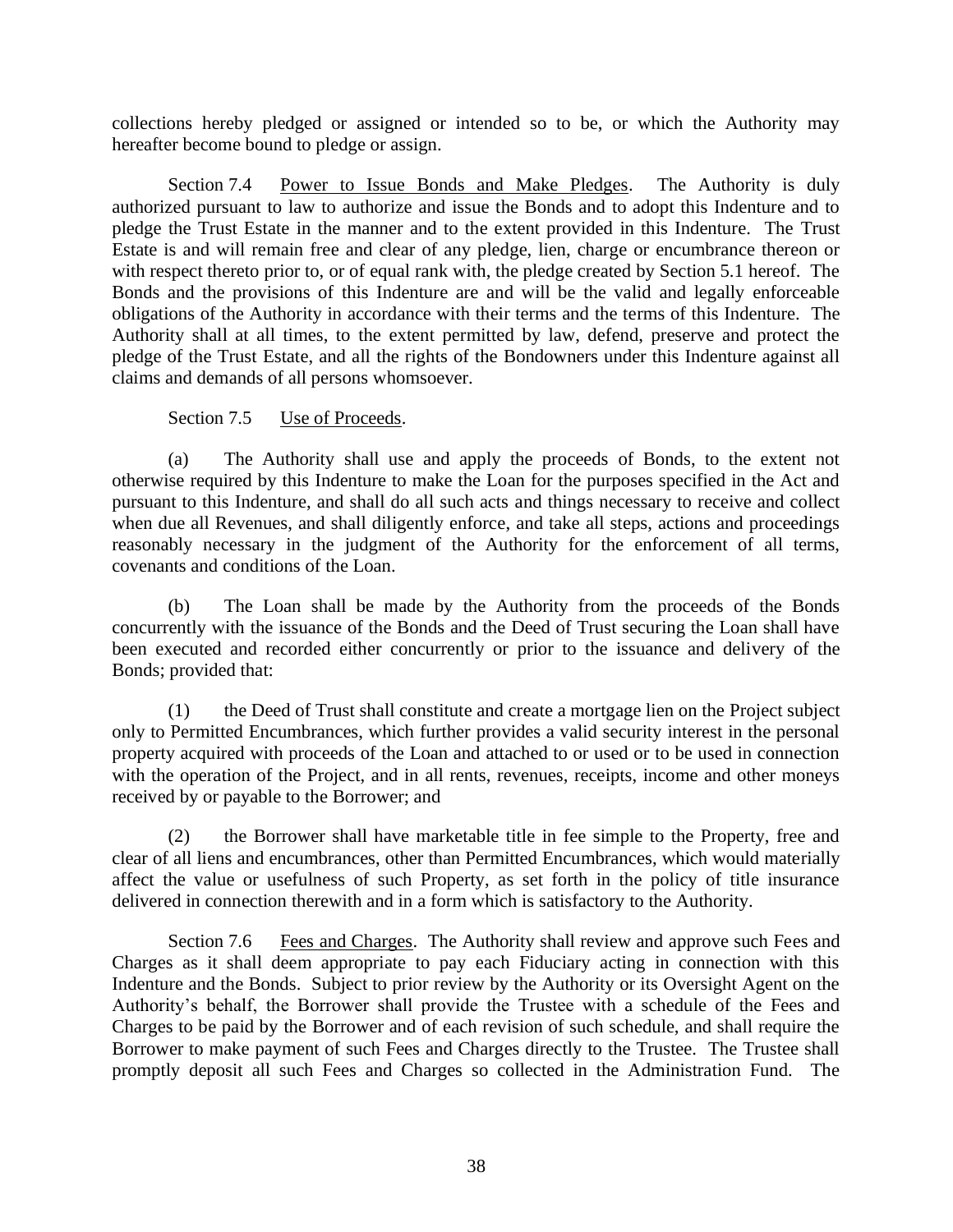Trustee shall promptly advise the Authority of each and every failure of the Borrower to make payment of Fees and Charges when due.

Section 7.7 Modification of Deed of Trust Terms. The Authority shall not consent to the modification of, or modify, the rate or rates of interest of, or the amount or time of payment of any installment of principal of or interest on the Loan on the Project, or the amount or time of payment of any Fees and Charges payable with respect to such Loan, or the security for or any terms or provisions of the Loan on the Project or the Deed of Trust securing the same in a manner detrimental to the Trustee or the Bondowners.

Section 7.8 Reserved.

Section 7.9 Disposition of Net Proceeds and Prepayments.

(a) *Net Proceeds*. Net Proceeds constituting proceeds of a condemnation award, sale of land, or casualty insurance claim with respect to the Project shall be deposited in a special restoration account to be established and held by the Trustee for the Project and the Trustee upon receipt of Net Proceeds shall give written notice to the Authority of such event. Such amounts shall either be applied to the redemption of Bonds or the repair, replacement, restoration or rebuilding of the Project or part thereof as determined in accordance with this Section. Prior to the receipt of Net Proceeds by the Trustee, the Trustee shall first receive a written direction from the Borrower as to whether such proceeds shall be used to redeem the Bonds or to rebuild the Project as set forth in Section 5.4 of the Loan Agreement. Upon receipt of such written direction from the Borrower that such Net Proceeds will be used to redeem the Bonds, the Trustee shall notify the Authority and the Borrower shall cause the Net Proceeds to be paid to the Trustee no more than 30 days from the date that such Net Proceeds will be used to redeem the Bonds.

(b) *Repair or Replacement*. Amounts in the special restoration account described in (a) above shall be applied to the repair, replacement, restoration or rebuilding of the Project if the Borrower shall deliver or cause to be delivered to the Trustee within ninety (90) days or such longer period as approved by the Authority of the event giving rise to the Net Proceeds written notice of its determination that such proceeds may be applied to the repair, replacement, restoration or rebuilding of the Project or part thereof in an economical manner, and that such proceeds shall be sufficient, together with any other moneys deposited into such account for such purpose together with (1) evidence of the Authority's written consent thereto, and (2) a report of a management consultant to the effect that following such repair or restoration, the tests set forth in Section 6.16 of the Loan Agreement with respect to coverage levels in the Coverage Requirement Certificate will be met. Upon compliance with these conditions, the Trustee shall disburse the moneys so deposited for such repair, replacement, restoration or rebuilding, but not in an aggregate amount exceeding the cost thereof, upon receipt of a certificate of a Borrower Representative approved by the Oversight Agent, with copies to the Authority stating (i) the amount to be paid, (ii) the name of the person to which payment is to be made, and (iii) that such amount, together with all prior payments from such account, do not exceed the cost of such repair, replacement, restoration or rebuilding; provided that prior to making any such payments, the Trustee shall first have received a certificate of a Borrower Representative approved by the Oversight Agent with copies to the Authority stating (i) the estimated cost of such repair, replacement, restoration or rebuilding, (ii) that such repair, replacement, restoration or rebuilding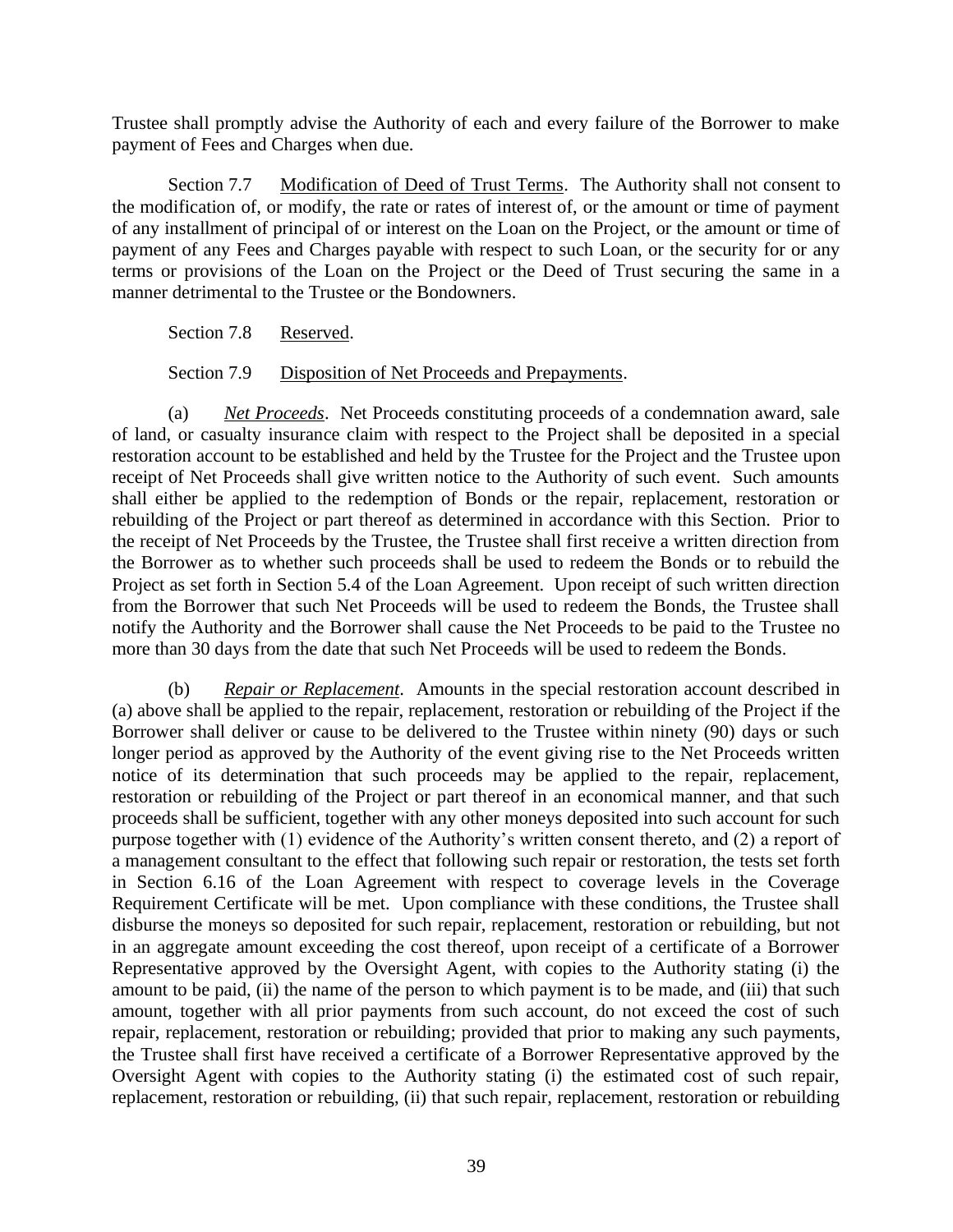is, in the signer's opinion, economically practicable with the proceeds of such condemnation award, sale of land or hazard insurance claim, and other moneys, if any, deposited in such account, and (iii) that the plans and specifications, if any, prepared for such repair, replacement, restoration and rebuilding have been approved by the Authority. All disbursements made by the Trustee pursuant to such Borrower's Certificates shall be presumed to be made properly, and the Trustee shall not be required to see to the application of any payments so made or inquire into the purposes for which such disbursements are made.

(c) *Redemption*. Any amounts remaining in the special restoration account described in (a) above and not required for the repair, replacement, restoration or rebuilding of the Project for which such special restoration account was established, all other Net Proceeds and Prepayments, less the cost and expenses of the Authority incurred in collecting the same and in effecting the purchase or redemption of the Bonds to be purchased or redeemed, shall be deposited in the Redemption Fund as specified in writing to the Trustee by the Authority and shall be applied to the purchase, payment, retirement or redemption of Bonds in accordance with the provisions of this Indenture, provided, however, that any portion of such Net Proceeds or Prepayment which represents due and unpaid principal of, or interest on, or Fees and Charges with respect to, the Loan in each case as determined by the Authority in an Officer's Certificate delivered to the Trustee, shall be deposited in the Revenue Fund in such amount, if any, as shall be set forth in such Certificate.

Section 7.10 Enforcement and Foreclosure of Deed of Trust.

(a) The Authority shall cooperate with the Trustee in connection with the enforcement, and take all reasonable action necessary for the enforcement of all terms, covenants and conditions of the Deed of Trust securing the Loan, including the prompt payment of Revenues.

(b) Whenever it shall be necessary in order to protect and enforce the rights of the Authority under the Deed of Trust securing the Loan and to protect and enforce the rights and interest of Bondowners under this Indenture, the Trustee, subject to the provisions of this Indenture, shall commence foreclosure proceedings or pursue other appropriate remedies against the Borrower in default under the provisions of the Deed of Trust and, in protection and enforcement of its rights under the Deed of Trust, may bid for and purchase the Project at any foreclosure or other sale thereof and pursuant thereto or otherwise acquire and take possession of such Project.

(c) The Authority (and the Trustee, if acting in enforcing the Deed of Trust) shall be entitled to payment of all of its costs incurred in connection with enforcement of the Deed of Trust, including, but not limited to, legal fees and expenses, from Revenues prior to the use of Revenues for any other purpose under this Indenture.

(d) It is expressly understood and acknowledged that, since the Note and Deed of Trust (while in the Authority's name as beneficiary) is assigned to the Trustee under this Indenture, it is not intended that the Authority have any responsibility for foreclosure proceedings. Rather, foreclosure proceedings will be conducted by the Trustee. Any and all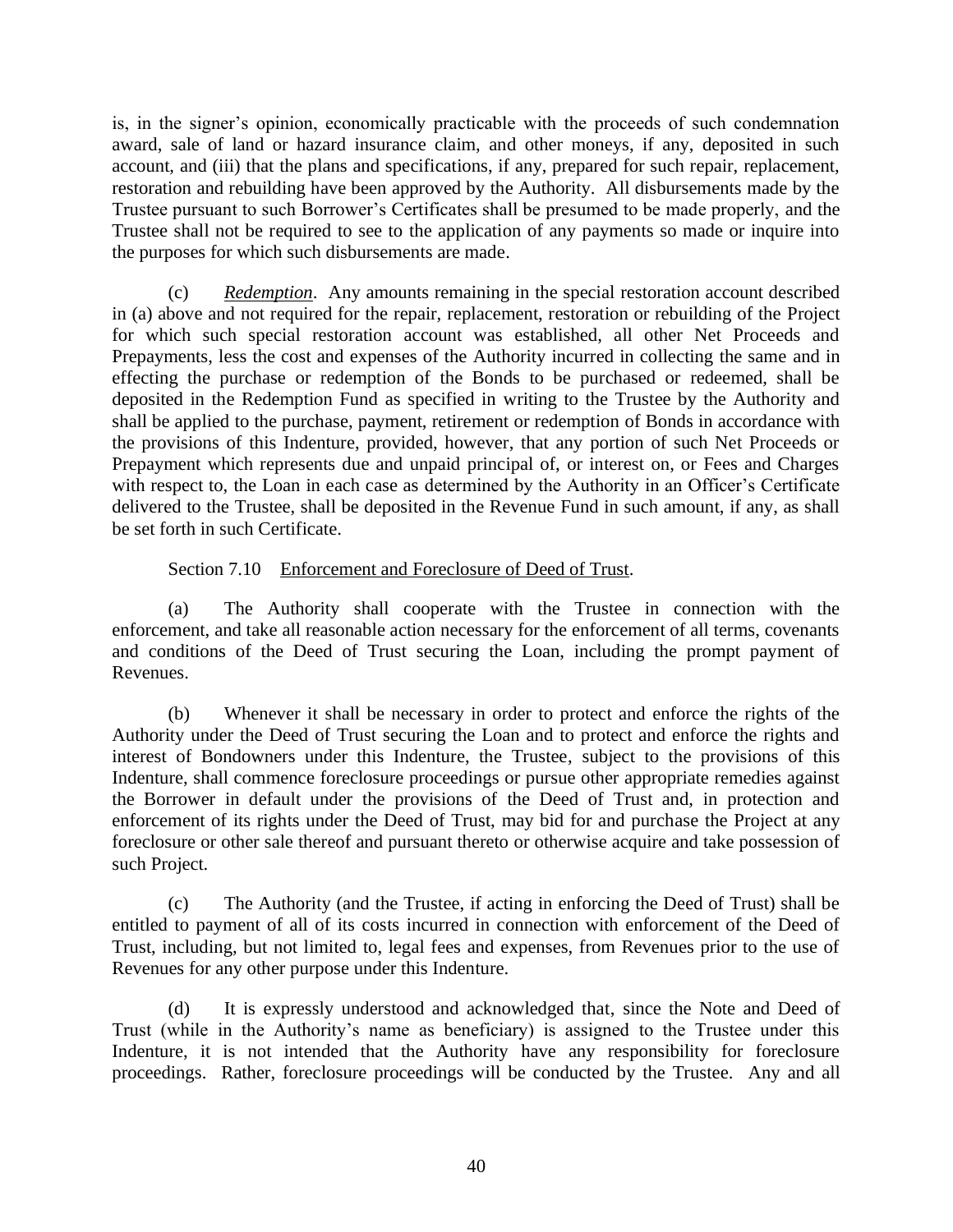liability of the Authority under this Indenture, including any actions (or inaction) under this Section 7.10, is expressly subject to the provisions of Section 14.3 of this Indenture.

# Section 7.11 Accounts and Reports.

(a) The Trustee shall keep, or cause to be kept, proper books of record and account in which complete and correct entries shall be made of its transactions and all Funds and Accounts established by or maintained by the Trustee pursuant to this Indenture, which shall at all times during normal business hours and upon reasonable notice, be subject to inspection by the Authority, the Trustee, the Borrower and the Owners of an aggregate of not less than five percent (5%) in Principal Amount of the Bonds then Outstanding or their agents or representatives duly authorized in writing.

(b) The Authority or the Oversight Agent on behalf of the Authority, shall, upon receipt from the Borrower of sufficient moneys to pay the costs to provide the same, furnish, without charge, upon written request of any Bondowner to such Bondowner, (i) a report showing, for the Fiscal Year, with respect to the Bonds, outstanding balances by maturity, redemption history including redemption dates, amount, source of funds, and distribution of the call to the maturities, (ii) a report showing the current status of insurance coverages with respect to the Project, and (iii) the most currently available annual report submitted by the Borrower. For the purposes of this Section, "Bondowner" shall mean, in addition to the registered owner of any Bond, any person or entity that claims in writing to the reasonable satisfaction of the Authority to be a beneficial holder of Bonds and specifically requests that reports be sent to it.

Section 7.12 Creation of Liens. The Authority shall not issue any bonds or other evidences of indebtedness, other than the Bonds, secured by a pledge of the proceeds, moneys, rights, interests and collections pledged or held aside by the Authority or by a Fiduciary under this Indenture and, except as expressly provided in this Indenture and as may be otherwise provided in a Supplemental Indenture with respect to any supplemental security, shall not create or cause to be created any lien or charge on proceeds, moneys, rights, interests and collections or such moneys on a subordinate, parity or senior basis to the lien created by Section 5.1 for the benefit of the Bonds; provided, however, that nothing in this Indenture shall prevent the Authority from issuing evidences of indebtedness secured by a pledge of such proceeds, moneys, rights, interests and collections to be derived on and after such date as the Trust Estate shall be discharged and satisfied as provided in Section 13.1, or from issuing notes or bonds of the Authority secured by assets and revenues of the Authority other than the Trust Estate.

Section 7.13 Tax Covenants. The Authority covenants that it shall at all times do and perform all acts and things permitted by law and necessary or desirable in order to assure that interest paid on the Tax-Exempt Bonds be and remain excluded from gross income for federal income tax purposes.

The Authority covenants and agrees that it will not make or permit any use of the proceeds of the Bonds or other funds of the Authority which would cause the Bonds to be "arbitrage bonds" within the meaning of Section 148(a) of the Code, and further covenants that it will observe and not violate the requirements of Sections 145 and 148 of the Code. The Trustee shall be entitled to receive and to rely upon a Counsel's Opinion as to the conformity of any use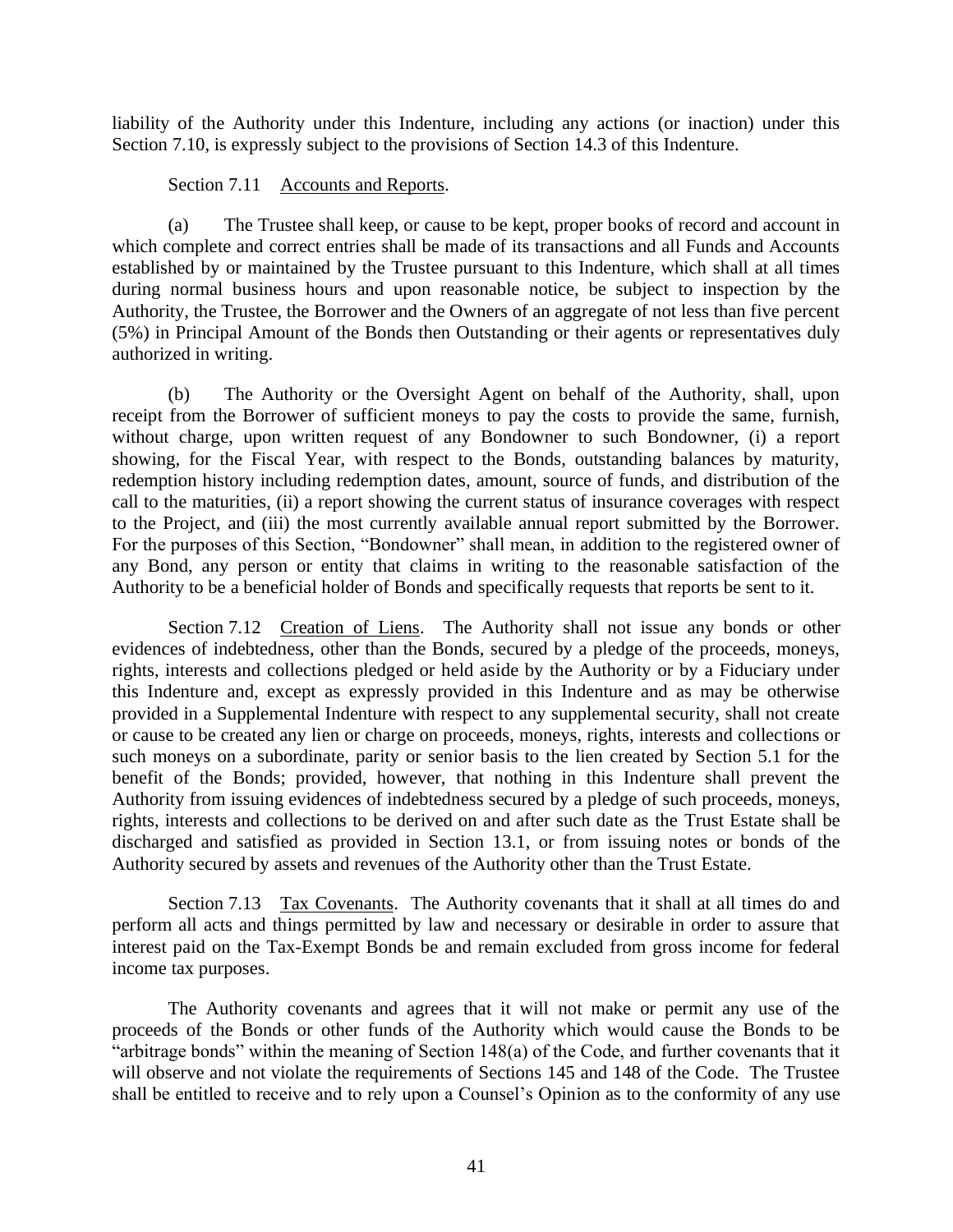or proposed use of the proceeds of the Bonds with the requirements of said Sections 145 and 148 of the Code.

Neither the Borrower nor any related person (as defined in Section 147(a) of the Code) of the Borrower shall, pursuant to an arrangement, formal or informal, purchase any Bonds in an amount related to the amount of the Loan to be made to or acquired from such Borrower by the Authority.

The Authority shall assure that, from the aggregate proceeds of the Tax-Exempt Bonds received from the Underwriter on the Closing Date and investment earnings thereon, an amount not in excess of two percent (2%) of the aggregate face amount of the shall be used to pay for, or provide for the payment of Cost of Issuance. For this purpose, if the fees of the Underwriter are retained as a discount on the purchase of the Tax-Exempt Bonds, such retention shall be deemed to be an expenditure of proceeds of the Tax-Exempt Bonds for said fees.

The Authority shall take no action nor permit nor suffer any action to be taken if the result of the same would be to cause the Bonds to be "federally guaranteed" within the meaning of section 149(b) of the Code.

No portion of the proceeds of the Bonds shall be used to provide any airplane, skybox or other private luxury box, health club facility, facility primarily used for gambling, or store the principal business of which is the sale of alcoholic beverages for consumption off premises. No portion of the proceeds of the Bonds shall be used for an office unless the office is located on the premises of the facilities constituting the Project and unless not more than a de minimis amount of the functions to be performed at such office is not related to the day-to-day operations of the Project.

The covenants of the Authority in this Section 7.13 are made in reliance on the representations and covenants of the Borrower set forth in the Loan Agreement, the Tax Certificate and the Regulatory Agreement and a default by the Borrower with respect thereto shall not be considered a default of the Authority hereunder.

Section 7.14 Arbitrage Covenants; Rebate Fund.

(a) Moneys and securities held by the Trustee in the Rebate Fund are not pledged or otherwise subject to any security interest in favor of the Trustee to secure the Bonds or any other payments required to be made hereunder or any other document executed and delivered in connection with the issuance of the Bonds.

(b) Moneys in the Rebate Fund shall be held separate and apart from all other Funds and Accounts established under this Indenture and shall be separately invested and reinvested by the Trustee, solely at the written direction of the Borrower, in Qualified Investments. The interest accruing thereon and any profit realized therefrom shall be credited to the Rebate Fund, and any loss resulting therefrom shall be charged to the Rebate Fund. The Trustee shall sell and reduce to cash a sufficient amount of such Qualified Investments whenever the cash balance in the Rebate Fund is insufficient for its purposes.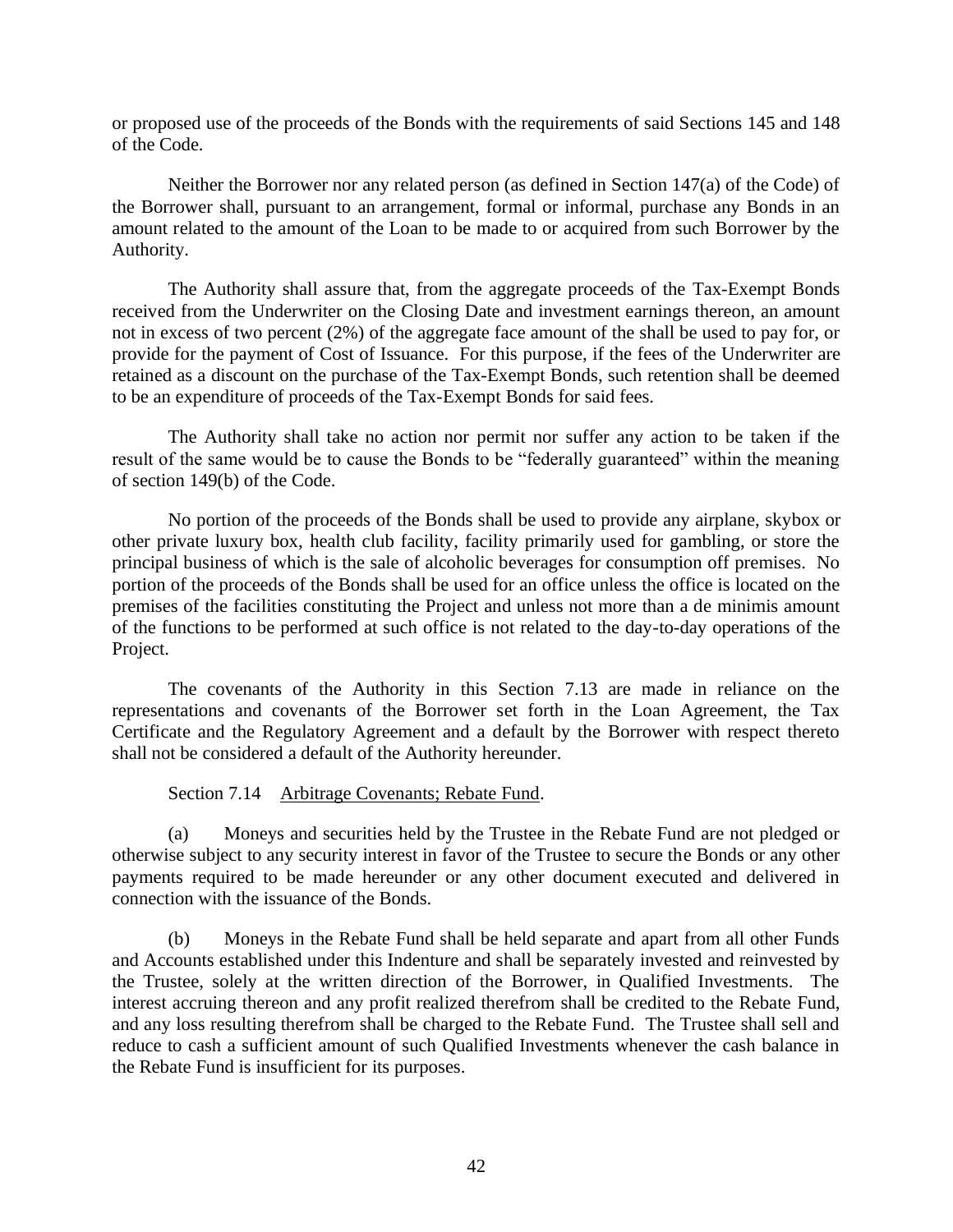(c) Absent a Counsel's Opinion that the exclusion from gross income for federal income tax purposes of interest on the Tax-Exempt Bonds will not be adversely affected, the Authority shall cause the Borrower to deposit in the Rebate Fund such amounts as are required to be deposited therein pursuant to this Section and the Tax Certificate. All money at any time deposited in the Rebate Fund shall be held by the Trustee in trust for payment to the United States Treasury.

(i) Annual Computation. Within 55 days of the end of each Bond Year (or such other frequency approved by the Authority but in any event at least every fifth Bond Year), the Authority shall cause the Borrower to calculate or cause to be calculated the amount of Rebatable Arbitrage, in accordance with Section 148(f)(2) of the Code and Section 1.1483 of the Rebate Regulations (taking into account any applicable exceptions with respect to the computation of the rebatable arbitrage, described, if applicable, in the Tax Certificate (e.g., the temporary investments exceptions of Section 148(f)(4)(B) and (C) of the Code), and taking into account whether the election pursuant to Section  $148(f)(4)(C)(vii)$  of the Code has been made), for this purpose treating the last day of the applicable Bond Year as a computation date, within the meaning of Section 1.1481(b) of the Rebate Regulations.

(ii) Transfer. Within 55 days of the end of each fifth Bond Year, the Authority shall cause the Borrower to transfer to the Trustee for deposit an amount in the Rebate Fund, if and to the extent required so that the balance in the Rebate Fund equals the amount of Rebatable Arbitrage so calculated in accordance with (i) of this Subsection (c). In the event that immediately following the transfer required by the previous sentence, the amount then on deposit to the credit of the Rebate Fund exceeds the amount required to be on deposit therein, the Borrower may direct the Trustee to withdraw the excess from the Rebate Fund and credit the excess to the Revenue Fund.

(iii) Payment to the Treasury. The Trustee shall pay, as directed by the Borrower, to the United States Treasury, out of amounts in the Rebate Fund,

 $(X)$  Not later than 60 days after the end of  $(A)$  the fifth Bond Year, and (B) each applicable fifth Bond Year thereafter, an amount equal to at least 90% of the Rebatable Arbitrage calculated as of the end of such Bond Year; and

(Y) Not later than 60 days after the payment of all the Bonds, an amount equal to 100% of the Rebatable Arbitrage calculated as of the end of such applicable Bond Year, and any income attributable to the Rebatable Arbitrage, computed in accordance with Section 148(f) of the Code.

(iv) Deficiencies. In the event that, prior to the time of any payment required to be made from the Rebate Fund, the amount in the Rebate Fund is not sufficient to make such payment when such payment is due, the Authority shall direct the Borrower to calculate or cause to be calculated the amount of such deficiency and transfer to the Trustee for deposit an amount received from any legally available source equal to such deficiency prior to the time such payment is due. Each payment required to be made pursuant to this Subsection (iv) shall be made to the Internal Revenue Service Center,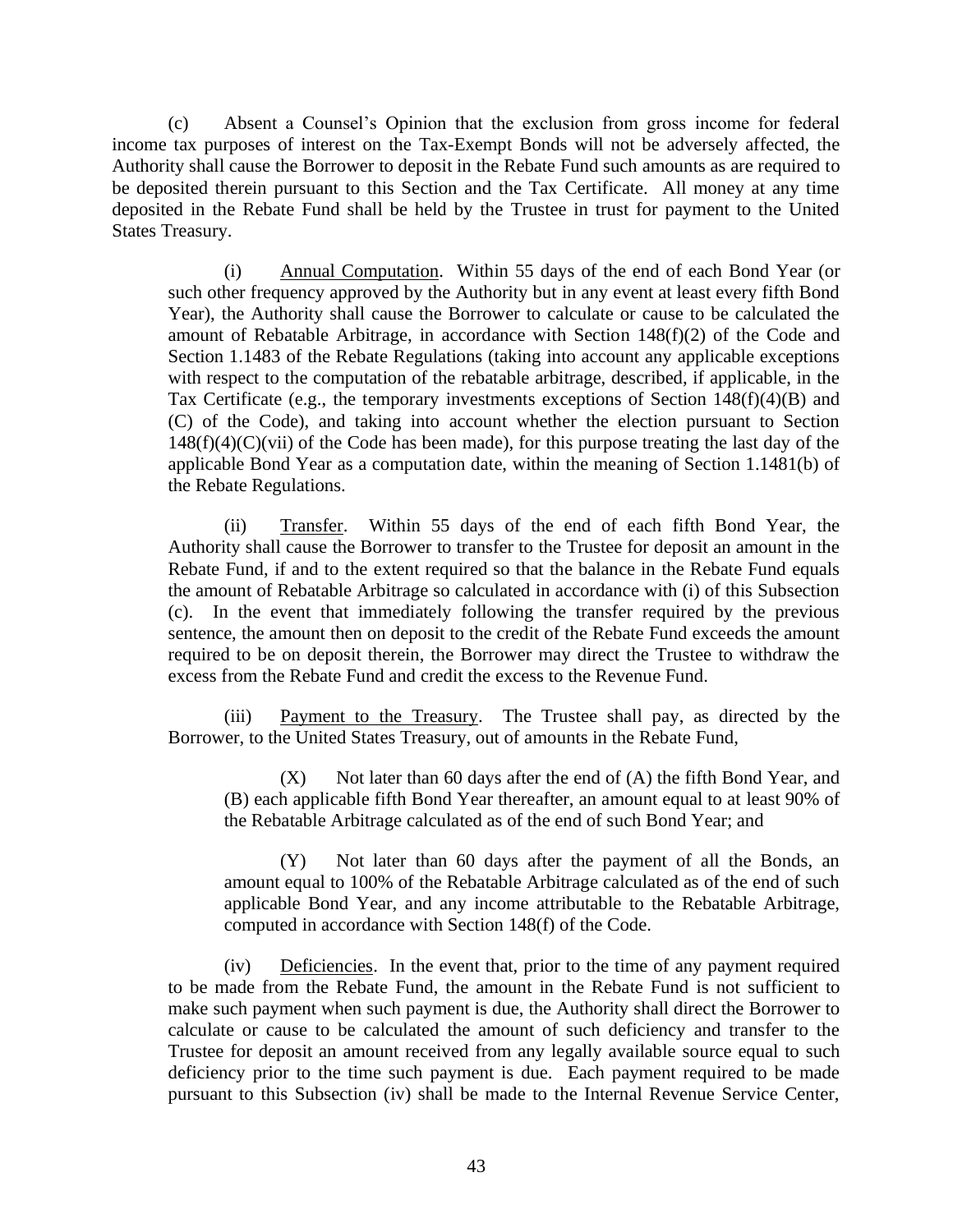Philadelphia, Pennsylvania 19255 on or before the date on which such payment is due, and shall be accompanied by Internal Revenue Service Form 8038T, or shall be made in such other manner as provided under the Code.

(v) Excess Moneys. Any funds remaining in the Rebate Fund after redemption and payment of the Bonds, and the payments described in Subsection (c)(iii), may be withdrawn by the Borrower and utilized in any manner by the Borrower.

(vi) Survival of Defeasance. Notwithstanding anything in this Section 7.14 or this Indenture to the contrary, the obligation to comply with the requirements of this Section 7.14 shall survive the defeasance of the Bonds.

(d) In order to provide for the administration of this Section, the Borrower shall provide for the employment of independent attorneys, accountants and consultants (the "Rebate Analyst") compensated on such reasonable basis as the Borrower may deem appropriate and in addition and without limitation of the provisions of Section 8.1, the Trustee and the Authority may rely conclusively upon and be fully protected from all liability in relying upon the opinions, determinations, calculations and advice of such Rebate Analyst employed hereunder.

(e) As set forth in the Loan Agreement, the Borrower shall be responsible for any fees and expenses incurred by the Authority, the Trustee, and the Rebate Analyst under or pursuant to this Section.

(f) The provisions of this Section may be amended or deleted from this Indenture upon receipt by the Authority and the Trustee of a Counsel's Opinion that such amendment or deletion will not adversely affect the exclusion of the interest on the Tax-Exempt Bonds from gross income for federal income tax purposes. Any moneys on deposit in the Rebate Fund may be applied by the Trustee as permitted in such opinion. As set forth in the Loan Agreement, fees and expenses incurred in connection with the determination of Rebatable Arbitrage shall be paid by the Borrower pursuant to the provisions of the Loan Agreement.

# ARTICLE VIII. FIDUCIARIES

Section 8.1 Trustee Acceptance of Duties. The Trustee hereby accepts and agrees to execute the trusts specifically imposed upon it by this Indenture, but only upon the additional terms set forth in this Article VIII, and no implied covenants or obligations whatsoever shall be read into this Indenture against the Trustee. Prior to the occurrence of an Event of Default and after the cure or waiver of any such Event of Default, the Trustee shall undertake to perform such duties and only such duties as are expressly and specifically set forth in this Indenture. Upon an Event of Default which has not been cured or waived, the Trustee shall exercise the rights and powers vested in it by this Indenture and use the same degree of care and skill in its exercise as a prudent person would use under similar circumstances in the conduct of his or her own affairs. The Trustee shall be a bank or trust company organized under the laws of any state of the United States or a national banking association having (together with any affiliates) capital and surplus aggregating at least Fifty Million Dollars (\$50,000,000) and authorized by law to perform all the duties imposed upon it by this Indenture.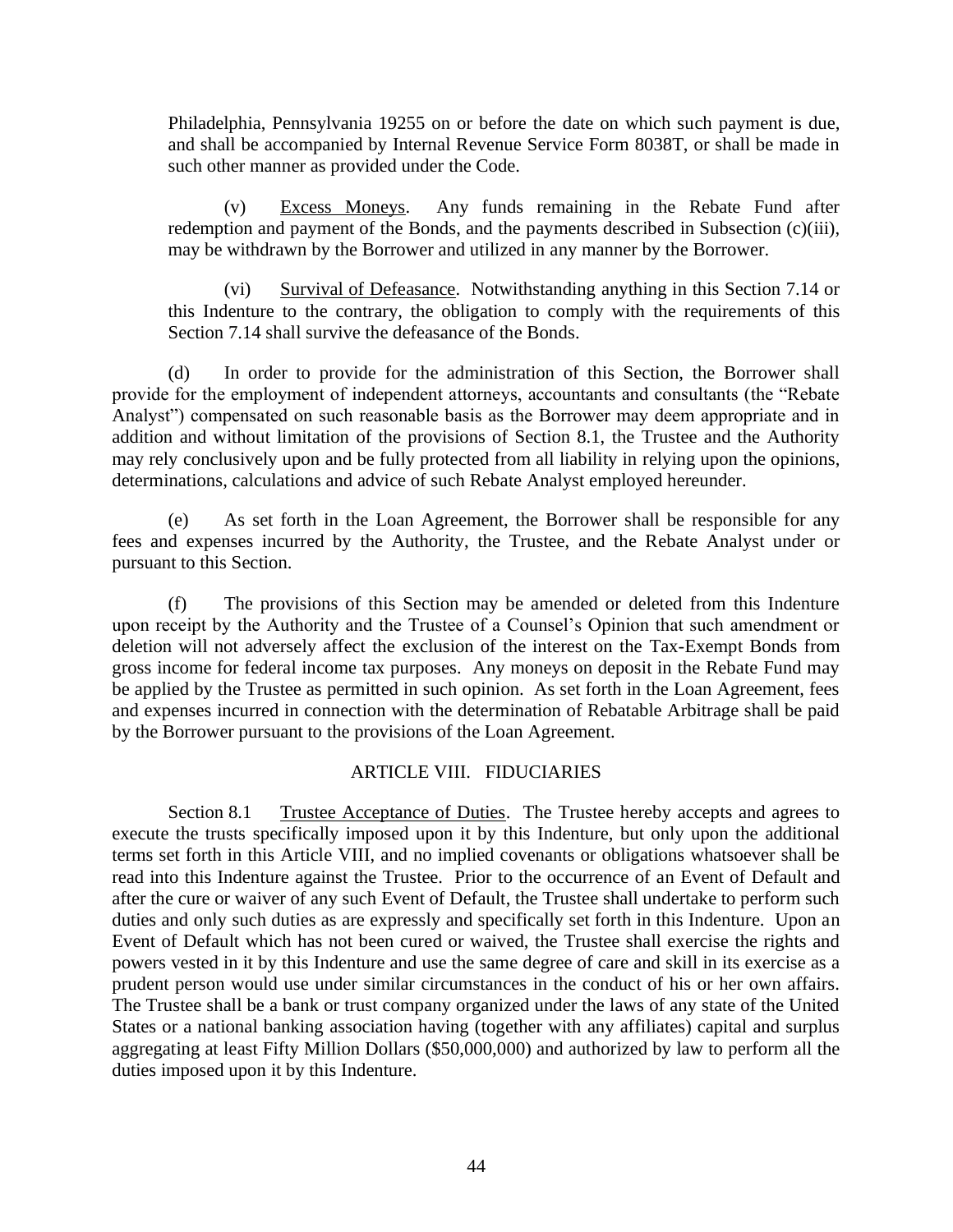Section 8.2 Paying Agents; Appointment and Acceptance of Duties. The Authority shall, subject to the requirements of Section 7.2, appoint one or more Paying Agents for the Bonds. The Trustee shall be the initial Paying Agent, notwithstanding that it is acting in the capacity of the Trustee.

The Authority will cause each Paying Agent other than the Trustee to execute and deliver to the Trustee an instrument in which such Paying Agent shall agree with the Trustee, subject to the provisions of this Section, that such Paying Agent will:

(a) hold all sums held by it for the payment of principal of (and premium, if any) or interest on the Bonds in trust for the benefit of the persons entitled thereto until such sums shall be paid to such persons or otherwise disposed of as herein expressly provided; and

(b) at any time during the continuance of any default, upon the written request of the Trustee, forthwith pay to the Trustee all sums so held in trust by such Paying Agent.

The principal or corporate trust offices of the Paying Agent are hereby designated as the respective agencies of the Authority for the payment of the principal or Redemption Price of and interest on the Bonds. Except in the event the Trustee shall be the Paying Agent hereunder, the Trustee shall not be responsible for the use or application of any money received by any Paying Agent.

Section 8.3 Responsibilities of the Fiduciaries. The recitals of fact herein and in the Bonds and the statements and information in any disclosure provided pursuant to sale of the Bonds shall be taken as the statements of the Authority, the Borrower or other applicable party and no Fiduciary assumes or shall in any respect is deemed to have assumed any responsibility or liability for the accuracy, completeness or correctness of the same. No Fiduciary shall be deemed to make any representations as to the validity or sufficiency of this Indenture or of any Bonds issued hereunder or in respect of the security afforded by this Indenture, and no Fiduciary shall incur any responsibility in respect thereof. No Fiduciary shall have any responsibility or duty with respect to the issuance of the Bonds or the application of the proceeds thereof or the application of any moneys paid to the Borrower. No Fiduciary shall be under any obligation or duty to perform any act which would cause the Fiduciary to incur or be subject to any expense or liability or to institute or defend any suit in respect hereof, or to advance any of its own moneys. No Fiduciary shall be liable in connection with the performance of its duties hereunder except for its own negligence or willful default. No Fiduciary shall be under any responsibility or duty with respect to the application of any moneys paid to any one of the others. The permissive right of a Fiduciary to do things enumerated in this Indenture shall not be construed as a duty.

Section 8.4 Evidence on Which Fiduciaries May Act. The Trustee and any Paying Agent shall be protected in acting upon any Officer's Certificate, notice, resolution, request, consent, order, certificate, report, opinion, bond, or other paper or document believed by it to be genuine, and to have been signed or presented by the proper party or parties. Any Fiduciary may consult with counsel, who may or may not be counsel to the Authority, and the opinion or advice of such counsel shall be full and complete authorization and protection in respect of any action taken, suffered or omitted by it under this resolution in good faith and in accordance herewith.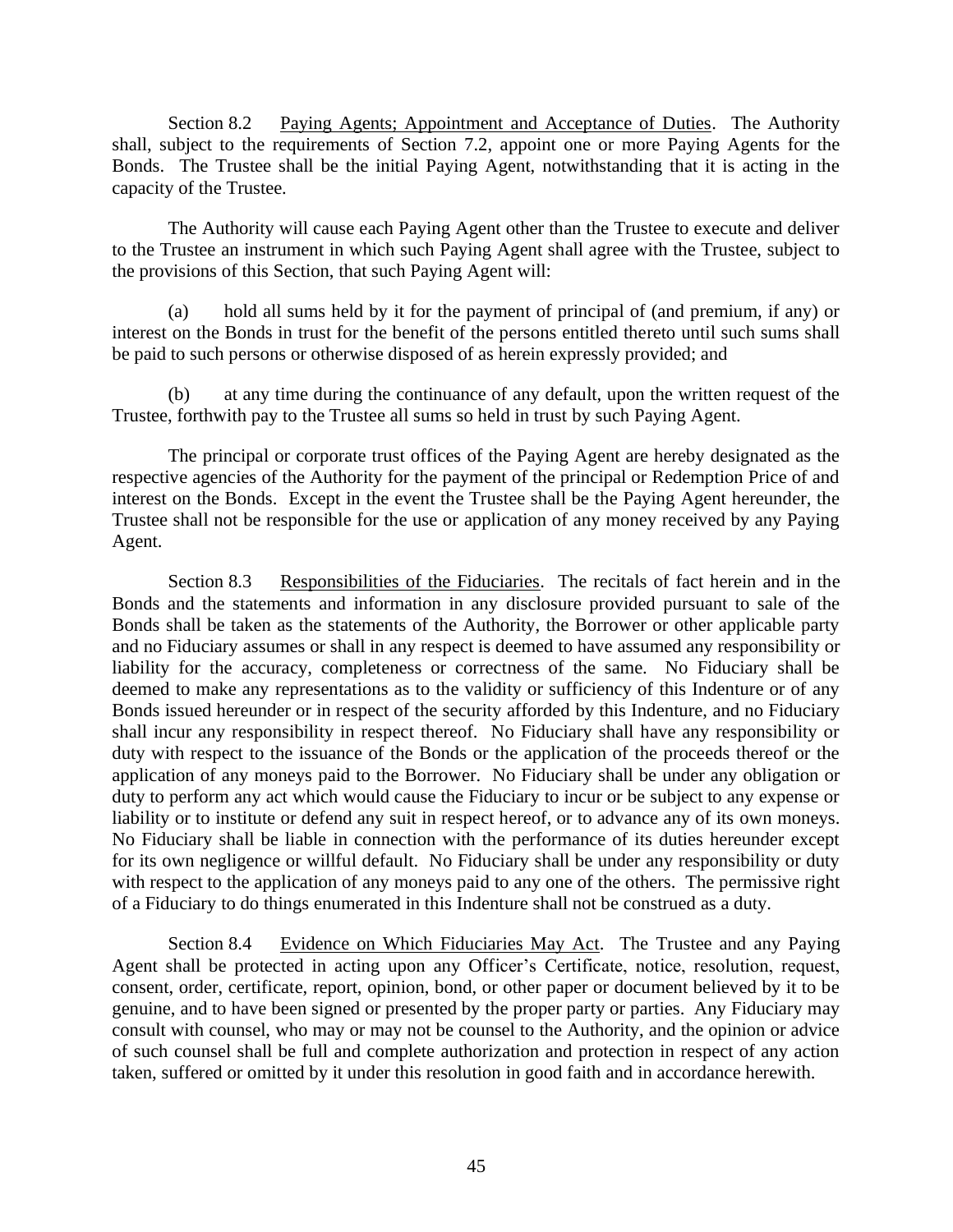Whenever any Fiduciary shall deem it necessary or desirable that a matter be proved or established prior to taking, suffering or omitting any action under this Indenture, such matter (unless other evidence in respect thereof be herein specifically prescribed) may be deemed to be conclusively proved and established by a certificate of an Officer's Certificate, and such certificate shall be full warrant for any action taken, suffered or omitted in good faith under the provisions of this Indenture upon the faith thereof, but in its discretion such Fiduciary may in lieu thereof accept other evidence of such fact or matter or may require such further or additional evidence as to it may seem reasonable.

Except as otherwise expressly provided in this Indenture, any request, order, notice or other direction required or permitted to be furnished pursuant to any provision thereof by the Authority to any Fiduciary shall be sufficiently executed if executed in the name of the Authority by an Authorized Officer.

The Trustee shall be under no obligation to exercise any of the rights or powers vested in it by this Indenture at the request or direction of any of the Bondowners pursuant to this Indenture, unless such Bondowners shall have offered to the Trustee compensations, reimbursement of its reasonable attorneys' fees and costs, and security or indemnity satisfactory to it against further costs, expenses and liabilities which might be incurred by it in compliance with such request or direction.

The Trustee shall not be bound to make any investigation into the facts or matters stated in any resolution, certificate, statement, instrument, opinion, report, notice, request, direction, consent, order, bond, debenture or other paper or document, but the Trustee, in its discretion, may make such further inquiry or investigation into such facts or matters as it may see fit, and, if the Trustee shall determine to make such further inquiry or investigation, it shall be entitled to examine the books, records and premises of the Authority, personally or by agent or attorney.

The Trustee shall not be bound to ascertain or inquire as to the validity or genuineness of any collateral or security interest (or priority thereof) therein given to or held by it. The Trustee shall not be responsible for the recording or filing of any document relating to this Indenture or the Loan Agreement or of financing statements or continuation statement (other than continuation statements in connection with the UCC-1 delivered at closing from the Borrower in favor of the Trustee) or of any supplemental instruments or documents of further assurance as may be required by law in order to perfect the security interests in any collateral given to or held by it.

The Trustee may execute any of the trusts or powers hereunder or perform any duties hereunder either directly or by or through agents, attorneys or receivers and the Trustee shall not be responsible for any misconduct or negligence on the part of any agent or attorney appointed with due care by it hereunder.

The Trustee shall not be deemed to have knowledge of an Event of Default, or an "event of default" as defined by the Loan Documents, unless it has actual knowledge thereof at its office where the funds and accounts established under this Indenture are administered.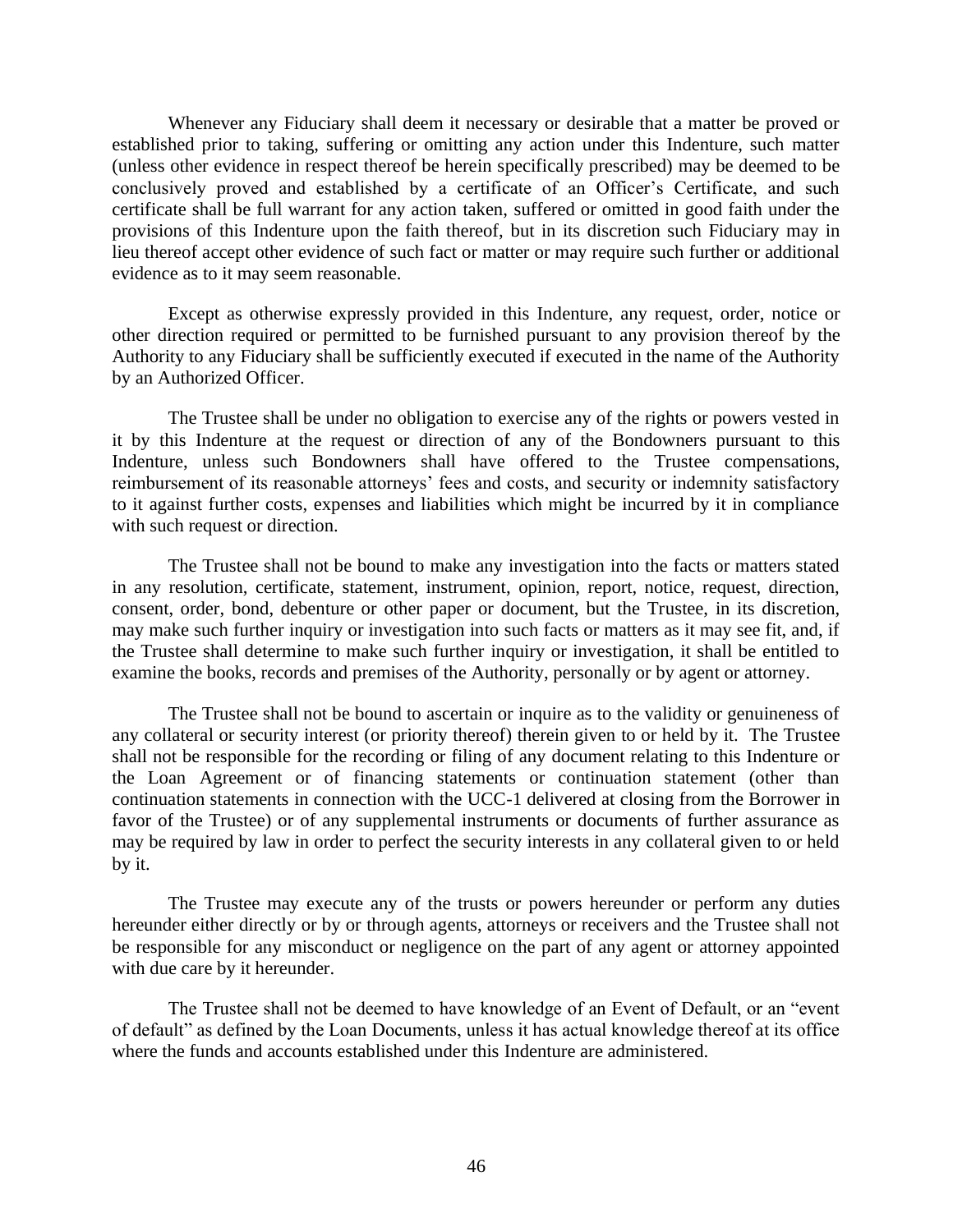The Trustee shall have no responsibility with respect to any information, statement or recital in any official statement, offering memorandum or any other disclosure material prepared or distributed with respect to the Bonds.

The Trustee is authorized and directed to execute in its capacity as Trustee the Regulatory Agreement and the Loan Agreement.

Anything to the contrary notwithstanding, the Trustee shall not be required to enter, take possession of, or take any other action whatsoever with respect to the Project, and shall not be required to initiate foreclosure proceedings with respect to the Project and the Deed of Trust unless the Trustee is satisfied that the Trustee will not be subject to any liability under any local, state or federal environmental laws or regulations of any kind whatsoever or from any circumstances present at the Project relating to the presence, use, management, disposal of, or contamination by any environmentally hazardous materials or substances of any kind whatsoever.

Before taking any action under Article XI hereof, the Trustee may require indemnity satisfactory to the Trustee be furnished from any expenses and to protect it against any liability it may incur hereunder.

The immunities extended to the Trustee also extend to its directors, officers, employees and agents.

The Trustee shall not be liable for any action taken or not taken by it in accordance with the direction of a majority (or other percentage provided for herein) in aggregate principal amount of Bonds outstanding relating to the exercise of any right, power or remedy available to the Trustee.

The permissive right of the Trustee to do things enumerated in this Indenture shall not be construed as a duty.

Section 8.5 Compensation. The Authority shall approve payment to the Trustee and each Paying Agent from time to time of compensation for all services rendered under this Indenture as set forth in a written agreement, and also all reasonable expenses, charges, counsel fees and other disbursements, including those of its attorneys, agents and employees, incurred in and about the performance of their powers and duties under this Indenture. In addition, the Authority shall pay the Trustee's reasonable compensation and reimburse its reasonable expenses, including attorneys' and agent's fees, for any extraordinary services performed in the exercise of its powers and duties under this Indenture. Subject to the provisions of Section 14.3, the Authority further agrees to indemnify and save the Trustee and each Paying Agent harmless against any claims, liabilities which any of them may incur in the exercise and performance of its powers and duties hereunder, and which are not due to the negligence or willful default of such Fiduciary.

Section 8.6 Permitted Acts and Functions. The Trustee and any Paying Agent may buy, own, hold and sell (including acting as an underwriter in respect of) any bonds, coupons or notes of the Authority, whether heretofore or hereafter issued or created; and may engage or be interested in any financial or other transaction with the Authority, with like effect and with the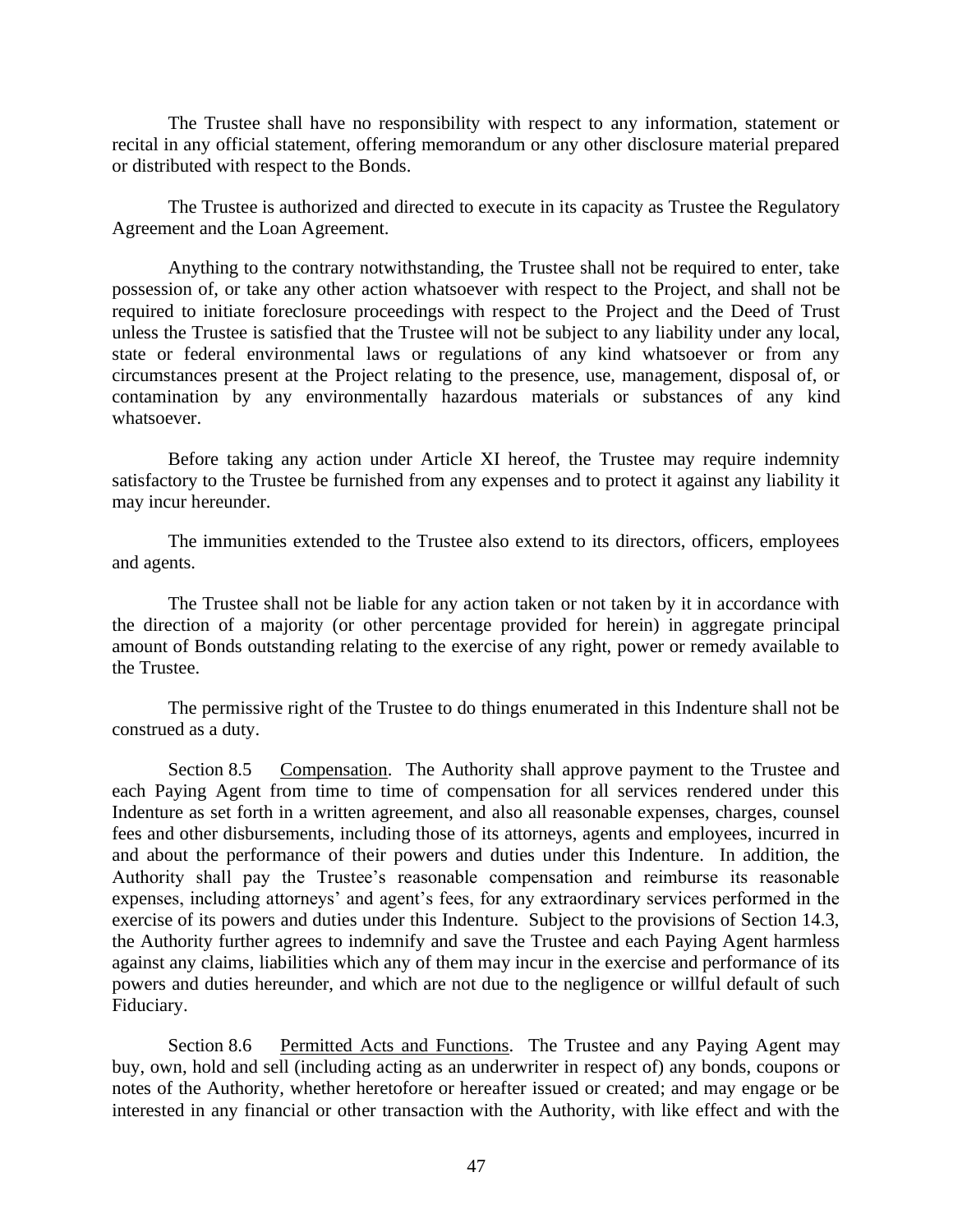same rights it would have if it were not such Fiduciary. Any Fiduciary may act as depository for, and permit any of its officers or directors to act as a member of, or in any other capacity with respect to, any committee formed to protect the rights of Bondowners or to effect or aid in any reorganization growing out of the enforcement of the Bonds or this Indenture, whether or not any such committee shall represent the Owners of a majority in Principal Amount of the Bonds then Outstanding.

Section 8.7 Replacement of Trustee. The Trustee may resign by notifying the Authority in writing at least 60 days prior to the proposed effective date of the resignation. The Owners of a majority in Principal Amount of the Bonds may remove the Trustee upon 30 days' prior written notice to the Trustee and the Authority (with a copy of same to the Borrower).

No resignation or removal of the Trustee under this Section shall be effective until a new Trustee has taken office.

If the Trustee resigns or is removed or for any reason is unable or unwilling to perform its duties under this Indenture, the Authority shall promptly appoint a successor Trustee.

A successor Trustee shall deliver a written acceptance of its appointment to the retiring Trustee and to the Authority. Immediately thereafter, the retiring Trustee shall transfer, in strict compliance with the terms thereof, all property held by it as Trustee to the successor Trustee and the resignation or removal of the retiring Trustee shall then (but only then) become effective and the successor Trustee shall have all the rights, powers and duties of the Trustee under this Indenture.

If a Trustee is not performing its duties hereunder and a successor Trustee does not take office within 60 days after the retiring Trustee delivers notice of resignation or the Authority delivers notice of removal, the retiring Trustee, the Authority or the Owners of a majority in Principal Amount of the Bonds may petition any court of competent jurisdiction for the appointment of a successor Trustee.

Section 8.8 Successor Trustee or Agent by Merger. If the Trustee or any Paying Agent consolidates with, merges or converts into, or transfers all or substantially all its assets (or, in the case of a national association bank or trust company, its corporate trust assets) to, another corporation, bank, or national association, the resulting, surviving or transferee corporation, bank, or national association without any further act shall be the successor Trustee or Paying Agent.

Section 8.9 Several Capacities. Anything in this Indenture to the contrary notwithstanding, the same entity may serve hereunder as the Trustee, the Paying Agent and any other agent as appointed to perform duties or obligations under this Indenture, under a Supplemental Indenture, or in any combination of such capacities, to the extent permitted by law.

Section 8.10 Resignation or Removal of Paying Agents and Appointment of Successors. Any Paying Agent may at any time resign and be discharged of the duties and obligations created by this Indenture by giving at least sixty (60) days' written notice to the Authority and the Trustee. Any Paying Agent may be removed at any time by an instrument filed with such Fiduciary and the Trustee and signed by an Authorized Officer. Any initial or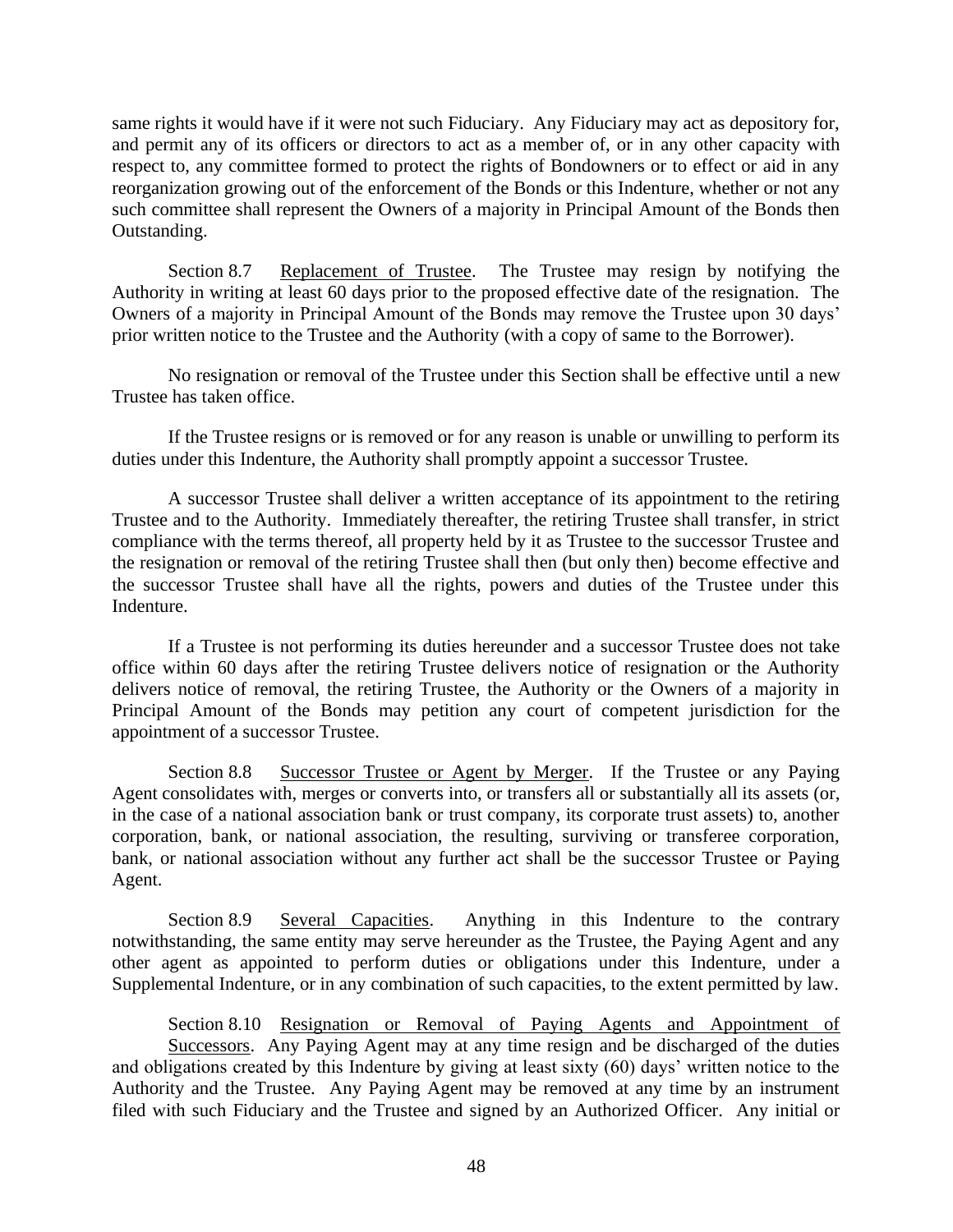successor Paying Agent shall be appointed by the Authority and shall be a bank or trust company organized under the laws of any state of the United States or a national banking association, having capital and surplus aggregating at least Five Million Dollars (\$5,000,000), and willing and able to accept the office of Paying Agent on reasonable and customary terms and authorized by law to perform all the duties imposed upon it by this Indenture.

In the event of the resignation or removal of any Paying Agent, such Paying Agent shall pay over, assign and deliver any moneys held by it to its successor, or if there be no successor then appointed, to the Trustee until such successor be appointed.

Section 8.11 Co-Trustees. It is the purpose of this Indenture that there shall be no violation of any law of any jurisdiction (including particularly the law of the State) denying or restricting the right of banking corporations or associations to transact business as Trustee in such jurisdiction. It is recognized that in case of litigation under this Indenture, and in particular in case of the enforcement thereof on default, or in the case the Trustee deems that by reason of any present or future law of any jurisdiction it may not exercise any of the powers, rights or remedies herein granted to the Trustee or take any other action which may be desirable or necessary in connection therewith, it may be necessary that the Trustee appoint an additional individual or institution as a separate or co-trustee. The following provisions of this Section shall govern the appointment of separate or co-trustees.

The Trustee may, in its discretion, appoint one or more additional individuals or institutions as separate or co-trustees by written instrument. The Trustee may from time to time, in writing, prescribe the powers, duties and rights of each separate or co-trustee and may remove any such separate or co-trustee. Each and every remedy, power, right, claim, demand, cause of action, immunity, estate, title, interest and lien expressed or intended by this Indenture to be exercised by or vested in or conveyed to the Trustee with respect thereto shall, to the extent provided by the Trustee, be exercisable by and vest in such separate or co-trustee but only to the extent necessary to enable the separate or co-trustee to exercise the powers, rights and duties so provided by the Trustee, and every covenant and obligation necessary to the exercise thereof by such separate or co-trustee shall run to and be enforceable by either the Trustee or such separate or co-trustee.

Should any deed, conveyance or other instrument from the Authority be required by the separate trustee or co-trustee so appointed by the Trustee for more fully and certainly vesting in and confirming to him or it such properties, rights, owners, trusts, duties and obligations, any and all such deeds, conveyances and other instruments shall on request, be executed, acknowledged and delivered by the Authority. In case any separate trustee or co-trustee, or successor to either, shall die, become incapable of acting, resign or be separate trustee or co-trustee, so far as permitted by law, shall vest in and be exercised by the Trustee until the appointment of a new trustee or successor to such separate trustee or co-trustee.

Section 8.12 Continuing Disclosure. Pursuant to Section 6.15 of the Loan Agreement, the Borrower has undertaken all responsibility for compliance with continuing disclosure requirements, and the Authority shall have no liability to the Owners of the Bonds or any other person with respect to such disclosure matters. The Trustee hereby covenants and agrees that it will comply with and carry out all of the provisions of the Continuing Disclosure Agreement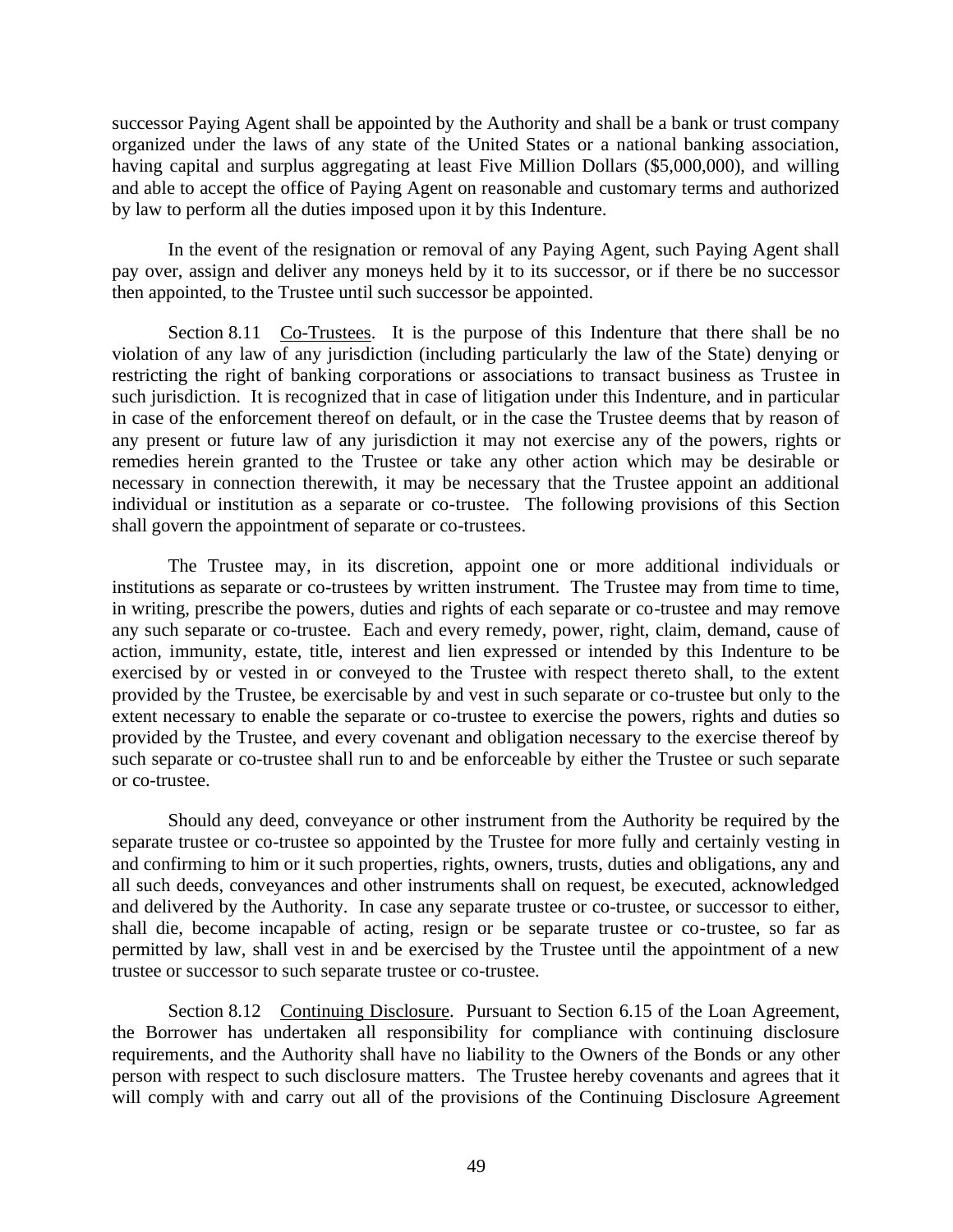applicable to it as Trustee and pursuant to Section 6.15 of the Loan Agreement. Notwithstanding any other provision of this Indenture, failure of the Borrower, the Authority or the Trustee to comply with the Continuing Disclosure Agreement shall not be considered an Event of Default nor, with respect to the Trustee, any breach of its duties; however, the Trustee shall, at the written request of any Participating Underwriter or the Owners of at least 25% in aggregate principal amount of Outstanding Bonds, upon receipt of satisfactory indemnification from any related liability, compensation and payment of its fees and expenses, including attorneys' fees, or any Bondowner may, take such actions as may be necessary and appropriate, including seeking mandate or specific performance by court order, to cause the Borrower and the Authority to comply with its obligations under Section 6.15 of the Loan Agreement.

Section 8.13 Representations of Trustee in Connection With Bond Closing. In connection with the execution and delivery of this Indenture, the Trustee represents and warrants that:

(a) The Trustee has full power and authority to carry on its business as now being conducted and to enter into this Indenture, the Loan Agreement and the Regulatory Agreement (the "Bond Documents") and the transactions contemplated thereby;

(b) The Bond Documents have been duly executed and delivered by the Trustee;

(c) The Bond Documents constitute valid, legal, binding, and enforceable obligations of the Trustee (subject to bankruptcy, insolvency or creditor rights laws generally, and principles of equity generally) without offset, defense, or counterclaim;

(d) The execution, delivery, and performance of the Bond Documents by the Trustee will not cause or constitute, including due notice or lapse of time or both, a default under or conflict with organizational documents of the Trustee or other agreements to which the Trustee is a party or otherwise materially or adversely affect performance of the Trustee's duties;

The execution, delivery, and performance of the Bond Documents by the Trustee will not violate any law, regulation, order, or decree of any governmental authority to which the Trustee is subject;

(f) All consents, approvals, authorizations, orders, or filings of or with any court or governmental agency or body, if any, required for the execution, delivery, and performance of the Bond Documents by the Trustee have been obtained or made; and

(g) There is no pending action, suit, or proceeding, arbitration or governmental investigation against the Trustee, an adverse outcome of which materially affects performance by the Trustee under the Bond Documents.

# ARTICLE IX. SUPPLEMENTAL INDENTURE

Section 9.1 Supplemental Indentures Effective Without Consent of Bondowners. The Authority may adopt, without the consent of or notice to Bondowners, at any time or from time to time Supplemental Indentures for any one or more of the following purposes, and any such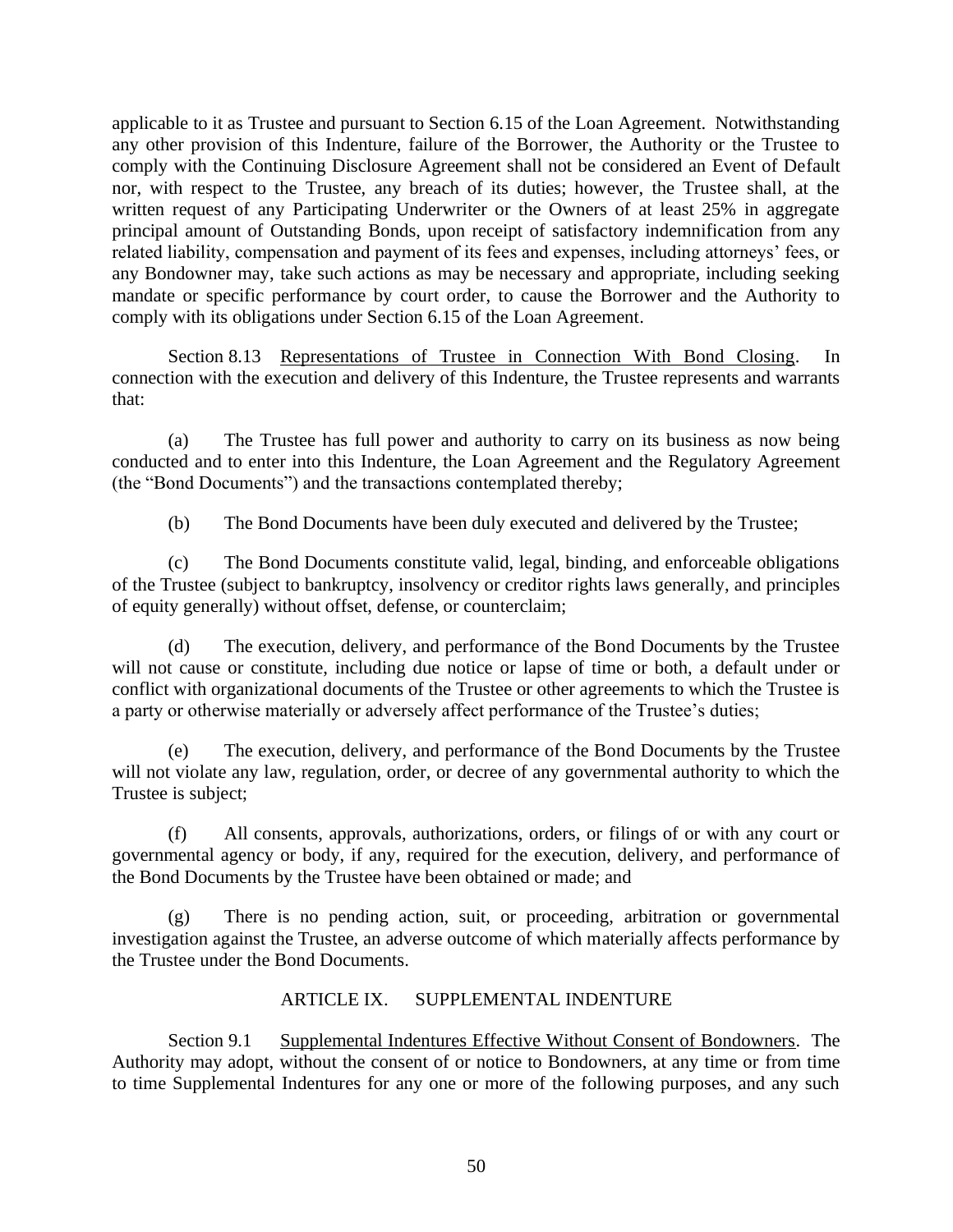Indenture or Supplemental Indenture shall become effective in accordance with its terms upon the filing with the Trustee of a copy thereof certified by an Authorized Officer:

(a) To add additional covenants and agreements of the Authority for the purpose of further securing the payment of the Bonds, provided such additional covenants and agreements are not contrary to or inconsistent with the covenants and agreements of the Authority contained in this Indenture;

(b) To prescribe further limitations and restrictions upon the issuance of Bonds and the incurring of indebtedness by the Authority;

(c) To surrender any right, power or privilege reserved to or conferred upon the Authority by the terms of this Indenture, provided that no such surrender is contrary to or inconsistent with the covenants and agreements of the Authority contained in this Indenture;

(d) To confirm as further assurance any pledge under, and the subjection to any lien, claim or pledge created or to be created by, the provisions of this Indenture;

(e) To modify any of the provisions of this Indenture or any previously adopted Supplemental Indenture in any other respects, provided that such modifications shall not be effective until after all Bonds Outstanding as of the date of adoption of such Indenture or Supplemental Indenture shall cease to be Outstanding, and all Bonds issued after the date of adoption of such Indenture shall contain a specific reference to the modifications contained in such Indenture;

(f) To amend this Indenture to add such provisions as may be necessary or advisable in connection with the substitution of any additional security; provided that any such modification does not materially adversely affect interests of any Bondholders;

(g) To amend the Indenture in any and all respects as may be necessary or advisable to implement any amendment of the Code or the provision of any tax legislation enacted in place thereof;

(h) To make such amendments to add such other provisions in regard to matters or questions arising out of this Indenture which shall not materially adversely affect the interests of the Owners of the Bonds affected thereby; or

(i) To cure any ambiguity or defect or inconsistent provision in this Indenture or to insert such provisions clarifying matters or questions arising under this Indenture as are necessary or desirable; provided that any such modifications do not materially adversely affect the interests of any Bondowners.

Section 9.2 Supplemental Indenture Effective with Consent of Bondowners. The provisions of this Indenture may be modified at any time or from time to time supplemented by a Supplemental Indenture, subject to the consent of Bondowners in accordance with and subject to the provisions of Article X hereof.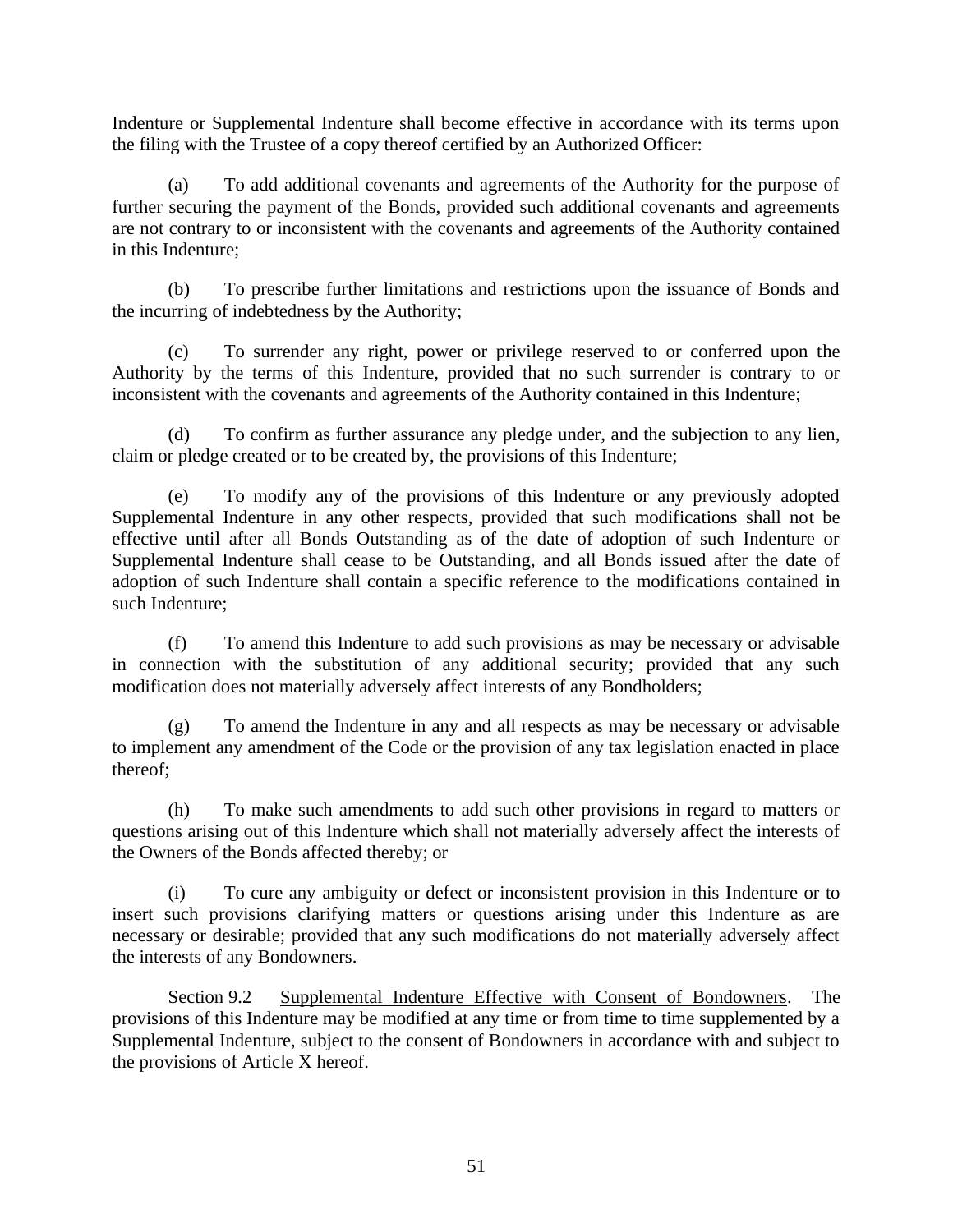Section 9.3 General Provisions Relating to Indenture and Supplemental Indentures. This Indenture shall not be modified or amended in any respect except in accordance with and subject to the provisions this Article IX and Article X. Nothing contained in this Article IX or Article X shall affect or limit the right or obligations of the Authority to adopt, make, do, execute or deliver any resolution, act or other instrument pursuant to the provision of Section 7.3 hereof or the right or obligation of the Authority to execute and deliver to the Trustee or any Paying Agent any instrument elsewhere in this Indenture provided or permitted to be delivered to the Trustee or any Paying Agent.

A copy of every Indenture and Supplemental Indenture adopted by the Authority when filed with the Trustee shall be accompanied by a Counsel's Opinion stating that such Indenture or Supplemental Indenture has been duly and lawfully adopted in accordance with the provisions of this Indenture, is authorized or permitted by this Indenture and is valid and binding upon the Authority and enforceable in accordance with its terms, except as to enforcement of remedies which may be limited by bankruptcy, insolvency or other laws or equitable principles affecting the enforcement of creditors' rights generally, and, if applicable, is not materially adverse to the interests of any Bondholders.

The Trustee is hereby authorized to accept delivery of a certified copy of any Supplemental Indenture permitted or authorized pursuant to the provisions of this Indenture and to make all further agreements and stipulations which may be contained therein, and, in taking such action, the Trustee shall be fully protected in relying on Counsel's Opinion that such Supplemental Indenture is authorized or permitted by the provisions of this Indenture.

No Indenture or Supplemental Indenture changing, amending or modifying any of the rights or obligations of the Trustee or any Paying Agent may be adopted by the Authority without the written consent of such Fiduciary affected thereby.

# ARTICLE X. AMENDMENTS OF INDENTURE

Section 10.1 Powers of Amendment. Any modification or amendments of this Indenture and of the rights and obligations of the Authority and of the Owners of the Bonds, may be made by a Supplemental Indenture, with, except as provided in Section 9.1 hereof, the written consent given as hereinafter provided in Section 10.2, of the Owners of at least two-thirds in Principal Amount of the Bonds outstanding at the time such consent is given; provided, however, that if any such modification or amendment will, by its terms, not take effect so long as any series of Bonds of any maturity remain Outstanding, the consent of the Owners of such series of Bonds and maturity shall not be required and such series of Bonds shall not be deemed to be Outstanding for the purpose of any calculation of the Principal Amount of Outstanding Bonds under this Section. In the event that the Supplemental Indenture shall contain provisions which affect the rights and interests of one series of Bonds (but not the others), then the Owners of not less than two-thirds of the Principal Amount of the series of Bonds which are affected by such changes shall have the right from time to time to consent to and approve the execution by the Authority of any Supplemental Indenture deemed necessary or desirable by the Authority for the purposes of modifying, altering, amending, supplementing or rescinding, in any particular, any of the terms or provisions contained in the Indenture and affecting only the Bonds of such series; provided, however, unless approved by the Owners of all the Bonds of all the affected series then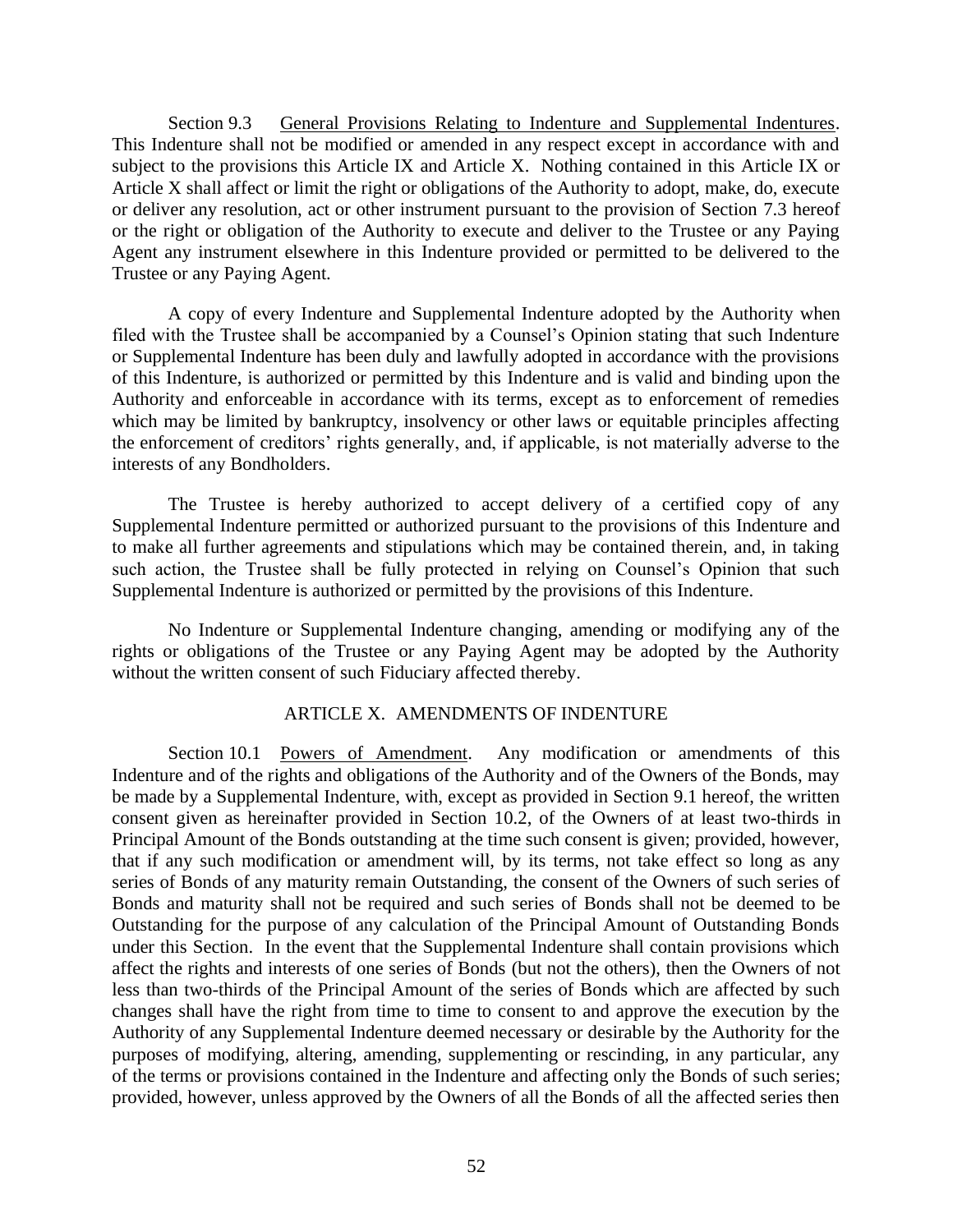Outstanding, nothing herein shall permit or be construed as permitting such items as further provided in this Section 10.1. No such modification or amendment shall permit a change in the terms of redemption or maturity of the principal of any Outstanding Bond or of any installment of interest thereon or a reduction in the Principal Amount or the Redemption Price thereof or in the rate of interest thereon without the consent of the Owner of such Bond, or shall reduce the percentages of Bonds the consent of the Owners of which is required to effect any such modification or amendment. The Trustee may in its discretion determine whether or not in accordance with the foregoing provisions Bonds of any particular maturity would be affected by any modification or amendment of this Indenture and any such determination shall be binding and conclusive on the Authority and all Owners of Bonds. The Trustee may receive an opinion of counsel, including a Counsel's Opinion, as conclusive evidence as to whether Bonds of any particular maturity of such series would be so affected by any such modification or amendment of this Indenture.

Section 10.2 Consent of Bondowners. The Authority may at any time adopt a Supplemental Indenture making a modification or amendment permitted by the provisions of Section 10.1 to take effect when and as provided in this Section. A copy of such Supplemental Indenture (or brief summary thereof or reference thereto in form approved by the Trustee) together with a request to Bondowners for their consent thereto in form satisfactory to the Trustee by the Authority to Bondowners, shall be mailed by the Trustee by first class mail, postage prepaid to the Owners of all Outstanding Bonds. Such Supplemental Indenture shall not be effective unless and until (a) there have been filed with the Trustee (i) the written consents of Owners of the percentages of Outstanding Bonds specified in Section 10.1 and (ii) a Counsel's Opinion stating that such Supplemental Indenture has been duly and lawfully adopted and filed by the Authority in accordance with the provisions of this Indenture, is authorized or permitted by this Indenture, and is valid and binding upon the Authority and enforceable in accordance with its terms, and (b) a notice shall have been given as hereinafter in this Section 10.2 provided. Each such consent shall be effective only if accompanied by proof of the holding, at the date of such consent, of the Bonds with respect to which such consent is given, which proof shall be such as is permitted by Section 12.1. A certificate or certificates by the Authority filed with the Trustee that it has examined such proof and that such proof is sufficient in accordance with Section 12.1 shall be conclusive that the consents have been given by the Owners of the Bonds described in such certificate or certificates of the Authority. Any such consent shall be binding upon the Owner of the Bonds giving such consent and, anything in Section 12.1 to the contrary notwithstanding, upon any subsequent Owner of such Bonds and of any Bonds issued in exchange therefor (whether or not such subsequent Owner thereof has notice thereof), unless such consent is revoked in writing by the Owner of such Bonds giving such consent or a subsequent Owner thereof by filing with the Trustee prior to the time when the written statement of the Authority hereinafter in this Section 10.2 provided for is filed, such revocation. At any time after the Owners of the required percentages of Bonds shall have filed their consents to the Supplemental Indenture, the Authority shall make and file with the Trustee a written statement that the Owners of such required percentages of Bonds have filed such consents. Such written statement shall be conclusive that such consents have been so filed. At any time thereafter notice, stating in substance that the Supplemental Indenture (which may be referred to as a Supplemental Indenture adopted by the Authority on a stated date, a copy of which is on file with the Trustee) has been consented to by the Owners of the required percentages of Bonds and will be effective as provided in this Section 10.2, may be given to Bondowners by the Authority by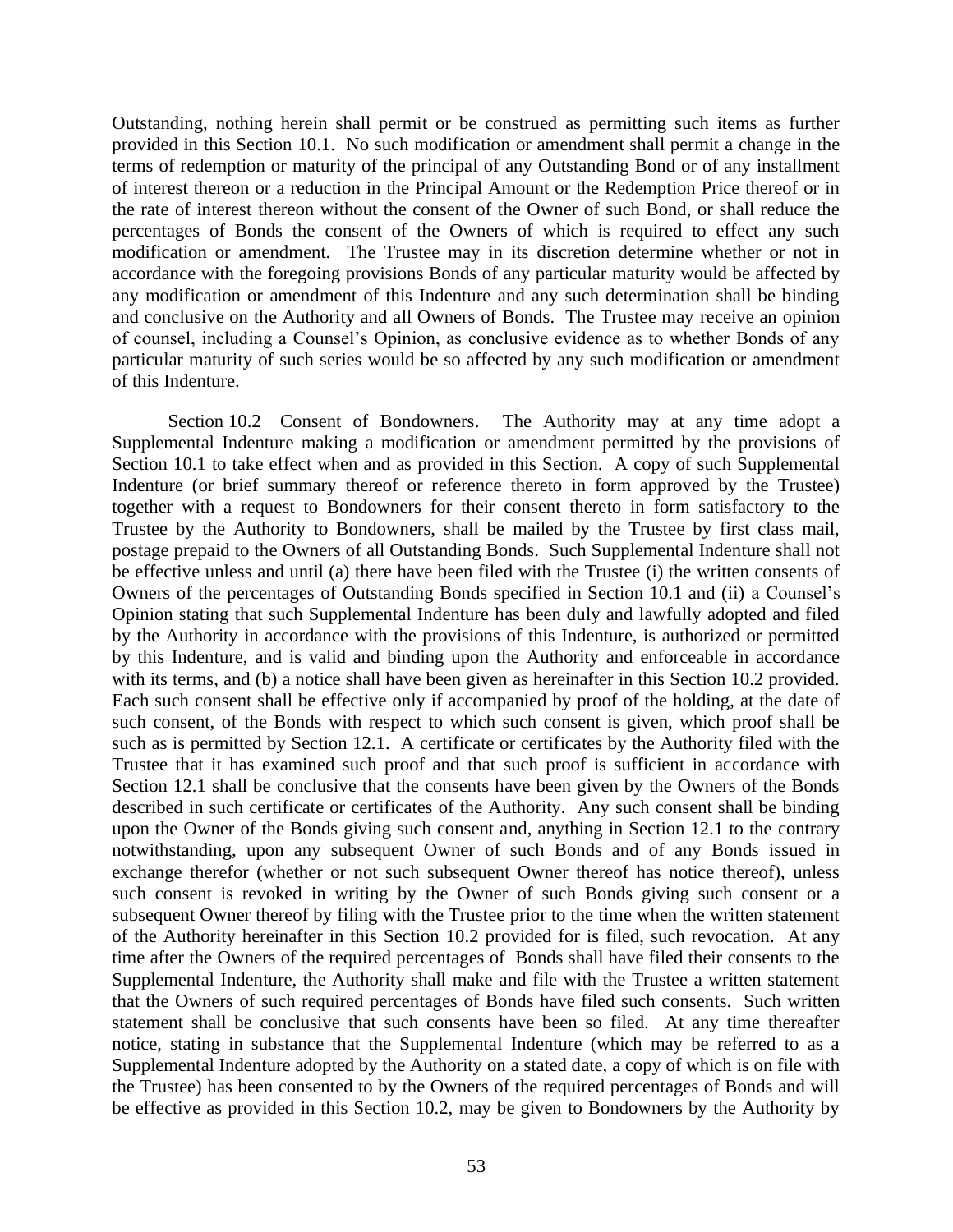mailing such notice to Bondowners (but failure to make such notice shall not prevent such Supplemental Indenture from becoming effective and binding as in this Section 10.2 provided) not more than ninety (90) days after the Owners of the required percentages of Bonds shall have filed their consents to the Supplemental Indenture and the written statement of the Authority hereinabove provided for is filed. The Authority shall file with the Trustee proof of the mailing of such notice. A transcript, consisting of the papers required or permitted by this Section 10.2 to be filed with the Trustee, shall be proof of the matters therein stated. Such Supplemental Indenture making such amendment or modification shall be deemed conclusively binding upon the Authority, each Fiduciary and the Owners of all Bonds at the expiration of thirty (30) days after the filing with the Trustee of the proof of the mailing of such last mentioned notice, except in the event of a final decree of a court of competent jurisdiction setting aside such Supplemental Indenture in a legal action or equitable proceeding for such purpose commenced within such thirty (30) day period; provided, however, that the Authority during such thirty (30) day period and any such further period during which any such action or proceeding may be pending shall be entitled in its absolute discretion to take such action, or to refrain from taking such action, with respect to such Supplemental Indenture as it may deem expedient.

Section 10.3 Modifications by Unanimous Consent. The terms and provisions of this Indenture and the rights and obligations of the Authority and of the Owners of the Bonds thereunder may be modified or amended in any respect upon the adoption and filing by the Authority of a Supplemental Indenture and the consent of the Owners of all of the Bonds then Outstanding, such consent to be given as provided in Section 10.2, except that no notice to Bondowners shall be required.

Section 10.4 Mailing. Any provision in this Article for the mailing of a notice or other document to Bondowners shall be fully complied with if such notice or document is mailed postage prepaid only (i) to each Owner of Bonds then Outstanding at his or her address, appearing upon the registration books held by the Trustee and (ii) to the Trustee.

Section 10.5 Exclusion of Bonds. Bonds owned or held by or for the account of the Authority shall not be deemed Outstanding for the purpose of consent or other action or any calculation of the Principal Amount of Outstanding Bonds provided for in this Article, and the Authority shall not be entitled with respect to such Bonds to give any consent or take any other action provided for taken under this Article. The Authority shall furnish the Trustee a certificate of an Authorized Officer, upon which the Trustee may rely, describing all Bonds so to be excluded.

Section 10.6 Notation on Bonds. Bonds delivered after the effective date of any action taken as in Article IX or this Article provided may, and if the Trustee so determines shall, bear a notation by endorsement or otherwise in form approved by the Authority and the Trustee as to such action, and in that case upon demand of the Owner of any Bond Outstanding at such effective date and upon presentation of his Bond for the purpose at the Principal Office of the Trustee, suitable notation shall be made on such Bond by the Trustee as to any such action. If the Authority or the Trustee shall so determine, new Bonds so modified as in the opinion of the Trustee and the Authority to conform to such action shall be prepared and delivered, and upon demand of the Owner of any Bond then Outstanding shall be exchanged, upon surrender of such Bonds.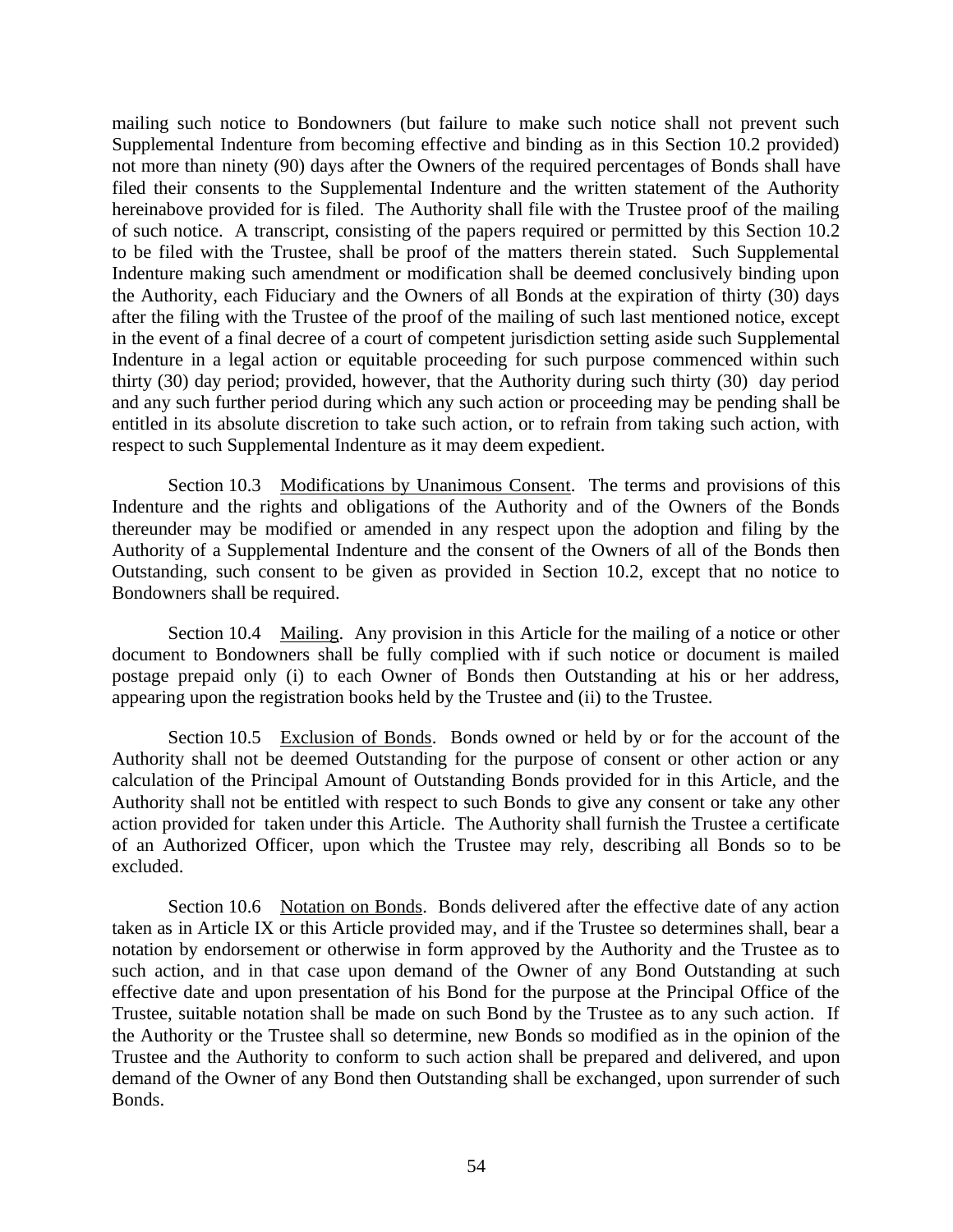### ARTICLE XI. DEFAULTS AND REMEDIES

Section 11.1 Events of Default. Each of the following events is hereby declared an "Event of Default", that is to say; if

(i) the Authority shall fail to make payment of the principal of, or Redemption Price of, or Sinking Fund Installment on, any Bond from the Trust Estate after the same shall become due, whether at maturity or upon call for redemption, or otherwise; or

(ii) the Authority shall fail to make payment of interest on any Bond from the Trust Estate when and as the same shall become due; or

(iii) the Authority shall default in the performance or observance of any other of the covenants, agreements or conditions on its part in this Indenture, any Supplemental Indenture, or in the Bonds contained, and such default shall continue for a period of ninety (90) days after written notice thereof by the Trustee or the Owners of not less than five percent (5%) in Principal Amount of the Outstanding Bonds.

Section 11.2 Remedies.

(a) Upon the happening and continuance of any Event of Default specified in Section 11.1, then, and in each such case, subject in any event to the provisions of Section 7.10 hereof, the Trustee may proceed, and upon the written request of the Owners of not less than twenty-five percent (25%) in Principal Amount of the Outstanding Bonds shall, subject to Section 8.4 hereof, proceed in its own name, to protect and enforce its rights and the rights of the Bondowners by such of the following remedies as the Trustee shall deem most effectual to protect and enforce such rights:

(i) by suit, action or proceeding, enforce all rights of the Bondowners hereunder, including the right to require the Borrower to receive and collect Pledged Revenues adequate to carry out the covenants and agreements as to, and pledge of, such Pledged Revenues, and to require the Borrower to carry out any other covenant or agreement with Bondowners and to perform its duties under the Loan Agreement;

(ii) by bringing suit upon the Bonds;

(iii) by action or suit, require the Borrower to account as if the Borrower were the trustee of an express trust for the Owners of the Bonds; or

(iv) by action or suit, enjoin any acts or things which may be unlawful or in violation of the rights of the Owners of the Bonds hereunder;

(b) Upon the happening and continuance of any Event of Default specified in clause (i) or (ii) of Section 11.1, then, and in each such case, subject in any event to the provisions of Section 7.10 hereof, the Trustee may, and upon the written request of the Owners of not less than twenty-five percent (25%) in Principal Amount of the Outstanding Bonds, shall declare all Bonds due and payable, and if all defaults shall be made good, then, with the written consent of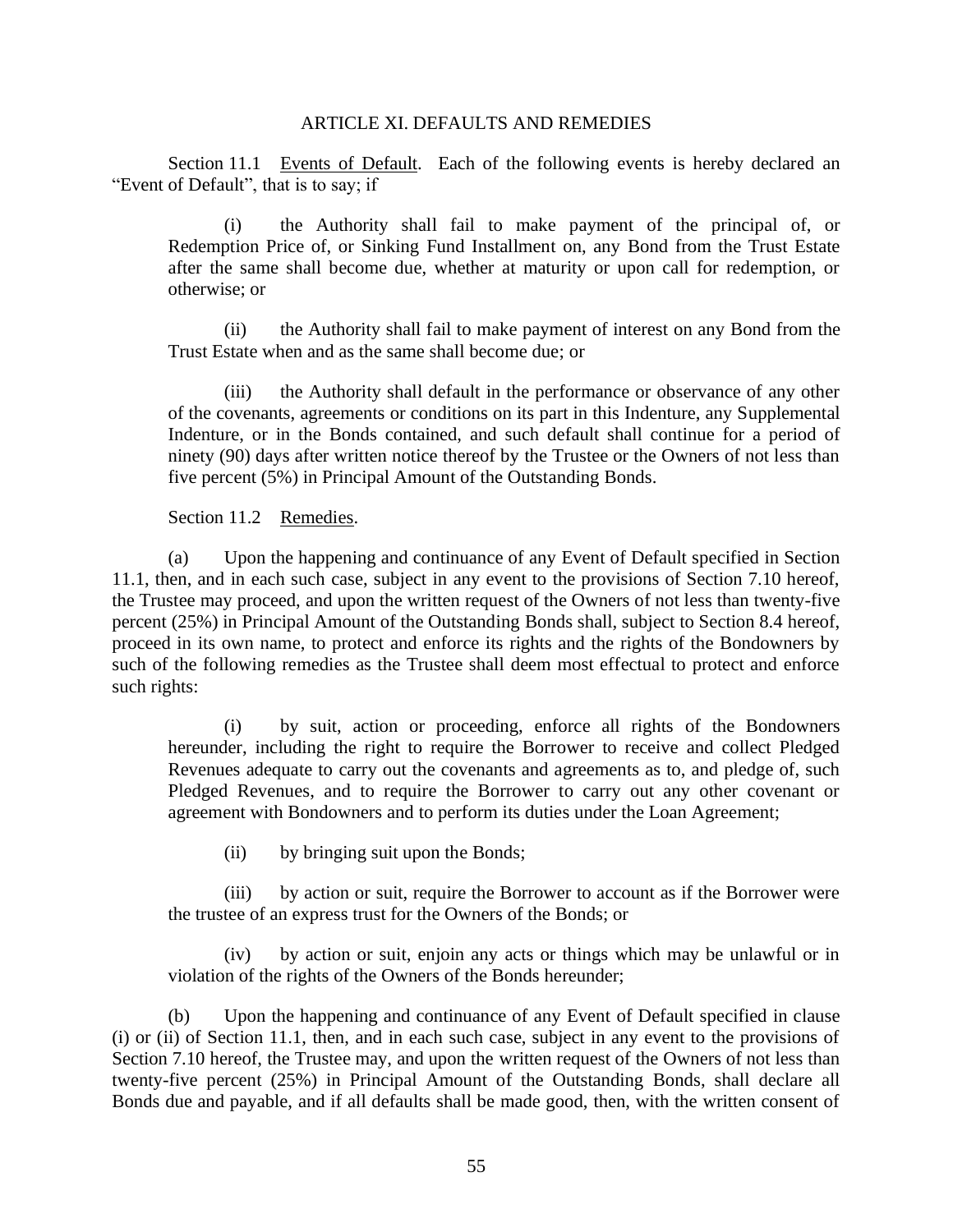the Owners of not less than twenty-five percent (25%) in Principal Amount of the Outstanding Bonds, annul such declaration and its consequences.

(c) In the enforcement of any remedy under this Indenture, the Trustee shall be entitled to sue for, enforce payment on and receive any and all amounts then or during any default becoming, and any time remaining, due from the Borrower for principal, Redemption Price, interest or otherwise, under any provision of this Indenture, the Loan Agreement or of the Bonds, and unpaid, with interest on overdue payments at the rate or rates of interest specified in the Bonds, together with any and all costs and expenses of collection and of all proceedings hereunder and under the Bonds, including reasonable attorneys' fees.

Section 11.3 Priority of Payments after Event of Default. In the event that the funds held by the Trustee and Paying Agents shall be insufficient for the payment of principal or Redemption Price of and interest then due on the Bonds, such funds (other than funds held for the payment or redemption of particular Bonds which have theretofore become due at maturity or by call for redemption) and any other moneys received or collected by the Trustee acting pursuant to this Article XI, after making provision for the payment of any expenses necessary in the opinion of the Trustee or the Authority to protect the interests of the Owners of the Bonds, and for the payment of the fees, charges and expenses and liabilities incurred and advances made by the Trustee or the Authority in the performance of their duties under this Indenture, including reasonable attorneys' fees, shall be applied as follows:

(a) Unless the principal of all the Bonds shall not have become or have been declared due and payable,

**First**: To the payment to the persons entitled thereto of all installments of interest then due on the Bonds in the order of the maturity of such installments, and, if the amount available shall not be sufficient to pay in full any installment, then to the payment thereof ratably, according to the amounts due on such installment, to the persons entitled thereto, without any discrimination or preference; and

**Second**: To the payment to the persons entitled thereto of the unpaid Principal Amounts or Redemption Price of any Bonds which shall have become due, whether at maturity or by call for redemption, in the order of their due dates and, if the amounts available shall not be sufficient to pay in full all the Bonds due on any date, then to the payment thereof ratably, according to the amounts of Principal Amounts or Redemption Price due on such date, to the persons entitled thereto, without any discrimination or preference.

(b) If the principal of all of the Bonds shall have become or have been declared due and payable, to the payment of the principal of and interest then due and unpaid upon the Bonds without preference or priority of principal over interest or of interest over principal, or of any installment of interest over any other installment of interest, or of any Bond over any other Bond, ratably, according to the amounts due respectively for principal and interest, to the persons entitled thereto without any discrimination or preference except as to any difference in the respective rates of interest specified in the Bonds.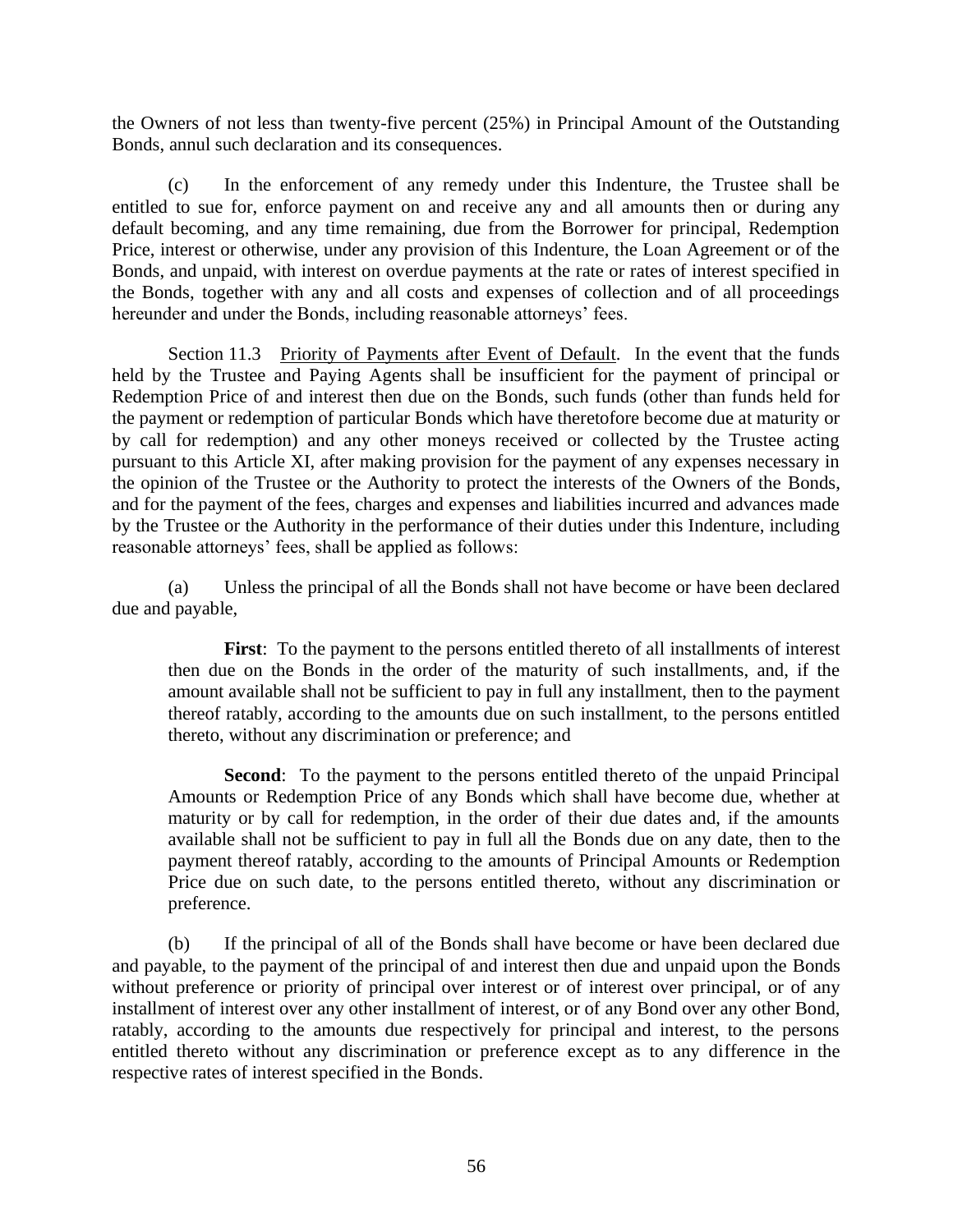Whenever moneys are to be applied by the Trustee pursuant to the provisions of this Section, such moneys shall be applied by the Trustee at such times, and from time to time, as the Trustee in its sole discretion shall determine, having due regard to the amount of such moneys available for application and the likelihood of additional money becoming available for such application in the future; the deposit of such moneys with the Paying Agents, or otherwise setting aside such moneys in trust for the proper purpose, shall constitute proper application by the Trustee and the Trustee shall incur no liability whatsoever to the Authority, to any Bondowner or to any other person for any delay in applying any such moneys, so long as the Trustee acts with reasonable diligence, having due regard for the circumstances, and ultimately applies the same in accordance with such provisions of this Indenture as may be applicable at the time of application by the Trustee. Whenever the Trustee shall exercise such discretion in applying such moneys, it shall fix the date (which shall be an Interest Payment Date unless the Trustee shall deem another date more suitable) upon which such application is to be made and upon such date interest on the amounts of principal to be paid on such date shall cease to accrue. The Trustee shall give such notice as it may deem appropriate for the fixing of any such date. The Trustee shall not be required to make payment to the Owner of any unpaid Bond unless such Bond shall be presented to the Trustee for appropriate endorsement or for cancellation if fully paid.

Section 11.4 Termination of Proceedings. In the case any proceeding taken by the Trustee on account of any Event of Default shall have been discontinued or abandoned for any reason, then in every case the Authority, the Trustee and the Bondowners shall be restored to their former positions and rights hereunder, respectively, and all rights, remedies, powers and duties of the Trustee shall continue as though no such proceeding had been taken.

Section 11.5 Bondowners' Direction of Proceedings. Subject to the provisions of Section 7.10 hereof, the Owners of a majority in Principal Amount of the Bonds shall have the right, by an instrument or concurrent instruments in writing executed and delivered to the Trustee, to direct the method of conducting all remedial proceedings to be taken by the Trustee hereunder, provided that such direction shall not be otherwise than in accordance with law or the provisions of this Indenture and that the Trustee shall have the right to decline to follow any direction which in the opinion of the Trustee would be unjustly prejudicial to Bondowners not parties to such direction.

Section 11.6 Limitations on Rights of Bondowners. No Owner of any Bond of any series shall have any right to institute any suit, action or other proceedings hereunder, or for the protection or enforcement of any right under this Indenture or any right under law, unless such Owner shall have given to the Trustee written notice of the Event of Default or breach of duty on account of which suit, action or proceeding is to be taken, and unless the Owners of not less than twenty-five percent (25%) in Principal Amount of the Bonds then Outstanding shall have made written request of the Trustee after the right to exercise such powers or right of action, as the case may be, shall have accrued, and shall have afforded the Trustee a reasonable opportunity either to proceed to exercise the powers herein granted or granted under law or to institute such action, suit or proceeding in its name and unless, also, there shall have been offered to the Trustee reasonable security and indemnity against the costs, expenses and liabilities to be incurred therein or thereby, and the Trustee shall have refused or neglected to comply with such request within a reasonable time; and such notification, request and offer of indemnity are hereby declared in every such case at the option of the Trustee to be conditions precedent to the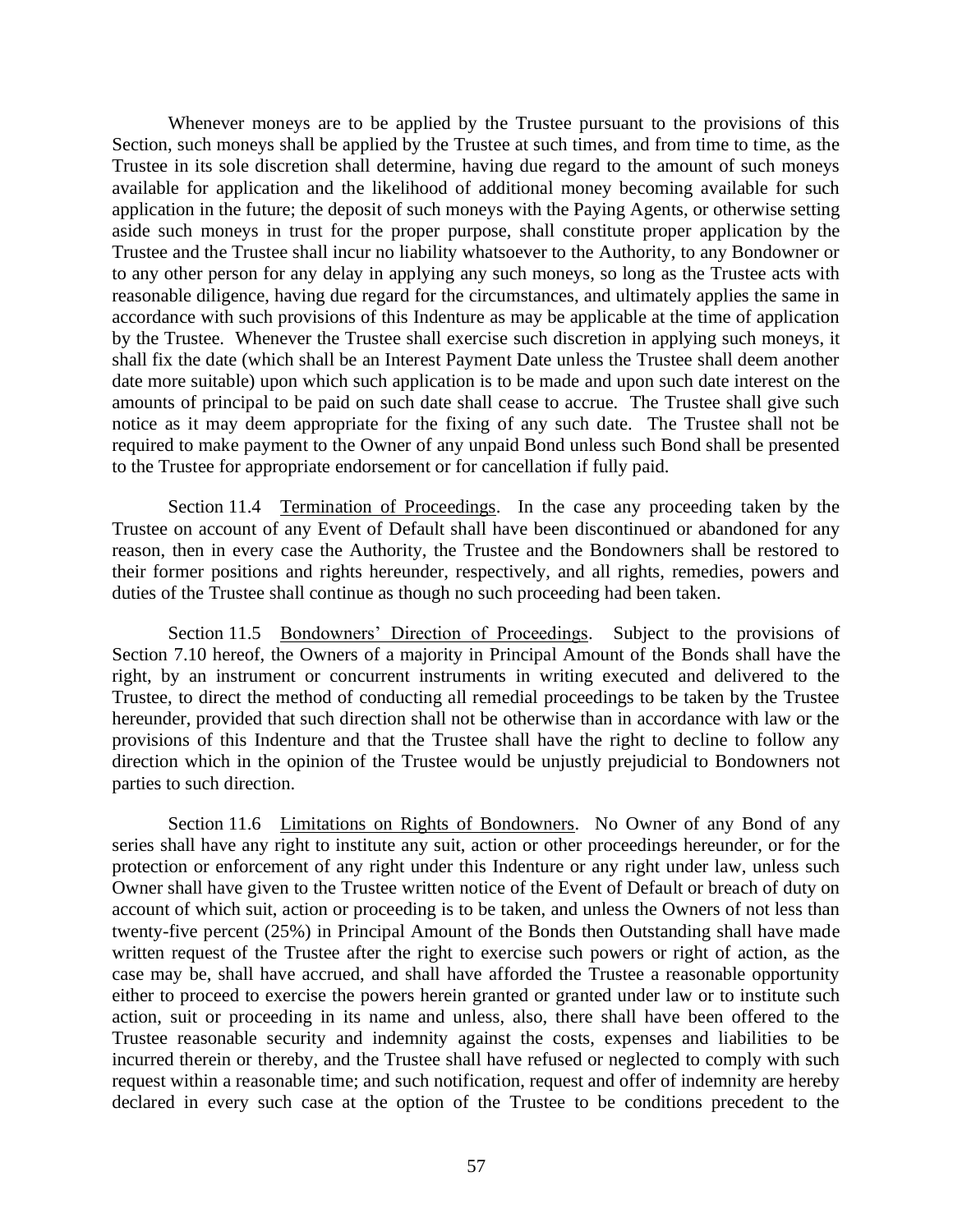execution of the powers under this Indenture or for any other remedy hereunder or under law. It is understood and intended that no one or more Owners of the Bonds hereby secured shall have any right in any manner whatever by his or their action to affect, disturb or prejudice the security of this Indenture, or to enforce any right hereunder or under law with respect to the Bonds or this Indenture, except in the manner herein provided, and that all proceedings shall be instituted, had and maintained in the manner herein provided and for the benefit of all Owners of the Outstanding Bonds. Notwithstanding the foregoing provisions of this Section or any other provisions of this Article XI, the obligation of the Authority shall be absolute and unconditional to pay the principal and Redemption Price of and interest on the Bonds to the respective Owners thereof at the respective due dates thereof, and nothing herein shall affect or impair the right of action, which is absolute and unconditional, of such Owners to enforce such payment.

Anything to the contrary contained in this Section 11.6 or any other provision of this Indenture notwithstanding, each Owner of any Bond by his acceptance thereof shall be deemed to have agreed that any court in its discretion may require, in any suit for the enforcement of any right or remedy under the Indenture or any Supplemental Indenture, or in any suit against the Trustee for any action taken or omitted by it as Trustee, the filing of any party litigant in such suit of an undertaking to pay the reasonable costs of such suit, and that such court may in its discretion assess reasonable costs, including reasonable attorneys' fees, against any party litigant in any such suit, having due regard to the merits and good faith of the claims or defenses made by such litigant; but the provisions of this paragraph shall not apply to any suit instituted by the Trustee, to any suit instituted by any Bondowner, or group of Bondowners, holding at least twenty-five percent (25%) in Principal Amount of the Bonds Outstanding, or to any suit instituted by any Bondowner for the enforcement of the payment of the principal or Redemption Price of or interest on any Bond on or after the respective date thereof expressed in such Bond.

Section 11.7 Possession of Bonds by Trustee Not Required. All rights of action under this Indenture or under any of the Bonds, enforceable by the Trustee, may be enforced by it without possession of any of the Bonds or the production thereof in the trial or other proceeding relative thereto, and any such suit, action or proceeding instituted by the Trustee shall be brought in its name for the benefit of all the Owners of such Bonds, subject to the provisions of this Indenture.

Section 11.8 Remedies Not Exclusive. No remedy herein conferred upon or reserved to the Trustee or to the Owners of the Bonds is intended to be exclusive of any other remedy or remedies, and each and every such remedy shall be cumulative and shall be in addition to any other remedy given hereunder or now or hereafter existing at law or in equity or by statute.

Section 11.9 No Waiver of Default. No delay or omission of the Trustee or of any Owner of the Bonds to exercise any right or power accruing upon any default shall impair any such right or power or shall be construed to be a waiver of any such default or an acquiescence therein; and every power and remedy given by this Indenture to the Trustee and the Owners of the Bonds, respectively, may be exercised from time to time and as often as may be deemed expedient.

Section 11.10 Notice of Event of Default. The Trustee shall give to the Bondowners and the Authority notice of each Event of Default hereunder known to the Trustee within three (3)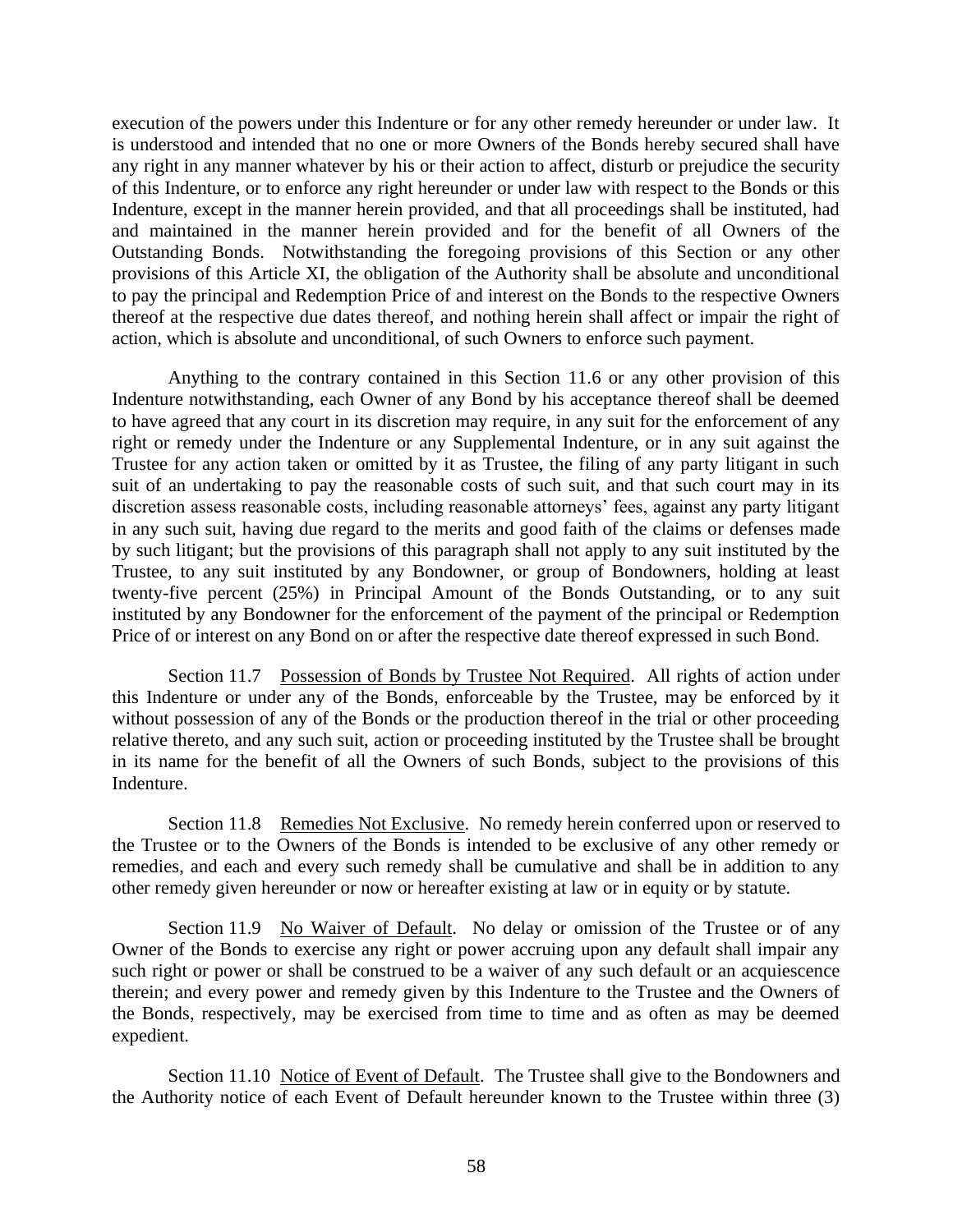Business Days after knowledge of the occurrence thereof, unless such Event of Default shall have been remedied or cured before the giving of such notice; provided that, except in the cases of (i) default in any payment of the principal or Redemption Price of, or interest on any of the Bonds, or (ii) in the making of any payment required to be made into any of the Debt Service Fund or the Debt Service Reserve Fund, the Trustee shall be protected in withholding such notice if and so long as the board of directors, the executive committee, or a trust committee of directors or responsible officers of the Trustee in good faith determines that the withholding of such notice is in the interests of the Bondowners. Each such notice of Event of Default shall be given by mailing written notice thereof to all registered Owners of Bonds, as the names and address of such Owners appear upon the books of registration as kept by the Trustee.

### ARTICLE XII. EXECUTION OF INSTRUMENTS BY BONDOWNERS AND PROOF OF OWNERSHIP OF BONDS

Section 12.1 Evidence of Signatures of Bondowners and Ownership of Bonds. Any request, direction, consent, revocation of consent, or other instrument in writing required or permitted by this Indenture to be signed or executed by Bondowners may be in any number of concurrent instruments of similar tenor, and may be signed or executed by such Bondowners in person or by their attorneys or agents appointed by an instrument in writing for that purpose. Proof of the execution of any such instrument, or of any instrument appointing any such attorney or agent, and of the holding and ownership of Bonds shall be sufficient for any purpose of this Indenture (except as otherwise herein provided), if made in the following manner: The fact and date of the execution by any Bondowner or his attorney or agent of any such instrument and of any instrument appointing any such attorney or agent, may be proved by delivery of a certificate, which need not be acknowledged or verified, of an officer of any bank, trust company, or investment banking firm or of any notary public, or other officer authorized to take acknowledgments. Where any such instrument is executed by an officer of a corporation or association or a member of a partnership on behalf of such corporation, association or partnership, such certificate shall also constitute sufficient proof of his authority.

Nothing contained in this Article shall be construed as limiting the Trustee to such proof, it being intended that the Trustee may accept any other evidence of the matters herein stated which may seem sufficient. Any request or consent of the Owner of any Bond shall bind every future Owner of the same Bond in respect of anything done or suffered to be done by the Authority, the Trustee or any Paying Agent pursuant to such request or consent.

### ARTICLE XIII. DEFEASANCE

#### Section 13.1 Defeasance.

(a) If the Authority shall pay or cause to be paid, or there shall otherwise be paid, to the Owners of all of the Bonds then Outstanding, the principal of and interest on and Redemption Price, if any, to become due thereon, at the times and in the manner stipulated therein and in this Indenture, then and in that event the covenants, agreements and other obligations of the Authority to the Bondowners shall be discharged and satisfied. In such event, the Trustee shall, upon request of the Authority, execute and deliver to the Authority and the Borrower all such instruments as may be reasonably requested by the Authority to evidence such release and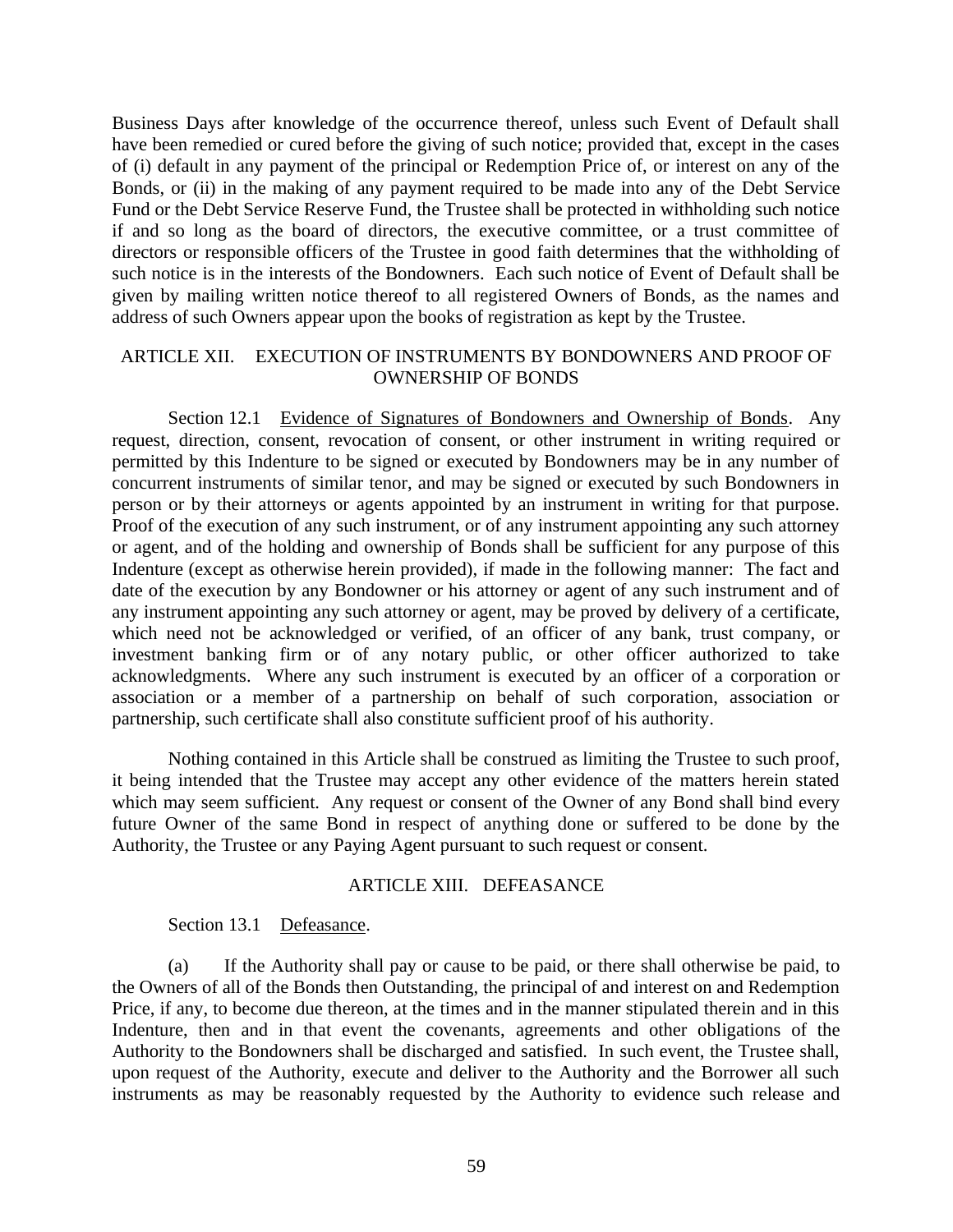discharge. In addition, the Trustee and the Paying Agents shall pay over to or deliver to the Borrower all moneys or securities held by them pursuant to the Indenture which are not required for the payment or redemption of Bonds not theretofore surrendered for such payment of any amounts owed to the Trustee or for the payment or redemption.

(b) If the Authority shall pay or cause to be paid, or there shall otherwise be paid, to the Owners of the Bonds then Outstanding, the principal of and interest on and Redemption Price, if any, to become due thereon, at the times and in the manner stipulated therein and in this Indenture, then and in that event such Bonds shall cease to be entitled to any lien, benefit or security under this Indenture and the covenants, agreements and other obligations of the Authority to the Owners of such Bonds shall be discharged and satisfied, except for the Authority's obligations under Section 7.14 hereof and its obligations under Section 8.5, to the extent of any amounts owed to the Trustee.

(c) Any Bonds or interest installments for the payment or redemption of which moneys shall then be held by the Trustee or the Paying Agents (through deposit by the Authority of funds for such payment or redemption or otherwise), whether at or prior to the maturity or the redemption date of such Bonds, shall be deemed to have been paid within the meaning and with the effect expressed in paragraph (a) of this Section 13.1. Any Bonds shall prior to the maturity or redemption date thereof be deemed to have been paid within the meaning and with the effect expressed in paragraph (a) of this Section 13.1 if (i) in case such Bonds are to be redeemed on any date prior to their maturity, the Authority shall have given to the Trustee, in form satisfactory to it, irrevocable instructions to give notice of redemption as provided in Article IV of this Indenture on said date of such Bonds, (ii) there shall have been deposited with the Trustee either moneys in an amount which shall be sufficient, or Government Obligations the principal of and interest on which when due will provide moneys which, together with the moneys, if any, deposited with the Trustee at the same time, shall be sufficient, as verified by an Accountant's Certificate to pay when due the principal or Redemption Price, if applicable, of such Bonds and interest due and to become due on such Bonds on and prior to the Principal Payment Date or Dates or redemption date or dates thereof, as the case may be, and (iii) in the event such Bonds are not by their terms subject to redemption within the next succeeding sixty (60) days, the Authority shall have given the Trustee in form satisfactory to it irrevocable instruction to give notice by mail, as soon as practicable, to the Owners of such Bonds that the deposit required by (ii) above has been made with the Trustee and that such Bonds are deemed to have been paid in accordance with paragraph (a) of this Section 13.1 and stating such Principal Payment Date or Dates or redemption date or dates upon which moneys are to be available for the payment of the principal of, Redemption Price, if applicable, on such Bonds. Neither Government Obligations nor moneys deposited with the Trustee pursuant to this Section nor principal or interest payments on any such Government Obligations shall be withdrawn or used for any purpose other than, and shall be held in trust for, the payment of the principal of or Redemption Price, if applicable, and interest on said Bonds; provided that any cash received from such principal or interest payments on such Government Obligations deposited with the Trustee, if not then needed for such purpose, shall, to the extent practicable, be reinvested in Government Obligations maturing at times and in Principal Amounts sufficient to pay when due the principal or Redemption Price, if applicable, and interest to become due on said Bonds on and prior to such Principal Payment Date or Dates or redemption date or dates thereof, as the case may be, all as further provided in an escrow agreement relating to the defeasance of the Bonds.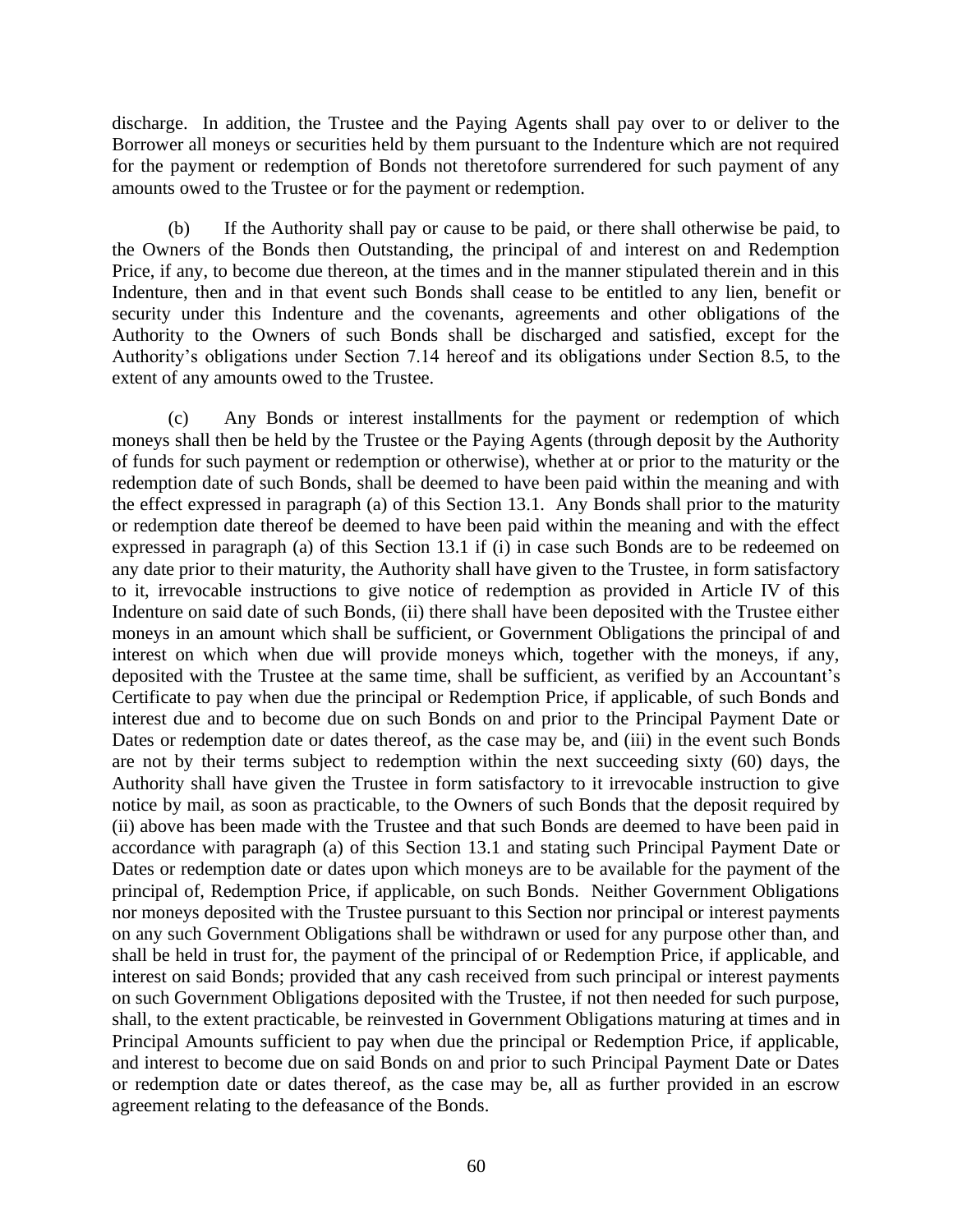(d) Other Government Obligations may be substituted for those originally deposited with the Trustee pursuant to paragraph (c) of this Section 13.1; provided that there shall have been furnished to the Trustee a Counsel's Opinion to the effect that such substitution will not adversely affect the exclusion from federal gross income of interest on any Bonds and an Accountant's Certificate verifying the sufficiency of the moneys and Government Obligations to pay or redeem any Bonds deemed to have been paid pursuant to paragraph (c) of this Section 13.1.

(e) Anything in this Indenture to the contrary notwithstanding, any moneys held by the Trustee or Paying Agents in trust for the payment and discharge of any of the Bonds which remain unclaimed for two years after the date when such Bonds have become due and payable, either at their stated maturity dates or by call for earlier redemption, if such moneys were held by the Trustee or Paying Agents at such date, or for two years after the date of deposit of such moneys if deposited with the Trustee or Paying Agents after the said date when such Bonds became due and payable, shall, be repaid by the Trustee or Paying Agents to the Borrower and become its absolute property, free from trust, and the Trustee or Paying Agents shall thereupon be released and discharged with respect thereto and the Bondowners thereafter shall look only to the Borrower for the payment of such Bonds.

# ARTICLE XIV. MISCELLANEOUS

Section 14.1 Preservation and Inspection of Documents. All documents received by the Trustee or any Paying Agent under the provisions of this Indenture shall be retained in its possession and shall be subject at all reasonable times and upon reasonable notice to the inspection of the Authority, the Trustee or any Paying Agent, and, upon written request of not less than five percent (5%) in Principal Amount of the Owners of the Outstanding Bonds, such Owners and their agents and representatives, any of whom may make copies thereof.

Section 14.2 Parties in Interest. Nothing in this Indenture adopted pursuant to the provisions hereof, expressed or implied, is intended to or shall be construed to confer upon or to give any person or party other than the Authority, the Fiduciaries and the Owners of the Bonds pertaining thereto any rights, remedies or claims under or by reason of this Indenture or any covenant, condition, stipulation, promise, agreement or obligation thereof; and all covenants, conditions, stipulations, promises, agreements and obligations contained in this Indenture by or on behalf of the Authority shall be for the sole and exclusive benefit of the Authority, the Fiduciaries and the Owners from time to time of the Bonds.

Section 14.3 Limited Liability. Notwithstanding any other provision of this Indenture to the contrary:

(a) the obligations of the Authority with respect to the Bonds and under this Indenture, the Loan Agreement and the Regulatory Agreement are not general obligations of the Authority but are special, limited obligations of the Authority payable by the Authority solely from the Trust Estate and are not a debt, nor a loan of the credit, of the State or any of its political subdivisions, and the Bonds shall not be construed to create any obligation on the part of the Authority, members of the Authority, the State or any political subdivision thereof with respect to the payment thereof; and the Bonds do not constitute an indebtedness within the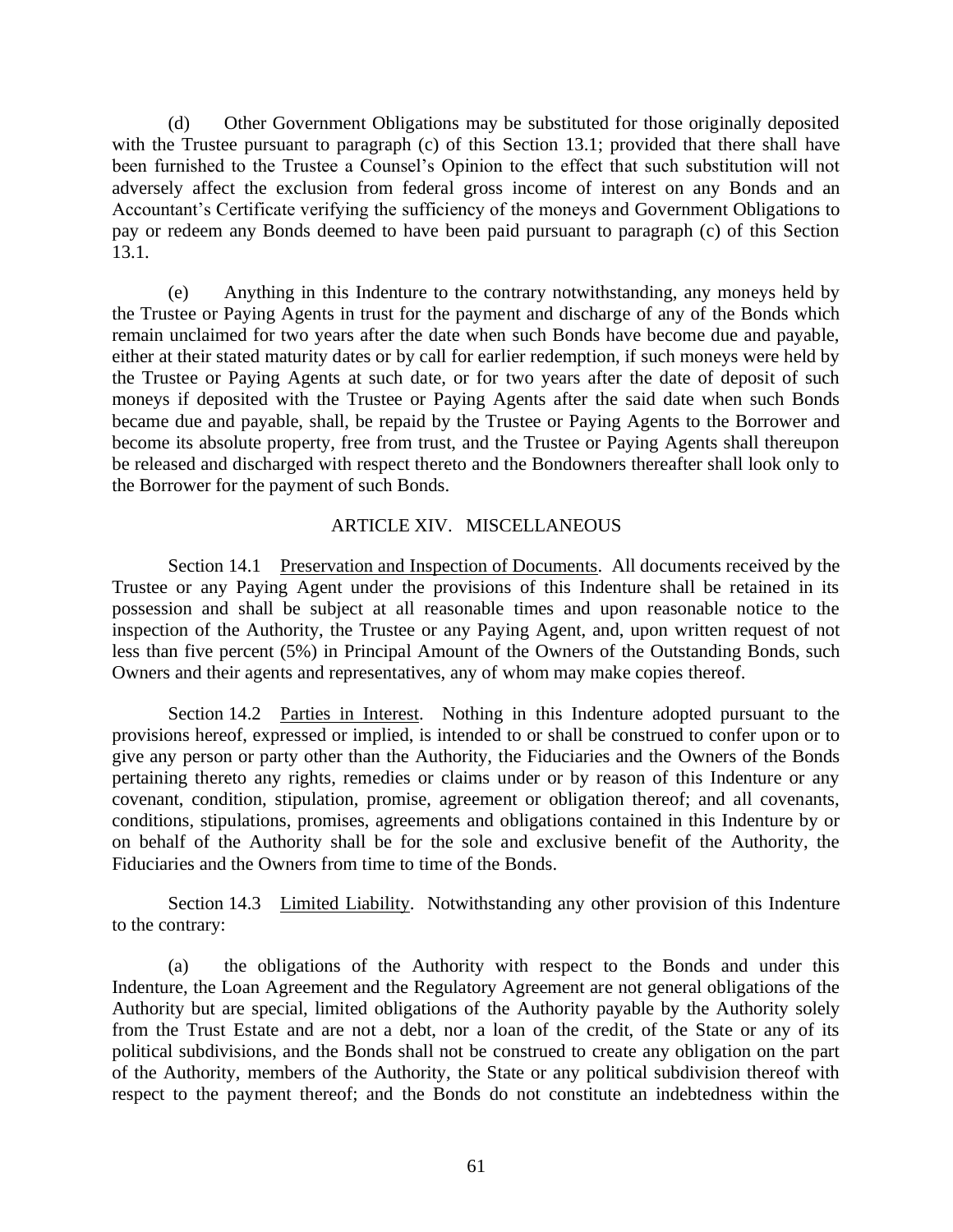meaning of any constitutional or statutory debt limitation; and the issuance of the Bonds shall not directly or indirectly or contingently obligate the Authority, members of the Authority, the State or any political subdivision thereof to levy or to pledge any form of taxation whatever therefor or to make any appropriation for their payment, and no Bondholder has the right to compel any exercise of any taxing power of the Authority, members of the Authority or the State;

(b) nothing contained in the Bonds or in this Indenture shall be considered as assigning or pledging any funds or assets of the Authority other than the Trust Estate;

(c) neither the faith and credit of the Authority, members of the Authority, the State nor of any other political subdivision of the State are pledged to the payment of the principal of or interest on the Bonds;

(d) no failure of the Authority to comply with any term, condition, covenant or agreement in this Indenture or in any document executed by the Authority in connection with the Project, or the issuance, sale and delivery of the Bonds shall subject the Authority to liability for any claim for damages, costs or other charge except to the extent that the same can be paid or recovered from the Trust Estate; and

(e) the Authority shall not be required to advance any moneys derived from any source other than the Trust Estate for any of the purposes of this Indenture, the Loan Agreement or the Regulatory Agreement, whether for the payment of the principal or redemption price of, or interest on, the Bonds, the payment of any fees or administrative expenses or otherwise.

It is recognized that, notwithstanding any other provision of this Indenture, neither the Borrower, the Trustee nor any Bondholder shall look to the Authority or member of the Authority for damages suffered by the Borrower, the Trustee or such Bondholder as a result of the failure of the Authority to perform any covenant, undertaking or obligation under this Indenture, the Loan Agreement, the Regulatory Agreement, the Bonds or any of the other documents referred to herein, or as a result of the incorrectness of any representation made by the Authority in any of such documents, nor for any other reason. Although this Indenture recognizes that such documents shall not give rise to any pecuniary liability of the Authority, nothing contained in this Indenture shall be construed to preclude in any way any action or proceeding (other than that element of any action or proceeding involving a claim for monetary damages against the Authority) in any court or before any governmental body, agency or instrumentality or otherwise against the Authority or any of its officers or employees to enforce the provisions of any of such documents which the Authority is obligated to perform and the performance of which the Authority has not assigned to the Trustee or any other person; provided, however, that, as a condition precedent to the Authority proceeding pursuant to this Section, the Authority shall have received satisfactory indemnification. In any event, the Authority shall have no liability under this Indenture or for any actions taken or not taken by the Authority or the Trustee hereunder.

Section 14.4 No Recourse Under Indenture or on Bonds. All covenants, stipulations, promises, agreements and obligations of the Authority continued in this Indenture shall be deemed to be the covenants, stipulations, promises, agreements and obligations of the Authority and not of any board member, officer or employee of the Authority or members of the Authority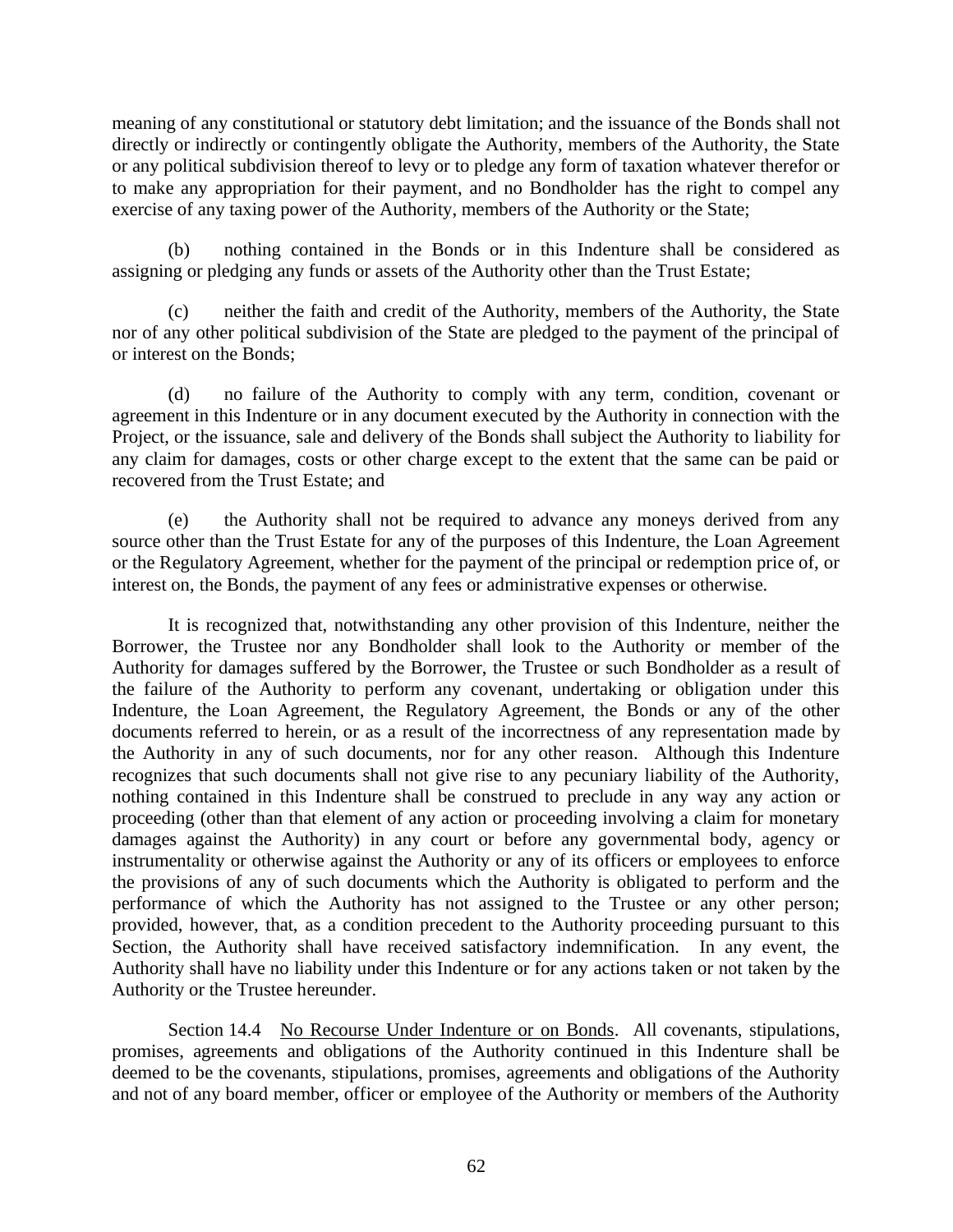in their individual capacity, and no recourse shall be had for the payment of the principal or Redemption Price of or interest on the Bonds or for any claim based thereon or on this Indenture against any Board member, officers or employee of the Authority or members of the Authority or any person executing the Bonds.

Section 14.5 Severability. If any one or more of the covenants, conditions, stipulations, promises, agreements or obligations provided in this Indenture on the part of the Authority or any Fiduciary to be performed should be determined by a court of competent jurisdiction to be contrary to law, then such covenant or covenants, condition or conditions, stipulation or stipulations, promise or promises, agreement or agreements, obligation or obligations shall be deemed and construed to be severable from the remaining covenants, conditions, stipulations, promises, agreements, and obligations herein contained and shall in no way affect the validity of the other provisions of this Indenture.

Section 14.6 Headings. Any heading preceding the texts of the several Articles and Sections hereof, and any table of contents or marginal notes appended to copies hereof, shall be solely for the convenience of reference and shall not constitute a part of this Indenture, nor shall they affect its meaning, construction or effect.

Section 14.7 Conflict. All resolutions or parts of resolutions or other proceedings of the Authority in conflict herewith be and the same are repealed insofar as such conflict exists.

Section 14.8 Notices. (a) All notices, certificates or other communications shall be in writing and shall be sufficiently given and sent by: (i) mailed by certified mail, return receipt requested, postage prepaid; (ii) personal delivery, overnight delivery by a recognized courier or delivery service; or (iii) electronic transmission, which includes fax machine, email with an imaged or scanned attachment (such as a .pdf) or other similar electronic transmission, with confirmation of receipt of such transmission and shall be deemed given on the second day following the date on which the same have been personally delivered or mailed or when delivered when sent by electronic transmission to the addresses set forth below. If to the Authority, to Independent Cities Finance Authority, Post Office Box 6740, Lancaster, California 93539-6740; Attention: Executive Director; if to the Borrower, to Augusta Communities III LLC, 400 Mountain Avenue, Suite 205, Upland, CA 91789, Attention: Suzanne Taylor; and if to the Trustee, to U.S. Bank National Association, 633 W. Fifth Street, 24th Floor, Los Angeles, CA 90071, Attention: Global Corporate Trust Services, Telephone: (213) 615-6002. A duplicate copy of each notice, certificate or other communication given hereunder shall also be given to each of the above. All other documents required to be submitted to any of the foregoing parties shall also be submitted to such party at its address set forth above. Any of the foregoing parties may, by notice given hereunder, designate any further or different addresses to which subsequent notices, certificates, documents or other communications shall be sent.

Section 14.9 All Obligations Due on Business Days. If the date for making any payment, performing any act, or exercising of any right, as provided in this Indenture, is a day which is not a Business Day, such payment may be made, act performed, or right exercised on the next succeeding Business Day with the same force and effect as if done on the nominal date provided under this Indenture.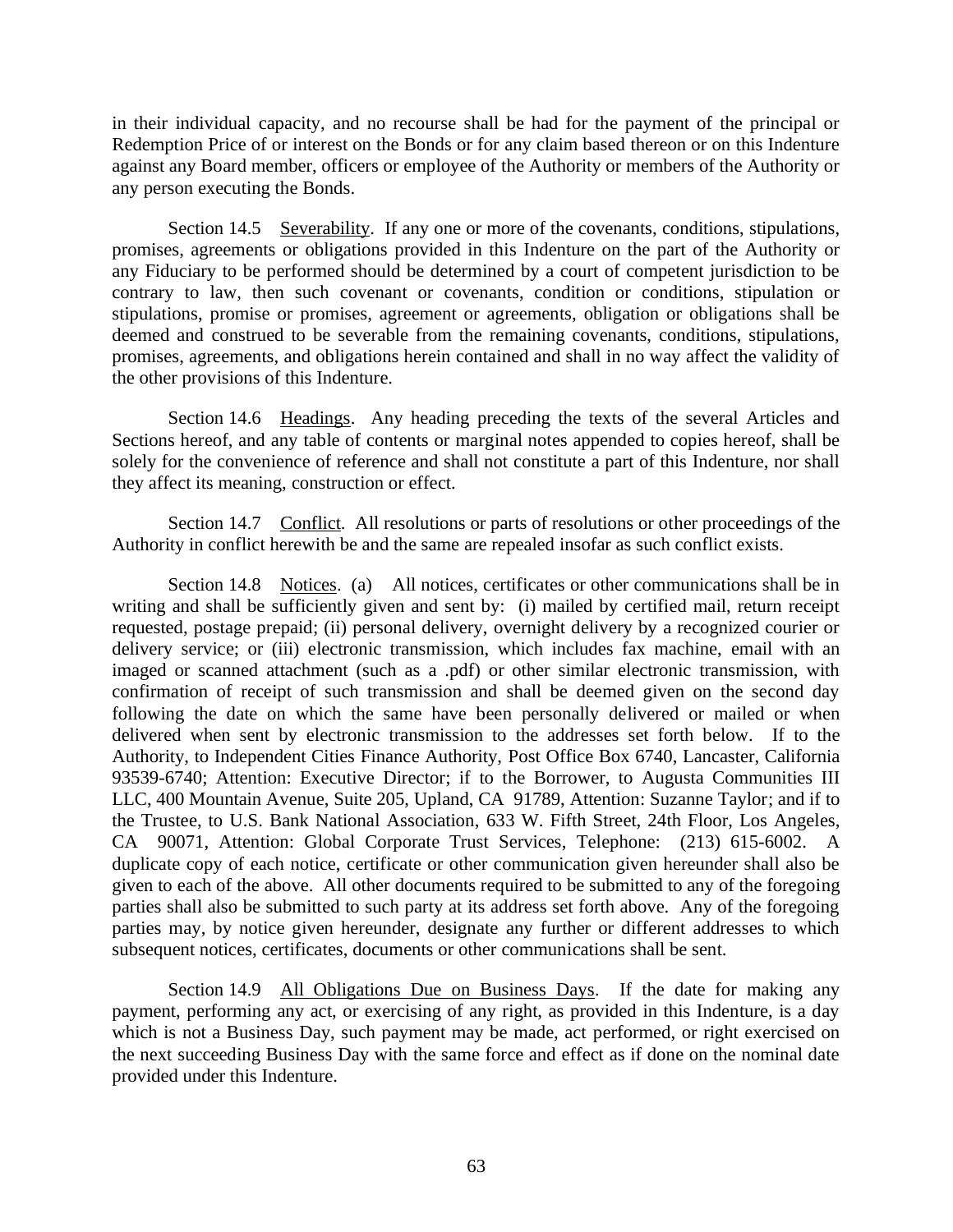Section 14.10 Governing Law. This Indenture shall be governed by, and interpreted in accordance with, the laws of the State of California.

Section 14.11 Execution in Counterparts. This Indenture may be executed in any number of counterparts and each of such counterparts shall for all purposes be deemed to be an original; and all such counterparts shall together constitute but one and the same instrument.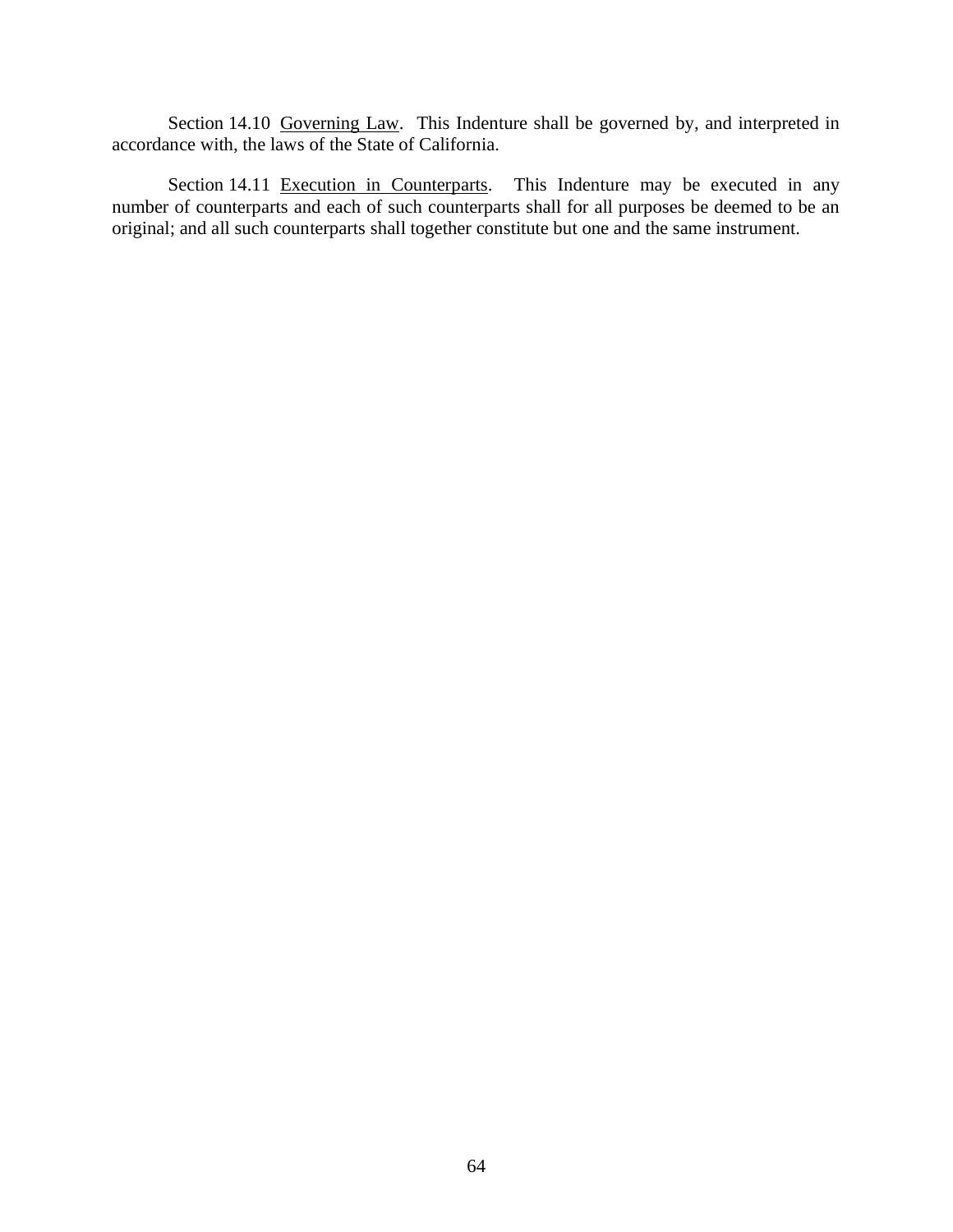IN WITNESS WHEREOF, the Independent Cities Finance Authority has caused these presents to be signed in its name and on its behalf by its President and its Executive Director and, to evidence its acceptance of the trusts hereby created, the Trustee has caused these presents to be signed in its name and on its behalf by one of its duly authorized officers all as of the date first above written.

### INDEPENDENT CITIES FINANCE AUTHORITY

By: \_\_\_\_\_\_\_\_\_\_\_\_\_\_\_\_\_\_\_\_\_\_\_\_\_\_\_\_\_\_\_\_\_\_\_\_\_\_

Sylvia Ballin, President

By: \_\_\_\_\_\_\_\_\_\_\_\_\_\_\_\_\_\_\_\_\_\_\_\_\_\_\_\_\_\_\_\_\_\_\_\_\_\_

Deborah J. Smith, Executive Director

U.S. BANK NATIONAL ASSOCIATION, as Trustee

 $By: \_$ 

Authorized Officer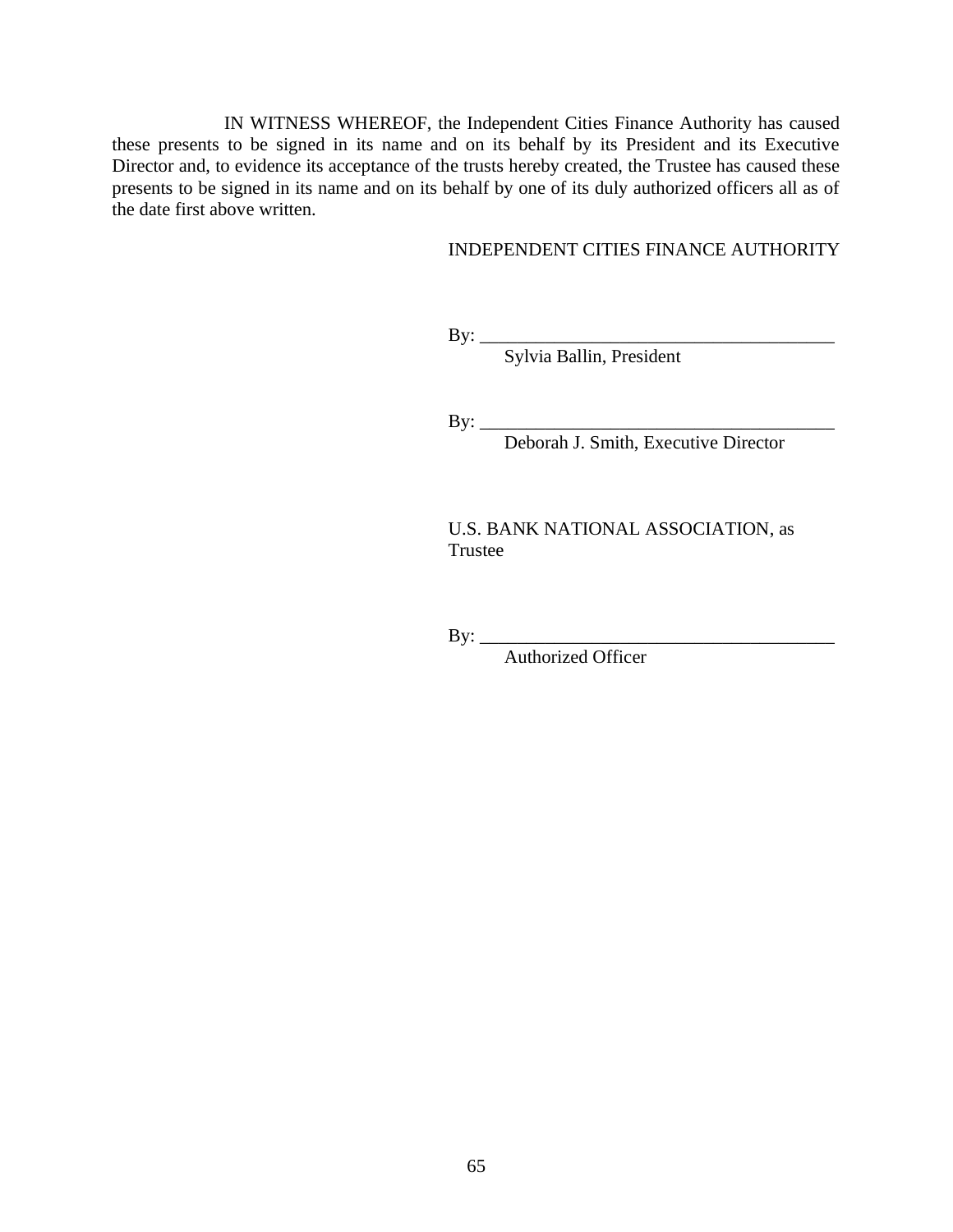#### EXHIBIT A

#### FORM OF BOND

### $RA$ -

UNLESS THIS BOND IS PRESENTED BY AN AUTHORIZED REPRESENTATIVE OF THE DEPOSITORY (AS DEFINED IN THE INDENTURE) TO THE TRUSTEE FOR REGISTRATION OF TRANSFER, EXCHANGE OR PAYMENT, AND ANY BOND ISSUED IS REGISTERED IN THE NAME OF CEDE & CO. OR IN SUCH OTHER NAME AS IS REQUESTED BY AN AUTHORIZED REPRESENTATIVE OF THE DEPOSITORY (AND ANY PAYMENT IS MADE TO CEDE & CO. OR TO SUCH OTHER ENTITY AS IF REQUESTED BY AN AUTHORIZED REPRESENTATIVE OF THE DEPOSITORY), ANY TRANSFER, PLEDGE, OR OTHER USE HEREOF FOR VALUE OR OTHERWISE BY OR TO ANY PERSON IS WRONGFUL INASMUCH AS THE REGISTERED OWNER HEREOF, CEDE & CO., HAS AN INTEREST HEREIN

# UNITED STATES OF AMERICA STATE OF CALIFORNIA

# INDEPENDENT CITIES FINANCE AUTHORITY MOBILE HOME PARK REVENUE REFUNDING BOND (RANCHO ROBLES MOBILE HOME PARK) SERIES 2021

| <b>INTEREST RATE</b> | <b>MATURITY DATE</b> | DATED DATE       | CUSIP NO.      |
|----------------------|----------------------|------------------|----------------|
| $\%$                 | 15, 20               | November 3, 2021 |                |
| REGISTERED OWNER:    |                      |                  | CEDE & CO.     |
| PRINCIPAL SUM:       |                      |                  | <b>DOLLARS</b> |

The Independent Cities Finance Authority (the "Authority"), a joint powers authority, organized and existing under the laws of the State of California, for value received, hereby promises to pay, solely from the sources hereinafter described, to the Registered Owner named above or registered assigns or legal representative, on the Maturity Date specified above, upon the presentation and surrender hereof, the Principal Sum specified above and to pay by check mailed to the person in whose name this Bond is registered at the close of business on the first day (whether or not a business day) of the calendar month in which each interest payment date occurs, solely from the sources and to the extent of such amounts described in the Indenture (described below), interest on said sum from the date hereof at the Interest Rate per annum specified above, payable on the fifteenth day of each January and July in each year, commencing May 15, 2022, until said Principal Sum is paid. Principal and any redemption premium and interest with respect to this Bond are payable at the principal corporate trust office in Los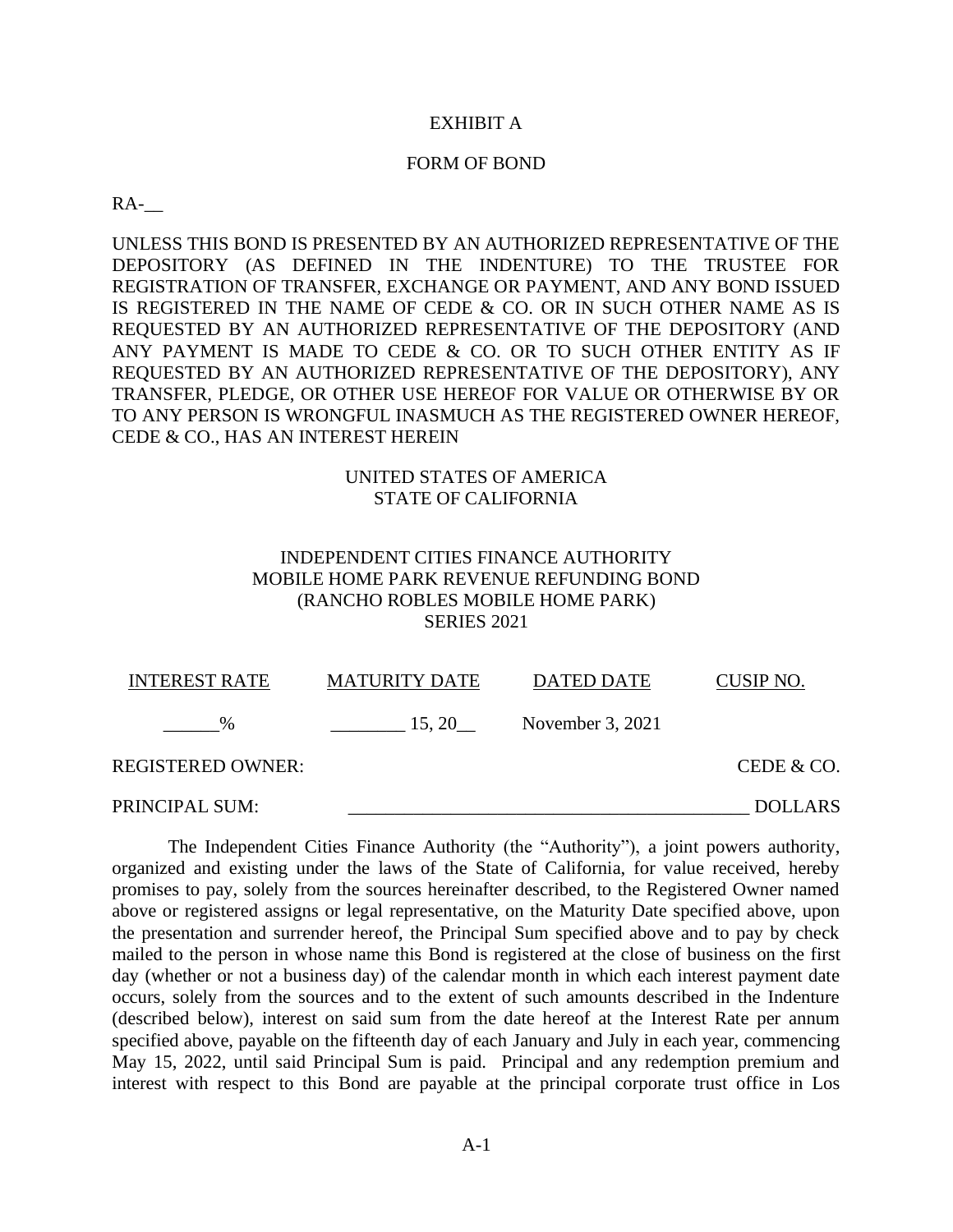Angeles, California, of U.S. Bank National Association, as Trustee, or such other office designated by it, in any coin or currency of the United States of America which at the time of payment is legal tender for the payment of public and private debts.

Capitalized terms used herein and not defined shall have the meanings given to such terms in the Indenture referred to below.

# **THIS BOND IS A SPECIAL OBLIGATION OF THE AUTHORITY, PAYABLE SOLELY FROM THE PLEDGED REVENUES, PREPAYMENTS AND NET PROCEEDS (AS DEFINED IN THE INDENTURE HEREINAFTER DESCRIBED) AND MONEYS, FUNDS AND ACCOUNTS PLEDGED BY THE INDENTURE. THE STATE OF CALIFORNIA IS NOT OBLIGATED TO PAY THE PRINCIPAL OF THIS BOND NOR THE INTEREST THEREON, NOR ARE THE FAITH AND CREDIT OF THE STATE OF CALIFORNIA PLEDGED TO THE PAYMENT OF THE PRINCIPAL OF OR INTEREST ON THIS BOND.**

This Bond and the issue of which it forms a part is a limited obligation of the Authority, giving rise to no pecuniary liability of the State of California or any political subdivision thereof (other than the Authority, to the limited extent set forth in the Indenture), nor any charge against its general credit, is payable solely from, and a valid claim of the Registered Owner hereof only against the Trust Estate. This Bond does not constitute an indebtedness or a loan of the credit of the Authority, members of the Authority or the State of California or any political subdivision thereof within the meaning of any constitutional or statutory debt restrictions. Neither the faith and credit nor the taxing power of the Authority, members of the Authority or the State of California or any political subdivision thereof is pledged to the payment of principal of or interest on this Bond.

This Bond is one of a duly authorized issue of bonds of the Authority designated as "Independent Cities Finance Authority Mobile Home Park Revenue Refunding Bonds (Rancho Robles Mobile Home Park), Series 2021" (the "Bonds"), in the aggregate principal amount of \$<br>Shows a second pursuant to Chapter 8 of Part 5 of Division 31 of the California Health and Safety Code, as amended and supplemented (the "Act"), and under and pursuant to an Indenture of Trust dated as of November 1, 2021 (the "Indenture"), by and between the Authority and U.S. Bank National Association, as trustee (the "Trustee"), for the purpose of providing funds which, together with funds available to the Borrower, will be used to make a loan to refund certain bonds previously issued to finance the acquisition, improvement and equipping of the Rancho Robles Mobile Home Park located within the City of Visalia, California, to fund the Debt Service Reserve Fund, to fund the Restricted Account of the Repair and Replacement Fund and to pay a portion of the costs of issuance.

The owner of this Bond should make reference to the Indenture and any and all supplements thereto and modifications and amendments thereof for a description of the pledge and covenants securing the Bonds, the nature, extent and manner of enforcement of such pledge, the rights and remedies of the registered owners of the Bonds with respect thereto and the terms and conditions upon which the Bonds are issued. Copies of the Indenture are on file at the office of the Authority and at the principal corporate trust office of the Trustee, in Los Angeles, California, or its successor as trustee.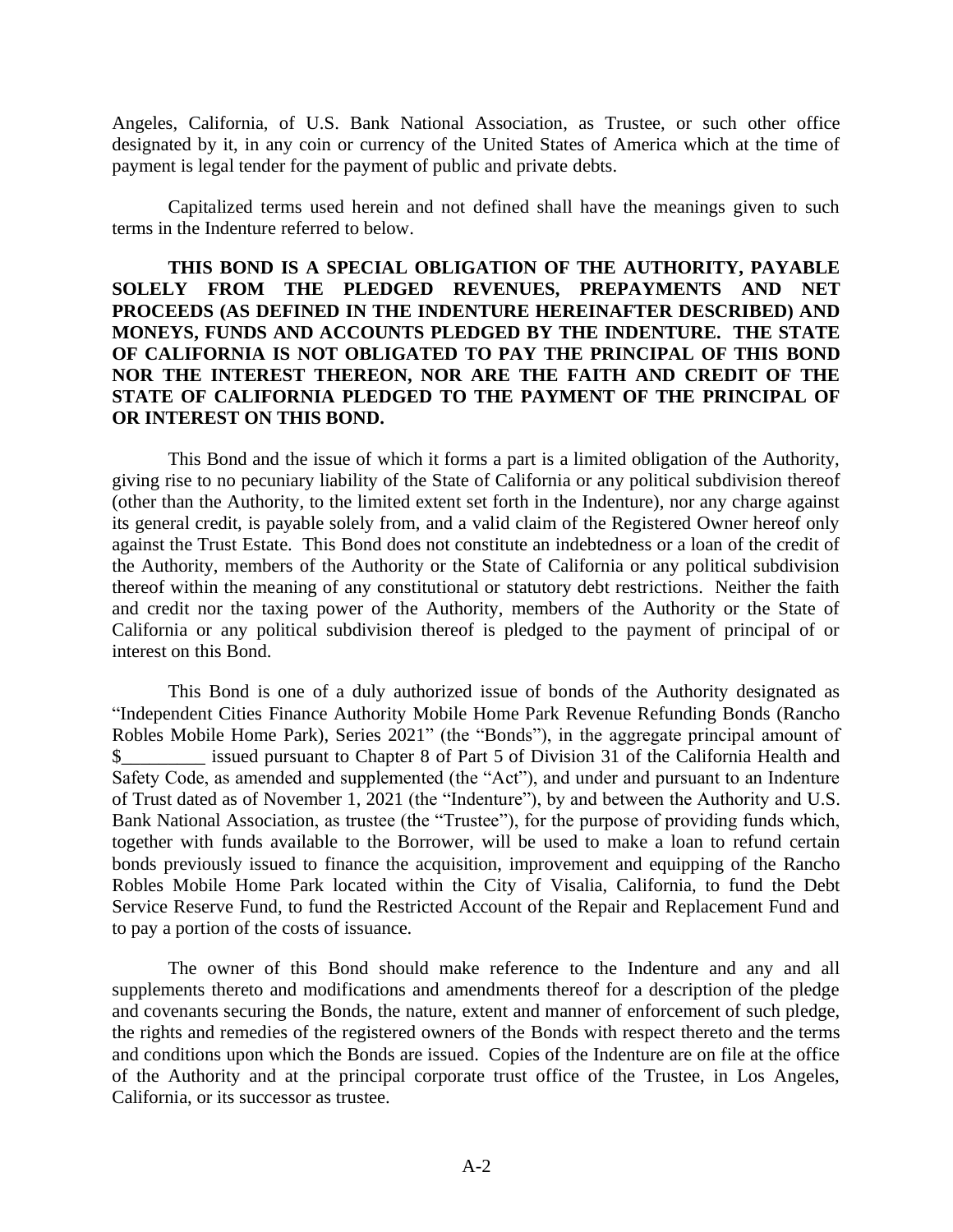To the extent and in the manner permitted by the Indenture, the provisions of the Indenture or any Indenture amendatory thereof or supplemental thereto, may be amended by the Authority with the written consent of the owners of at least two-thirds in principal amount of the Bonds of the series then outstanding to which the amendment applies. No such amendment shall permit a change in the terms of redemption or maturity of the principal of any outstanding Bond or any installment of interest thereon or a reduction in the principal amount or redemption price thereof or in the rate of interest thereon without the consent of the owner of such Bond, or shall reduce the percentages of principal amount of Bonds without the consent of the owners of which is required to effect any such amendment, or shall change or modify any of the rights or obligations of the Trustee or of any paying agent without its written consent thereto.

The Bonds are issuable only as fully registered bonds without coupons, in denominations of \$5,000 or any integral multiple thereof. Bonds may be exchanged for an equal aggregate principal amount of Bonds and of the same maturity, of other Authorized Denominations (as defined in the Indenture) and bearing interest at the same rate at the principal corporate trust office of the Trustee, in the manner and subject to the limitations and conditions provided in the Indenture and without cost except for any tax or other governmental charge.

The Bonds shall be subject to redemption, at the option of the Authority, prior to the stated maturities thereof on a pro rata basis, in whole or in part at any time, on the earliest practicable date for which notice of redemption can be given as provided in the Indenture at a Redemption Price equal to 100% of the Principal Amount of such Bonds or portions thereof to be redeemed, together with accrued interest thereon to the date of redemption, in a Principal Amount having an aggregate Redemption Price equal to the amount of moneys which are deposited in or transferred to the Redemption Fund, (x) from any Net Proceeds or any Prepayment made by the Borrower in order to fully retire the Loan in connection with a condemnation or casualty loss which results in Net Proceeds, and (y) from excess amounts in the Debt Service Reserve Fund resulting from a reduction in the Debt Service Reserve Fund Requirement after giving effect to any special redemption as provided in the Indenture. The Trustee shall apply any such amounts described above in accordance with applicable provisions of the Indenture from time to time as directed by a Certificate of a Borrower Representative, with notice to the Authority; provided, however, that (i) such amount to be applied to such redemption or purchase shall be rounded to the next lower authorized denomination, and (ii) unless otherwise directed by a Certificate of a Borrower Representative, with notice to the Authority; no such redemption shall be effected unless the total amount to be applied to redeem Bonds on such date shall be at least \$25,000.

The Bonds maturing on November 15 in each of the years each contained and  $\alpha$ (collectively, the "Term Bonds") are subject to mandatory sinking fund redemption by application of the Sinking Fund Installments as provided in the Indenture on the dates set forth therein, at a Redemption Price equal to 100% of the Principal Amount of each Term Bond or portion thereof to be redeemed, plus accrued interest to the date of redemption thereof, without premium, on the respective dates and in the amounts set forth in the Indenture.

The Bonds maturing on or after November 15, 20\_\_, are subject to redemption by the Authority at the request of the Borrower, prior to the stated maturities thereof as may be directed by the Authority, in whole or in part on any date on or after November 15, 20\_\_, at a redemption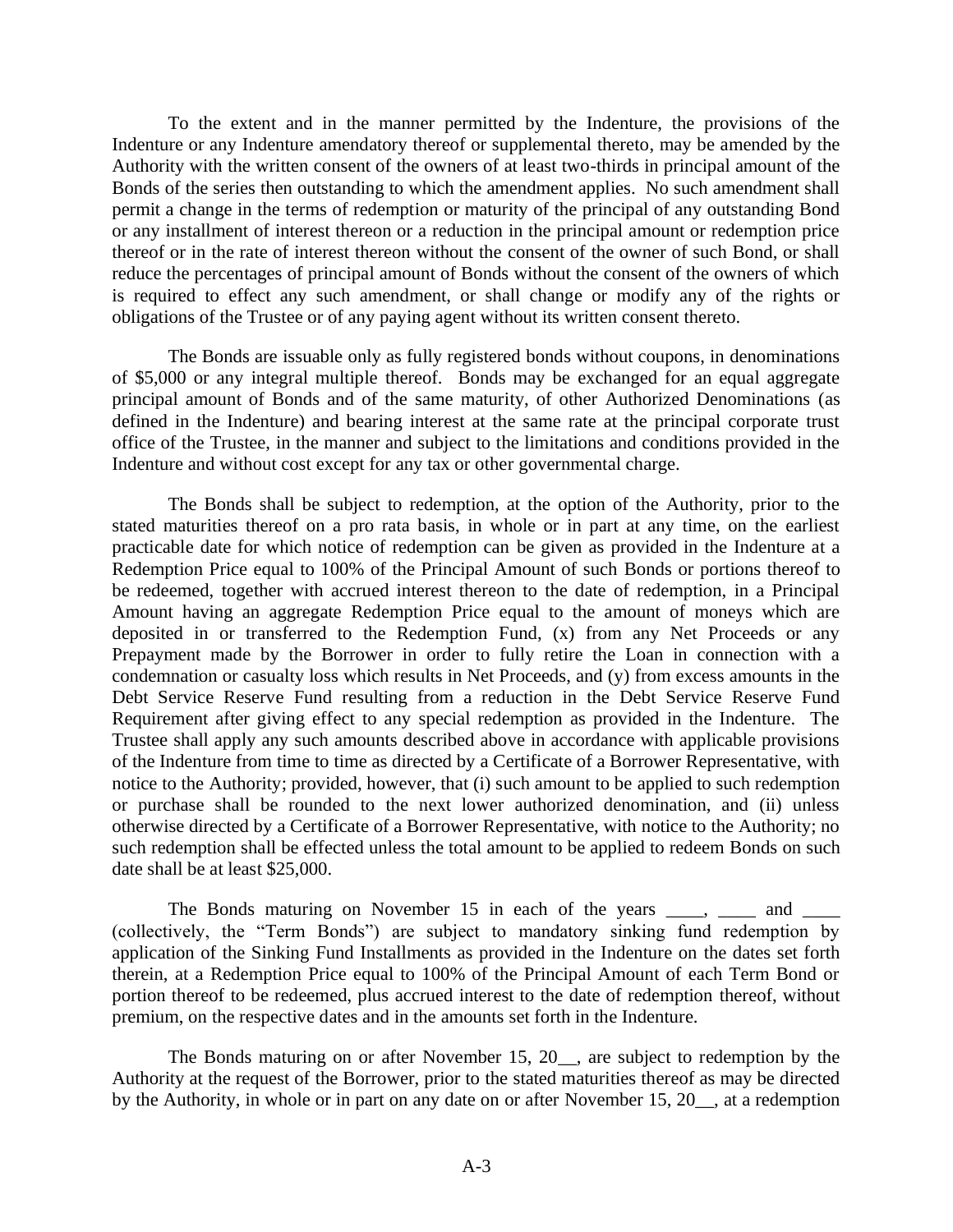price equal the principal amount of each Bond or portion thereof to be redeemed, plus accrued interest thereon to the date of redemption, without premium.

If any or all of the Bonds are to be redeemed prior to maturity, the Trustee shall give notice, which notice shall specify the maturities of the Bonds to be redeemed, the redemption date and the place or places where amounts due upon such redemption will be payable, whether such redemption is conditioned upon the availability of funds for such purpose on the redemption date and, if less than all of the Bonds of any maturity are to be redeemed, the letters and numbers or other distinguishing marks of such Bonds so to be redeemed, and, in the case of Bonds to be redeemed in part only, such notice shall also specify the respective portions of the Principal Amount thereof to be redeemed. Such notice shall further state that on such date there shall become due and payable upon each Bond to be redeemed the Redemption Price thereof, or the Redemption Price of the specified portions of the Principal Amount thereof in the case of Bonds to be redeemed in part only, together with interest accrued on such Bonds to the redemption date, and that from and after such date interest on such Bonds shall cease to accrue and be payable; provided that, if the redemption is conditioned upon funds being available therefor no later than the opening of business on the redemption date, the notice shall so state. The Trustee shall mail a copy of such notice, by first class mail, postage prepaid, not less than thirty (30) days nor more than forty-five (45) days before the redemption date, to the Owners of any Bonds or portions of Bonds which are to be redeemed, at their last addresses, if any, appearing upon the registration book. Failure to give such notice with respect to any Bonds, or any defect therein, shall not affect the validity of the proceedings for redemption of any other Bonds.

With respect to any optional redemption of Bonds, if at the time of mailing such notice of redemption, the Authority shall not have deposited with the Trustee moneys sufficient to redeem all the Bonds called for redemption, such notice may state that it is conditional, that is, subject to the deposit of the redemption moneys with the Trustee not later than the opening of business on the redemption date, and such notice shall be of no effect unless such moneys are so deposited.

The Act provides that neither the issuing officer nor any person executing the Bonds shall be liable personally on the Bonds.

The transfer of this Bond is registerable by the Registered Owner hereof in person or by his attorney or legal representative at the principal corporate trust office of the Trustee but only in the manner and subject to the limitations and conditions provided in the Indenture and upon surrender and cancellation of this Bond. Upon any such registration of transfer the Authority shall execute and the Trustee shall authenticate and deliver in exchange for this Bond a new registered Bond or Bonds without coupons, registered in the name of the transferee, of authorized denominations, in an aggregate principal amount equal to the principal amount of this Bond, of the same series and maturity and bearing interest at the same rate.

It is hereby certified and recited that all conditions, acts and things required by law and the Indenture to exist, to have happened and to have been performed precedent to and in the issuance of this Bond, exist, have happened and have been performed and that the issue of the Bonds, of which this is one, together with all other indebtedness of the Authority is within every debt and other limit prescribed by the laws of the State of California.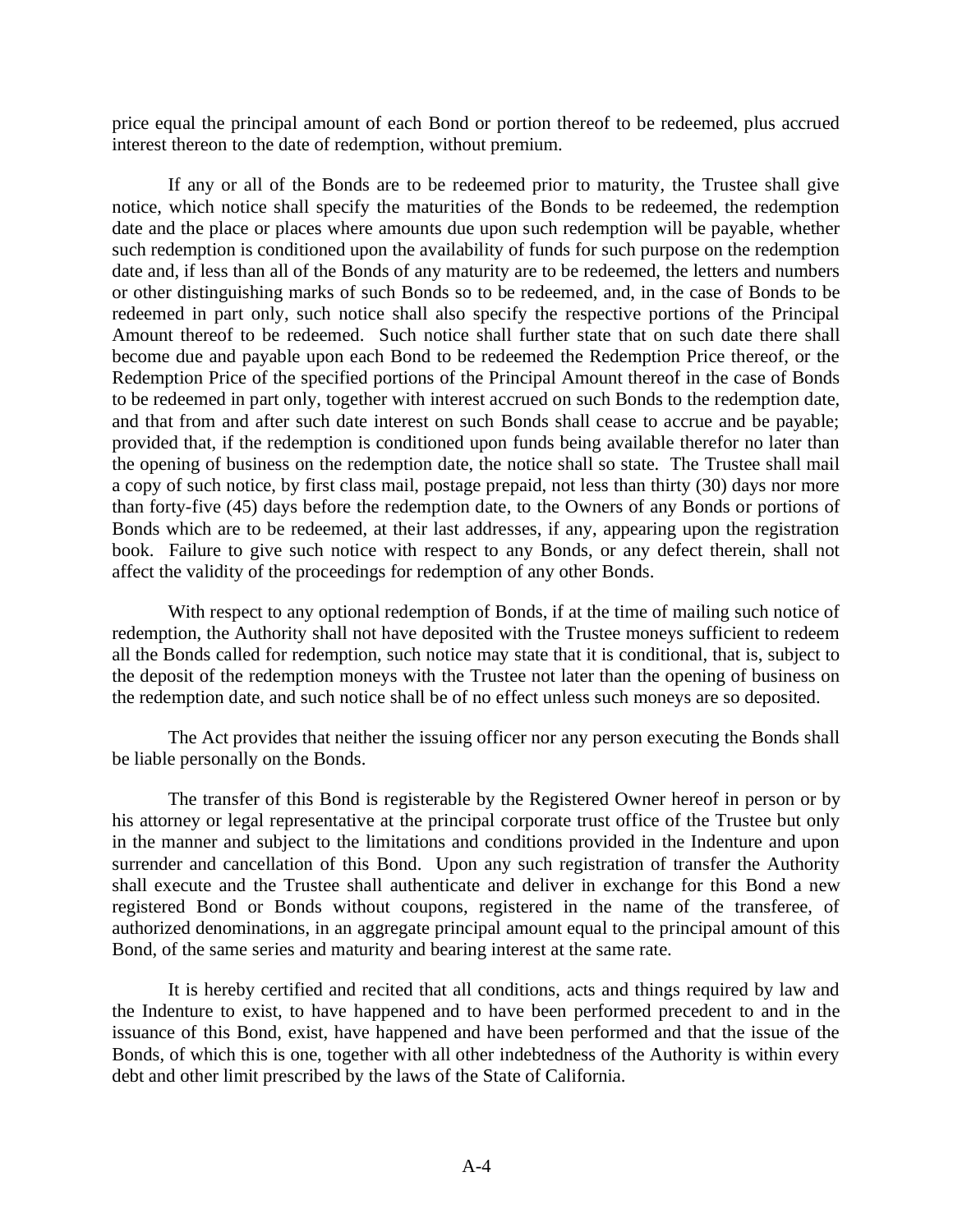This Bond shall not be entitled to any benefit under the Indenture or be valid or become obligatory for any purpose until this Bond shall have been authenticated by the manual execution by the Trustee of the Certificate of Authentication attached hereto.

IN WITNESS WHEREOF, the Authority has caused this Bond to be signed in its name and on its behalf by the facsimile signature of the President and attested to by the facsimile signature of the Secretary of the Authority, and has caused this Bond to be dated as of November 3, 2021.

## INDEPENDENT CITIES FINANCE AUTHORITY

By: \_\_\_\_\_\_\_\_\_\_\_\_\_\_\_\_\_\_\_\_\_\_\_\_\_\_\_\_\_\_\_\_\_\_

President

ATTEST:

By: \_\_\_\_\_\_\_\_\_\_\_\_\_\_\_\_\_\_\_\_\_\_\_\_\_\_\_\_\_\_\_

Secretary